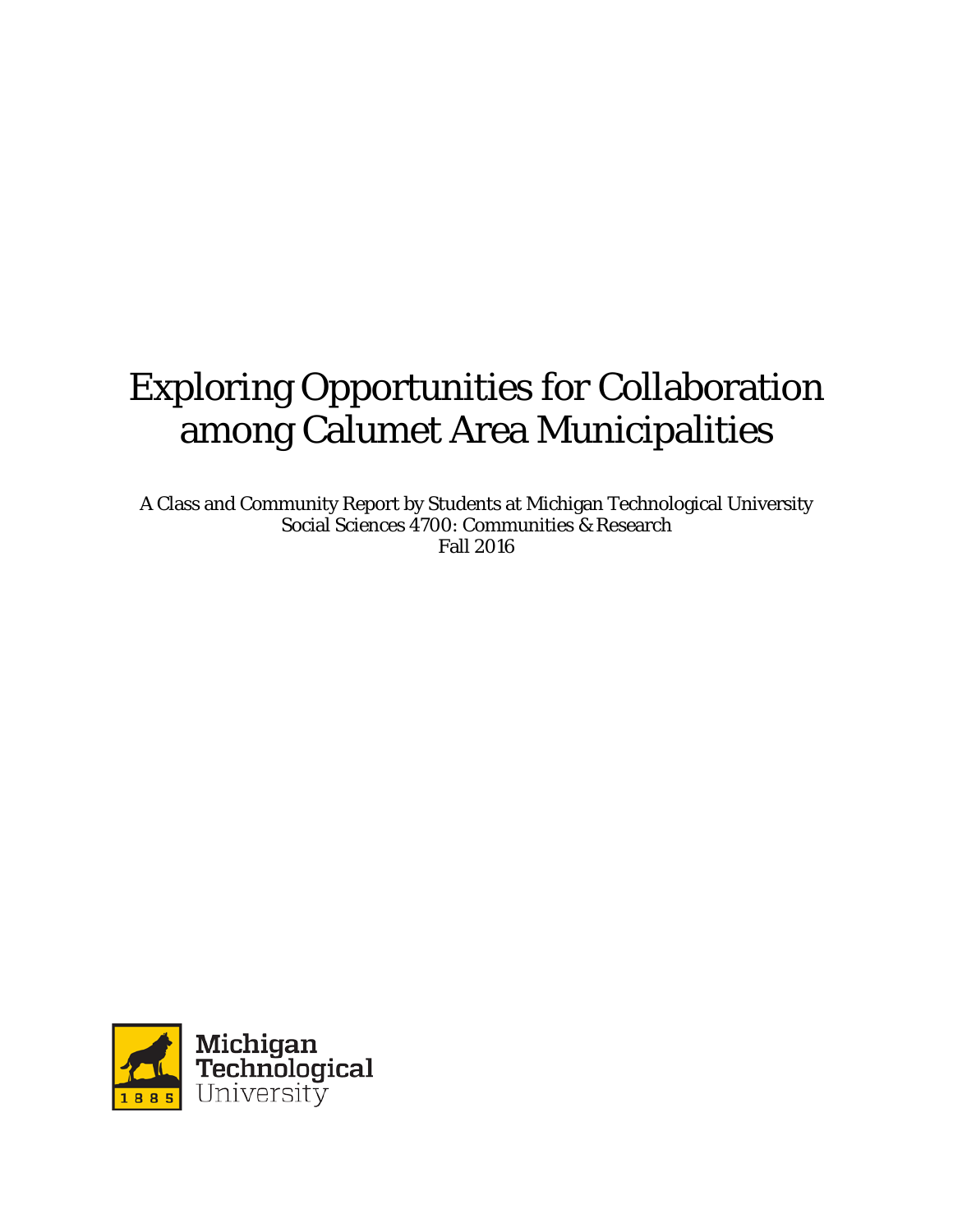# Acknowledgements

The authors would like to thank the numerous people who assisted with the creation of this report by providing valuable information and insight: Paul Lehto, Calumet Charter Township supervisor; Ed Vertin, Village of Laurium administrator; Rob Tarvis, former Village of Calumet administrator; Scott MacInnes, former City of Houghton administrator; Guy St. Germain, for his participation in the project and advice; Rosalie King, former City of Iron River administrator; Mike Barger of LARA; and Scott Grabel, for his assistance with legal aspects of consolidation options.

We would also like to thank the people of Calumet Charter Township, the Village of Calumet, and the Village of Laurium who were honest and open with the authors about their experiences in these communities, and about what they hope to see their communities become.

# Citation/List of Authors (Equal authorship)

Christensen, K.J.H., Jacobson, T.T.J., Langseth, R., Koller, M., Leach, A.C., LeDoux, M., Ofori, R.O., Oikarinen, L., Richards, M., Winkler, R. (2016). A class and community report. Michigan Technological University, Houghton, MI USA.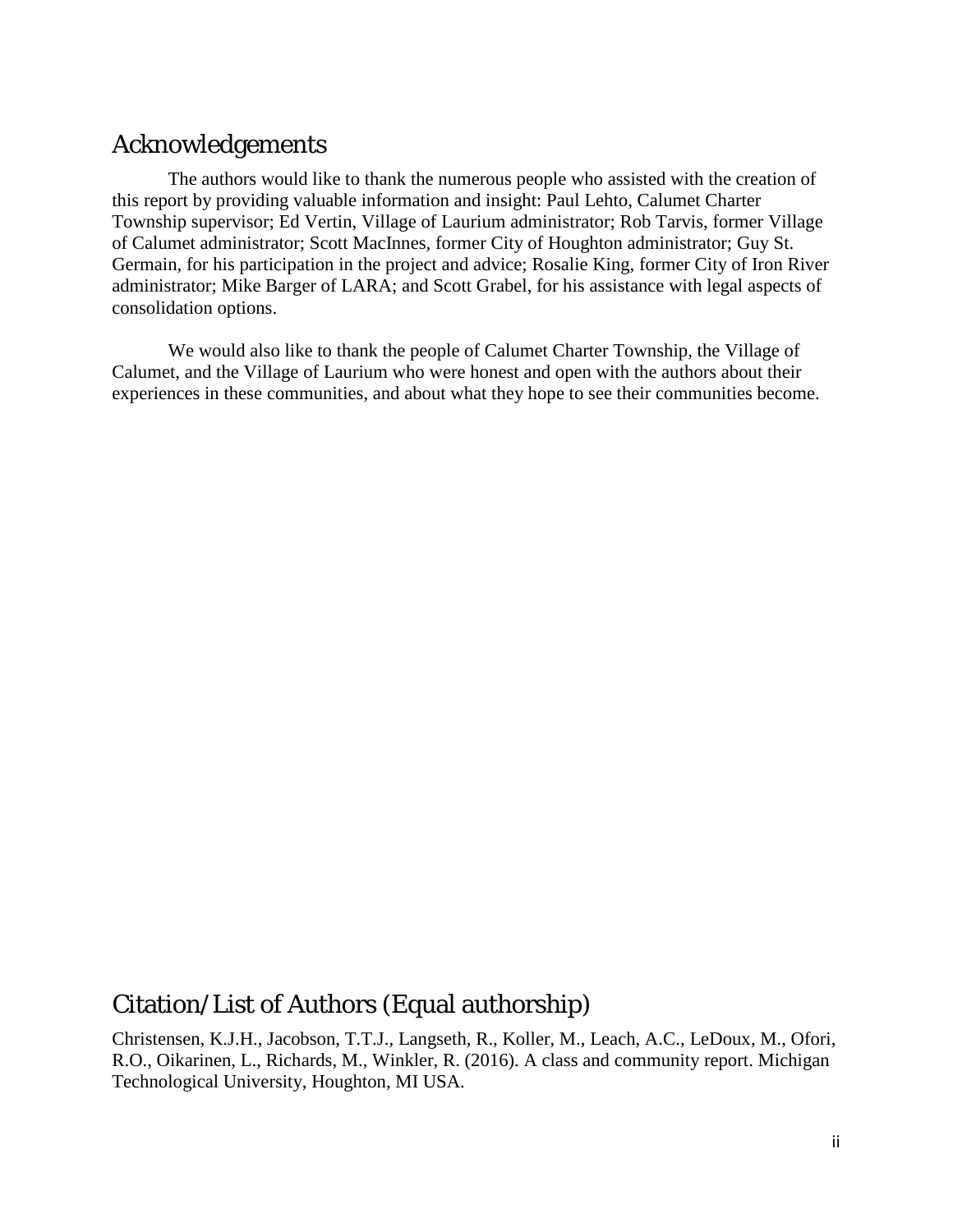# Executive Summary

This report examines the demographic and fiscal pressures faced by Calumet area municipalities and explores possibilities for various forms of cooperation, service sharing, or consolidation, focusing on Calumet Charter Township, Village of Calumet, and the Village of Laurium. The goals are to: (1) start a conversation, (2) provide accessible and clear information, and (3) examine advantages and disadvantages of multiple scenarios. Information comes from summarizing demographic data, analyzing fiscal conditions for each municipality, interviews with 14 community members, and reviewing case studies and Michigan laws and procedures.

Population across the area has declined by about 80% since its peak in 1910 and continues to decline each decade in the villages. Poverty rates are high and incomes low across the area, and particularly in the Village of Calumet. Along with loss of population and businesses over the years, fairly stagnant and low property values, and cuts to revenue shared by the state, municipal revenue has been stagnant or declining. Both villages have among the lowest taxable property valuation per capita in the state.

Under these conditions, those who remain in the villages must pay more for municipal services. Both villages are taxing residents at the maximum allowable without going to a referendum vote. All of this means that despite low incomes, village residents are burdened with a high tax rate (over 17 mills in Laurium and over 20 mills in Calumet, plus village properties pay 2.3 mills to the township). Despite these challenges, the Village of Laurium has maintained a good level of services for those taxes, in comparison to a declining level of service in Calumet.

Budgets for both villages, especially Calumet, are balanced due to fiscal austerity, but are "bare bones" with very little room for cushion, for investing in capacity building or futures planning, or to pay for regular maintenance or investment in new equipment. Fiscal conditions in Calumet Charter Township are good. Taxes are low (5.1 mills), but the township has a less dense population and doesn't provide many services. Most of the property valuation is in the township area, so despite the low rate, the township raises considerably more money in taxes than the Village of Calumet and a similar amount as the Village of Laurium.

Given these realities, the research team analyzed the advantages and disadvantages of five different potential outcomes, including: (1) no change in municipal structure (status quo), (2) intergovernmental agreements for shared services, (3) revenue sharing, (4) Village of Calumet dissolves, and (5) Village of Calumet and Laurium consolidate into a city.

*Status Quo*: The key advantages are that there is no time invested in researching, planning, implementing, or adjusting to changes and each municipality would retain its own sense of identity, local control, and independence. Disadvantages are that village revenues would likely continue to stagnate or decline, while costs would likely increase with inflation and with needs to replace aging equipment and maintain infrastructure. This combination poses potential for service cuts, especially in the Village of Calumet, and for a downward spiral of people moving out of villages (especially Calumet where fewer services/advantages are offered) into the township where taxes are much lower. Ultimately, the Village of Calumet government could fail and be taken over by the state, which would mean non-local control of the process of dissolution. There is also potential for continued deterioration of downtown buildings and services (less regular snow removal, etc.). Key is to recognize that problems and deterioration in the downtown villages, especially Calumet, has negative consequences on all the area municipalities, as Calumet attracts tourists and visitors and serves as the primary business district for the area.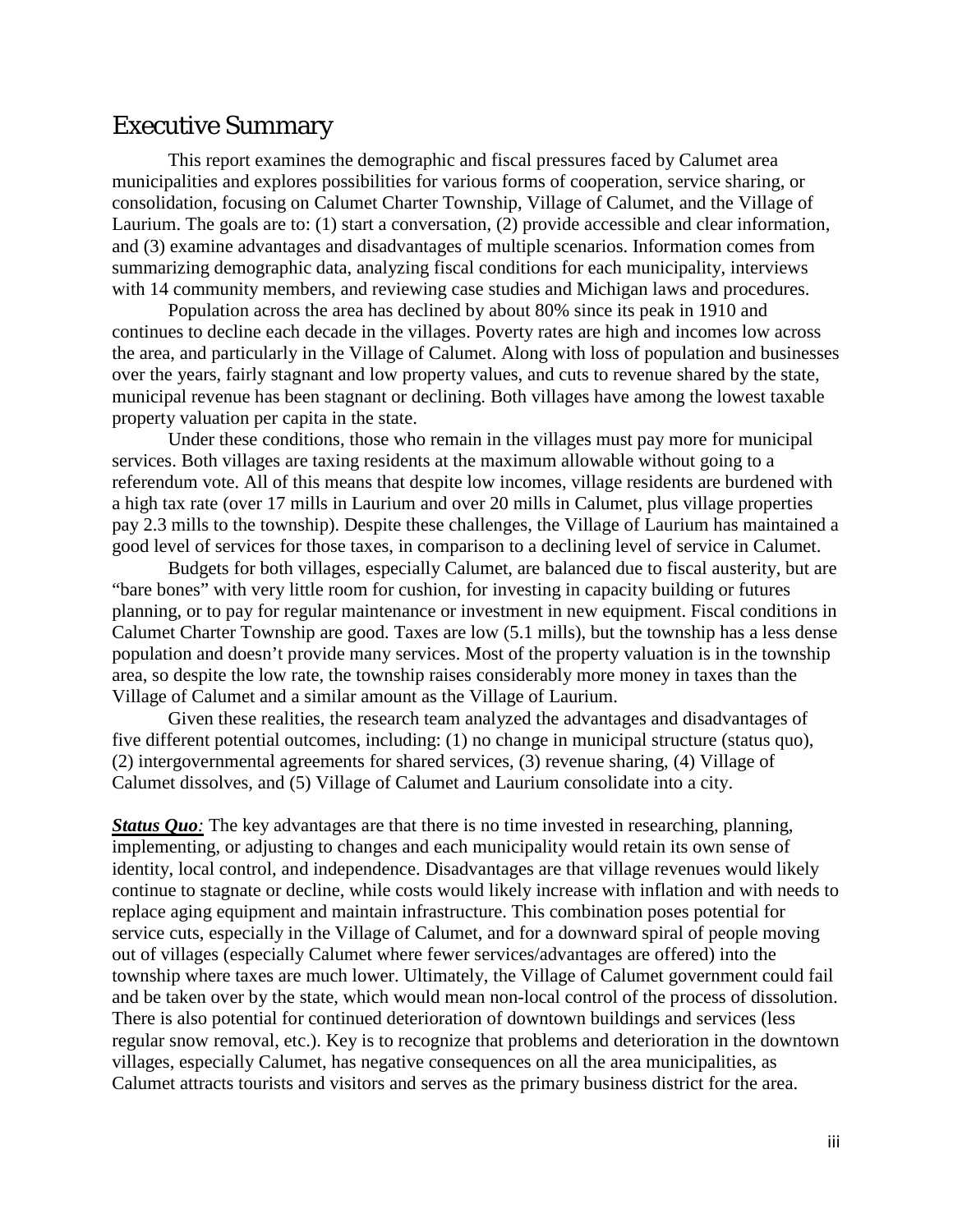*Service Sharing:* Municipalities could make agreements to share services such as fire and/or police, waste management, and/or road maintenance/snow removal. One way to do this is through a special district or authority, like the North Houghton County Water and Sewage Authority. Advantages are that such agreements don't require formal political procedures and can be made through negotiations and contracts with interested parties. Sharing services can (though not always) improve efficiencies and provide better services at a reduced cost. Disadvantages are that efficiencies are not always gained and residents/businesses give up some local control. The greatest potentials for sharing in the Calumet area are in fire, with three fire halls within 1.5 miles of each other; police: combining the Calumet and Laurium departments could make the entire area safer without increasing expense; and snow removal: currently the greatest expense and challenge for both villages.

*Revenue Sharing:* One way to handle revenue disparities between local municipalities within a broader area/region is through revenue sharing whereby funds raised in the higher value areas (typically outskirts or suburbs) are shared with downtowns/cities under the recognition that all residents of the broader area use and benefit from the health of the downtown/city. This is a common strategy in metropolitan areas that has proven especially effective in the Twin Cities metropolitan area and also on the northern Minnesota Iron Range. Revenue sharing can be decided through negotiations and contracts between interested parties, and it can be raised to meet specific needs, such as street repairs, police, or plowing. Key advantages are to raise needed funds for services in highly tax burdened villages, especially Calumet, and to incentivize cooperation between municipalities for community and economic development. Disadvantage is that township residents and businesses would need to be willing to share funds with the villages.

*Village of Calumet Dissolution:* With a dissolution commission and plan, the Village of Calumet could dissolve and the territory become unincorporated township area after a majority vote of citizens in both the Village and the Township. This could happen in conjunction with creation of a special downtown district that might retain an increased level of service and different tax structure. Advantages would be a significantly reduced tax burden for those in the Village of Calumet, potential for increased efficiency and service improvements (depending on arrangements), and reduced competition between current village and township. Disadvantages are: a reduction in funds from state-shared revenue coming to the area (- about \$100,000), Act 51 road money (~\$50,000/year) would likely be redistributed to the county at a lower rate, some services could be lost in Village and/or deteriorate (depending on arrangements), and taxes would likely increase in the township to support fire/police/roads in the current village area.

*Villages Merge to City:* Laurium could become a city and merge with the Village of Calumet to become a consolidated city. This would require majority votes in each of the villages and annexing a land bridge to geographically connect the two. Advantages include: potential for increased efficiency and service improvements, an increase in state-shared revenue funds from the state with designation as a city, opportunities for more comprehensive area-wide planning, and potential for developing a regional identity and increased economic development. Consolidation could also result in modest tax reduction for village residents. Disadvantages are that this is a long process requiring significant up-front investment, efficiencies may not be realized for years, potential for loss of local representation, and the Township would lose a modest amount of revenue from property taxes in the former village areas and the annexed land.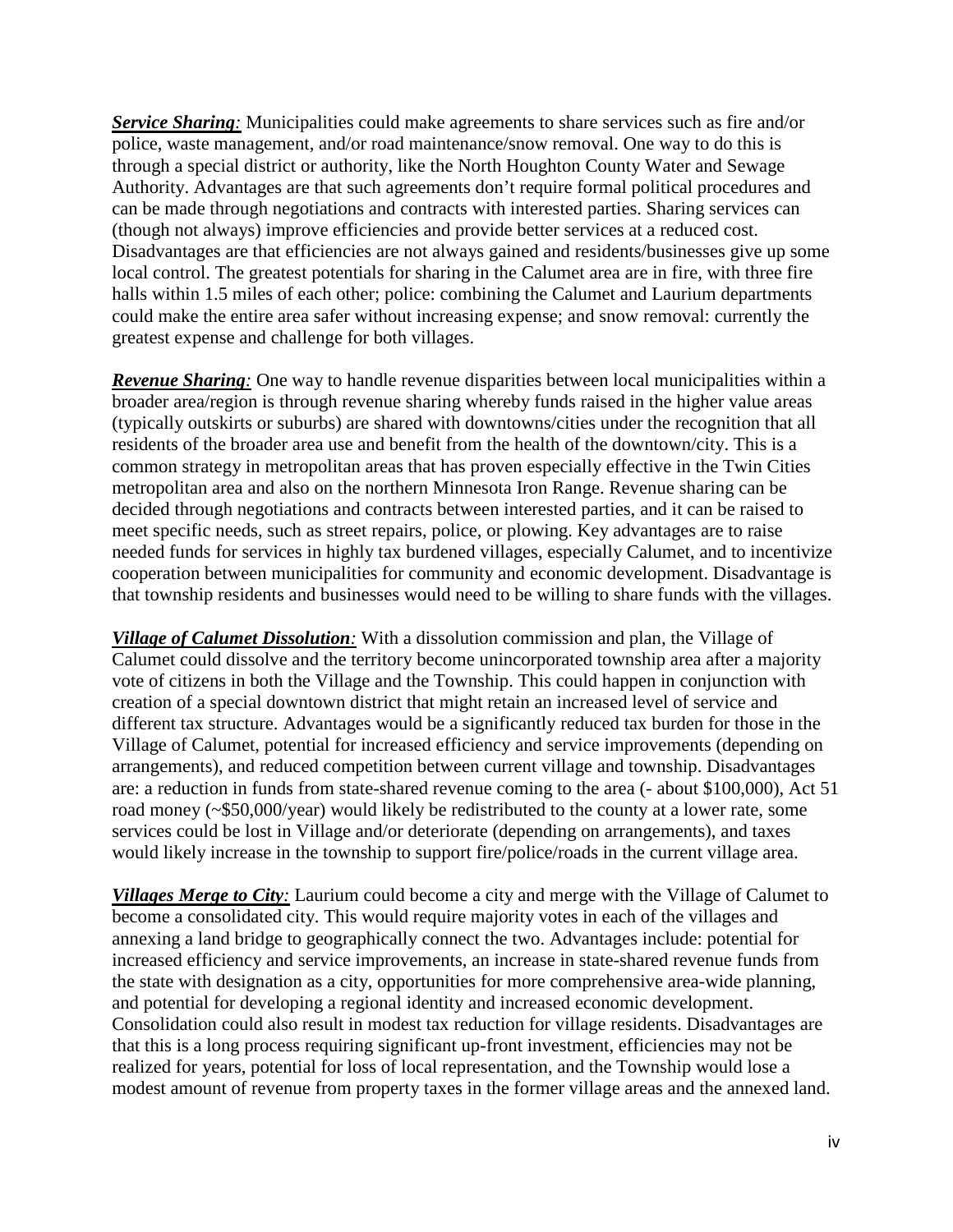# Table of Contents

| List of Tables and Figures |  |
|----------------------------|--|
|                            |  |
|                            |  |
|                            |  |
|                            |  |
|                            |  |
|                            |  |
|                            |  |
|                            |  |
|                            |  |
|                            |  |
|                            |  |
|                            |  |
|                            |  |
|                            |  |
|                            |  |
|                            |  |
|                            |  |
|                            |  |
|                            |  |
|                            |  |
|                            |  |
|                            |  |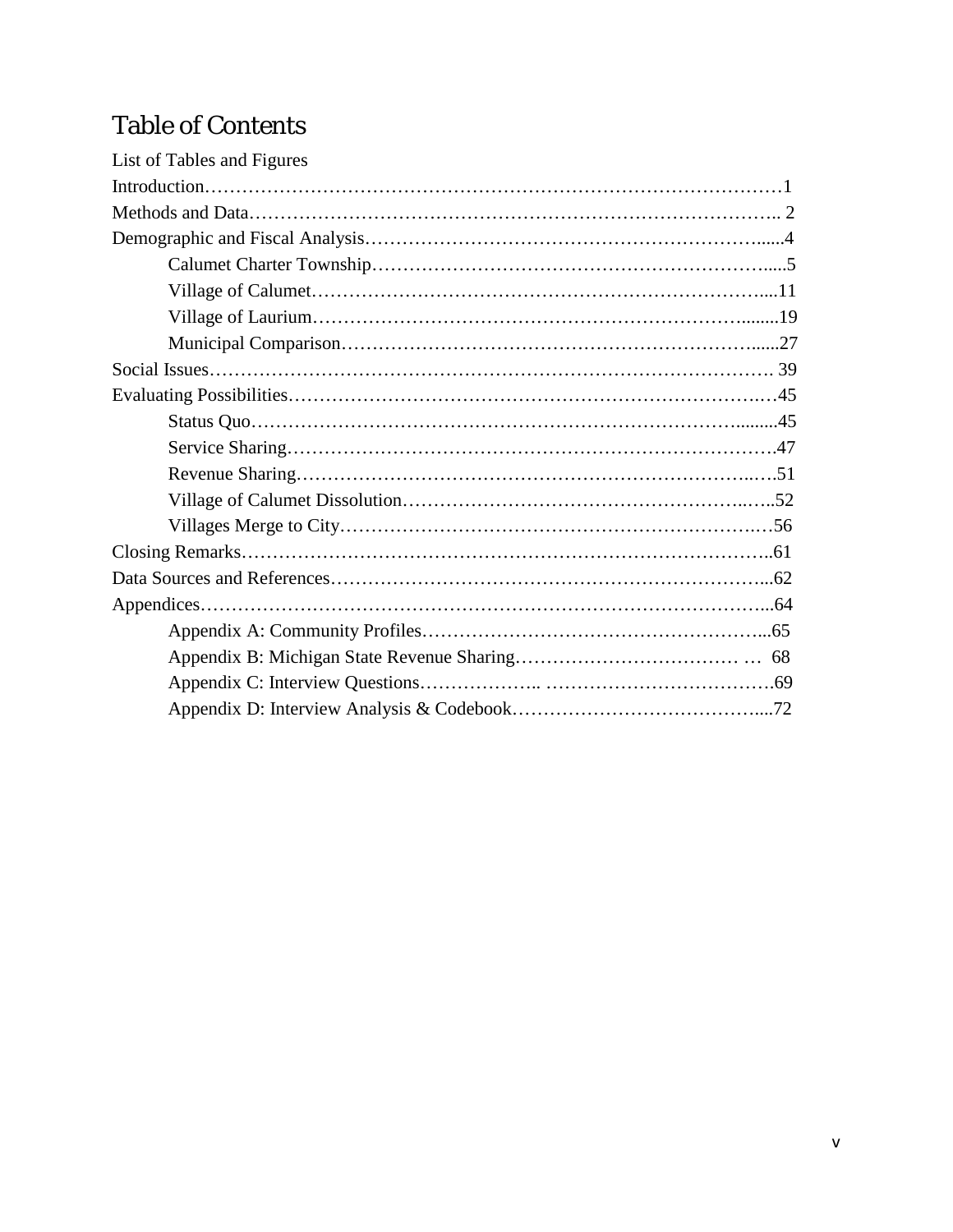# **List of Tables**

Table 1: Actual and projected service budgets for the Village of Calumet.

Table 2: Actual and projected service budgets for the Village of Laurium.

Table 3: Demographic comparison between the three municipalities and the national average for 2010.

Table 4: Total revenue per capita comparison between the three municipalities, 2015.

Table 5: Fiscal comparison between the three municipalities, 2015.

Table 6: Total expenditures per capita comparison between the three municipalities, 2015.

Table 7: Fiscal comparison between the three municipalities, 2015.

Table 8: Summary of the assets and challenges for each of the municipalities as determined from the demographic and fiscal analysis.

Table 9: Constitutional revenue sharing payments for cities, villages and townships.

# **List of Figures**

Figure 1: Location of municipalities in north Houghton County.

Figure 2: Official boundaries of Calumet area municipalities.

Figure 3: Calumet Charter Township population declined since 1890.

Figure 4: Calumet Charter Township age demographics in 2010.

Figure 5: The percentage of Calumet Charter Township population living below federal poverty line, 1980-2014.

Figure 6: Housing unit construction by decade in Calumet Charter Township.

Figure 7: Total revenue for Calumet Charter Township, 2004-2015.

Figure 8: Taxable value per capita for Calumet Charter Township, 2004-2015.

Figure 9: Calumet Charter Township 2015 revenue by category.

Figure 10: State shared revenues for Calumet Charter Township, 2004-2015.

Figure 11: Total expenditures for Calumet Charter Township, 2004-2015.

Figure 12: Calumet Charter Township 2015 expenditures by category.

Figure 13: Village of Calumet population declined since 1890.

Figure 14: Village of Calumet age demographics in 2010.

Figure 15: The percentage of the Village of Calumet population living below federal poverty line, 1980-2014.

Figure 16: Housing unit construction by decade in the Village of Calumet.

Figure 17: Total revenue for the Village of Calumet, 2004-2015.

Figure 18: Taxable value per capita for the Village of Calumet, 2004-2015.

Figure 19: Village of Calumet 2015 revenue by category

Figure 20: State shared revenues for Village of Calumet, 2004-2015.

Figure 21: Total expenditures for Village of Calumet, 2004-2015.

Figure 22: Village of Calumet 2015 expenditures by category.

Figure 23: Village of Laurium population declined since 1890.

Figure 24: Village of Laurium age demographics in 2010.

Figure 25: The percentage of Village of Laurium population living below federal poverty line, 1980-2014.

Figure 26: Housing unit construction by decade in Village of Laurium.

Figure 27: Total revenue for Village of Laurium, 2004-2015.

Figure 28: Taxable value per capita for Village of Laurium, 2004-2015.

Figure 29: Village of Laurium 2015 revenue by category.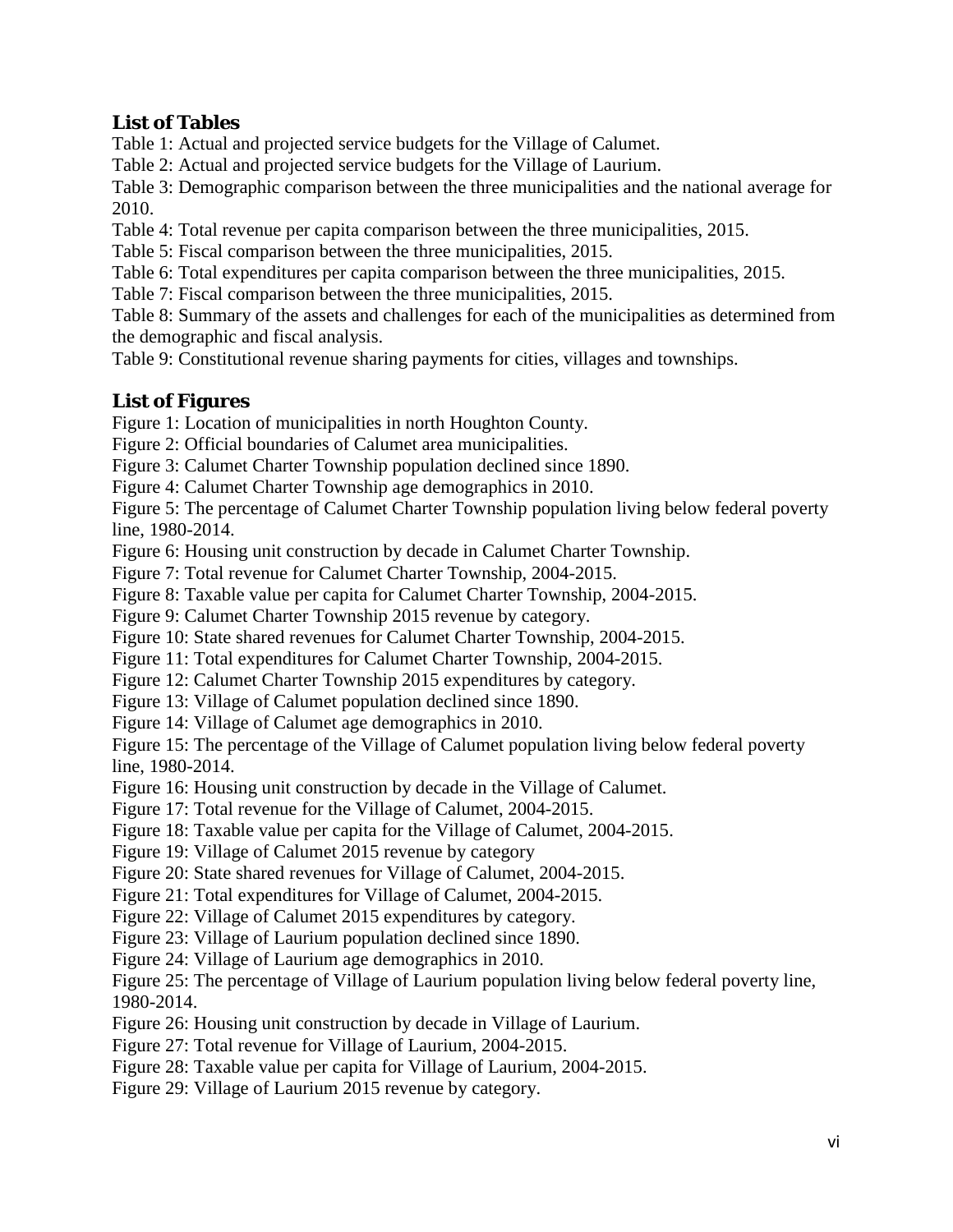Figure 30: State shared revenues for Village of Laurium, 2004-2015.

Figure 31: Total expenditures for Village of Laurium, 2004-2015.

Figure 32: Village of Laurium 2015 expenditures by category.

Figure 33: Population decline of the three municipalities for selected years, 1910-2015.

Figure 34: Total revenue for the three municipalities for selected years, 2004-2015.

Figure 35: Property tax revenue for the three municipalities for selected years, 2004-2015.

Figure 36: State shared revenue for the three municipalities for selected years, 2004-2015.

Figure 37: State shared revenue per capita for the three municipalities for selected years, 2004- 2015.

Figure 38. Per capita comparison of 2015 revenue by category between each municipality.

Figure 39: Total expenditures for the three municipalities for selected years, 2004-2015.

Figure 40. Per capita comparison of 2015 expenditures by category between each municipality.

Figures 41A-B: Crime rate comparison for the villages, 2015.

Figure 42: Crime cost comparison for the villages, 2015.

Figure 43: Snow plowing cost comparison for the villages, 2015.

Figure 44: Garbage collection expense per customer comparison for the villages, 2015.

Figure 45: Comparison of expenditure per capita as calculated for the Villages of Calumet and Laurium as well as theoretically consolidated into a city.

Figure 46: Comparison of expenditure per capita as calculated for theoretically consolidated villages into a city with other cities of similar population category in the Upper Peninsula and northern Lower Peninsula.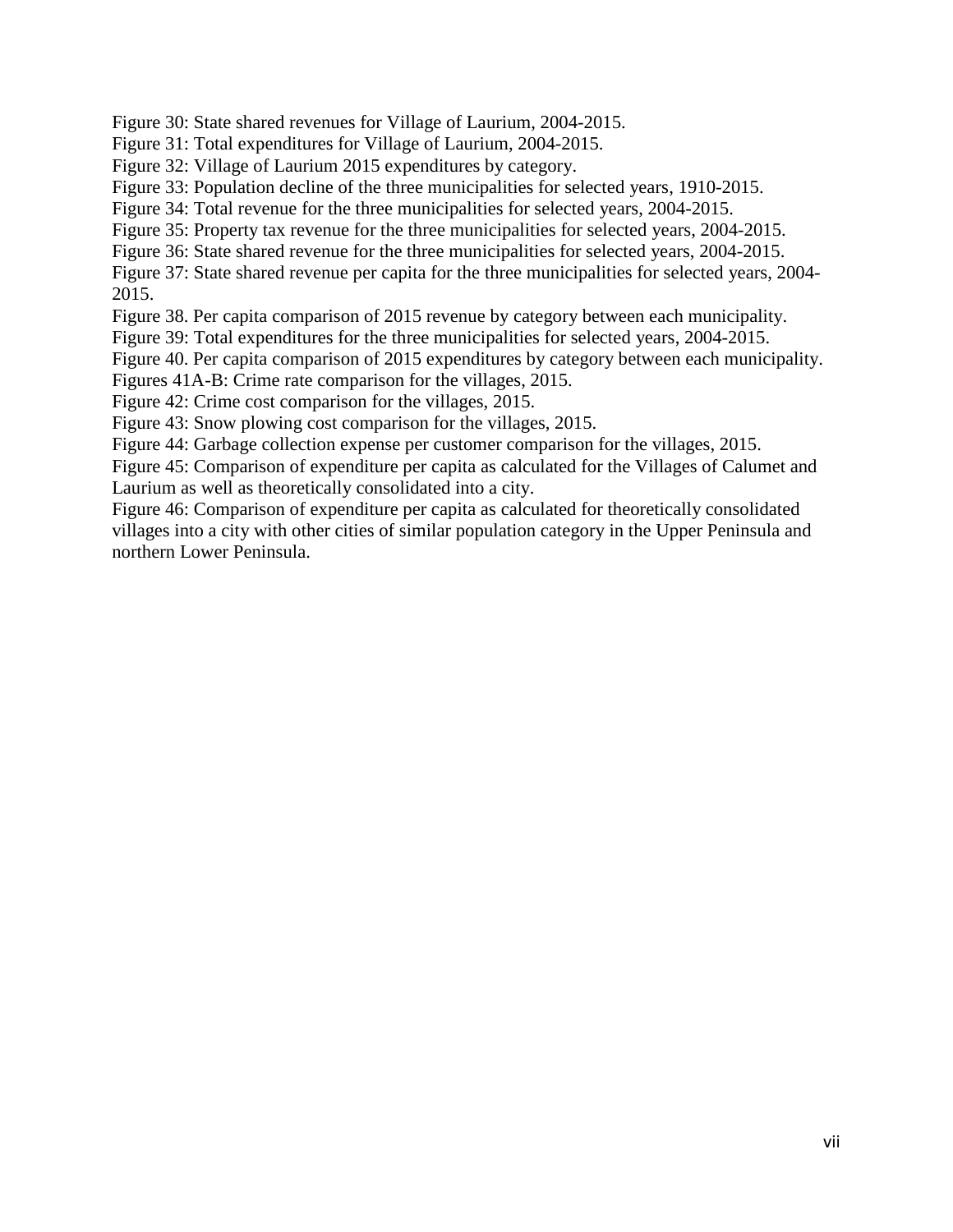# Introduction

At the turn of the 20th century, northern Houghton County was an economic powerhouse as the Calumet & Hecla and Quincy mining companies drilled shafts to reach the rich native copper deposits beneath the surface of Michigan's Keweenaw Peninsula. Most of the area's local municipal governmental boundaries were set up during the boom, but area populations have declined precipitously since 1910. The Village of Calumet was at the center of the boom — now, it is both an industrial heritage tourism magnet and a town in slow decay. The Village of Laurium's streets are lined with stately homes, but its business district is hollowed out. Calumet Charter Township encompasses much of the broader area around Calumet and Laurium and extending to the Lake Superior shore. The township government provides few municipal services, but it contributes to area quality of life by providing and maintaining recreational and cultural sites.





*Figure 1: Location of municipalities in north Houghton Figure 2: Official boundaries of Calumet area County. municipalities.*

The Villages of Calumet and Laurium struggle with low tax bases and declining revenues. Both are in the bottom quintile of the state for taxable value per capita, at less than half the statewide average of \$32,000. In general, municipalities with a per capita taxable value below \$20,000 struggle to provide "a reasonable level of services" which makes such communities "economically uncompetitive" and can lead to continued outmigration and a downward spiral (Great Lakes Economic Consulting, 2016, p. 4).

This report considers the social and fiscal challenges faced by Calumet area municipalities, as well as municipal assets and potential opportunities for collaboration. It evaluates the possibility of various forms of cooperation, service sharing, or consolidation to better enable municipalities to meet future needs.

Calumet area residents have discussed the possibility of consolidating municipal governments for decades. Most recently, a small group of Calumet area community members approached Michigan Technological University for assistance in gathering data and understanding the potential for municipal cooperation, consolidation, or service sharing. This report is the result of that partnership. Its purpose is to provide information that will help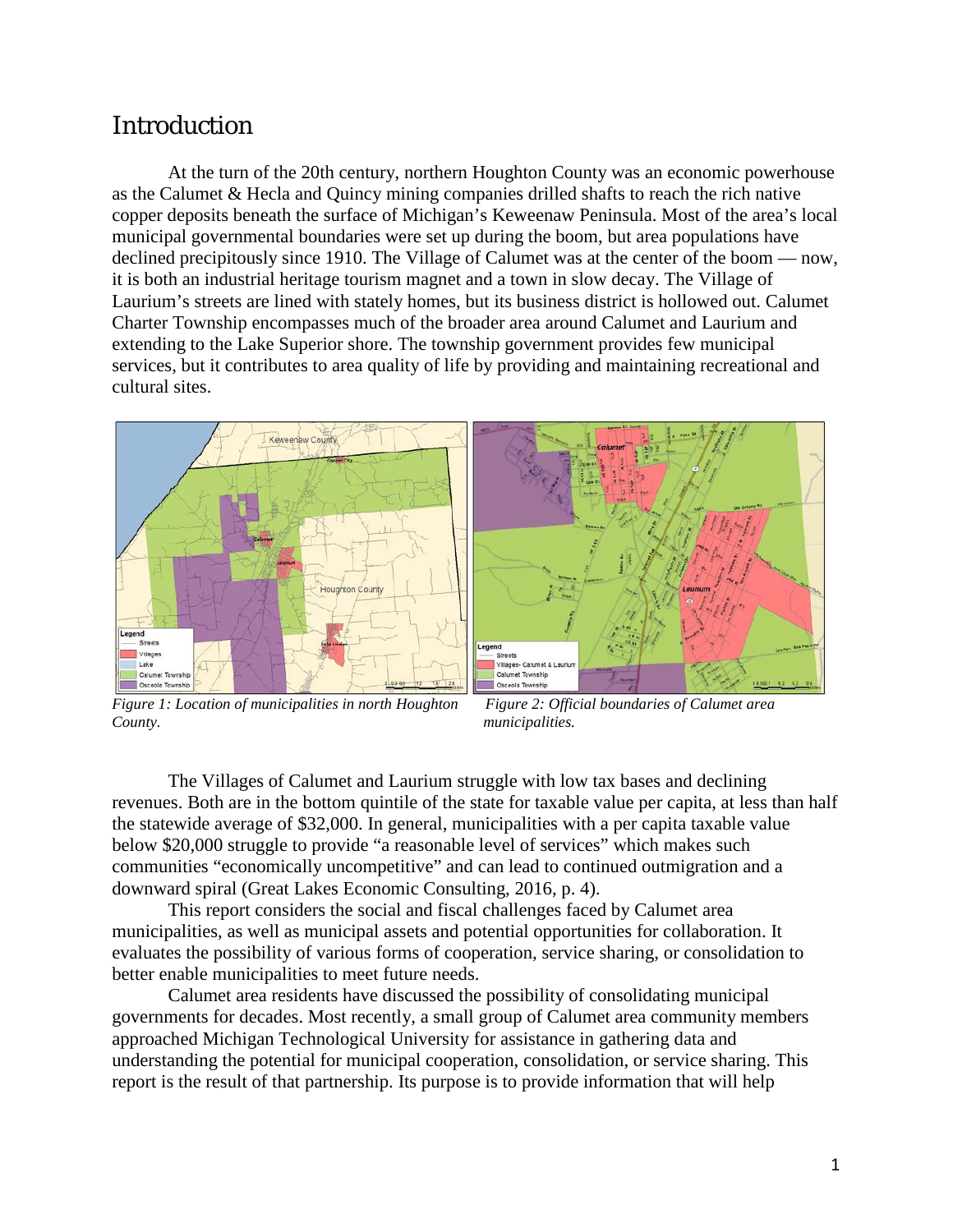community members explore what greater cooperation or a consolidation could mean for Calumet area municipalities.

The report does not make recommendations, but rather provides information about the options the communities may consider. The driving question of this study was "Would a different municipal arrangement between the villages of Calumet and Laurium and the Calumet Charter Township better position these communities fiscally and enable them to provide better services to residents?" This project had three primary goals:

- 1. *Start a conversation*. For a number of years, various members of the three communities have made mention of considering consolidation in some form to provide better services to residents and to share resources to work toward greater efficiency. This report seeks to provide a base of information upon which community members may frame their discussions.
- 2. *Provide accessible and clear information*. The report provides a demographic analysis of the Village of Laurium, the Village of Calumet, and Calumet Charter Township. It also provides a fiscal analysis for each municipality. It breaks down which services the communities provide to residents, and summarizes social issues raised from interviews with fourteen community residents. The report details the legal requirements and ramifications of consolidation, and describes the process.
- 3. *Examine advantages and disadvantages of various options*. Based on the information gathered to meet goal 2, the research team concluded that there are at least five viable options for Calumet area municipalities moving forward. These include: (1) maintaining the status quo and not making any substantial changes toward greater cooperation or consolidation, (2) creating intergovernmental agreements between units for shared services, (3) revenue sharing between units, (4) the Village of Calumet dissolves into Calumet Charter Township, and (5) the Villages of Calumet and Laurium consolidate into an incorporated city separate from Calumet Charter Township. The final sections of this report examines the advantages and disadvantages associated with each of these options.

# Methods and Data

## *Demographic and Fiscal Analysis*

The research team collected data on population size and structure, socioeconomic characteristics, and housing stock based on data from the US Census Bureau for the villages of Calumet and Laurium and for Calumet Charter Township to understand historical community change and demographics. The team also collected and reviewed data on municipal finances including revenues, expenditures, assets, liabilities, and net balances to understand the fiscal realities facing each community. Data on demographic statistics were sourced from the U.S. Census Bureau and American Community Survey (ACS) found on American Factfinder [\(www.factfinder.gov\)](http://www.factfinder.gov/) and the National Historical Geographic Information System (NHGIS). Fiscal data was sourced from Michigan Department of Treasury Local Audit and Finance Division database as well as provided directly from administrative officials.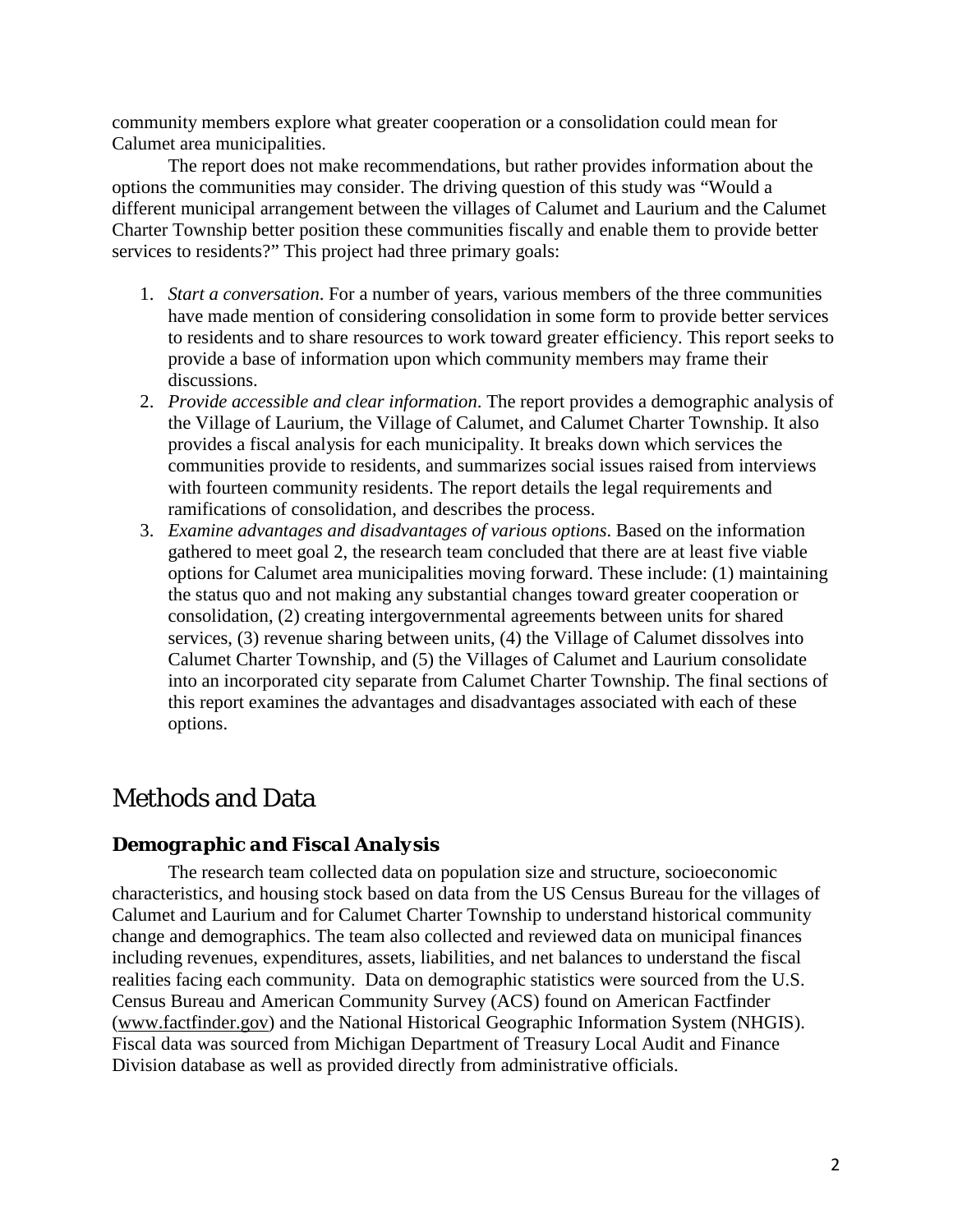## *Interviews*

The research team conducted 14 interviews with residents and business owners in Calumet Charter Township, Village of Calumet, and Village of Laurium in October 2016. Questions were designed to understand people's experiences and perspectives regarding municipal services, service sharing, opportunities for collaboration, community identity, and potential for consolidation. We spoke with business owners, municipal administrators, village employees, and general residents. The interviews were digitally recorded (with consent) and either summarized or transcribed exactly. Summaries and transcriptions were coded for key themes that would presumably impact the viability of any cooperation or consolidation process. The interviews are not representative of the general public and cannot indicate the overall level of support among various constituencies. Instead, the interviews provide some significant insight into the range of issues and opinions present in the community that might impact coordination or consolidation efforts.

#### *Peer and Case Review*

The research team reviewed studies and reports from other successful and unsuccessful consolidation and dissolution efforts across the state of Michigan and the Upper Midwest. We paid particular attention to the consolidation of the cities of Iron River and Stambaugh and the village of Mineral Hills to create the new City of Iron River that became official in 2000. Throughout this reading, we paid attention to lessons learned in these cases that could help inform Calumet area communities.

Using a study published by Martin and Scorsone (2011) evaluating the results of the consolidation into Iron River, our team compared per capita municipal general fund expenditures and revenues in the villages of Calumet and Laurium with other similar cities in Michigan. This comparison aims to examine how expenses for these two villages with two separate governments compare to similar cities that have only one government. We selected two control groups of cities in Michigan based on their similarity to Calumet-Laurium in population density, population size, and geographic location. The primary control group consists of five cities in the Upper Peninsula of Michigan while the secondary control group consists of another four cities in the Northern Lower Peninsula. Data on total General Fund expenditures and revenues was sourced from the Michigan Department of Treasury's Audit-Financial Reports, while population estimates were obtained from the U.S. Census Bureau's Annual Estimates of the Resident Population through American FactFinder.

## *Policy & Legal Analysis*

The team reviewed State of Michigan policies on municipal funding, city formation, municipal consolidation, and village dissolution. We spoke with an attorney who works with communities involved with consolidations from lower Michigan, as well as the director of the Michigan Office of Land Survey & Remonumentation, who provided clarity and guidance.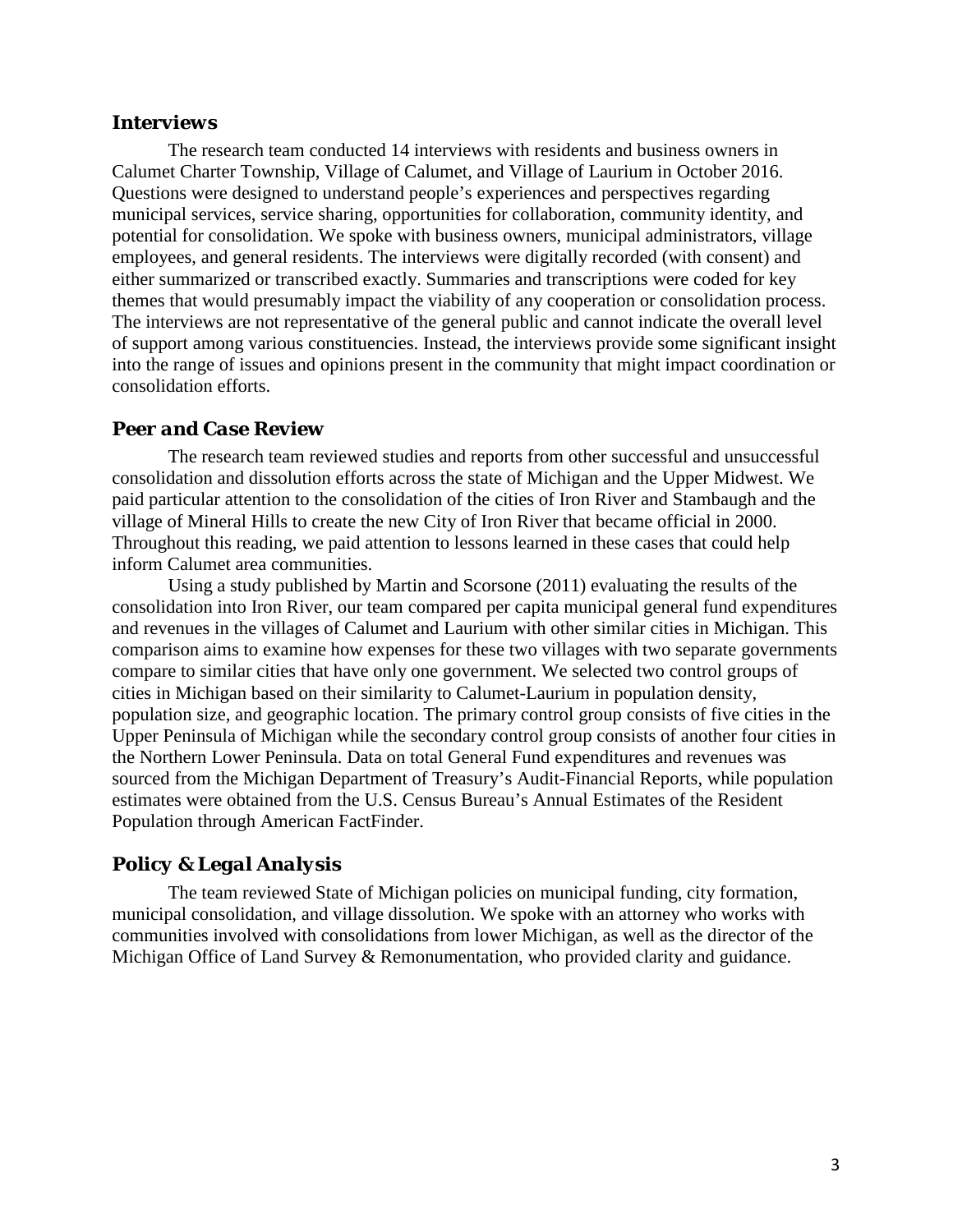# Demographic and Fiscal Analysis

The Villages of Calumet and Laurium are within the boundaries of Calumet Charter Township, and village residents are officially also township residents. The villages operate under the Michigan Common Law Village act, which provides a framework for government structure and strictly dictates many of the government's powers and duties. Village residents elect seven council members to two- or four-year terms, as well as a village clerk and treasurer. The villages also each employ one full-time administrator. Village governments are created to provide residents with additional services not typically allocated by the surrounding township while coexisting within the Township government system (Heffernan, 1997). Therefore, village residents pay taxes to both their respective villages as well as to the Township.

## *Charter Township of Calumet*

Calumet Township was established in 1866. There are three villages within its borders: the Village of Calumet, the Village of Laurium, and the Village of Copper City. It is the largest township in Houghton County with a population of 6,489 according to the 2010 Census. Although the township provides fewer services relative to the villages, the township has both historic and recreational assets which benefit the entire area. Historic and cultural resources include several of the magnificent administrative and industrial buildings which date back to the Calumet & Hecla mining era, now part of the Keweenaw National Historical Park. Historic church buildings, the Coppertown Mining Museum, and remnants of the industrial core where mining operations took place also line township streets. Recreational facilities include the Calumet Colosseum, the Calumet Township Waterworks Park on Lake Superior, the Lions Club Park at Calumet Lake, and the Swedetown Recreational Area. The Public Schools of Calumet, Laurium and Keweenaw is a consolidated school system located in the township which educates approximately 1,600 local students in grades K-12.

### Demographic Report

Reaching a peak in 1910 with 32,845 persons, the population of the township faced a steep and steady decline during the next 50 years. As of the 2010 Census, 6,489 people live in the township. The population density of the 33.2 square mile township is 195 people per square mile in 2010, down from 210 persons per square mile in 2000.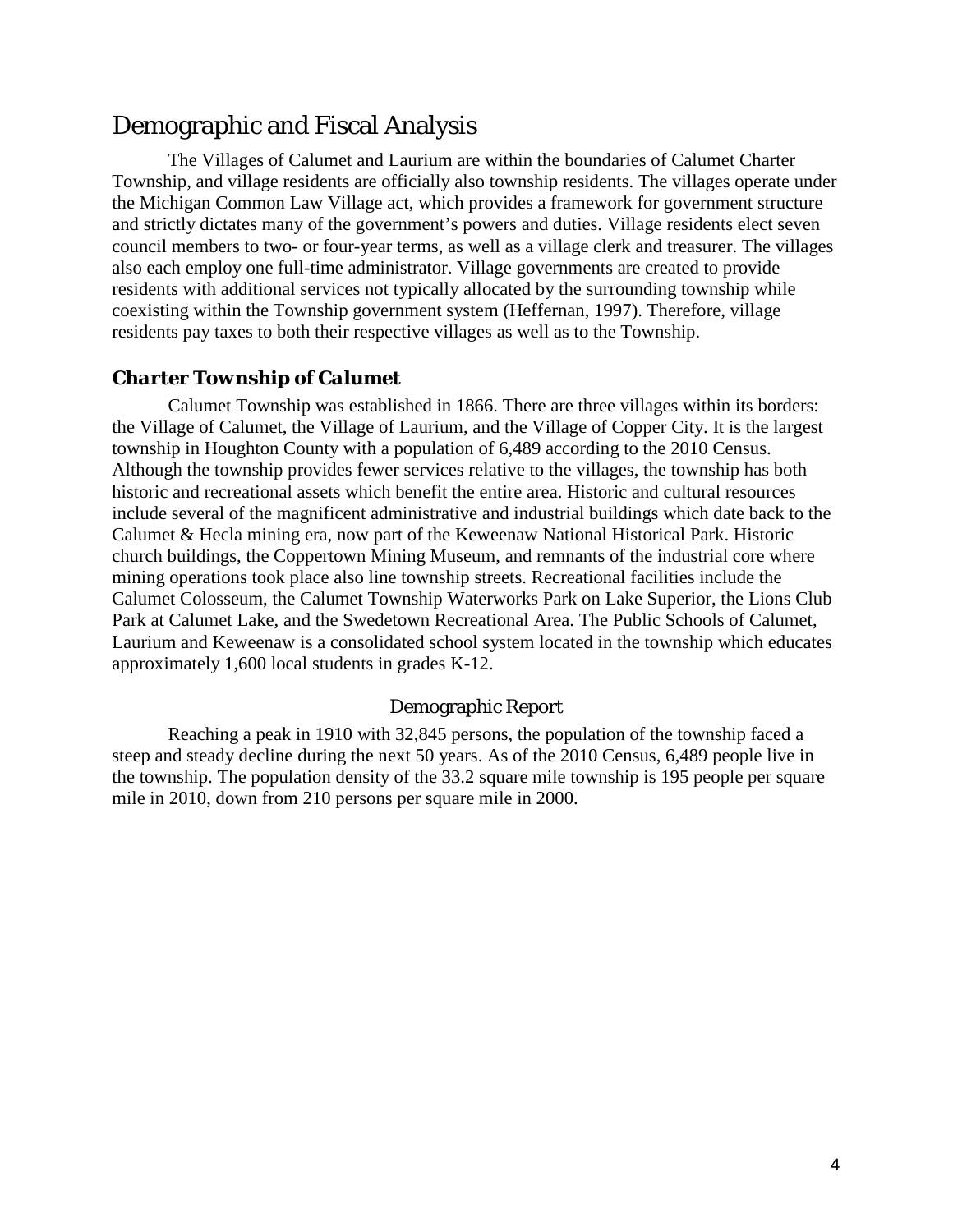

*Figure 3: Calumet Charter Township population declined since 1890. Source: U.S. Census Bureau, NHGIS database.*

Families with children make up a large share of the township's population with approximately 28% of residents under the age of 18. Older people are also well represented with about 20% of people age 65 and older.



*Figure 4: Calumet Charter Township age demographics in 2010. Source: U.S. Census Bureau, American FactFinder database.*

Measures of socioeconomic status (poverty, income, education, unemployment) fair somewhat better in Calumet Township compared to the Village of Calumet, but remain considerably below state or national averages. The 2010-2014 American Community Survey (ACS) estimated the township's poverty rate to be about 23.8%, and an unemployment rate about 6%. Median household income is approximately \$32,000, which is significantly lower than the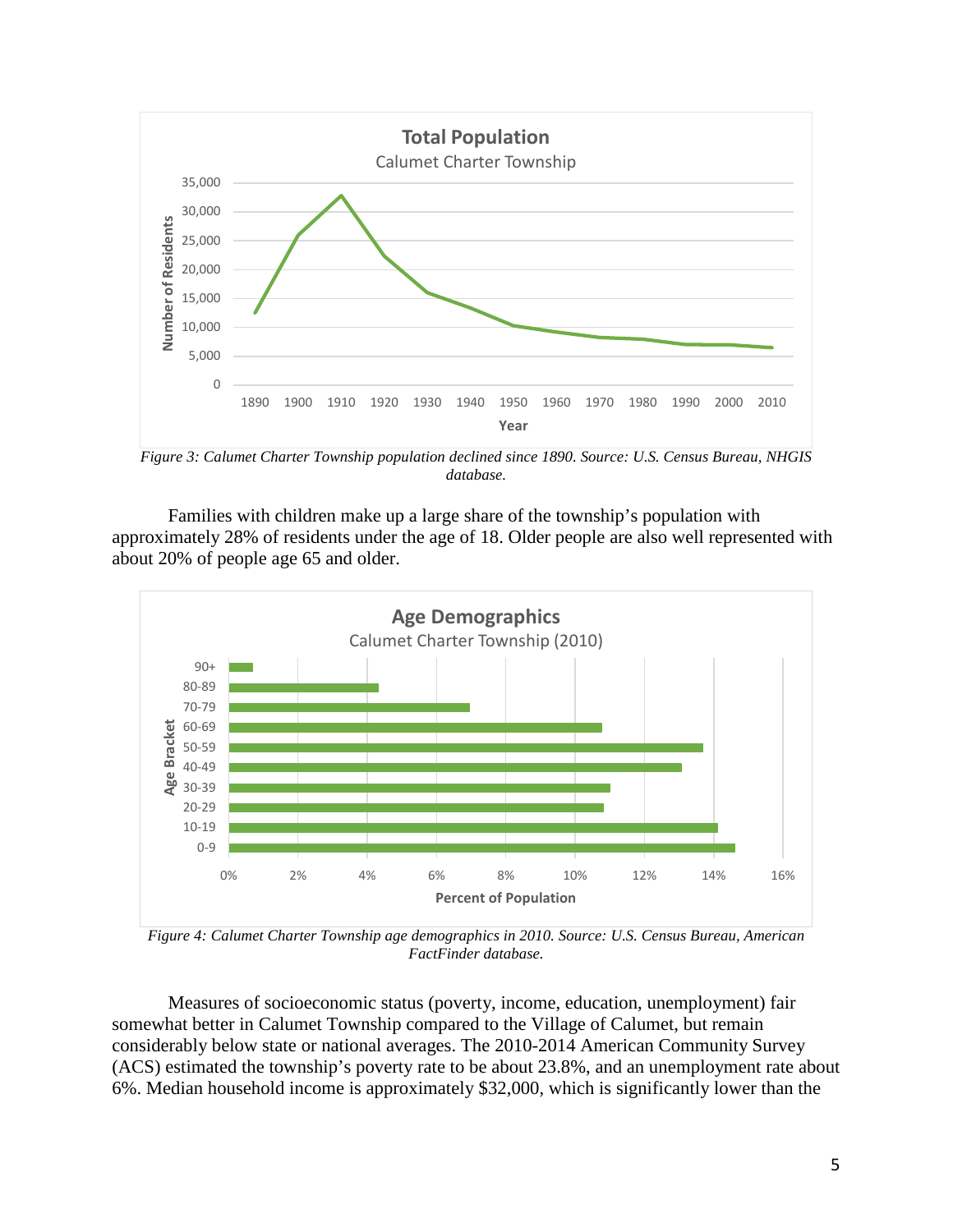state average of \$49,000. About 15% of residents age 25 and over have a four-year college degree, compared to 26% in the state as a whole (ACS, 2014).



*Figure 5: The percentage of Calumet Charter Township population living below federal poverty line, 1980-2014. Source: U.S. Census Bureau, American FactFinder database and \*American Community Survey (ACS) database.*



*Figure 6: Housing unit construction by decade in Calumet Charter Township. Source: U.S. Census Bureau, NHGIS database.*

Most of the township's housing units were built before 1940, but there has been steady construction of new units over each of the last several decades, especially in the 1960s and 1970s. Current median owner-occupied housing value is \$59,800 (ACS, 2014) with a high rate of owner occupation.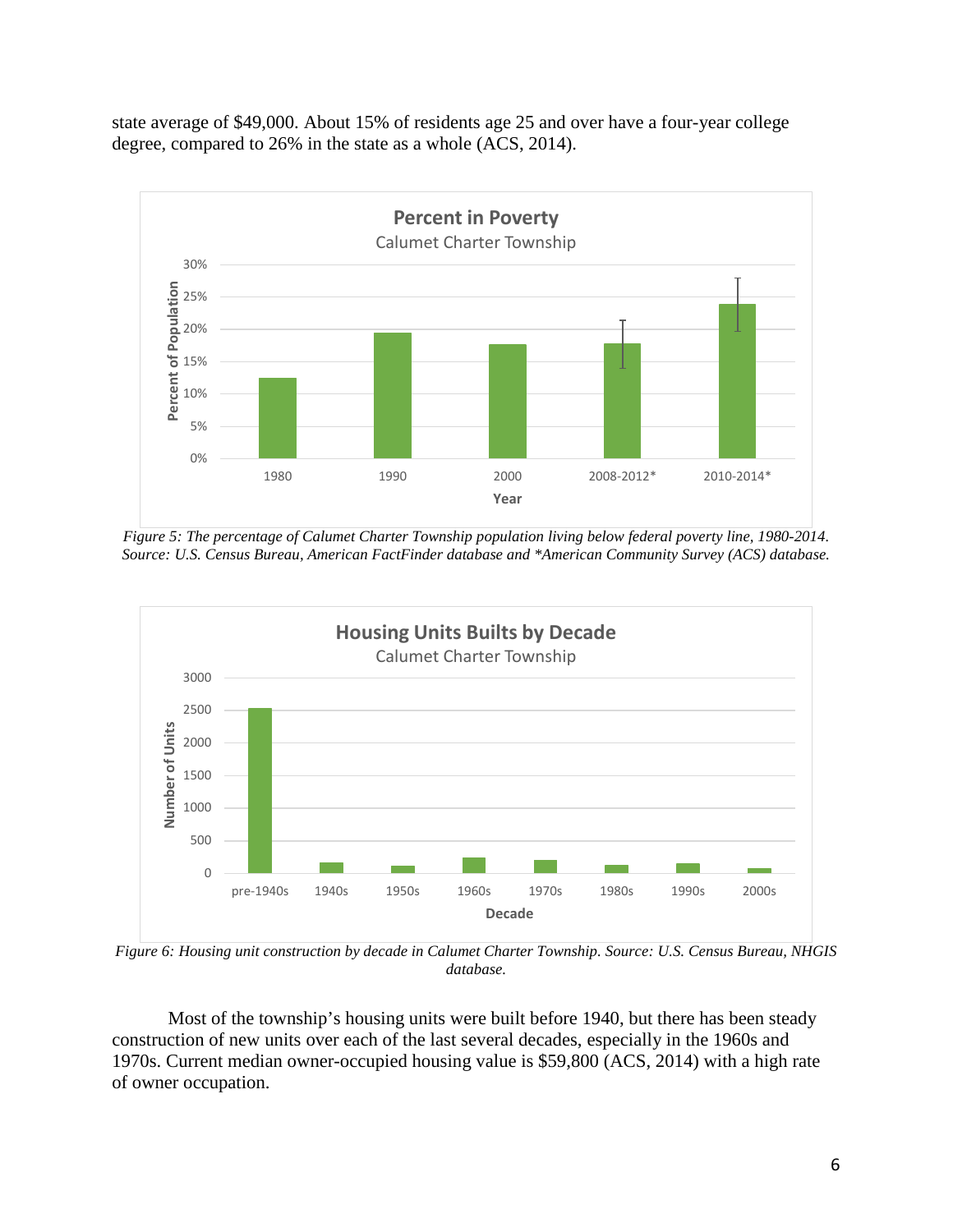## Fiscal Report

Increased population and some commercial development have contributed to a growing tax base for Calumet Charter Township.

#### *Sources of Revenue*

Total revenues in the township decreased from 2004 to 2013, but increased slightly in 2015 to \$1,218,695. Contributing to the revenue changes over the years are decreasing capital grants and contributions, increasing property taxes, decreasing state-shared revenues, increasing charges for services, and increasing operating grants. A notable asset gain in 2004 was the acquisition of the Colosseum due to a property exchange with the State. There are many changes that created the nearly \$150,000 decline in total revenues from 2009 to 2013. Capital grants and contributions fell more than 50% from 2009 to 2013. There were gains from asset sales in 2009 and 2013, coupled with increasing service charges, operating grants and contributions, and property tax revenue. Property taxes are the greatest revenue source for 2015, followed by stateshared revenues, and service charges.



*Figure 7: Total revenue for Calumet Charter Township, 2004-2015. Source: Michigan Department of Treasury Local Audit Reports.*

Property tax revenue has increased during the decade, from \$201,300 (2004) to \$389,967 (2015). The operating millage rate in 2015 was 5.1242, which consisted of 1.2854 mills for operating purposes and 0.988 mills for the Calumet Colosseum Community Center levied on a taxable valuation of \$94,389,883. Extra millages for fire department improvements (1.35 mills) and for unincorporated areas road repair and improvements (1.50 mills) were levied on a \$59,819,394 taxable value. The 2004 millages totaled 3.5218 levied against a taxable value of \$63,011,699. Taxable value has been increasing over the last few years.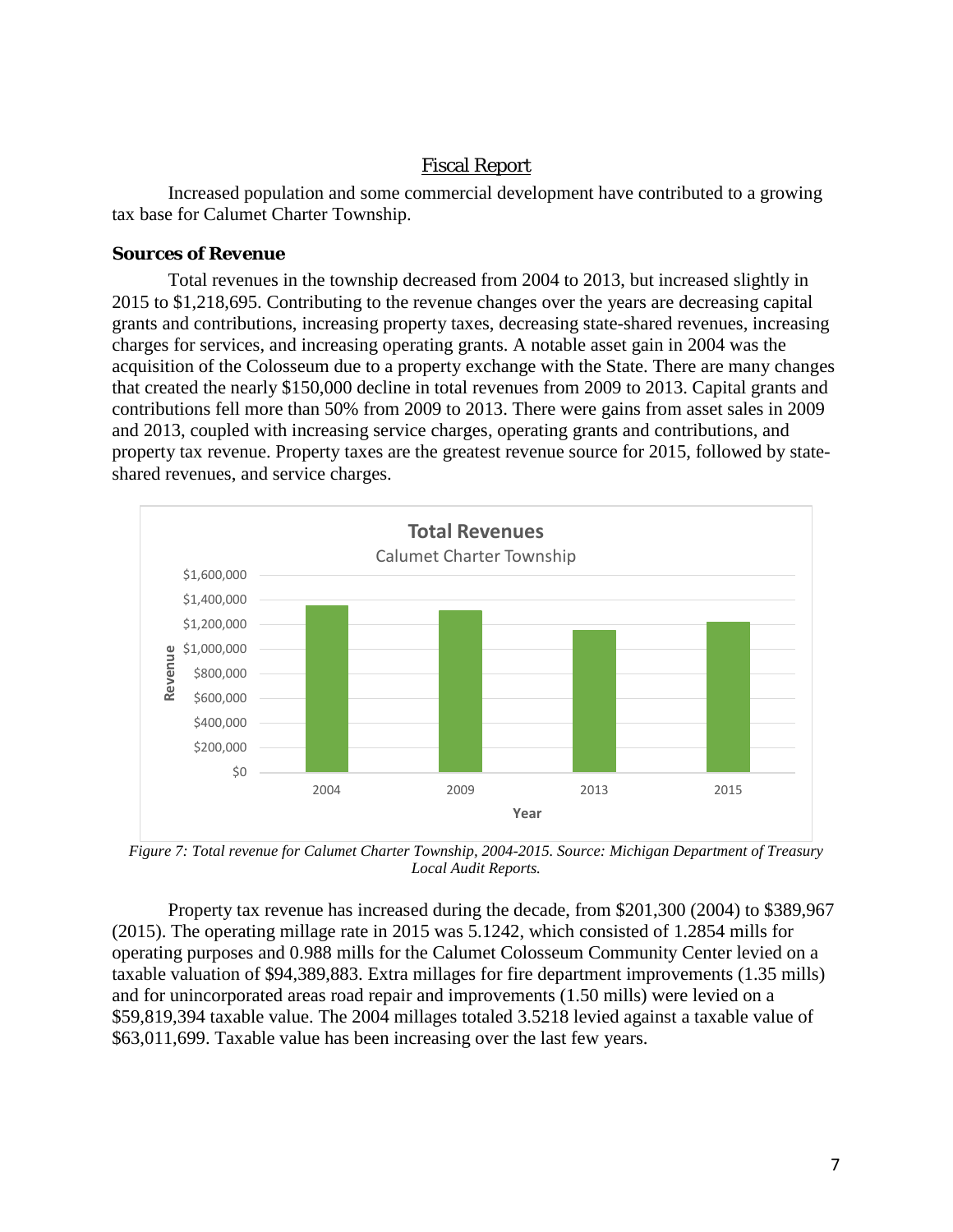

*Figure 8: Taxable value per capita for Calumet Charter Township, 2004-2015. Source: Author's per capita calculations based on U.S. Census Bureau, NHGIS database and Michigan Department of Treasury Local Audit Reports.*

The breakdown of revenue sources for 2015 is shown in the chart below. Public works/roads received operating grants and contributions totaling \$161,826 for 2015. Community/historical programs account for 92.98% of 2015's capital grants revenues. Charges for services include ice fees at the Colosseum.



*Figure 9: Calumet Charter Township 2015 revenue by category. Source: 2015 Michigan Department of Treasury Local Audit Reports.*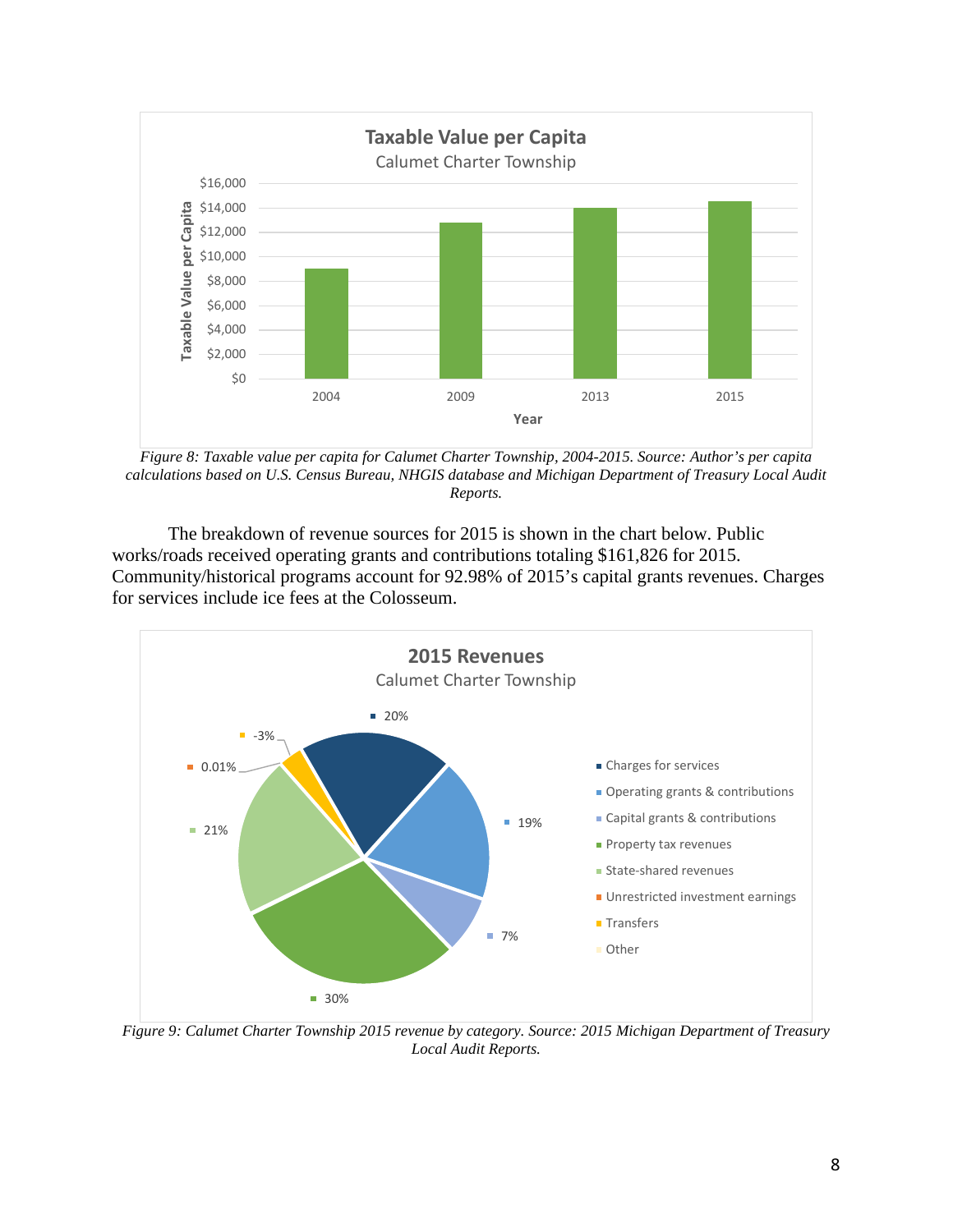

*Figure 10: State shared revenues for Calumet Charter Township, 2004-2015. Source: Michigan Department of Treasury Local Audit Reports.*

## *Expenses and Services Provided*

Calumet Charter Township provides some services to its residents. Unlike the villages, the township does not provide a dedicated police force but relies on the Michigan State Police and Houghton County Sheriff's Department, as well as a limited arrangement with village police. The township's roads are maintained and plowed by the Houghton County Road Commission. Children attend the consolidated Calumet-Laurium-Keweenaw Schools, and water and sanitation services operate under the consolidated North Houghton County Water/Sewer Authority, which includes Calumet Charter Township and the villages of Calumet and Laurium. Total expenditures are summarized in the chart below. Fluctuations occur year to year due to purchasing, improvements, and other non-routine expenses



*Figure 11: Total expenditures for Calumet Charter Township, 2004-2015. Source: Michigan Department of Treasury Local Audit Reports.*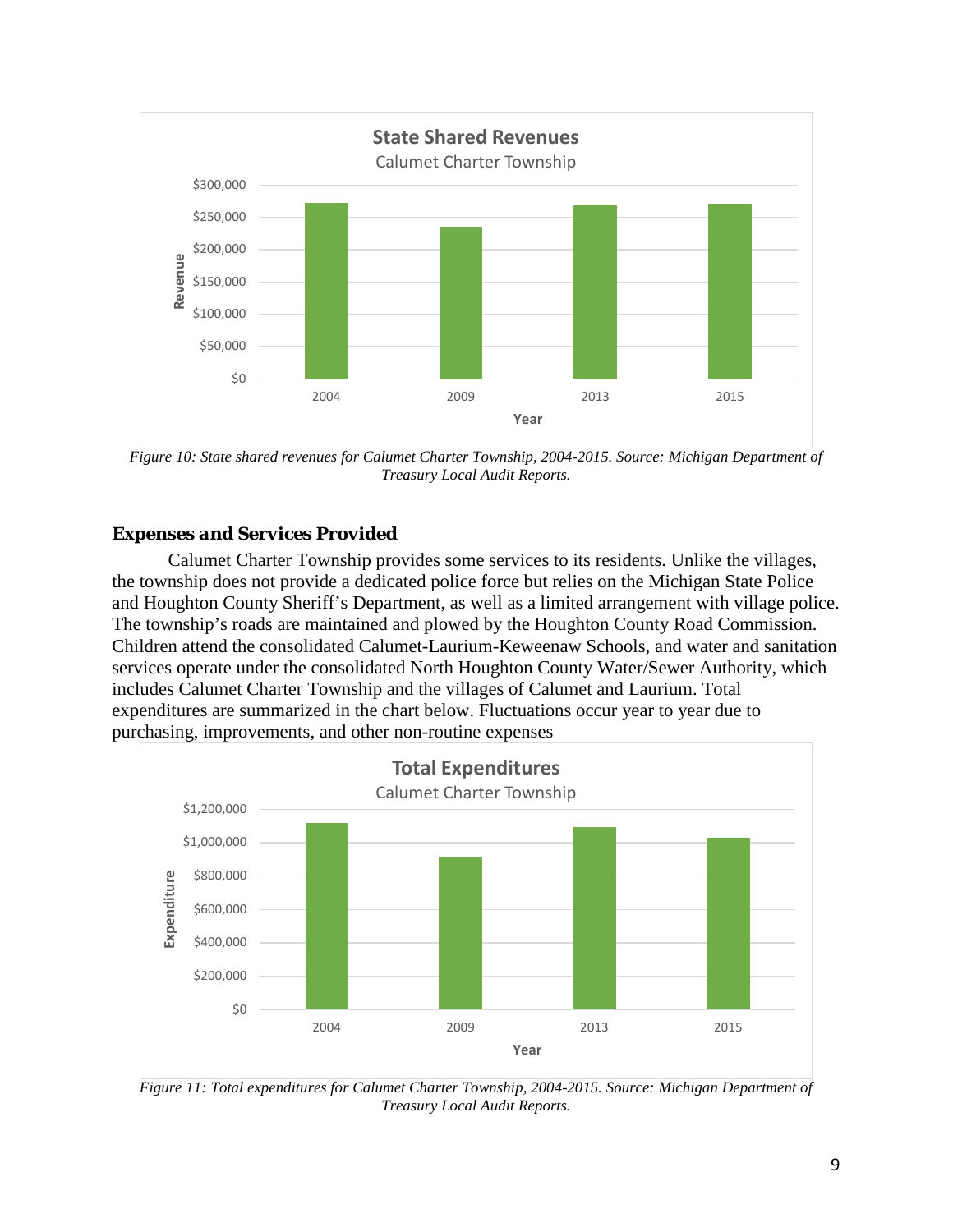Calumet Township Fire department is funded by a special revenue fund. In 2015, it started with a balance of \$31,781 (actual) and received \$69,950 (actual) from tax revenues due to 1.35 mills levied for the purposes of funding repair, maintenance, and replacement of fire department vehicles and equipment. The department has 15 volunteer firefighters and five to six fire vehicles. They answer 75-80 fire calls annually.

A breakdown of expenditure categories is shown in the chart below. In 2015, the greatest expense for the township was Public Works (30.36% of total expenditures), followed by general government (20.34%), community projects (16.63%), other (12.90%), and public safety (12.83%). The township owns a number of historical buildings, between and around the village boundaries, and community properties.



*Figure 12: Calumet Charter Township 2015 expenditures by category. Source: 2015 Michigan Department of Treasury Local Audit Reports.*

Long-term debt for 2015 was \$855,801, with bonds payable accounting for 75.83%. The Township has about \$5.8 million invested in a range of capital assets, including land, infrastructure, buildings, furniture, equipment, and vehicles. Notable additions of capital assets in 2015 included drill shop improvements, a new pickup truck, and kitchen improvements in the Keweenaw Heritage Center. The net position (total assets minus total liabilities) for the Township at year-end 2015 was \$5,542,070.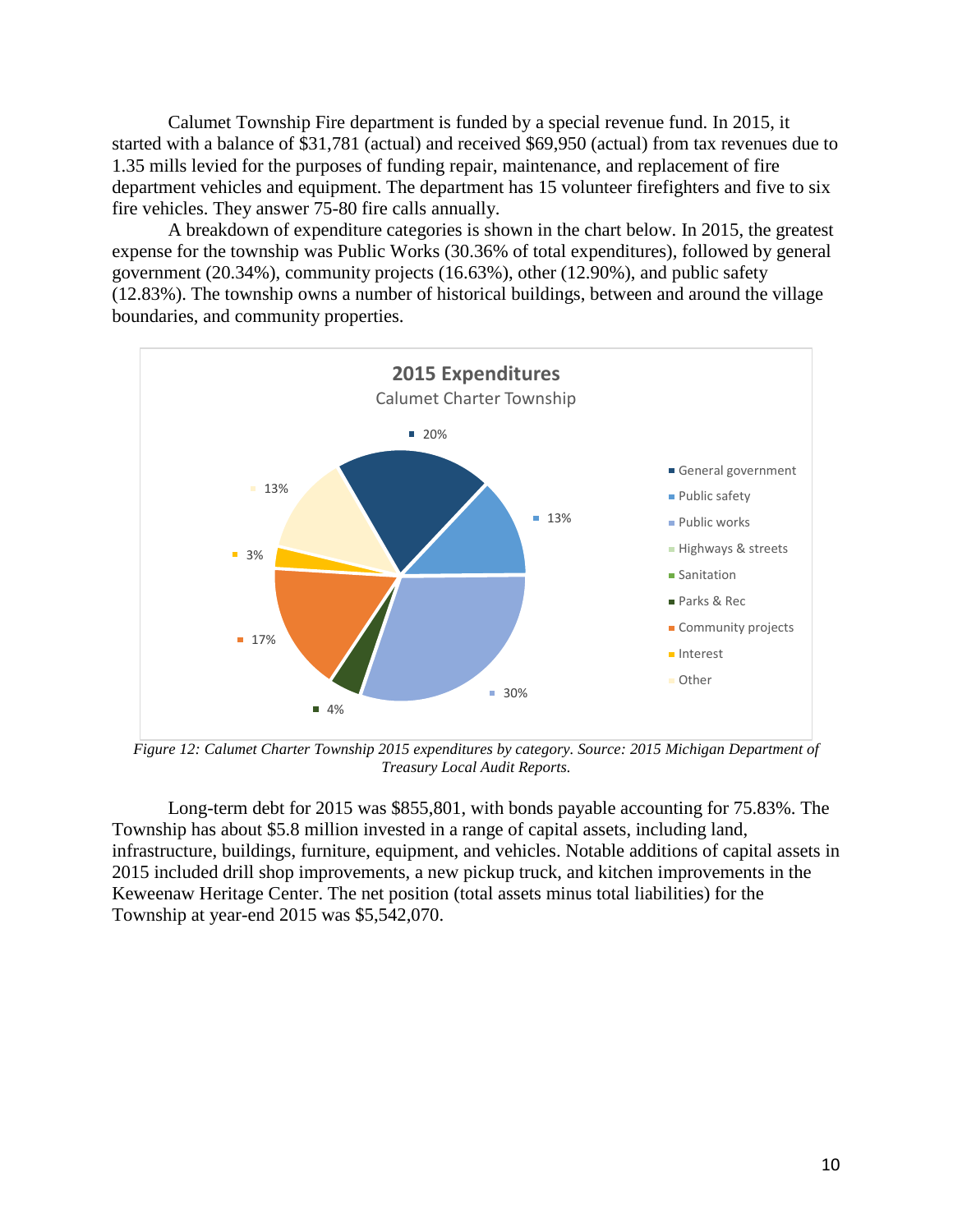#### *Village of Calumet*

The Village of Calumet was incorporated in 1875 (known then as "Red Jacket") as mining in the region was intensifying. While much of the land in the area was owned by the mining companies, the village area was independently owned by private individuals. The village served as the area's business district, and it was home to thousands of mineworkers in boarding houses, apartments, and single-family homes during the boom years.

During the last century, many of Calumet's historic buildings have fallen into a state of disrepair. Some have been abandoned, others have collapsed, and some have been lost to fire. Several buildings pose a liability to neighbors due to their structural instability. In spite of these challenges, its downtown still contains many architecturally significant commercial, civic and municipal buildings, several of which are on the National Register of Historic Places including the Calumet Theatre and St. Paul the Apostle Church. In 1992, the Keweenaw National Historical Park (KNHP), which encompasses the entire Village, was established to celebrate and promote the region's involvement in copper mining and the historic downtown.

The area's rich history, and unique cultural events regularly attract locals and outsiders alike. In 2015, more than 240,000 people visited the KNHP and its 21 heritage sites. The Park Service has provided numerous grants to local organizations. First Fridays art walks, held each month, connect visitors to the artists within the community by inviting them to explore the Village's many galleries. Events, such as the Great Bear Chase and the CopperDog 150 dog sled race, draw visitors and competitors from around the nation.

#### Demographic Report

The Village of Calumet was once the bustling commercial center of the Copper Country, its scores of beautiful stone and masonry buildings housed hundreds of businesses and more than 4,500 residents at its peak in 1900. Population has declined by 85% since that time from 4,668 in 1900 to an estimated 708 people in 2015. Most of that decline occurred early (between 1910 to 1930) but decline has continued with moderate population loss over each of the last several years. The Village's small geographic size, however, means population density remains relatively high at 3,540 people/square mile.

Calumet has a large proportion of young people; a quarter of residents are children younger than 18 and 40% of the population is younger than 30. Fewer than 20% of residents are 65 and older.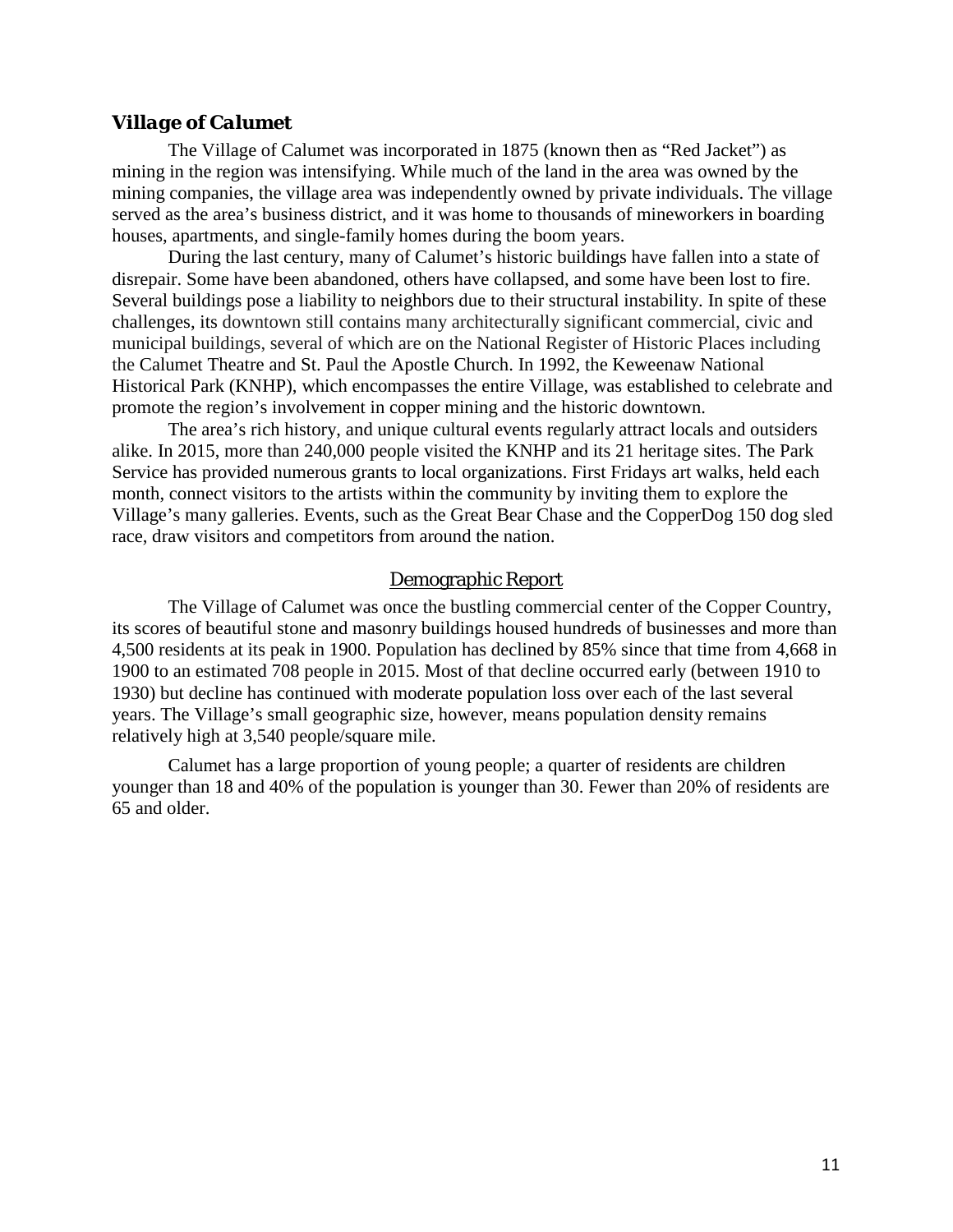

*Figure 13: Village of Calumet population declined since 1890. Source: U.S. Census Bureau, NHGIS database.*



*Figure 14: Village of Calumet age demographics in 2010. Source: U.S. Census Bureau, American FactFinder database.*

Residents in the Village of Calumet struggle economically compared to those of the surrounding township and the state of Michigan. Median household income was just \$15,200 according to a 2014 estimate, far below the state average of \$49,000. The Village has experienced high, but relatively steady poverty rates since 1980, typically above 30%. Unemployment rates are also high, hovering around 15% since 1980. In 2010, 16% of residents 25 and older had a four-year college degree. Non-violent crime rates are relatively high. Between 2013 and 2015, there were an average of 143 criminal incidents reported to Village of Calumet police each year (202 incidents per 1,000 people compared to statewide 63 per 1,000). Most of the reported incidents in 2015 were for larceny/theft (n=34), nonaggravated assault (n=31),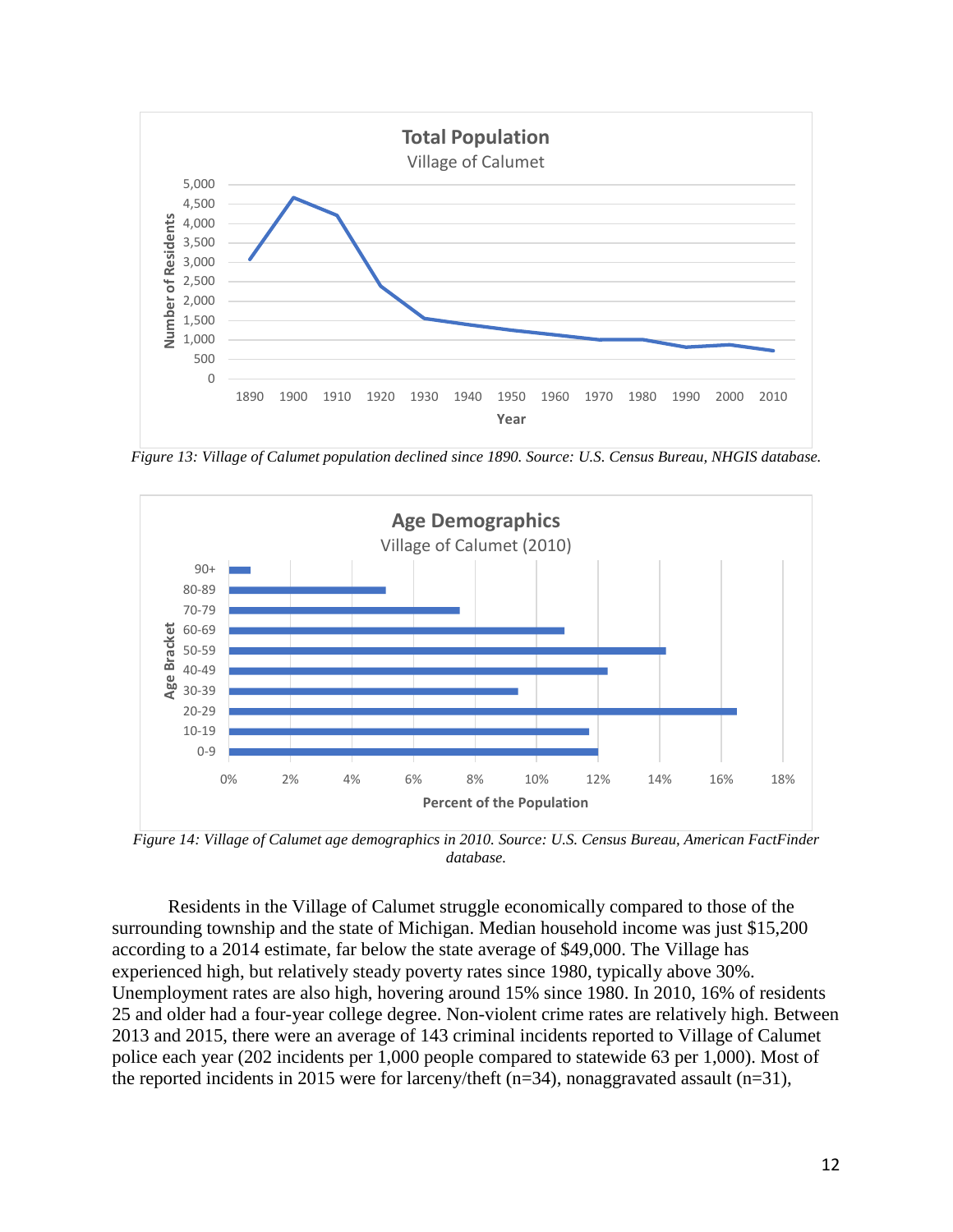damage to property  $(n=18)$ , or disturbing the peace/disorderly conduct  $(n=12)$  (Michigan Incident Crime Reporting, Michigan State Police 2013, 2014, 2015).



*Figure 15: The percentage of the Village of Calumet population living below federal poverty line, 1980-2014. Source: U.S. Census Bureau, American FactFinder database and \*American Community Survey (ACS) database.*

Roughly 70% of residents do not own their own home, and almost two-thirds of all housing units in the Village were built before 1940, though the 1960s and 1970s saw some new construction. According to building permit records, only one new housing unit has been built since the year 2000. The median home value (owner occupied) has fluctuated between \$50,000 and \$75,000 since 1980 (2014 dollars).



*Figure 16: Housing unit construction by decade in the Village of Calumet. Source: U.S. Census Bureau, NHGIS database.*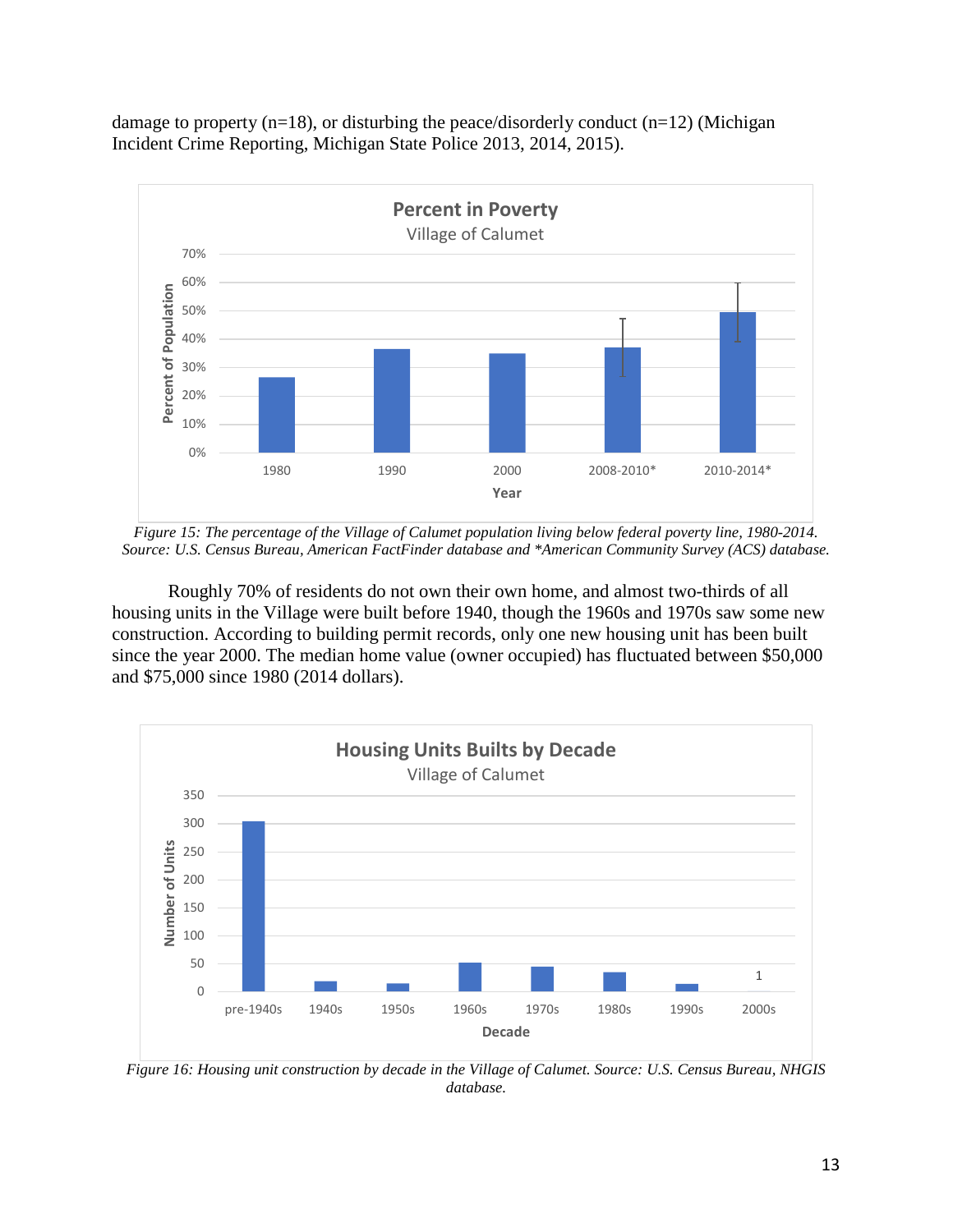## Fiscal Report

Loss of jobs, residents, and businesses have led to a shrinking tax base for the Village of Calumet. This along with a loss of shared-revenue funds from the State of Michigan during the past decade make it increasingly difficult for the Village government to make ends meet. Despite the challenges, during the past 10 years the village has maintained positive fund balances. For the fiscal year ending Feb. 29, 2016, had an overall net position of \$1,439,172, with 84% invested in capital assets, which includes infrastructure, trucks and equipment, and several buildings, including the Calumet Theatre, the village hall, and Firefighters History Museum. Additionally, the Village maintains a number of parks throughout the community. The Village has maintained a steady general fund balance of about \$165,000 over the last decade.

#### *Sources of Revenue*

Total revenues in selected years are shown below, and typically range from \$700,000 to \$1,000,000. The fluctuations are mostly due to state and federal grants received for specific capital projects like equipment purchases or road maintenance. In 2004, no such grants were received, hence a lower overall revenue.



*Figure 17: Total revenue for the Village of Calumet, 2004-2015. Source: Michigan Department of Treasury Local Audit Reports.*

Property tax revenue has been relatively stable over the past decade, between \$140,000 and \$170,000 or about 17 to 20% of total revenue. Residents pay a relatively high property tax rate, of more than 20 mills in order to maintain the level of service the Village provides. Village residents must pay some Calumet Township property tax (~2.3 mils) to cover election and assessment expenses. The 2015 taxable valuation of the Village totaled \$9,253,306 (\$13,070 est. per capita), on which taxes levied consisted of 13.5027 mills for operating purposes, 2.5285 mills for garbage removal, and 4.2146 mills for street maintenance.

Although Calumet's taxable value per capita is increasing (due to population loss more than value increase), it remains well below the value of \$20,000/per capita noted in a recent Michigan Municipal League Report as a baseline under which municipalities find it difficult to maintain services and within the bottom quintile of villages and cities in the state. Such a low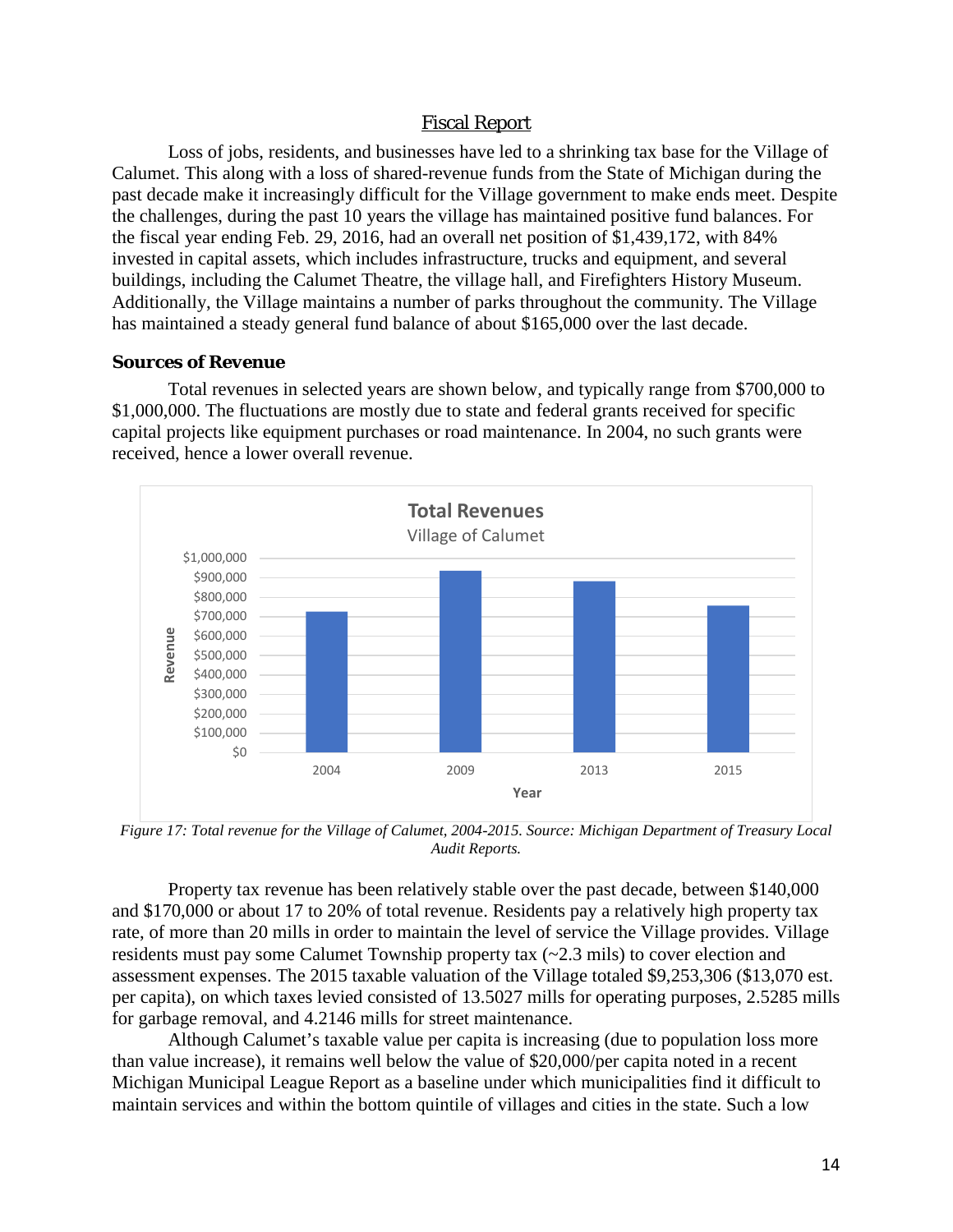taxable property value can contribute to a cycle of increasing taxes as the Village struggles to pay for services, and loss of residents who move elsewhere to receive higher levels of service and lower tax rates (Great Lakes Economic Consulting 2016).



*Figure 18: Taxable value per capita for the Village of Calumet, 2004-2015. Source: Author's per capita calculations based on U.S. Census Bureau, NHGIS database and Michigan Department of Treasury Local Audit Reports.*

The breakdown of revenue sources for 2015 is shown in the chart below. Charges for services primarily include snow pickup from local businesses, and fees for the residential trash pickup service. Operating grants and funds include Michigan Transportation Fund (Act 51) money for road improvements. In recent years, the Michigan Department of Transportation (MDOT) has provided the Village with just under \$50,000 per year in Act 51 road funding for general road maintenance and snow removal, and a similar amount of "extra snowfall" funding from the state, which fluctuates each year depending on actual snowfall. The Village also receives additional funding from MDOT to maintain the section of state highway M-203 that passes through the Village.

Funding from state-shared revenues, a portion of the state sales tax distributed to every municipality in the state, has declined significantly in the last decade, and the village has lost roughly \$50,000 per year since 2005, primarily due to decisions made by state lawmakers (Great Lakes Economic Consulting 2016).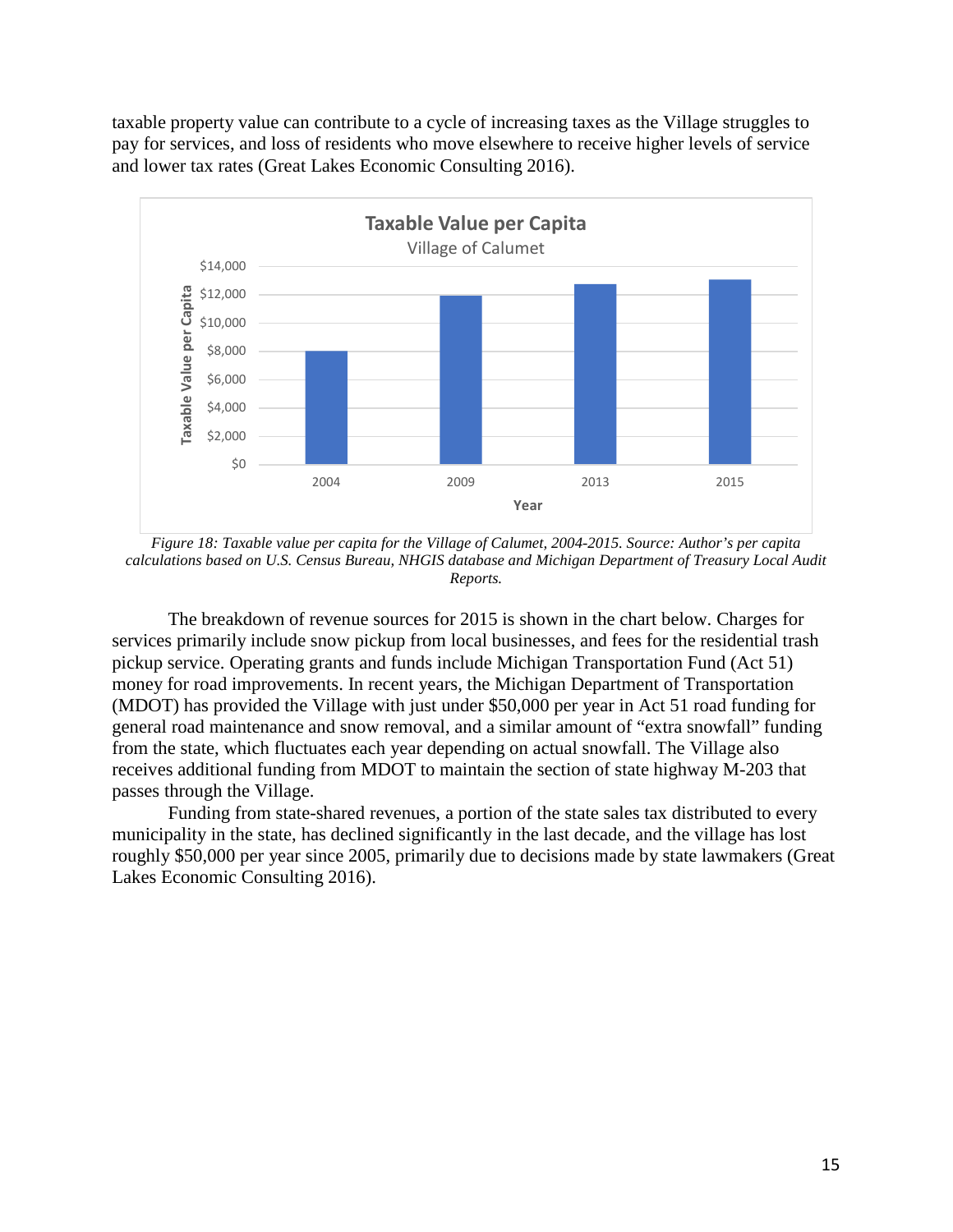

*Figure 19: Village of Calumet 2015 revenue by category. Source: 2015 Michigan Department of Treasury Local Audit Reports.*



*Figure 20: State shared revenues for Village of Calumet, 2004-2015. Source: Michigan Department of Treasury Local Audit Reports.*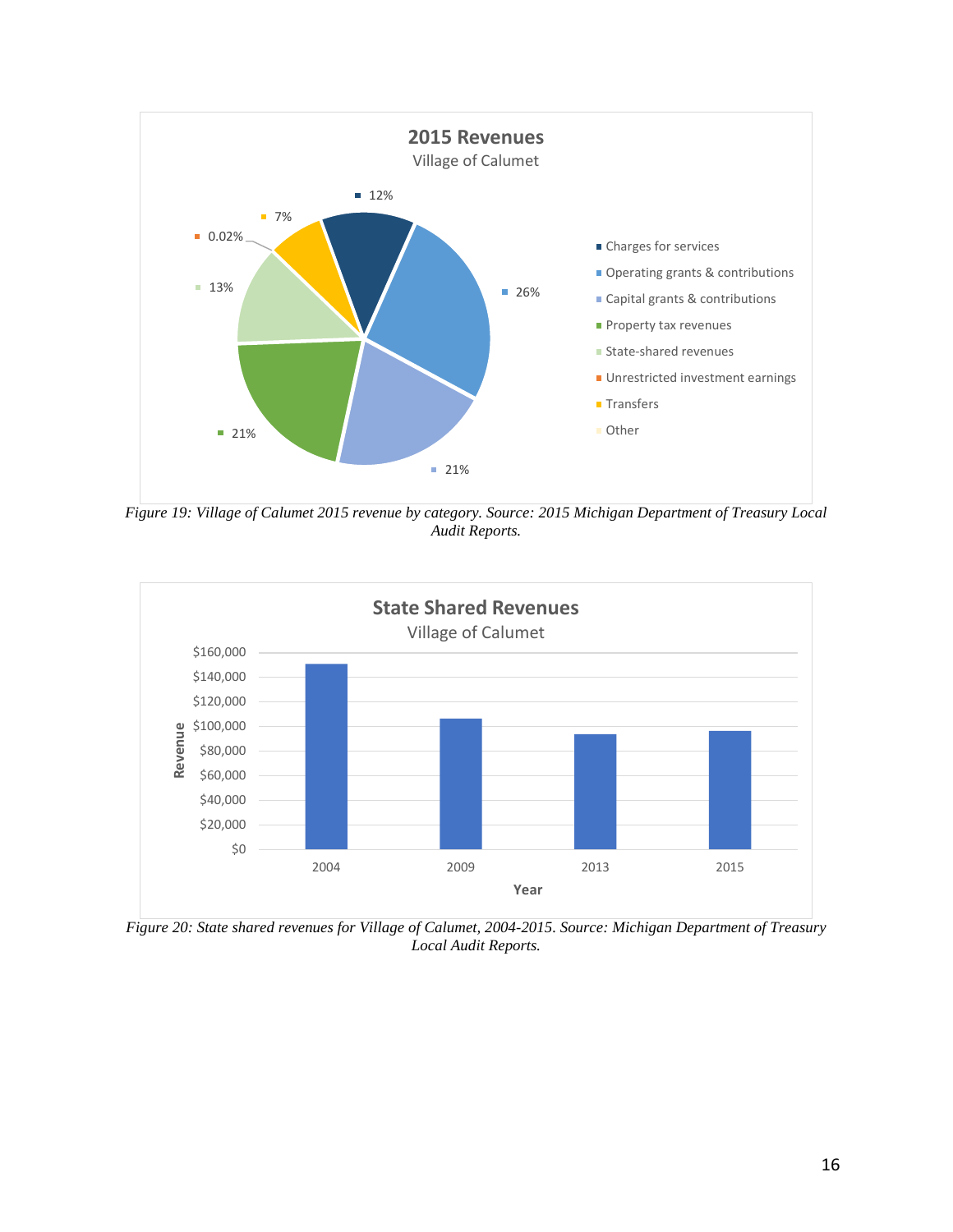### *Expenses and Services Provided*

The Village of Calumet strives to provide a high level of service to its residents, and operates its own police and fire departments, snow plowing and pickup services, and offers a weekly residential trash pickup service for a fee. Children attend the consolidated Calumet-Laurium-Keweenaw Schools, and water and sanitation services operate under the consolidated North Houghton County Water/Sewer Authority, which serves Calumet Charter Township, Calumet Village, and Laurium Village residents. The key services provided to residents, and their costs are summarized in the table below.

| <b>Residential Service</b> | <b>Provider</b> | 2015<br><b>Actual Budget</b> | 2015<br><b>Projected Budget</b> | 2016<br><b>Projected Budget</b> |
|----------------------------|-----------------|------------------------------|---------------------------------|---------------------------------|
| <b>Police</b>              |                 | \$90,190                     | \$93,500                        | \$93,500                        |
| <b>Fire</b>                |                 | \$24,661                     | \$21,000                        | \$21,000                        |
| <b>Snow Removal</b>        | Village of      | \$213,598                    | \$181,500                       | \$173,000                       |
| <b>Garbage Collection</b>  | Calumet         | \$39,526                     | \$41,000                        | \$42,000                        |
| Parks and Rec.             |                 | \$7,742                      | \$5,100                         | \$5,200                         |
| <b>Public Works</b>        |                 | \$79,181                     | \$86,000                        | \$80,000                        |

*Table 1: Actual and projected service budgets for the Village of Calumet. Source: Calumet Village Budget 2016.*

The Calumet Police department consists of one full-time chief (who works 40 hours/week). The lack of around-the-clock preventative policing may contribute to the Village's crime rate. The fire department consists of 12 volunteer firefighters paid an annual stipend, and the Village operates its own firehouse with two firetrucks and associated firefighting equipment. According to the chief, the fire department typically answers 20 to 50 calls per year.

Snow removal is one of the Village's largest expenses, and made up over 80% of street fund expenditures in 2015. The street department employs one full-time and two part-time employees, and a part-time maintenance person. Snow is picked up from Village streets multiple times per week during the winter, using a front-end loader, two Snow Goes, and three dump trucks. Local businesses also pay the Village to remove snow from their sidewalks and parking areas. The Village owns very old snow plowing and snow pickup equipment that is expensive to maintain and is due for replacement. Weekly trash pickup is provided by a private waste management company on contract with the Village, and residents and businesses pay a quarterly \$36 fee for the service. In total, the Village spends about \$40,000/year to provide trash pickup for 120 households.

Total expenditures are summarized in the following graph. Expenditures can fluctuate significantly year to year due to major equipment purchases, or projects like street light replacement.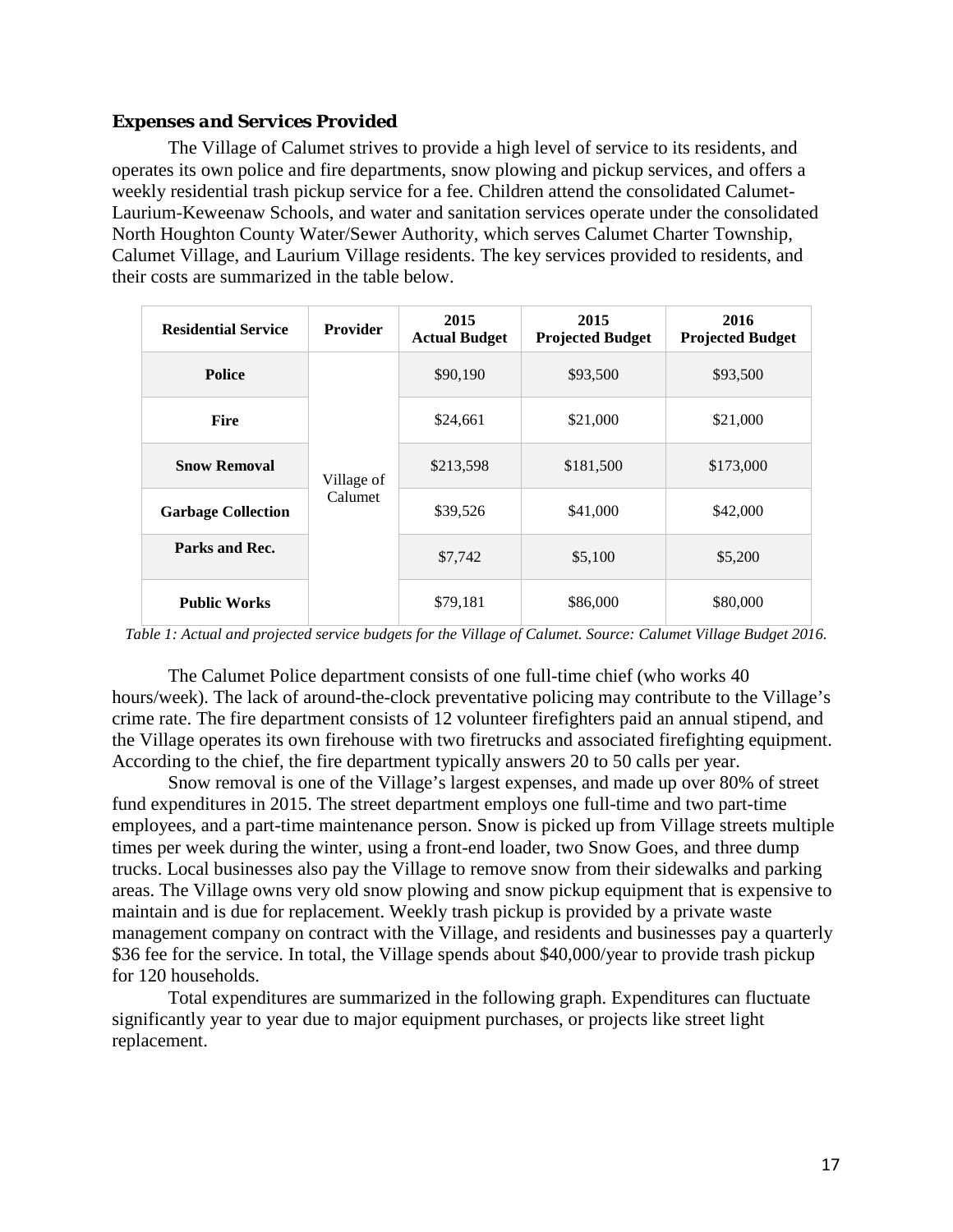

*Figure 21: Total expenditures for Village of Calumet, 2004-2015. Source: Michigan Department of Treasury Local Audit Reports.*

A breakdown of expenditure categories is shown in the chart below. In 2015, the greatest expense for the Village of Calumet was general government activities at 30%. The village employs one full-time administrator, one full-time secretary, a part-time treasurer, and a parttime clerk. The seven council members are paid a monthly stipend. Public safety includes police and fire services. Public works, highways and streets includes snow removal activities, as well as general road maintenance.



*Figure 22: Village of Calumet 2015 expenditures by category. Source: 2015 Michigan Department of Treasury Local Audit Reports.*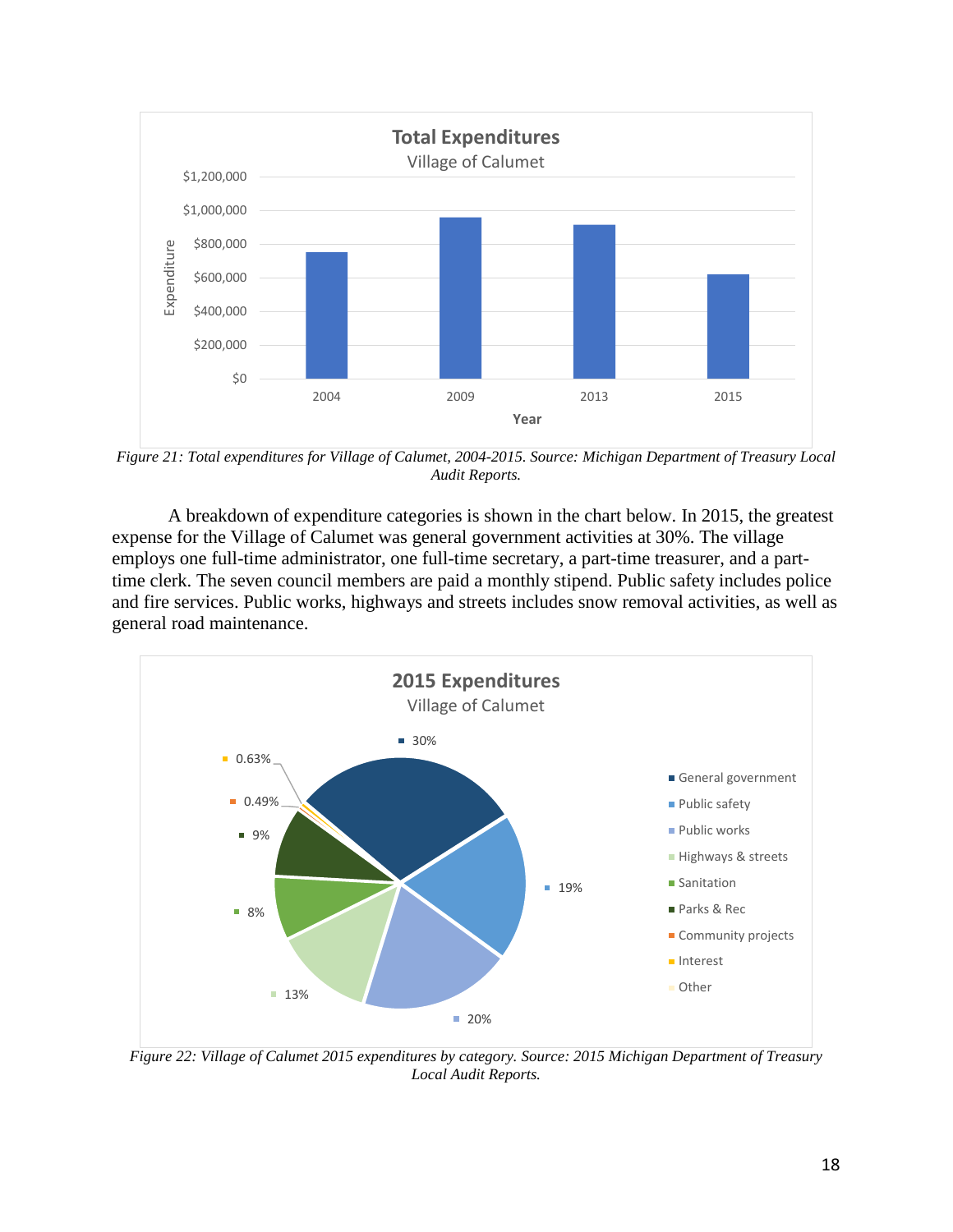At the end of 2015, Calumet carried \$109,225 in long-term debt, from a 1997 \$160,000 Michigan Transportation Fund bond for 5th Street improvements that costs approximately \$15,000 per year and will be fully paid off after 2016, and from another loan for a road grader that matures in 2024 and costs approximately \$10,000 per year. The Village is currently at its debt limit of 1.25% of taxable value after taking out a loan in 2016 for a front-end loader.

The Calumet Village Downtown Development Authority (DDA) was established in 1975. The DDA uses TIF (Tax Increment Financing) to fund public improvements in the downtown district. The DDA is designed to be a catalyst in the development of a downtown district, halt property value deterioration, increase property tax valuation eliminate causes of deterioration and promote economic growth. Some of the programs the Village of Calumet DDA has helped fund include street bonds, historic lighting, street equipment, stabilization of abandoned properties and promotion of downtown events. The DDA has also helped fund sidewalk repairs and administers a mini-grant program to help improve downtown building facades.

Major financial challenges for the Village of Calumet are primarily due to aging infrastructure like roads and equipment. Due to the Village's low revenues and tight budgets, it's difficult to meet grant matching requirements for major projects like road or other infrastructure repairs, or purchasing new snow removal equipment. The Village relies on funds from the DDA to pay off loans for snow removal equipment, and recently held a community fundraiser to raise additional funds for equipment purchases. These types of financial strains will only become more frequent as infrastructure ages and if population and revenues continue to decline.

#### *Village of Laurium*

The Village of Laurium was incorporated in 1889 and was originally known as the Village of Calumet. It was reincorporated as the Village of Laurium in 1895. While much of the land in the area was owned by the mining companies, the village area was independently owned by private individuals. Laurium primarily served as a residential district for business owners, professionals, mining managers and engineers, and mineworkers during the boom years. Today, Laurium remains primarily residential. The streets are lined with some of the finest historic homes in Houghton County, and the small downtown boasts buildings with remarkable architectural detail. Aspirus Keweenaw Hospital is located in Laurium and provides the northern Keweenaw Peninsula with needed emergency and clinical health care. There are a number of parks in the community, and the notable lodging establishment is the Laurium Manor Inn, a carefully restored historic home now operating as a bed-and-breakfast.

#### Demographic Report

Laurium reached its peak population in 1910 at 8,537 residents. Since then, the population has fallen steadily to about 1,941 residents in 2015. Due to its small geographic area, population density in the village remains relatively high at about 3,042 people per square mile.

Families with children make up a large share of Laurium's population with 28% of residents under the age of 18. Older people are also well represented with about 16% of people age 65 and older.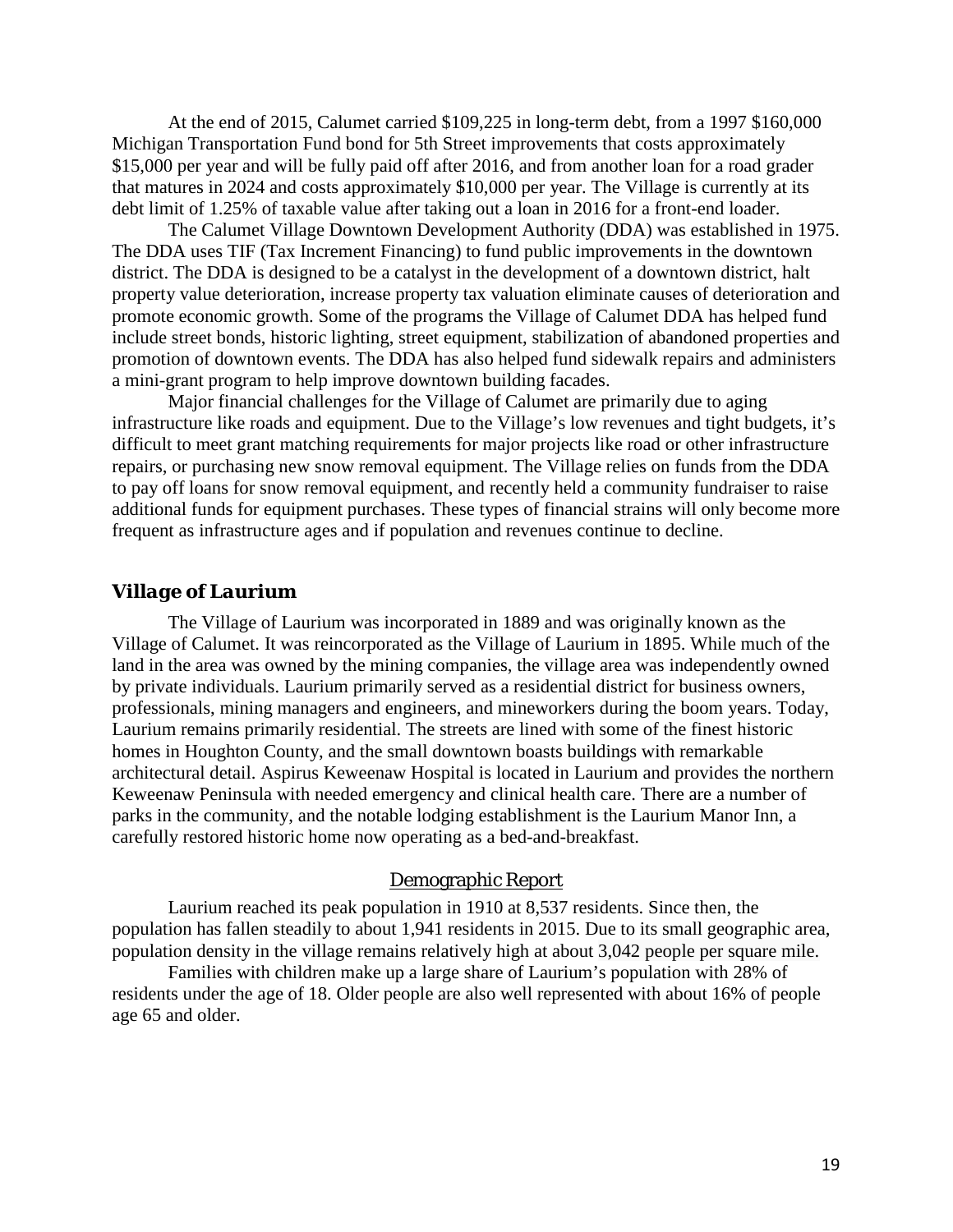

*Figure 23: Village of Laurium population declined since 1890. Source: U.S. Census Bureau, NHGIS database.*



*Figure 24: Village of Laurium age demographics in 2010. Source: U.S. Census Bureau, American FactFinder database.*

Measures of socioeconomic status (poverty, income, education, unemployment) fair somewhat better in Laurium compared to Village of Calumet, but remain considerably below state or national averages. The 2010-2014 American Community Survey (ACS) estimated Laurium's poverty rate about 20%, and an unemployment rate about 6%. Median household income is approximately \$35,000, which is significantly lower than the state average of \$49,000. About 23% of residents age 25 and older have a four-year college degree, compared to 26% in the state as a whole. Crime rates in the village are relatively low. Between 2013 and 2015, there were an average of 89 criminal incidents reported to Village of Laurium police each year (46 incidents per 1,000 people compared to statewide 63 per 1,000). Most of the reported incidents in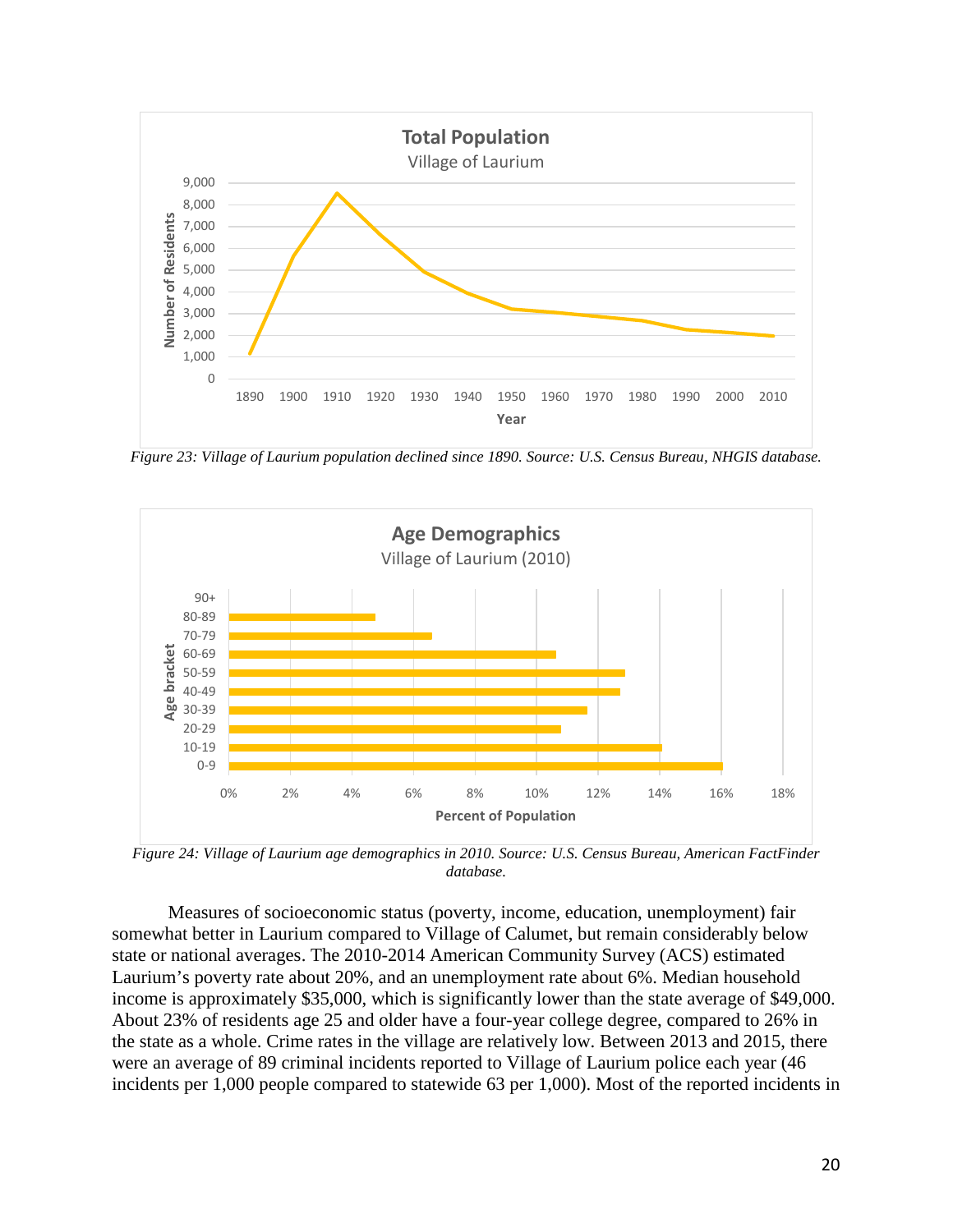2015 were for non-aggravated assault (n=16), larceny/theft (n=13), or damage to property (n=10) (Michigan Incident Crime Reporting, Michigan State Police 2013, 2014, 2015).



*Figure 25: The percentage of Village of Laurium population living below federal poverty line, 1980-2014. Source: U.S. Census Bureau, American FactFinder database and \*American Community Survey (ACS) database.*

About three-quarters (76%) of Laurium's occupied housing units are occupied by their owners and the median home value is about \$68,000. Like in much of northern Houghton County, the available housing stock in Laurium is very old, with roughly two-thirds of it built prior to the 1940s and only minimal new development since 1980 and no new building permits issued since 2010.



*Figure 26: Housing unit construction by decade in Village of Laurium. Source: U.S. Census Bureau, NHGIS database.*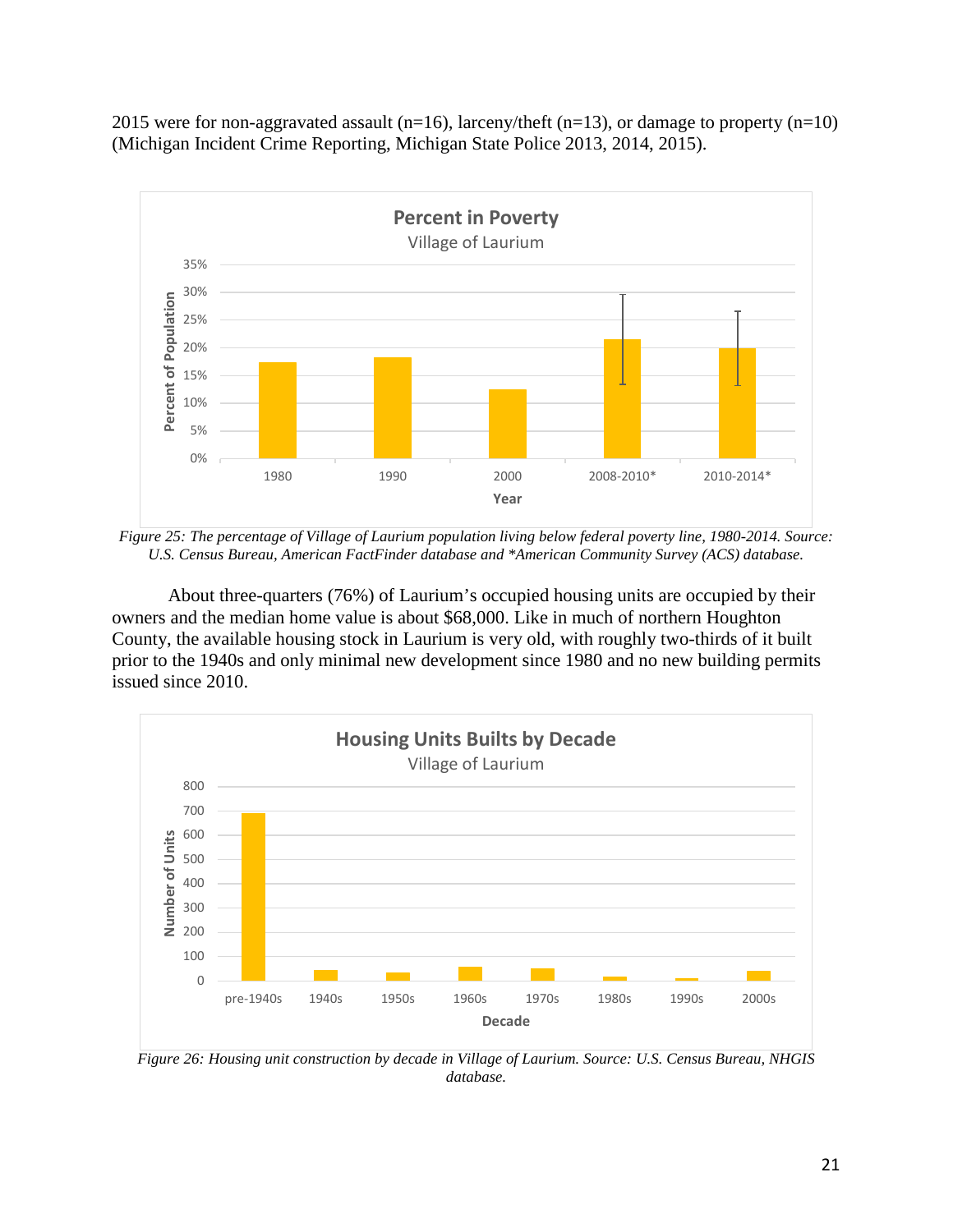## Fiscal Report

Much like Calumet, loss of jobs, residents, and businesses have contributed to a shrinking tax base for the Village of Laurium. This along with diminished shared revenue funds from the State of Michigan during the past decade have made it increasingly difficult for the Laurium government to make ends meet. Despite the challenges, during the past decade the village has maintained positive fund balances, and for the fiscal year ending Feb. 29, 2016, had an overall net position of \$2,242,804, with 94.5% invested in capital assets, which includes infrastructure, trucks and equipment, and several buildings, such as the village hall, a building leased to UPPCO, and the Gipp ice rink. Village administration notes that these capital assets are used to provide services to residents rather than stockpiling cash in the bank. The Village's unrestricted fund balance for the general fund was \$331,526, which is approximately 35.4 percent of total general fund expenditures. At the end of fiscal year ending Feb. 28, 2015, Laurium's total debt outstanding was \$1,780,000. The village's outstanding long-term debt decreased by \$88,000 during the fiscal year.

#### *Sources of Revenue*

In Laurium, total revenues typically range from \$1.3 to \$1.5 million. Fluctuations are primarily due to state and federal grants received for specific capital projects like equipment purchases or road maintenance. In 2013 the village rebuilt its stretch of M-26 and Lake Linden Avenue, which included sidewalks, lights, curbs, and water lines. This \$3.5 million project accounts for the spike in Laurium's revenues in 2013.



*Figure 27: Total revenue for Village of Laurium, 2004-2015. Source: Michigan Department of Treasury Local Audit Reports.*

Property tax revenue (about 26% of total revenue) has risen over the past decade, from \$304,290 in 2004 to \$427,267 in 2015 because of modest increases in total taxable valuation. Residents pay a relatively high property tax rate of 17.9227 mills (down from 19.5 mills in 2004) in order to maintain the level of service the Village provides. Laurium residents also pay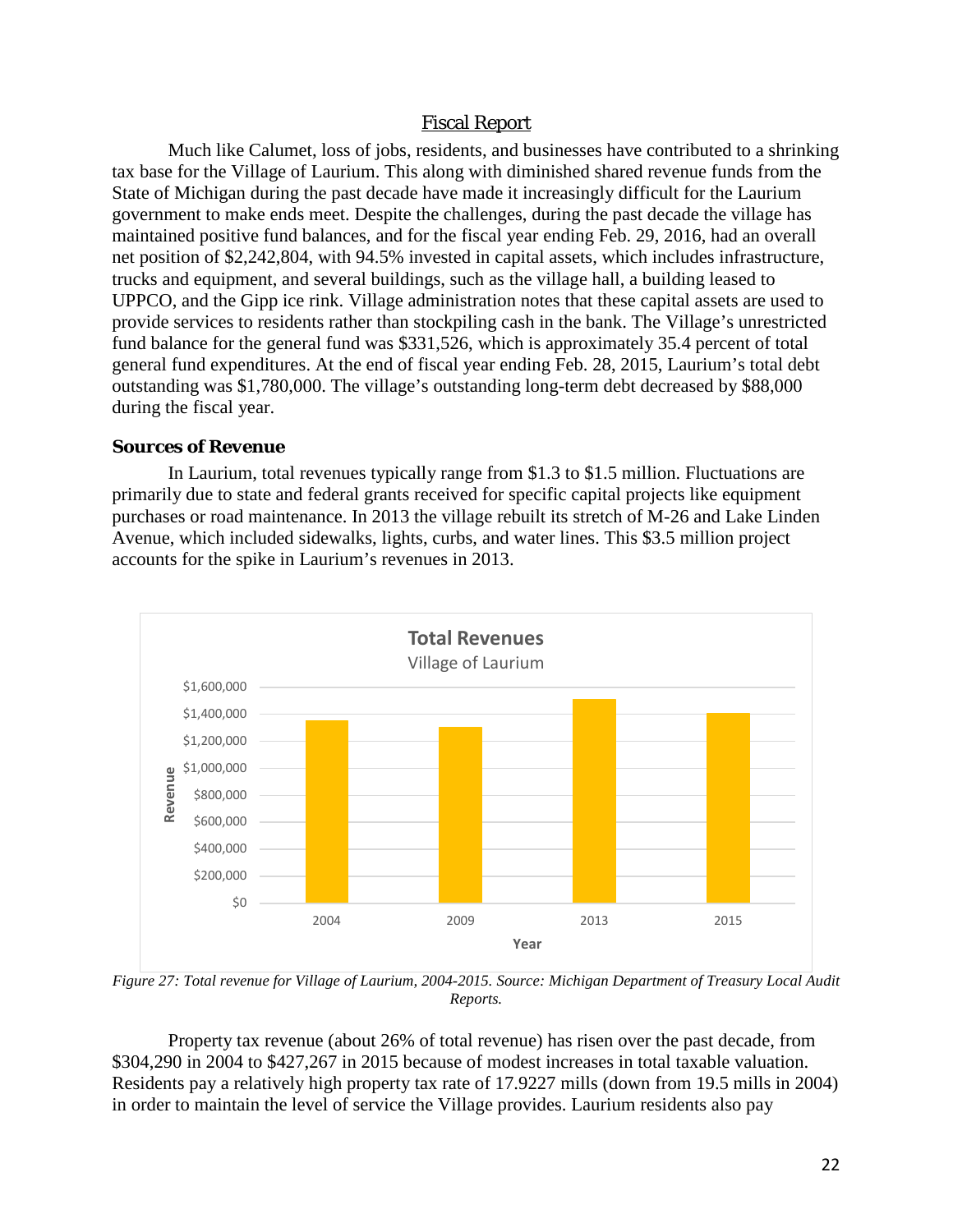Calumet Charter Township property tax  $(-2.3 \text{ mills})$  to cover election, assessment, and Colosseum expenses. The 2015 taxable valuation of the Village totaled \$22,947,975 (\$11,822.75 est. per capita), on which taxes levied consisted of 12.5 mills for operating purposes, 3.0 mills for garbage removal, and 5.0 mills for street maintenance. The village also assesses .9826 mills for snow removal and 1.0 mill for fire apparatus.

Laurium did not experience a sharp drop in taxable value after the 2008 financial crisis like many places downstate did (Great Lakes Economic Consulting 2016). In fact, taxable value per capita has generally increased during the past decade as population has declined and values increased modestly. However, Laurium's taxable value per capita remains among the lowest for villages/cities in the state. Such low values can contribute to a cycle of increasing taxes as the Village struggles to pay for services, and loss of residents who move elsewhere to receive higher levels of service and lower tax rates (Great Lakes Economic Consulting 2016).



*Figure 28: Taxable value per capita for Village of Laurium, 2004-2015. Source: Source: Author's per capita calculations based on U.S. Census Bureau, NHGIS database and Michigan Department of Treasury Local Audit Reports.*

The breakdown of revenue sources for 2015 is shown in the chart below. Charges for services primarily include snow pickup from local businesses and residential sidewalks and fees for the trash pickup service. Laurium has three enterprise accounts, which are mostly funded by charges for services, with some slack picked up by tax dollars.

Operating grants and funds include Michigan Transportation Fund (Act 51) money for road improvements. In recent years, the Michigan Department of Transportation (MDOT) has provided the Village with roughly \$500,000 per year in Act 51 road funding for general road maintenance and snow removal, and a similar amount of "extra snowfall" funding from the state, which fluctuates each year depending on actual snowfall. The Village also receives additional funding from MDOT to maintain the section of M-26 that passes through the Village, but it does not cover the entire cost, as noted later in this section.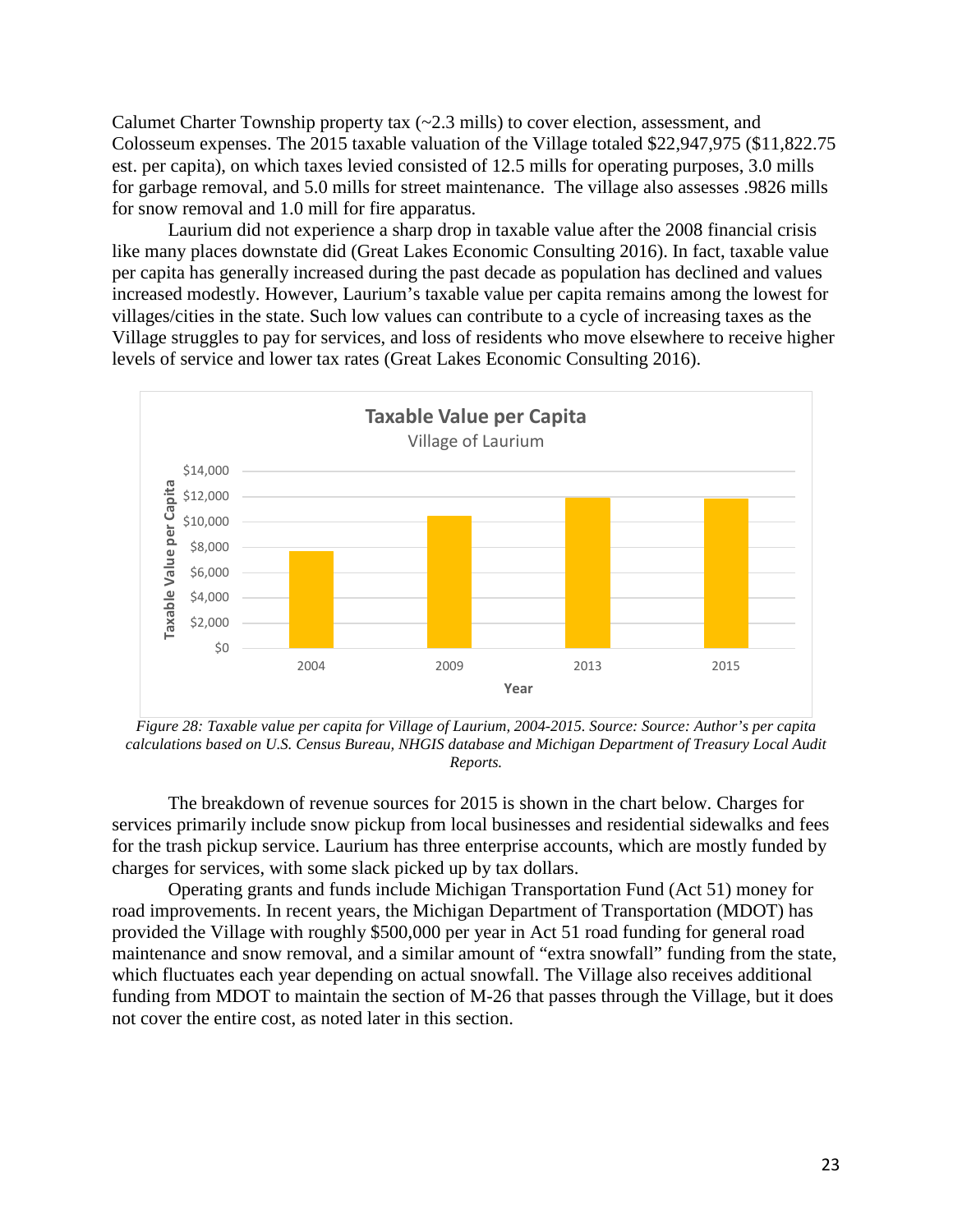

*Figure 29: Village of Laurium 2015 revenue by category. Source: 2015 Michigan Department of Treasury Local Audit Reports.*

Funding from state-shared revenues, a portion of the state sales tax distributed to every municipality in the state, has declined significantly in the last decade, primarily due to decisions made by state lawmakers (Great Lakes Economic Consulting 2016).



*Figure 30: State shared revenues for Village of Laurium, 2004-2015. Source: Michigan Department of Treasury Local Audit Reports.*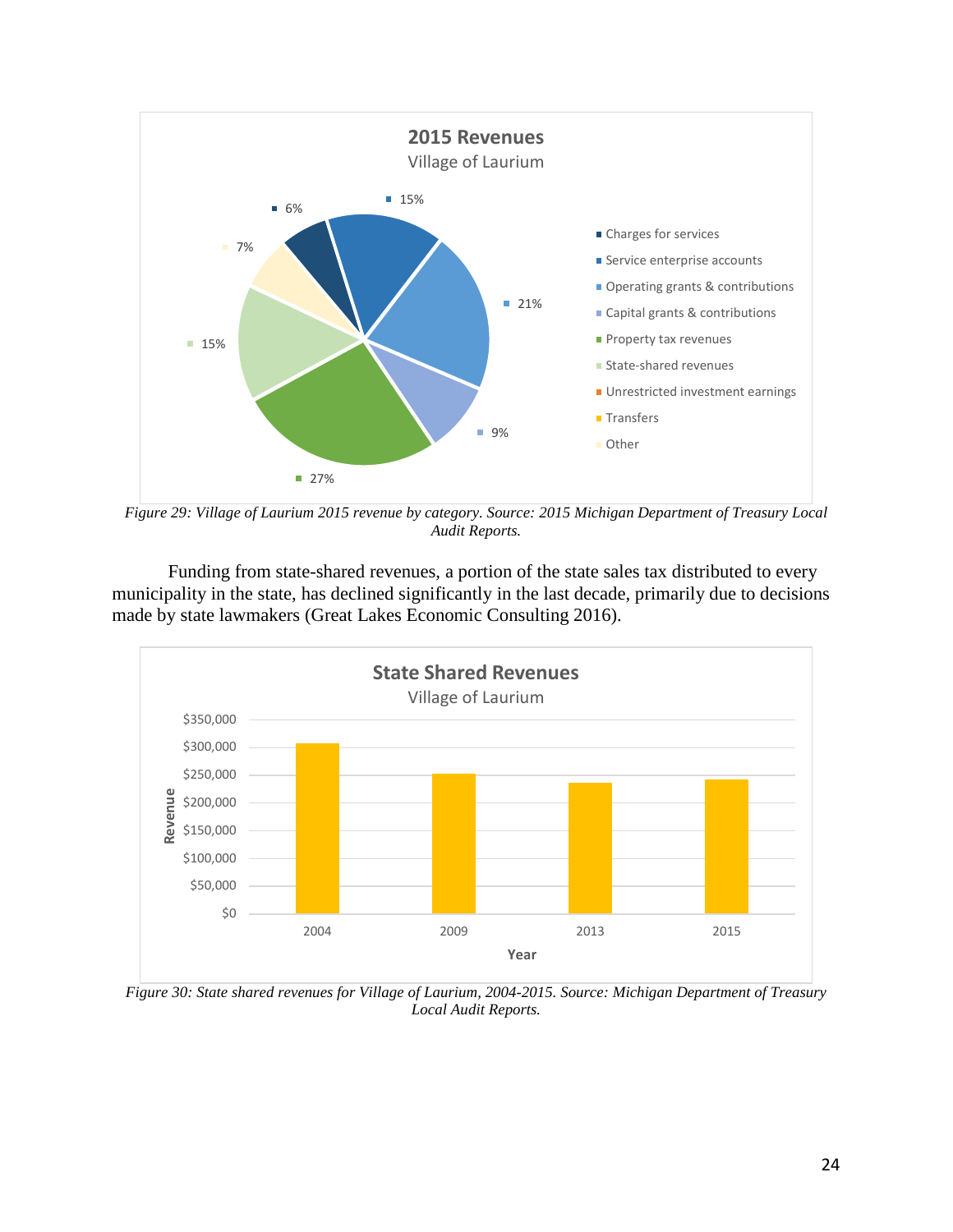## *Expenses and Services Provided*

The Village of Laurium prides itself on providing a high level of service to its residents. It operates its own police and fire departments, snow plowing and pickup services, and offers a weekly residential garbage collection service for a fee (currently serving 730 customers). Children attend the consolidated Calumet-Laurium-Keweenaw school district. Laurium has three enterprise funds that are not funded in their entirety by taxpayer dollars: Water, sanitation (including trash pickup), and multi-recreation. Because of its water and sanitation funds, the village uses North Houghton County Water/Sewer Authority for sewer only; the authority includes Calumet Charter Township, Calumet Village, and Laurium Village. The key services provided to residents, and their costs are summarized in the table below.

| <b>Residential Service</b>                         | <b>Provider</b>       | 2015<br><b>Actual Budget</b> | 2015<br><b>Projected Budget</b> | 2016<br><b>Projected Budget</b> |
|----------------------------------------------------|-----------------------|------------------------------|---------------------------------|---------------------------------|
| <b>Police</b>                                      |                       | \$189,662                    | \$191,000                       | \$197,200                       |
| <b>Fire</b>                                        |                       | \$42,356<br>\$44,450         |                                 | \$44,450                        |
| Snow Removal <sup>1</sup>                          |                       | \$371,350                    | \$352,900                       | \$380,500                       |
| <b>Garbage Collection</b><br>( <i>Enterprise</i> ) | Village of<br>Laurium | \$161,341                    | \$173,880                       | \$180,880                       |
| <b>Multi-Recreation</b><br>( <i>Enterprise</i> )   |                       | \$82,207                     | \$102,995                       | \$84,395                        |
| Water<br>( <i>Enterprise</i> )                     |                       | \$90,238                     | \$76,300                        | \$77,100                        |
| <b>Public Works</b>                                |                       | \$196,525                    | \$169,000                       | \$180,000                       |

*Table 2: Actual and projected service budgets for the Village of Laurium. Source: Laurium Village Budget 2016.*

The village employs 10 full-time employees. There are four in the police department, one in administration, and five in the roads department, and there are numerous part-time and seasonal staff. The Laurium Police department consists of a police chief and three full-time officers. Laurium also faces a fairly large pension liability, and there are 11 inactive employees or beneficiaries receiving benefits from the village at this time.

The village upgrades its police vehicles on a rotating basis, and currently has two police vehicles, both less than five years old. There are 15 volunteer firefighters (who receive a minimal annual stipend) who responded to an average 12 calls a year, which include responding to incidents like car accidents and downed trees on wires, in addition to fires. The Laurium fire chief noted that 2016 has been a busy year with more than 15 calls.

Snow removal is one of the Village's largest expenses. The state reimburses the village for 100 percent of plowing and sanding & salting of roads as part of Act 51 monies, but only reimburses the village for 46 percent of hauling the snow away. Snow is picked up from Village streets multiple times per week during the winter and local businesses also pay the Village to

<span id="page-31-0"></span><sup>&</sup>lt;sup>1</sup> Snow removal includes major and local streets, as well as surface maintenance, traffic services, snow and ice removal, and snow hauling.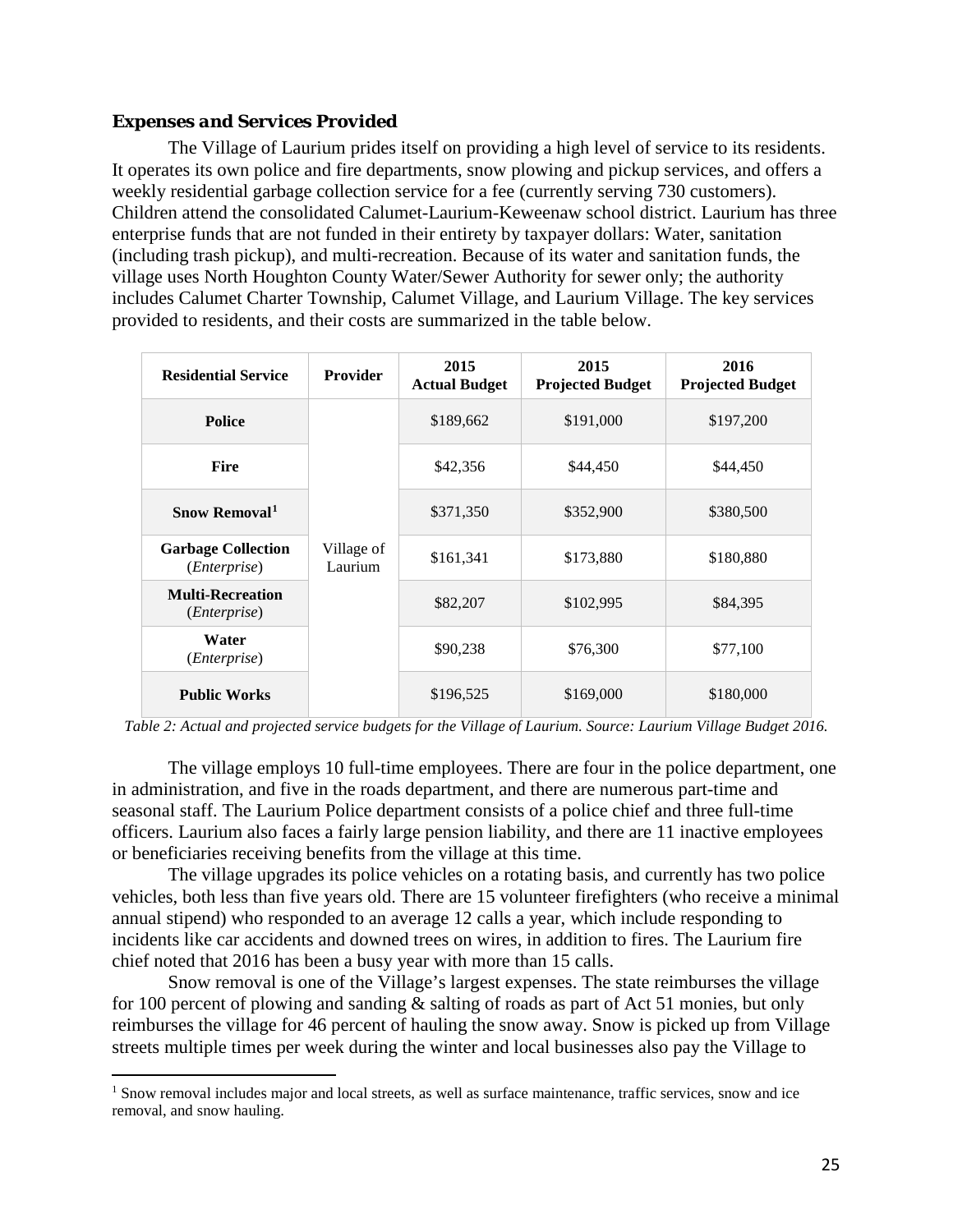remove snow from their parking areas. The Village owns 1974 and 1979 snow goes, and a 1985 and a 1997 grader, in addition to one loader, three pickup trucks, five dump trucks, one underblade sander, and one trackless for clearing sidewalks. The village plows 11.93 total street miles, not including state highway M-26 as it passes through the village, which stretches approximately 1.8 miles. The village administrator said the roads department plows when it snows beginning at 4 a.m., working until the snow is removed with all snow removal vehicles in operation, beginning with by clearing M-26. The administrator noted Laurium has had a mostly set plowing route in effect for 120 years.

The village purchased a 2001 aerial/pumper truck for the fire department in 2014 in part with community-raised funds, a transfer from the general fund, and a grant from the U.S. Department of Agriculture. In total, the village has three fire vehicles.

Total expenditures are summarized in the following graph. Expenditures can fluctuate significantly year to year due to major equipment purchases, or projects like street light replacement.



*Figure 31: Total expenditures for Village of Laurium, 2004-2015. Source: Michigan Department of Treasury Local Audit Reports.*

A breakdown of expenditure categories is shown in the chart below. In 2015, the greatest expense for the Village of Laurium was snow removal and road maintenance at 33.35 percent. Public safety includes police and fire services. Public works, highways and streets includes snow removal activities, as well as general road maintenance. The multi-recreation, sanitation, and water funds are enterprise funds with expenses paid by user fees rather than taxpayer dollars.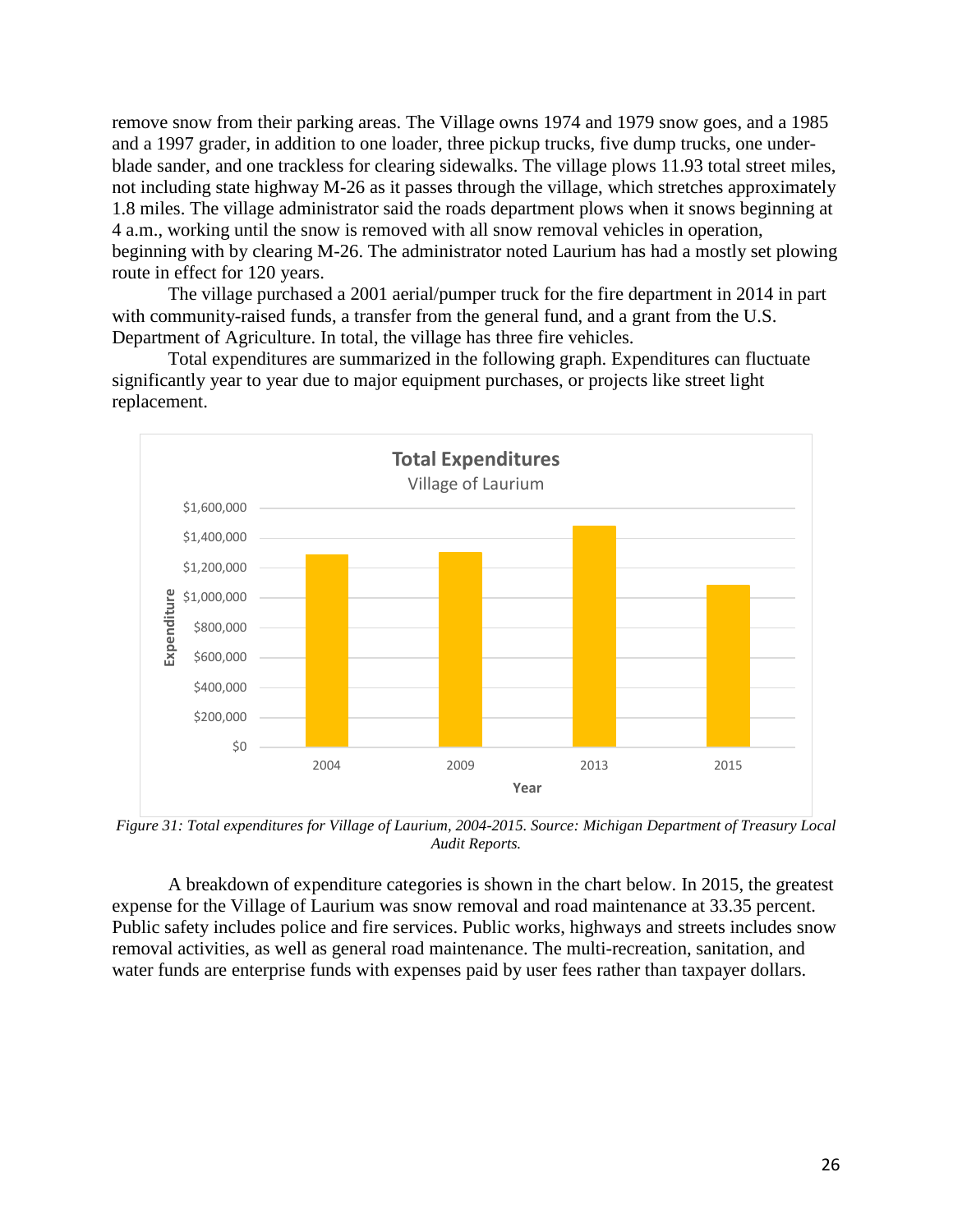

*Figure 32: Village of Laurium 2015 expenditures by category. Source: 2015 Michigan Department of Treasury Local Audit Reports.*

Major financial challenges for the Village of Laurium are primarily due to aging infrastructure like unoccupied buildings, roads and equipment. Laurium voters passed in November 2016 an increase of 2 mills for the purchase of snow removal equipment. This millage rate will only be in effect for five years, however.

# Comparing the Municipalities

Calumet Village, Laurium Village, and Calumet Charter Township share a tightly intertwined history and they remain closely connected. The broader Calumet area (encompassed within the township today and including the Villages of Calumet and Laurium) reflect essentially a singular community and a unique point of interest due to the array of resources found in each. Calumet Charter Township contains several outdoor recreational areas and beautiful lake frontage. The Village of Laurium has historic residential neighborhoods filled with stately homes and parks as well as provides hospital and healthcare services. The Village of Calumet features a historic downtown, the Keweenaw National Historical Park, and several unique buildings, such as the Calumet Theatre and Copper Country Firefighters History Museum. Numerous social and cultural events are hosted in each throughout the year, such as the CopperDog 150 dog sled race, First Friday art walks, and concerts in the park, not to mention the restaurants, bars, and stores are regularly patronized by all the Calumet area residents. These communities do not function independently from one another as these assets are shared by all residents and attract tourism to the area.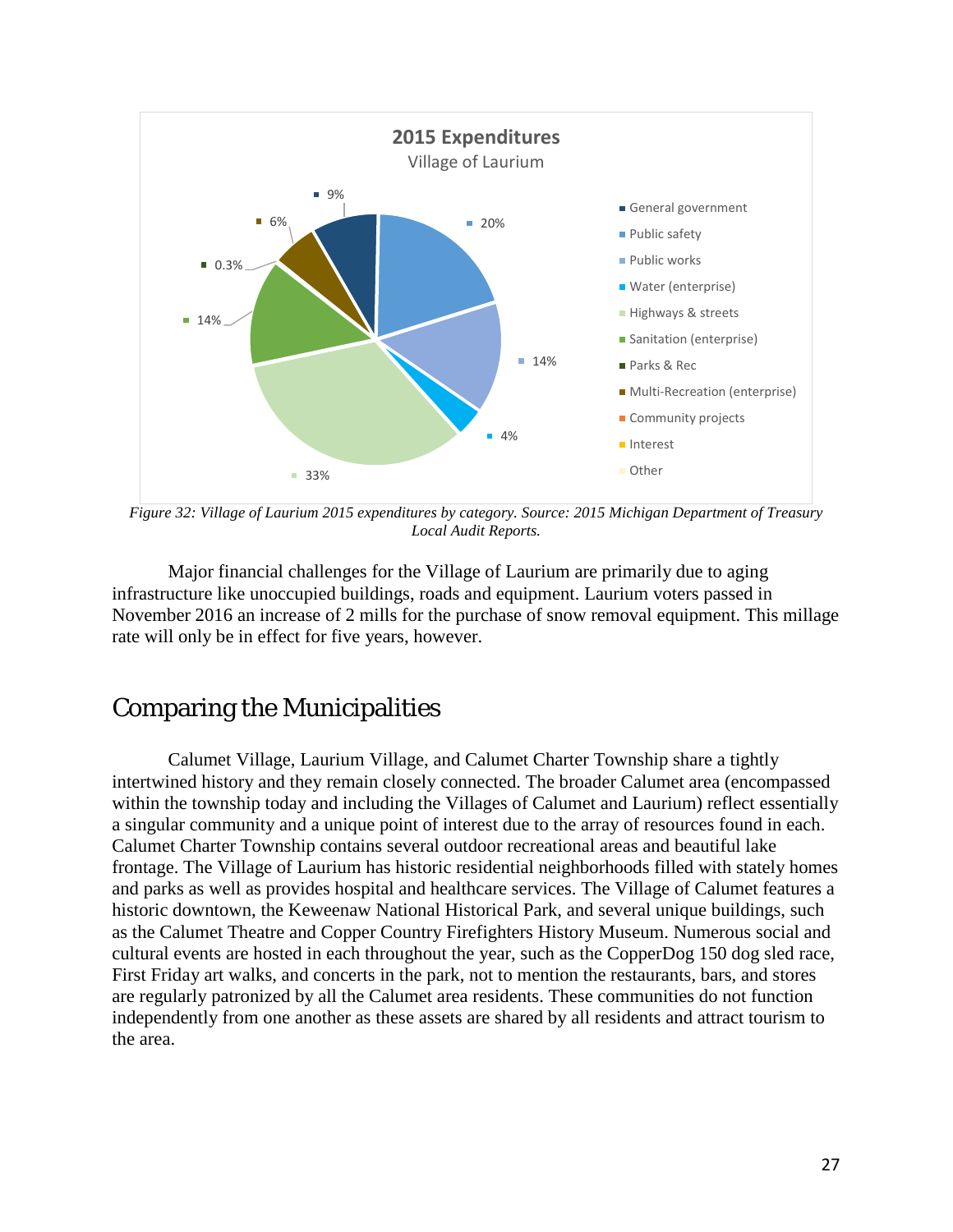

*Figure 33: Population decline of the three municipalities for selected years, 1910-2015. \*Calumet Charter Township includes the villages' demographic data. Source: U.S. Census Bureau, NHGIS database.*

#### Demographic Comparison

The entire area suffers from long-term population decline, high poverty, low incomes, and aging housing stock and aging municipal and commercial infrastructure. The broader Calumet area reached its population peak in 1910 at 32,845 residents. Since then, the area population has declined by 78% to 6,997 residents in 2010. About one-third of area residents live in one of the villages and two-thirds live in the unincorporated township area.

The age distribution across the area is relatively young. Young adults tend to live in the Village of Calumet, and families with children make up a large share of the population in Laurium and the Township. Dependency ratios are a way to measure the amount of burden on the working age population to support children and senior citizens. In 2010, dividing the number of dependents (individuals younger than 16 or older than 65) by the number of working age people (ages 16 to 64) for Calumet Charter Township, Calumet Village, and Laurium Village results in measures of 70, 64, and 72, respectively, compared to 59 nationwide (OpenGov, n.d.). This level of dependency can lead to reduced levels of participation in community events and in local government.

Poverty is particularly high in the villages of Calumet and Laurium compared to the national rate. Median household incomes are relatively low in all three municipalities compared to national average. Unemployment is greater in the Village of Calumet compared to the other municipalities and the national average. Laurium Village and Calumet Charter Township have greater median housing values than Calumet Village. The majority of houses in each municipality were built prior to the 1940s.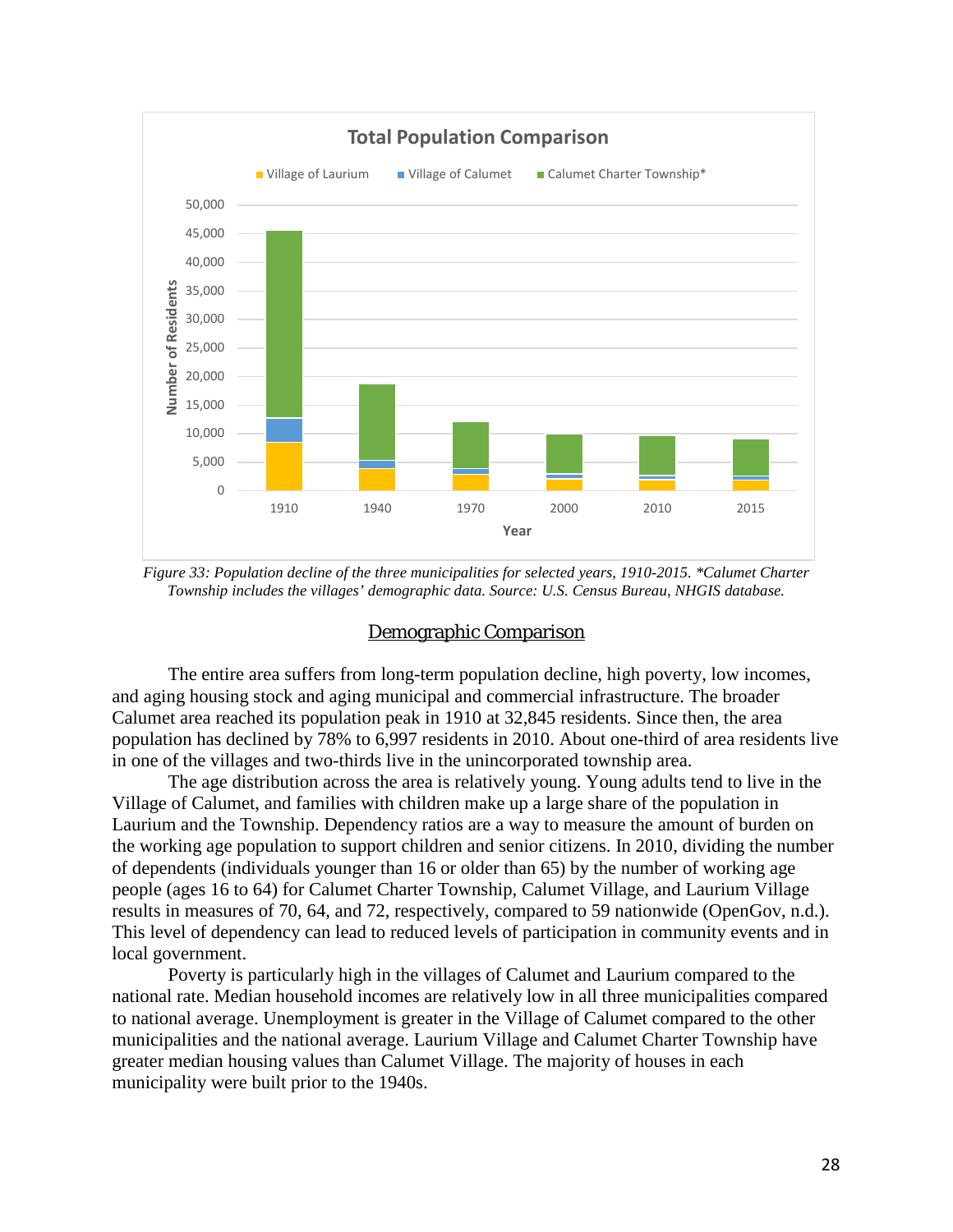| <b>Demographic Measures</b>                     | <b>Calumet</b><br><b>Charter</b><br>Township* | <b>Village of</b><br><b>Calumet</b> | <b>Village of</b><br>Laurium | <b>National</b><br>Average |
|-------------------------------------------------|-----------------------------------------------|-------------------------------------|------------------------------|----------------------------|
| <b>Population change</b><br>1910-2010 (percent) | $-78.7\%$                                     | $-82.8%$                            | $-76.8\%$                    | $+234.8%$                  |
| <b>Population change</b><br>2000-2010 (percent) | $-0.26%$                                      | $-17.4%$                            | $-7.0\%$                     | $+9.7\%$                   |
| Largest age demographic<br>(2010)               | $0-9$                                         | 20-29                               | $0 - 9$                      | 45-49                      |
| <b>Total age dependency ratios</b><br>(2010)    | 70.1                                          | 63.9                                | 71.7                         | 58.9                       |
| Percent in poverty<br>$(2010-2014)$             | 23.8%<br>$(\pm 4.1\%)$                        | 49.5%<br>$(\pm 10.3\%)$             | 23.7%<br>$(\pm 5.8\%)$       | 15.6%<br>$(\pm 0.1\%)$     |
| <b>Unemployment rate</b><br>$(2010-2014)$       | 11.8%<br>$(\pm 2.7\%)$                        | 14%<br>$(\pm 8\%)$                  | 6.4%<br>$(\pm 3.6\%)$        | 9.2%<br>$(\pm 0.1\%)$      |
| <b>Median household income</b><br>$(2010-2014)$ | \$31,779<br>$(\pm \$1,852)$                   | \$15,200<br>$(\pm \$3,100)$         | \$34,485<br>$(\pm \$5,587)$  | \$53,482<br>$(\pm \$95)$   |
| <b>Median housing value</b><br>$(2010-2014)$    | \$59,800<br>$(\pm \$4,023)$                   | \$52,300<br>$(\pm \$9,700)$         | \$68,000<br>$(\pm \$6,999)$  | \$175,700<br>$(\pm \$224)$ |

*Table 2: Demographic comparison between the three municipalities and the national average for 2010. \*Calumet Charter Township includes the villages' demographic data. Sources: U.S. Census Bureau, NHGIS database, decennial Census 2010, American Community Survey (ACS) database (2010-2014), and U.S. Census Bureau Public Information Office database (2010).*

#### Fiscal Comparison

This section compares the fiscal analysis previously detailed for Calumet Village, Laurium Village, and Calumet Charter Township. The fiscal year for Calumet Charter Township aligns with the calendar year. Alternatively, Calumet Village and Laurium Village follow fiscal years from March 1 to February 28 and are similar enough for a direct fiscal comparison with the villages (Heffernan, 1997). Here, for the villages, we represent fiscal year data ending February 28, 2016 as 2015 data, and so forth for prior years, to facilitate comparison with the Township.

#### *Revenue Comparison*

Municipalities generate revenue from a variety of sources to support various government functions. Total revenues in the Village of Laurium (\$1,408,019 in 2015) and Calumet Charter Township (\$1,218,695) are almost twice as much as in the Village of Calumet (\$756,753). Population size also matters as revenues are used to support different sized populations, so examining total revenue per capita is important as well. Calumet Village generates greater revenue per capita than the other two municipalities, primarily due to its small population. Laurium Village, on the other hand, generates less revenue per capita as it has a higher population to support similar services. Calumet Charter Township has much lower per capita revenues than the villages because its population is larger and because it provides relatively few services and maintains a much lower tax rate. Though they fluctuate year to year, based on grants and projects, total revenues are generally declining in the Village of Calumet and in Calumet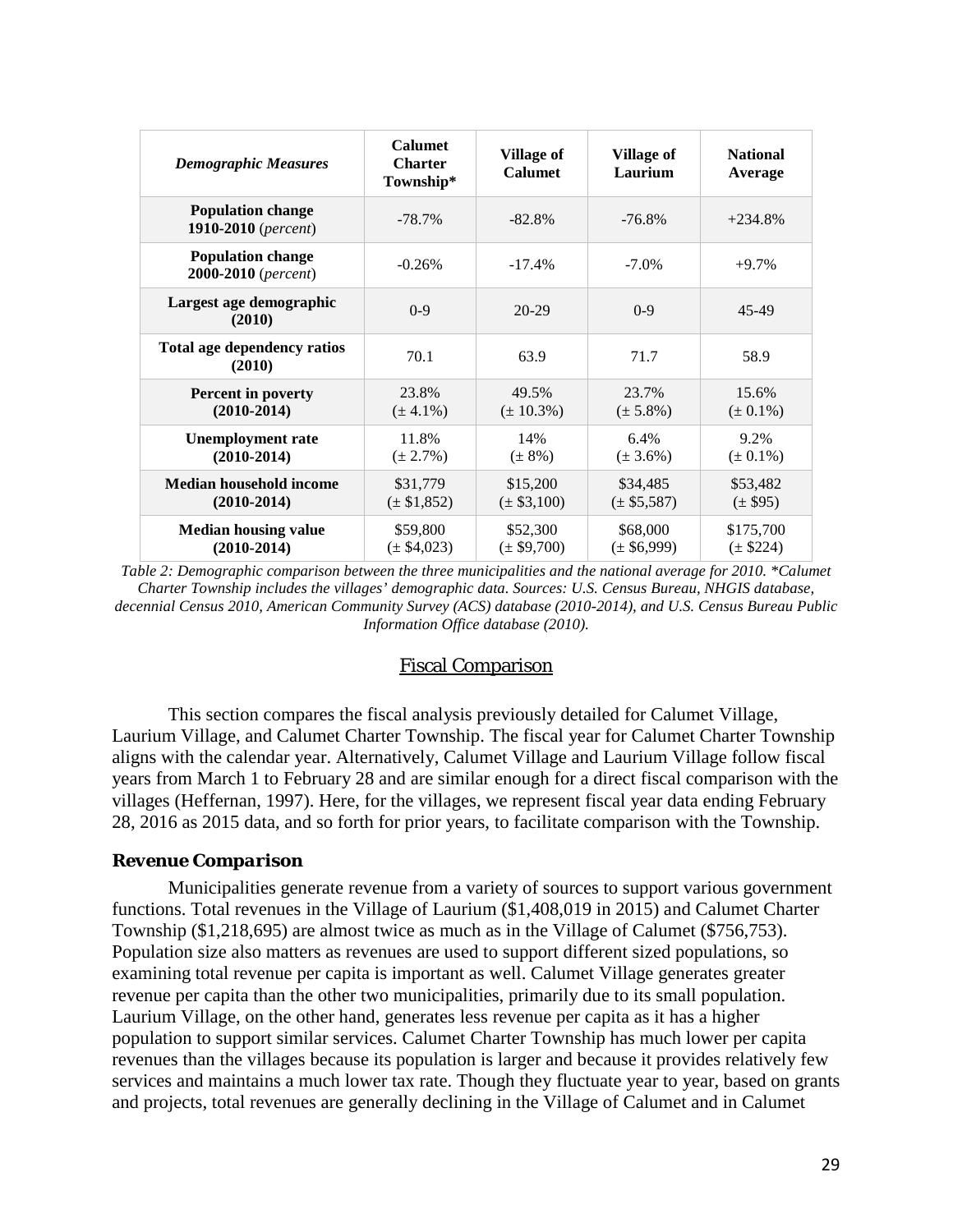Charter Township and are stable in the Village of Laurium. In the Village of Calumet, total revenues are declining as the population does, coupled with decreasing state-shared revenues. In Calumet Township state-shared revenues have increased slightly.



*Figure 34: Total revenue for the three municipalities for selected years, 2004-2015. \*Calumet Charter Township includes the villages' demographic data. Source: Michigan Department of Treasury Local Audit Reports.*

| 2015                 | <b>Calumet Charter</b><br>Township* | <b>Village of Calumet</b> | Village of Laurium |
|----------------------|-------------------------------------|---------------------------|--------------------|
| <b>Population</b>    | 6.463                               | 708                       | 1.977              |
| <b>Total Revenue</b> | \$1,218,695                         | \$756,753                 | \$1,408,019        |
| Revenue per capita   | \$187.81                            | \$1,068.86                | \$725.41           |

*Table 4: Total revenue per capita comparison between the three municipalities, 2015. \*Calumet Charter Township includes the villages' demographic data. Source: U.S. Census Bureau, NHGIS database and Michigan Department of Treasury Local Audit Reports.*

Property tax is the most important resource for revenue generation within a municipality (Great Lakes Economic Consulting, 2016). The amount of property tax revenue is determined by multiplying the taxable value and the millage rate for each municipality. The Taxable Value is equal to the Assessed Value (50 percent of the true cash value of the total municipality's property) in the year assessed. Millage rate or operating millage rate is used to determine a municipality's property tax amount in terms of tax per thousand dollars. Property tax revenues for each of the three municipalities increased between 2004 and 2009, but have levelled off in the last several years. In the Village of Calumet property tax revenue decreased by about \$12,851 between 2013 and 2015.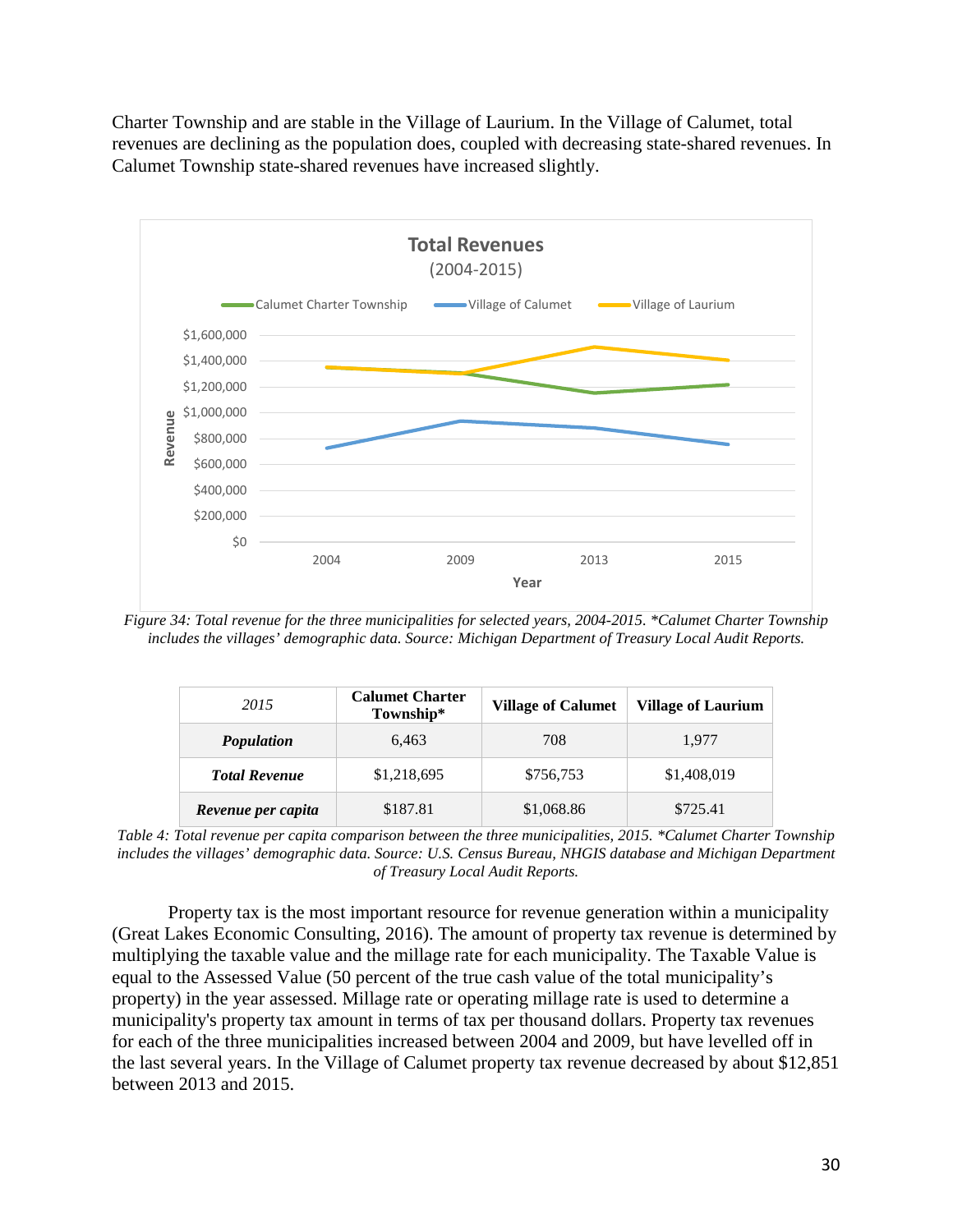

*Figure 35: Property tax revenue for the three municipalities for selected years, 2004-2015. \*Calumet Charter Township includes the villages' demographic data. Source: Michigan Department of Treasury Local Audit Reports.*

Total taxable value of property is lower in Calumet Village than the other two municipalities because rents are lower and there are fewer residents in Calumet Village. In the November 2016 election, the Village of Laurium voted to increase its millage rate. This value will not be official added until June 2017, therefore millage rates cannot be currently compared between the villages. Finally, note that village residents pay a portion of the Calumet Township property tax  $\left(\sim 2.3 \text{ mills}\right)$  in addition to property tax for their respective village.

| 2015                        | <b>Calumet Charter</b><br>Township* | <b>Village of Calumet</b> | <b>Village of Laurium</b> |  |
|-----------------------------|-------------------------------------|---------------------------|---------------------------|--|
| Operating millage rate      | 5.1242                              | 20.2458                   | $17.9227^2$               |  |
| <b>General fund balance</b> | \$256,032                           | \$167,468                 | \$382,639                 |  |
| Total taxable value         | \$94,389,883                        |                           | \$22,947,975              |  |
| Taxable value per capita    | \$14,546.14                         | \$13,069.64               | \$11,822.76               |  |

*Table 5: Fiscal comparison between the three municipalities, 2015. \*Calumet Charter Township includes the villages' demographic data. Source: Author's per capita calculations based on U.S. Census Bureau, NHGIS database and Michigan Department of Treasury Local Audit Reports.*

Beyond property taxes, state-shared revenues returned from sales tax collection (see Appendix B for details) make up a critical share of local government funding in Michigan (Heffernan, 1997). The amount each municipality receives depends primarily on unit of government (city/village/township with cities getting higher weight), population size, taxable property values, tax effort (millage assessed), and policy decisions at the state level on how fully

 $\overline{a}$ 

<span id="page-37-0"></span><sup>2</sup> Millage rate was voted to increase in November 2016.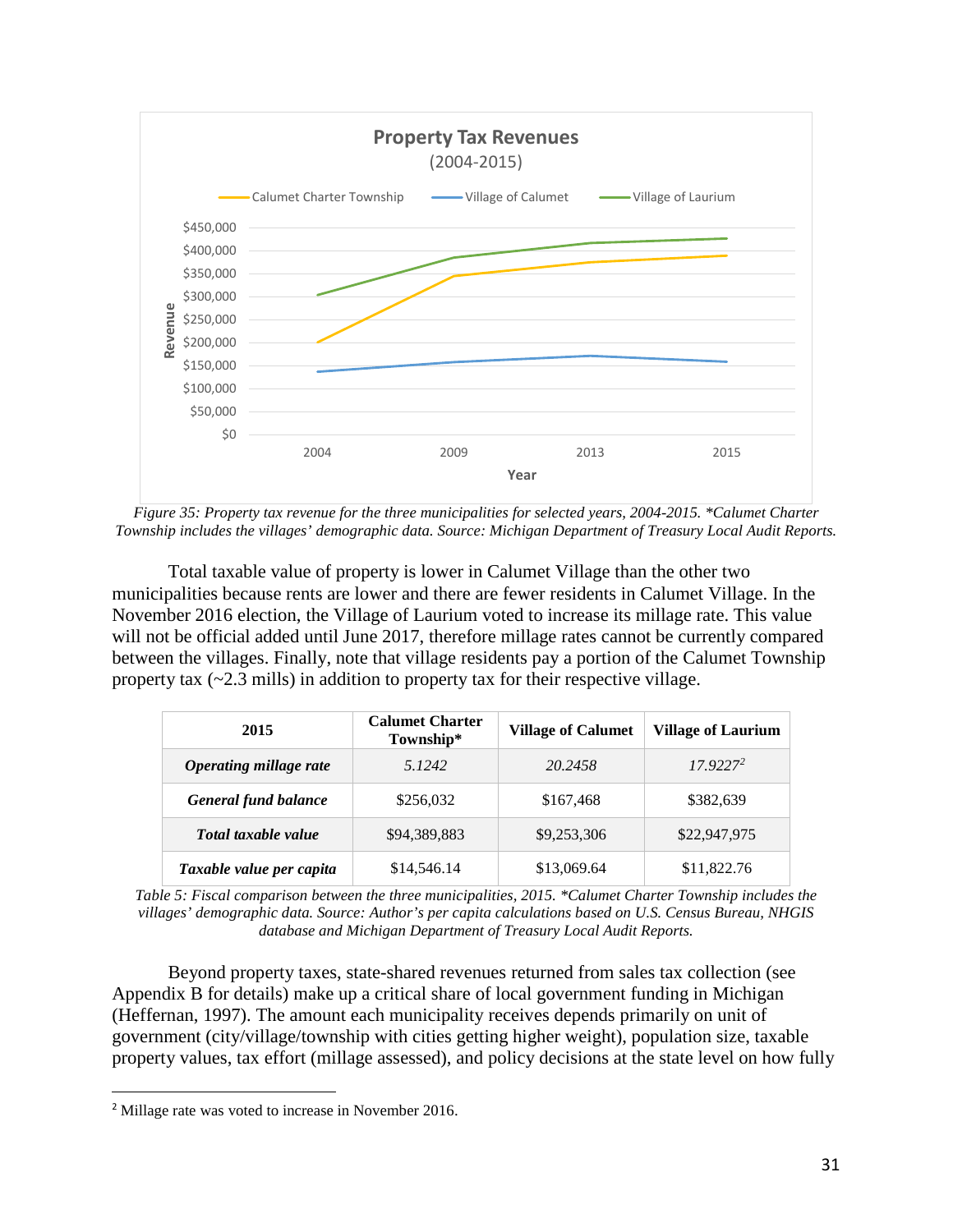to fund the program. State-shared revenue has experienced significant cuts during the last several years, negatively impacting communities across the state (Great Lakes Economic Consulting, 2016). Calumet Village and Laurium Village have experienced considerable declines (36% and 21% respectively) in state-shared revenue since 2004.



*Figure 36: State shared revenue for the three municipalities for selected years, 2004-2015. Source: Michigan Department of Treasury Local Audit Reports.*



*Figure 37: State shared revenue per capita for the three municipalities for selected years, 2004-2015. \*Calumet Charter Township includes the villages' demographic data. Source: Author's per capita calculations based on U.S. Census Bureau, NHGIS database and Michigan Department of Treasury Local Audit Reports.*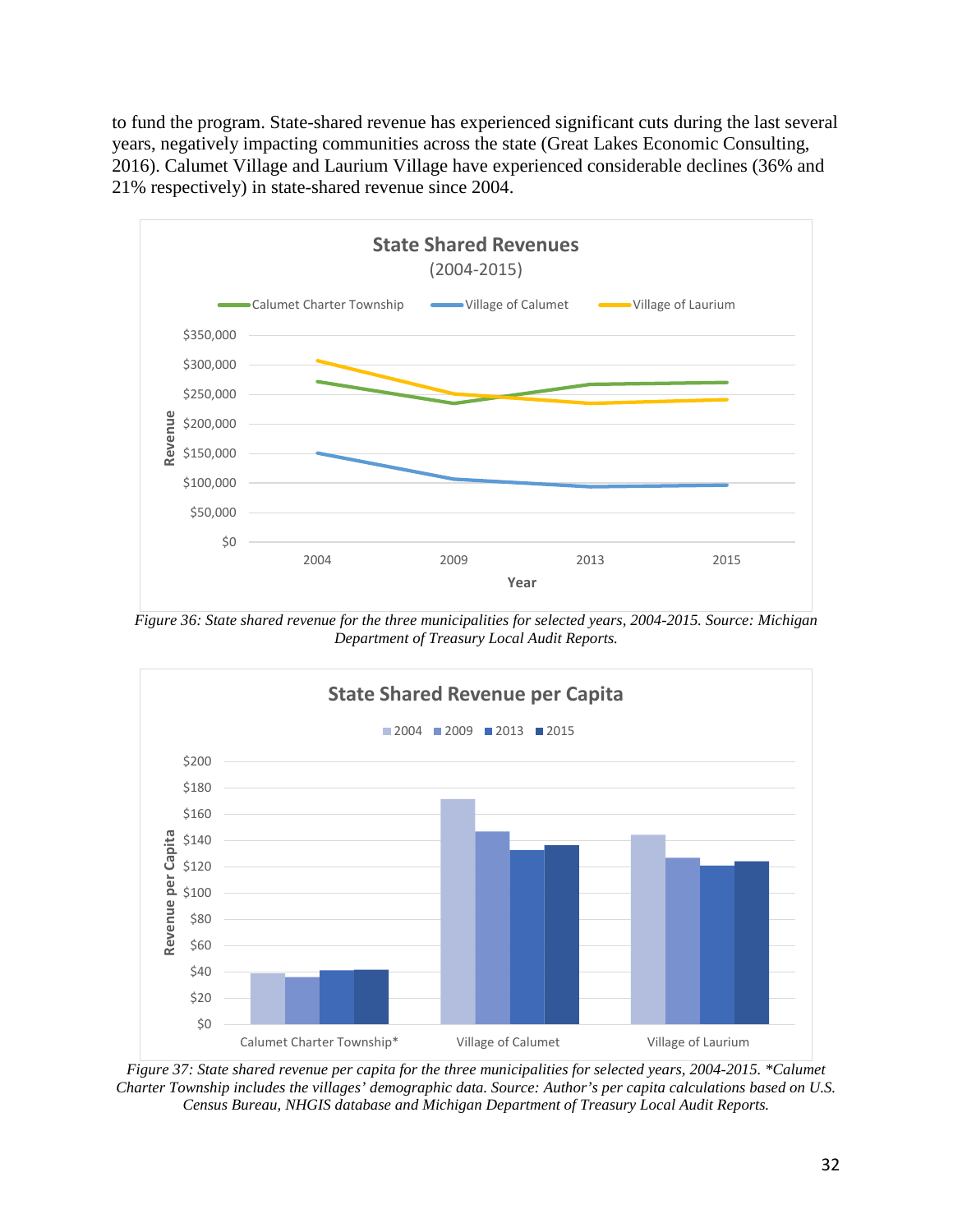The figure below shows revenue per capita for Calumet Village, Laurium Village, and Calumet Charter Township by revenue source. In general, the villages generate far greater revenue per capita and provide more services than the Township government. Property taxes make up about a quarter of revenues in each municipality. Calumet Village, however, stands out as it relies on operating and project grants for almost half of its revenue  $($   $\sim$  47%), making it extraordinarily reliant on these somewhat unpredictable sources for operations.



*Figure 38. Per capita comparison of 2015 revenue by category between each municipality. \*Calumet Charter Township includes the villages' demographic data. Source: Author's per capita calculations based on U.S. Census Bureau, NHGIS database and Michigan Department of Treasury Local Audit Reports.*

#### *Expenses and Services Comparison*

Villages exist within townships in order to provide more services than townships would typically allocate while still remaining within the township structure (Heffernan, 1997). These services may include police, fire, water, waste, sewage, snow removal, parks, and more. Typically, services provided by a Township may only include election, property tax assessment and tax collection, basic planning, and inspection functions. Residents in the Calumet and Laurium villages pay taxes to both their respective villages as well as to the township for the different services each government provides. Laurium Village has greater annual expenditures (\$1,083,054) than the other municipalities with Calumet Village spending less than half this value (\$620,808). But, because of its smaller population, Calumet Village has a greater total expenditure per resident. Calumet Charter Township spends less per resident as it does not provide the same number of services as the villages and also has a larger population base.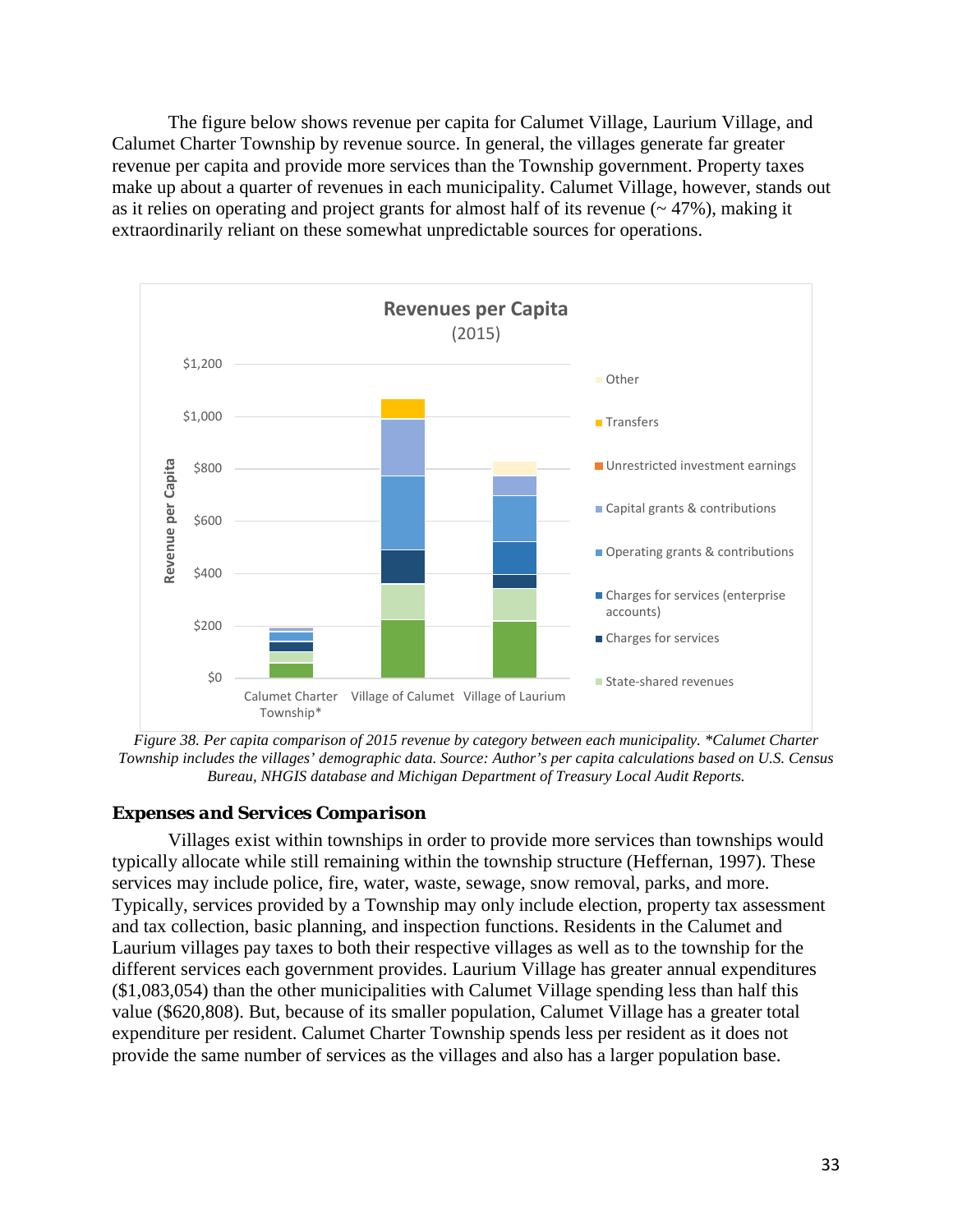

*Figure 39: Total expenditures for the three municipalities for selected years, 2004-2015. Source: Michigan Department of Treasury Local Audit Reports.*

| 2015                           | <b>Calumet Charter</b><br>Township* | <b>Village of Calumet</b> | <b>Village of Laurium</b> |  |
|--------------------------------|-------------------------------------|---------------------------|---------------------------|--|
| <b>Population</b>              | 6.463                               |                           | 1,977                     |  |
| <b>Total Expenditures</b>      | \$1,027,341                         |                           | \$1,083,054               |  |
| <i>Expenditures per capita</i> | \$158.32                            | \$876.85                  | \$557.99                  |  |

*Table 6: Total expenditures per capita comparison between the three municipalities, 2015. \*Calumet Charter Township includes the villages' demographic data. Source: Michigan Department of Treasury Local Audit Reports.*

The following figure compares per capita expenses by category for the three municipalities. As discussed, the villages are in place to provide additional services to their residents, and therefore require additional funds to do so. Both the villages of Calumet and Laurium provide police, fire, and snow plowing and removal. The Village of Laurium also utilizes enterprise funds (paid for by user fees rather than taxpayer dollars) for its multirecreation, sanitation, and garbage collection.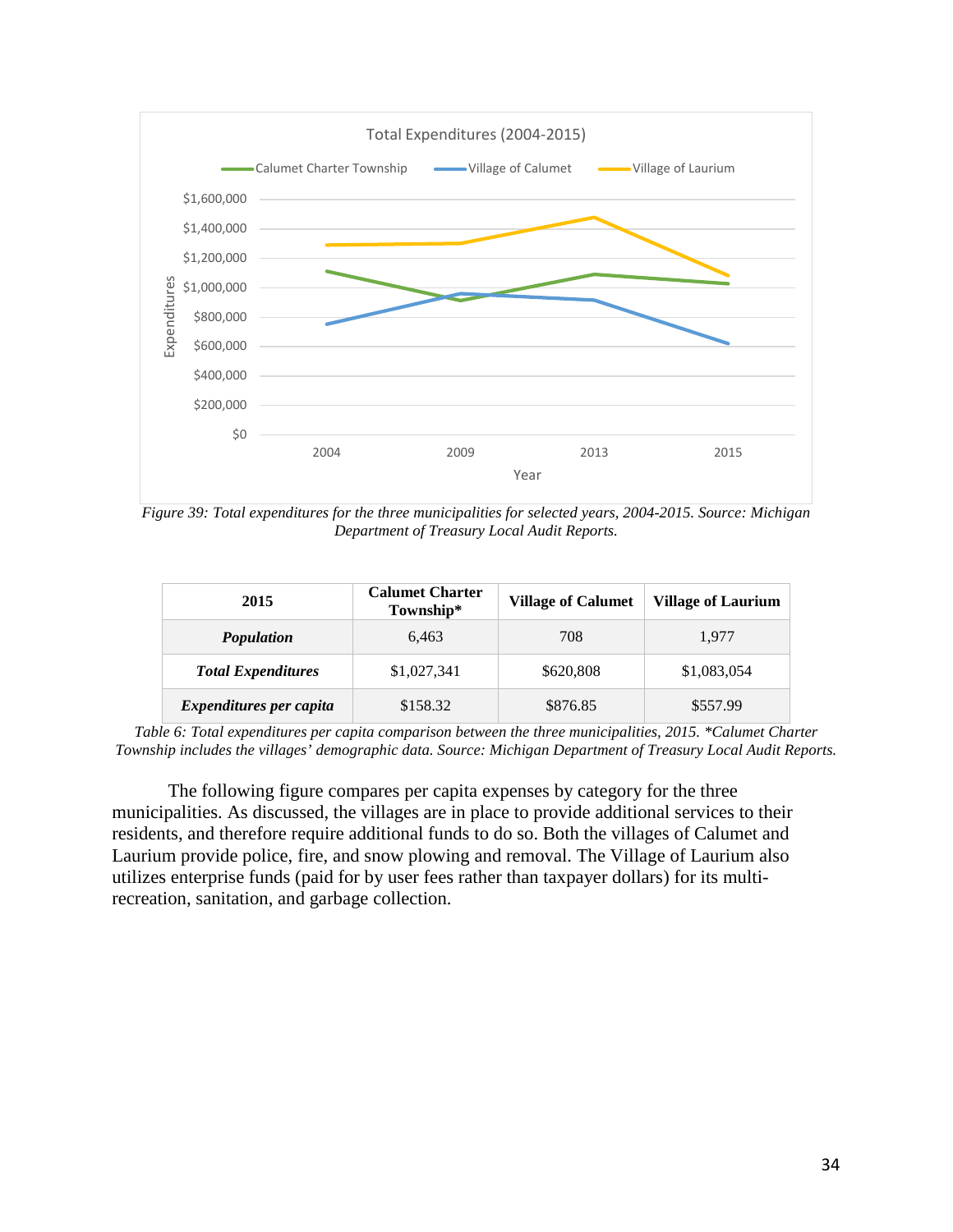

*Figure 40: Per capita comparison of 2015 expenditures by category between each municipality. \*Calumet Charter Township includes the villages' demographic data. Source: Author's per capita calculations based on U.S. Census Bureau, NHGIS database and Michigan Department of Treasury Local Audit Reports.*

The greatest expense for the Village of Calumet is general government, comprising a third of the total expenditures. Calumet general government includes administrative costs such as the employment of one full time administrator, as well as one full-time secretary, a part-time clerk (10 hours per month) and a part-time treasurer (five hours per week). Laurium employs 10 full-time employees including one administrator and five in the roads department, as well as numerous part-time and seasonal staff. Calumet Charter Township employs one full-time administrator as well as a clerk and treasurer.

Public safety (police and fire) makes up another large share of village budgets. The Laurium Police department consists of a police chief and three full-time officers. There are 15 volunteer firefighters in the Laurium Fire Department, paid a minimal annual stipend. The village has three fire vehicles and associated firefighting equipment. The Calumet Police department consists of one full-time chief. The Calumet Village fire department consists of 12 volunteer firefighters paid a minimal annual stipend. The Village operates its own firehouse with two firetrucks and associated firefighting equipment. The Charter Township utilizes county and state police and does not employ a police department. The Township has a volunteer fire department with 15 volunteer firefighters and 5-6 vehicles.

Public works and highways and streets expenses include snow removal activities as well as general road maintenance. Snow removal is the greatest expense and greatest concern for most residents throughout the broader Calumet area. In both villages, snow is collected multiple times per week during the winter and local businesses also pay extra for snow removal from their sidewalks and parking areas. The Calumet Charter Township relies on Houghton County snow plowing.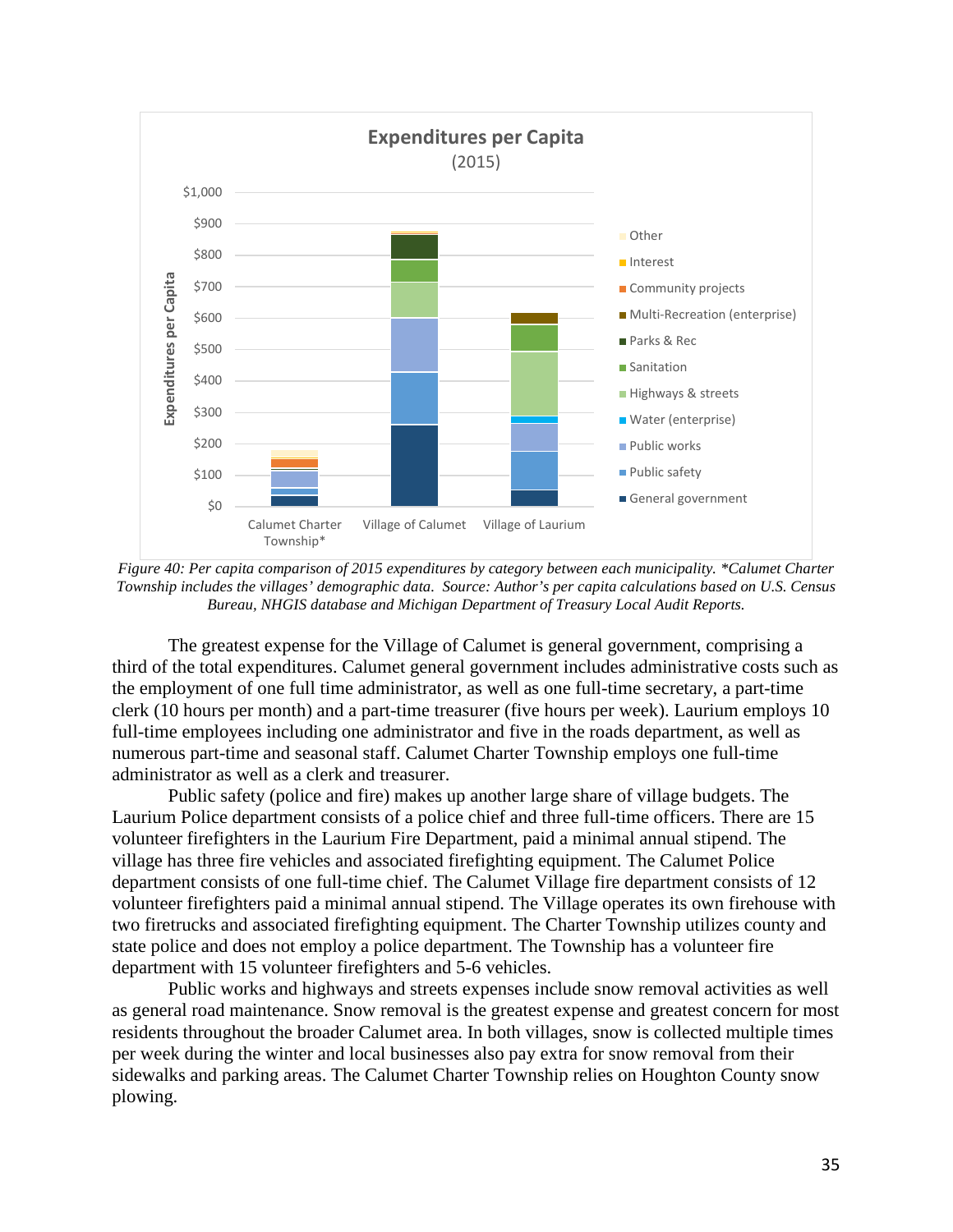#### *Assets and Challenges*

The greater Calumet area offers an array of unique assets located in each municipality. For example, the Keweenaw National Historical Park, established in 1992, encompasses the Village and surrounding locations in the Keweenaw, and aims to celebrate and promote the rich history of copper mining, and attracts outside visitors. In 2015 more than 550,000 people visited the park and its 21 heritage sites, and the park provided more than \$141,000 in grants to local organizations to help preserve and tell the copper story. In addition, the communities host several cultural events, regularly attract locals and outsiders alike, such as the First Friday art walks, concerts in the park, or the annual CopperDog 150 dog sled race.

Each of the municipalities owns historic, cultural, and recreational assets and buildings that contribute to character, tourism, and quality of life across the region. For all of the units, most (84% to 95%) of the value contributing to their net position is invested in such capital assets.

| 2015                               | <b>Calumet Charter</b><br>Township* | <b>Village of Calumet</b> | <b>Village of Laurium</b> |  |
|------------------------------------|-------------------------------------|---------------------------|---------------------------|--|
| <b>Current and other assets</b>    | \$829,915                           | \$318,608                 | \$1,164,468               |  |
| Capital assets                     | \$5,822,813<br>\$1,305,731          |                           | \$3,899,652               |  |
| \$6,820,728<br><b>Total assets</b> |                                     | \$1,624,339               | \$5,064,120               |  |
| \$1,051.12<br>Assets per capita    |                                     | \$2,294.26                | \$2,609.03                |  |
| <b>Percent</b> invested            | 92.7%                               | 84.0%                     | 94.5%                     |  |

*Table 7: Fiscal comparison between the three municipalities, 2015. \*Calumet Charter Township includes the villages' demographic data. Source: Author's per capita calculations based on U.S. Census Bureau, NHGIS database and Michigan Department of Treasury Local Audit Reports*

#### *Summary: Calumet Charter Township*

Calumet Charter Township contains many recreational areas ideal for silent sports and beautiful lake frontage, as well as the historic Colosseum, a historic indoor ice rink. The township is in stable fiscal condition. Compared to the villages, it has a larger and more stable population base, increasing property valuation from commercial and industrial construction, a low current tax millage, and less responsibility to provide services to residents. It has numerous open spaces and large lots for new construction ventures. On the other hand, it has less control in terms of its service operations than the villages as the county makes a number of decisions for it, such as which roads are plowed and in what order. The Charter Township assists the villages through financial maintenance of the recreation areas and parks in the broader Calumet area, which are valuable assets to the entirety of Houghton County.

#### *Summary: Village of Calumet*

The Village of Calumet features a historic downtown and several unique buildings, such as the Calumet Theatre and Copper Country Firefighters History Museum. Village administrators have worked hard to maintain a balanced (though bare bones) budget in recent years despite facing critical challenges, including population decline and associated revenue decline coupled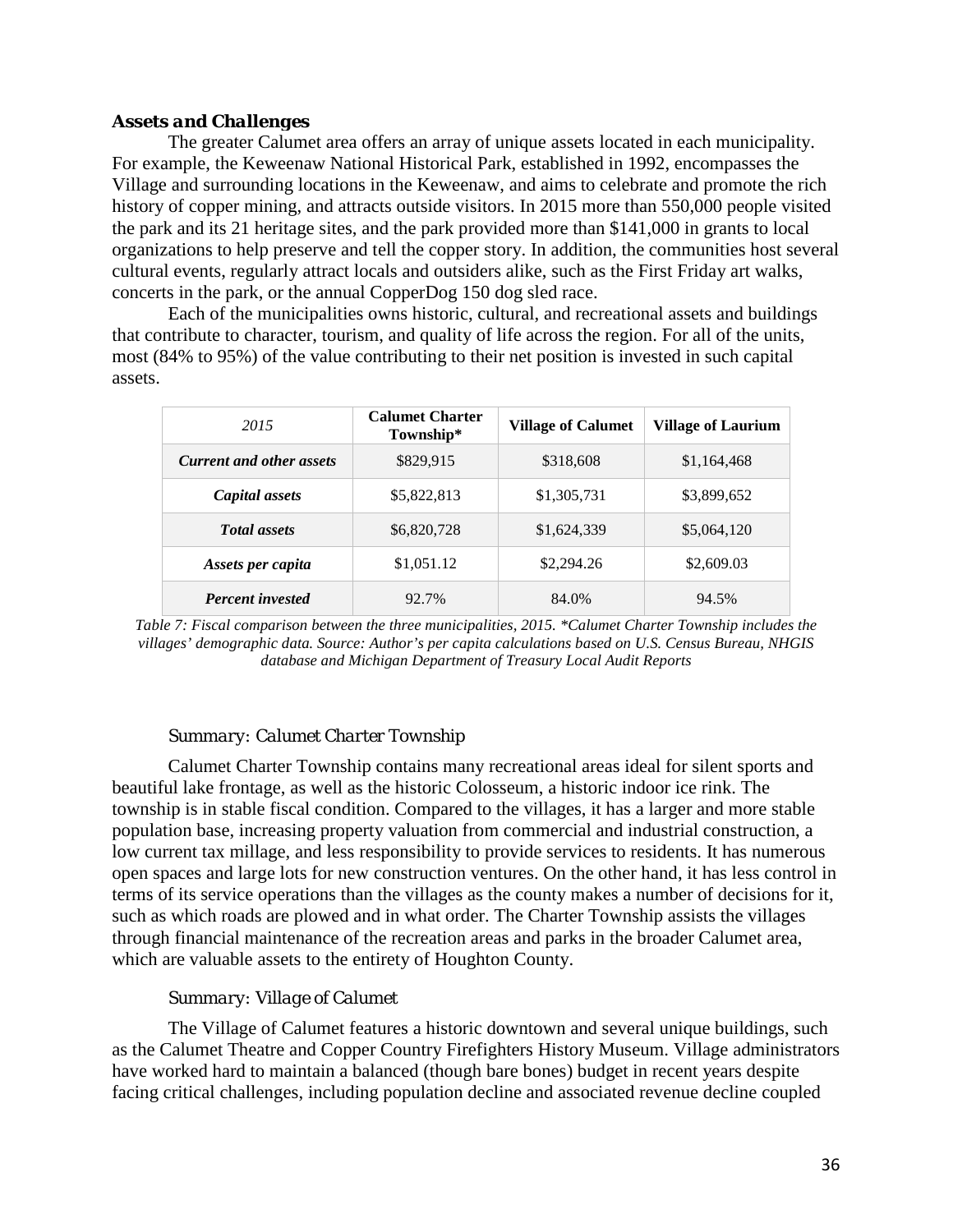with relatively high crime rate, high social need, and aging and deteriorating infrastructure, and low government capacity (few staff). Residents have an expected level of municipal services, but the village will be hard pressed to continue to provide the services that it does without new sources of revenue. Expenses per capita are increasing, but this indicates population decline rather than a high level of service. Calumet's assets are largely fixed and with looming maintenance and replacement costs, the village does not have the cash necessary to operate without further cuts. Population decline contributes to blight and abandoned buildings, which further discourages investment. In the Village of Calumet's favor, the total taxable value has remained steady in the past decade, and the core downtown infrastructure is impressive and attracts tourists and shoppers to the area, and the village has very little long term debt liability. The village has a great deal of potential for future growth with affordable housing and low rents coupled with a walkable, unique downtown community.

#### *Summary: Village of Laurium*

The Village of Laurium has prized neighborhoods filled with stately homes, parks and a skating rink. It also hosts the historic Gipp memorial, a symbol of pride to many residents in the broader Calumet area. Aspirus Keweenaw Hospital is located in Laurium and provides the northern Keweenaw Peninsula with needed emergency and clinical health care. The biggest challenges facing Laurium are the losses in state-shared revenues (which have reduced the village's budget), population decline, and aging equipment and infrastructure in need of investment. The village's assets are invested in physical property, so there is little cushion for maintenance and repairs. Laurium also faces a large pension liability. Its property tax revenues are increasing (largely due to tax increases), but its taxable value per capita remains dangerously low. The village serves mainly as a bedroom community and much of its downtown is vacant. There is little opportunity to invest funds in economic or downtown development. Its housing stock is aging, though remains charming. Laurium has a high rate of homeownership, which contributes to a stabilizing and invested population. The community is very proud of the level of service it provides residents.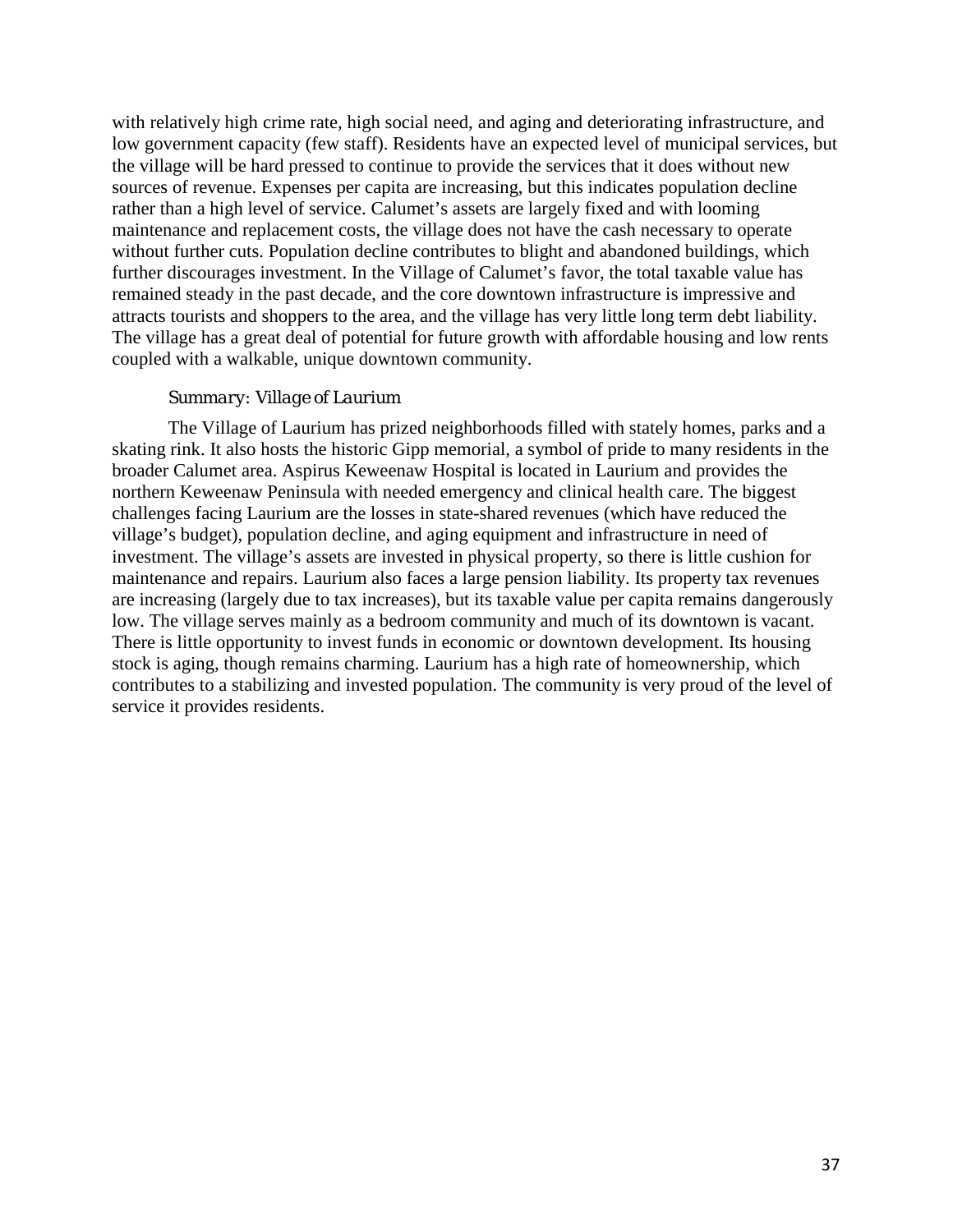|                                                     | <b>Assets</b>                                                                                                                                                                                                                                                                                              | <b>Challenges</b>                                                                                                                                                                                                                                                            |
|-----------------------------------------------------|------------------------------------------------------------------------------------------------------------------------------------------------------------------------------------------------------------------------------------------------------------------------------------------------------------|------------------------------------------------------------------------------------------------------------------------------------------------------------------------------------------------------------------------------------------------------------------------------|
| <b>Calumet</b><br><b>Charter</b><br><b>Township</b> | Stable fiscal condition<br>٠<br>Larger, more stable population<br>٠<br>Modestly increasing commercial and<br>٠<br>industrial taxable values<br>Ξ<br>Open space, big lots, new<br>construction possibilities<br>Recreational and cultural sites<br>٠<br>Lakeshore frontage<br>٠                             | Slowly declining population<br>Vacant and deteriorating buildings<br>٠<br>Aging infrastructure to maintain<br>٠<br>Less local control on service<br>$\blacksquare$<br>operations (e.g. county roads, snow,<br>police, etc.)                                                  |
| <b>Village of</b><br><b>Calumet</b>                 | Historic downtown and<br>٠<br>Architecture<br>٠<br>Densely populated, walkable<br>٠<br>Keweenaw National Historical Park<br>٠<br>Downtown businesses, restaurants,<br>٠<br>etc.<br>Cultural hub<br>٠<br>Affordable housing & business start-<br>٠<br>up (low rent)<br>Little long-term debt liability<br>٠ | Vacant and deteriorating buildings<br>п<br>Population decline<br>٠<br>Low socioeconomic status (high<br>Ξ<br>poverty and crime)<br>Aging infrastructure and service<br>Ξ<br>equipment<br>Low tax revenue yielding a bare<br>٠<br>bones budget and low government<br>capacity |
| <b>Village of</b><br>Laurium                        | Housing stock is affordable and<br>٠<br>aesthetically pleasing<br>Residents are happy with services<br>Parks and recreation facilities<br>٠<br>Historic downtown and<br>٠<br>architecture<br>٠<br>Densely populated, walkable<br>٠<br>Proximity to healthcare services<br>٠                                | Declining population<br>Hollowed out downtown<br>Declining revenue yielding low<br>government capacity<br>Low socioeconomic status<br>٠<br>Low taxable value per capita<br>٠<br>Long term debt liability                                                                     |

*Table 9: Summary of the assets and challenges for each of the municipalities as determined from the demographic and fiscal analysis.*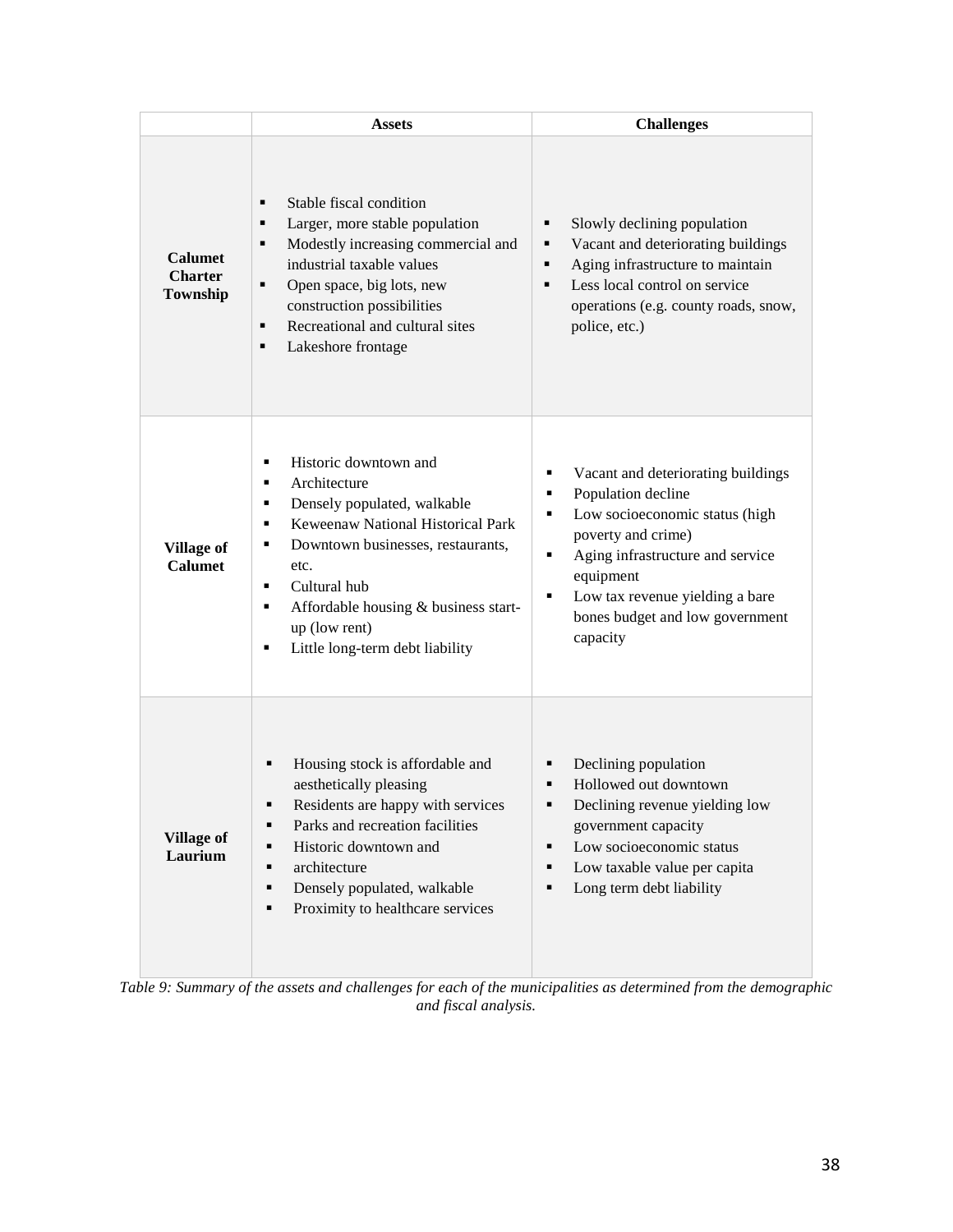## Social Issues

The research team interviewed 14 people from the Village of Calumet, Village of Laurium, and the Calumet Township between October and November 2016. The aim was to identify a range of feelings and issues that might impact the viability of any cooperation or consolidation process. The interviews examined the potential strengths, weaknesses, opportunities, and threats that might be associated with revenue sharing, cooperating, or consolidation. The sample is not representative and the results cannot speak to the overall views of Calumet area residents.

Although the informants spoke about their community from different perspectives, they collectively identified several issues regarding the benefits or challenges associated with each community's services, the potential of community collaboration, service sharing, declining population, tax base, available funds, expenses, and the outside forces that govern the level and type of services they receive within their municipality. The participants spoke of how each community has its own unique assets, which benefit all three communities. There is a collective appreciation for the recreational, architectural, and cultural resources in the three communities. The following summarizes six key themes raised in the interviews. Whenever possible, quotes have been added to illustrate the perspective presented. More details on the interview and analysis process are in Appendix C.

#### *Cooperation*

Among the people we spoke to, there was a general interest in considering greater municipal collaboration. Several spoke positively of the cooperative relationships that were already established and provided suggestions of what would benefit their communities. There is already some volunteerism and collaboration between civic groups working together on broader community projects, such as the Lions Club, Main Street and the Keweenaw National Historical Park (KNHP). Programs such as 31 Back Packs, the Food Pantry, and the Angel Mission survive through community donations and successful cooperative relationships with volunteers. Many of the participants expressed pride in the success of their consolidated school system. Business owners and residents are enthusiastic, cooperate, and do what they can to help others in their community when they are struggling financially or if they are sick. Even with the acknowledgment that there is little money in the region, there is still a high level of sharing what resources are there. Most residents interviewed felt collaboration and service sharing was a positive step into the right direction, because it would benefit everyone and provide some muchneeded services.

#### *"I think it would be better if they were working together, more stuff would get done, a lot more people would be getting what they need." - Local resident*

The idea of collaboration or service sharing was viewed more conservatively by some municipal administrators, though not discounted completely. They did express a willingness to explore possibilities and consider ways that consolation, collaboration, and service sharing could reduce costs. Administrators stated that there have been some networks of reciprocity already established between each community especially in the police and fire service. Residents echoed this perspective and added that collaborations do exist within their communities and between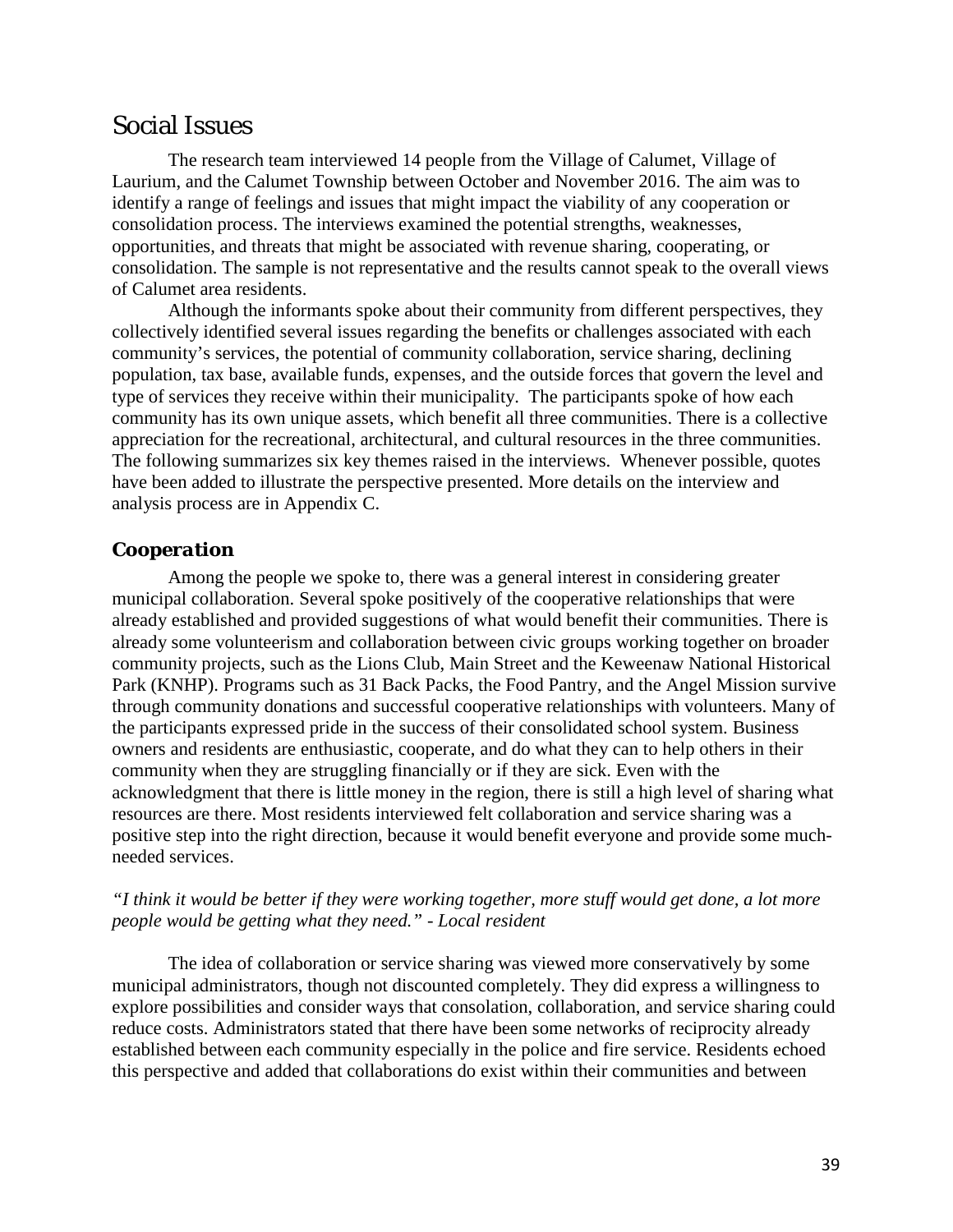each other. The residents communicated that they have been looking out for each other for a very long time.

*"...I signed on for this job here, but I was making three times downstate, but I took this job because this is where I started, and they need help, so I wanted to help. That's what a lot of people around here do, they pitch in to help." - Municipal employee*

Several business owners expressed a need for greater collaboration among the communities to promote and share information regarding community programs and events. Several people expressed a need for better access to information such as bylaws and ordinances. Many businesses also expressed a need for a unified marketing plan to promote the many historical, cultural, and recreational resources that exist in the Village of Calumet, Village of Laurium and Calumet Township.

*"I think a fallen down broken apart Calumet Village is no help to Laurium or Calumet Township, and a fallen apart broken apart Laurium Village is no help to anyone else. We all need to be on the same page, work together, develop a plan to market the area. [*Like through the*] Smart Zone down at Tech, get people moving in. Beautiful homes and places to live, we need to market that to get people to come up from Houghton/Hancock and move here. People would love to live in our beautiful, affordable homes." - Local resident*

#### *Politics & Governance*

Our interviews revealed different styles of governance, leadership, and political power in the different communities. There was some concern expressed by citizens that they would like to see more collaboration or communication between the various groups such as the Downtown Development Authority (DDA), Main Street Calumet, and the Historic District Commission (HDC). There was also some concern expressed by residents, business owners, and administrators that political divisions prevented things from getting done. Most residents and business owners expressed concern for the condition of some of the buildings in the commercial and residential areas. Blight was a common concern for residents, business owners, and municipal leaders. There is confusion regarding regulations, ordinances, and policy and who is responsible for implementation. When a couple of residents were asked if they thought that sharing services or if the three communities would benefit from consolidating their services they responded positively, but followed it up with a disclaimer that they didn't think it would ever happen.

*"Calumet Village, I don't think they would ever want, I think they would want their control over everything. They want things their way and they don't want anyone else coming in and saying that you can't do this or you can't do that. I think it is a Village thing, whereas the Township you are freer to do things." - Local resident*

### *Poverty and Blight*

Participants recognized a sense of burden hanging over the three communities that comes out in dilapidated buildings and homes, an aging infrastructure, high poverty rates, and low incomes among area residents. Concerns included the cost of retrofitting buildings to state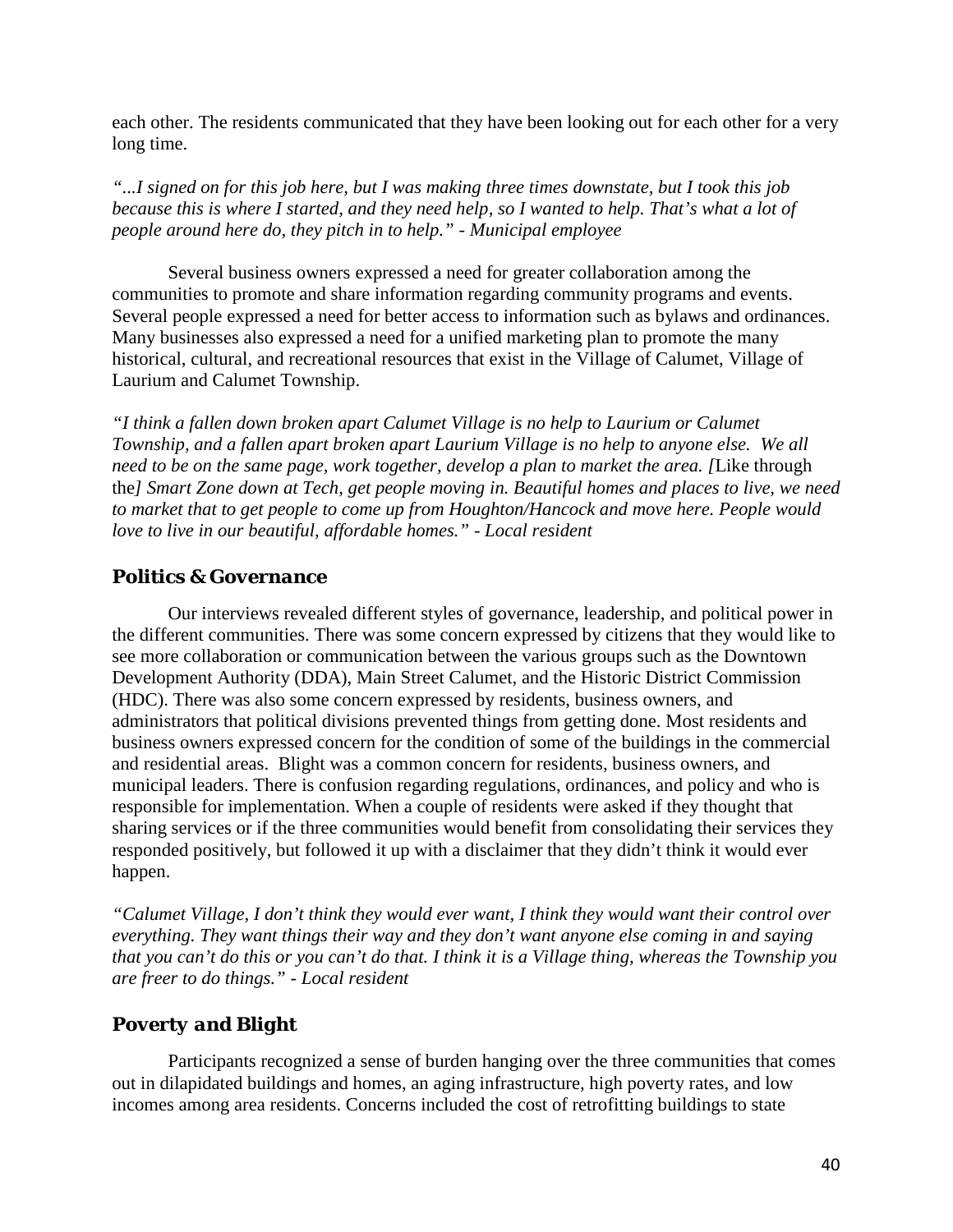legislated codes before one can insure a building for development, the number of buildings that are vacant and left to deteriorate or collapse, and that these issues impact all of the municipalities. Participants stated that there was little capital, jobs, resources, or population to sustain the business or built environment. Many approved of the National Park Service and the contributions it makes to the entire community, but some fear that park regulations limit redevelopment. The interviews revealed that there was confusion about what unit of government regulates building codes and who decides what can be done to the exterior or interiors of the properties. The communities are tied together and are aware of the how important the architecture and the historic assets are to the entire region. It was mentioned that more effort should be made to restore or preserve the historical buildings in the area and that it can be accomplished by uniting the Calumet communities toward this common goal.

*"It's a historical park, so, we have a whole community in itself trying to make this area better. There's pros and cons to everything, so part of it's...you have to build within, if you're in the village and it's a historical place it has to follow their standards: So, if you wanted to put on this building a beautiful sign, a mural painted on the side of the building, you can't because there's 'ghost art' that you can barely see, at all, and if you try to change the front of the building at all it's 'No, you can't do that, it has to be done this way, with this material…' that starts to create problems for some people." - Local resident* 

There is some concern that blight feeds more blight by fueling an attitude of abandonment or a lack of care for the communities. There is also concern that the infrastructure needs so much repair, some equipment is so out of date, and the amount of capital available is so low that sharing services would not be equitable or economically feasible.

#### *"The historic buildings that we have on the main street, are falling, and they're just there." - Local resident*

Participants expressed concern about neighborhood blight and how it affects the value of their property. Lower relative income levels and home ownership were cited as being a distinctive feature that defines differences between the communities. Businesses, residents, and administrators all expressed concern about low property values, the age of the housing and commercial buildings, and the cost to maintain and renovate older structures. Many participants felt that the lack of enforcement of ordinances and blight were the leading cause of disinvestment and a reluctance from people to create new businesses or invest in the community.

*"I would like to see more businesses opening... that's what I would like to see, but there is nowhere for them to open, 'cause the buildings are all run down, that's the sad part." - Local resident*

#### *Community Identity*

Several of the people we spoke to expressed a sense of collective identity more represented by the broader Calumet area and CLK schools than specific to any one municipal boundary. They recognized one general region of Calumet. The CLK school system, in particular, is a source of pride.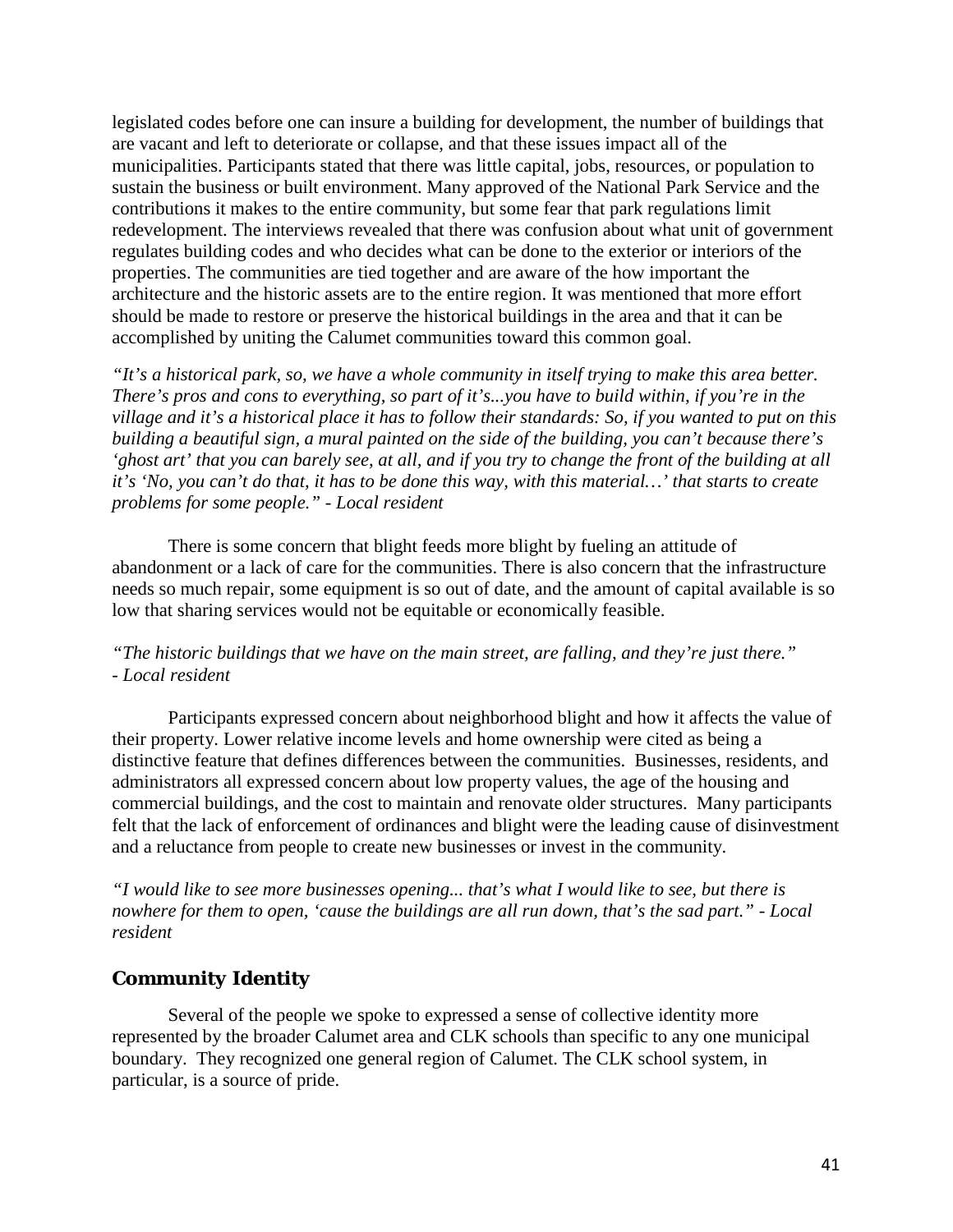*"To me, the community is Calumet as a whole. I am a Laurium resident, but think of it as Calumet as a whole. I just think of it all as Calumet." - Business owner*

*"I identify with the whole Houghton County/Keweenaw area. I think that's part of who we are… every little town kind of makes it complete." - Local resident*

*"The division is more in the governments than in the people themselves. On a Friday night, we're all cheering together for Calumet (High School Football team)… Any divisions are left over from the mining era, and especially when the population was bigger." - Local resident*

*"This is not a hundred years ago, when the boom was going on and you had a Township, and you had a Laurium, and you had a Calumet. It's all the same damn town to me." - Business owner*

Interviewees expressed a strong sense of place. There was a shared sense of pride for the natural environment, how people take care of each other, the recreational opportunities, the fact that the area is safe, and that the local events enriched their lives. People view this area as a family place, the kind of place that you would want to raise your children in.

*"I think that most everyone who lives here loves it and we choose to live here… we have one of the number one schools in the whole state... there is a lot of things for our kids."- Business owner*

*"It is a good place to live, and when it comes down to it, people are welcome here." - Local resident*

*"There is so much up here, like you are right at the trails, you're close to Copper Harbor, the water is right there. So, it's really like a vacation, but you live there. That's why I like it. It's really friendly." - Local resident*

Everybody recognized that the history of the Calumet area, its historic architecture, and art is an important part of the community's shared cultural identity, essential to local business and contributes to the local economy. Heritage tourism and the art community was identified as a major contribution to the success of the area and communicated that programs like First Friday's, historic buildings, and the vast number of older homes contributed to the ambiance of the region.

*"... Art and tourism is a defining characteristic for Calumet Village" - Local resident*

*"I really appreciate their downtown, I think it's on Fifth Street. They have such nice little shops and cafes. But I would like to be more connected because we are basically the same town." -Laurium resident*

Still, the interviews did indicate that some feelings of division or separation remaining between the communities, especially between the administrative governmental units. A few participants also mentioned how the highway, US 41, physically separates the communities of Laurium and the Village of Calumet. Some respondents identified a specific municipality or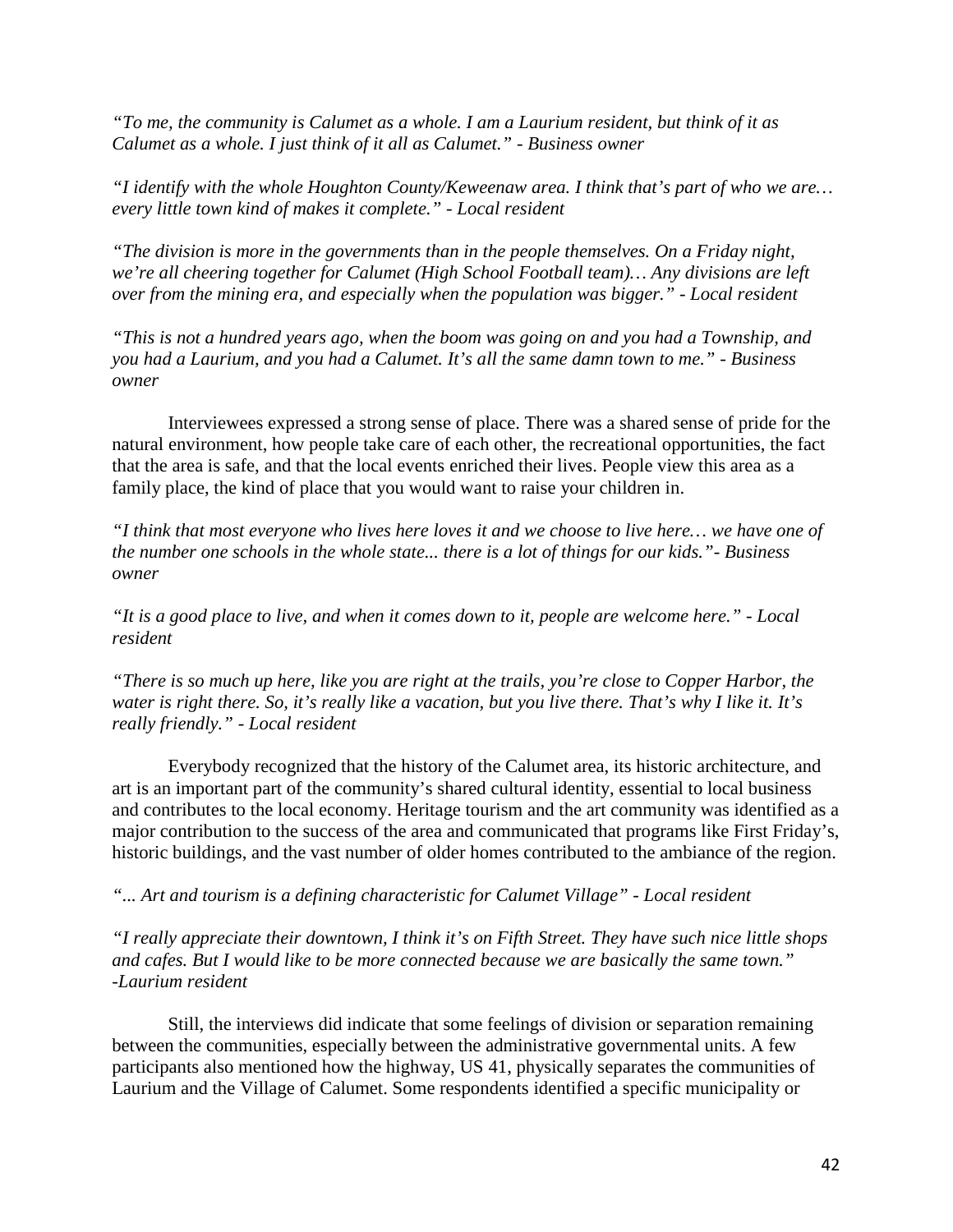neighborhood that they identified with in addition to or instead of identifying with the broader community that includes the Village of Calumet, Village of Laurium, and Calumet Township. Residents who lived in the community for a long period exhibited a stronger identity to a particular municipality than those who were newer to the community.

*"Biggest struggle for the village administration is getting the president and council to focus on the important issues and to develop a plan to work with other communities to help. They think 'Calumet is Calumet' and 'Laurium is Laurium'. And so we cannot move forward." - Municipal employee*

*"They have discussed service collaboration but it has not gone far. I think the issue is about losing identity. But maybe eventually it will happen." - Municipal employee*

#### *Risk and Resistance*

There was concern among many of the participants about the future of the communities and frustration with services (especially roads), the local government councils, and administration. Many cited a lack of job opportunities for young people that contributes both to the loss of population and the overall feeling of stagnancy with little opportunity for growth. Administrators especially felt pressured by the decrease of revenue sharing, decrease of stateshared funding, and they felt there was little that could be done to change these outside forces. Some participants felt that their local government and/or the community as a whole was stuck in the past and they did not want to move forward or feared change.

*"Lots of people want to try to recreate old Calumet with mining, department store, shoe stores, etc. Those days are gone, not coming back. Need to reinvent." - Municipal administrator*

*"It's just a good place up here, it's got a good heart, it's got some toughness to it from the old days, that still clings to the area, and you can't disregard the old school, but there is some change that needs to occur within the mentality of the area." -Business owner*

*"There are people who don't want outsiders coming in to bring change…. It looks like people don't want change or they have given up on change." - Municipal employee*

Most of the participants spoke of the need to attract more people into the area and that if there were more people in the community it would broaden the tax base, which would not only make the community stronger, but it would allow officials to use the revenue to repair community infrastructure and provide better services. Residents spoke about their children who must leave the area once they finish school to find work and that the decline in population is problematic for the entire region. In general, participants felt that the Village of Calumet is in the greatest level of need and that their revenue is lower than the rest of the municipalities.

There is a general consensus that something has to change and that some sort of action is needed. Even though everyone acknowledges that new ideas, people, and business would be beneficial to the area there are feelings of uncertainty, fear or underlying resistance to change. When asked how they felt about sharing services, equipment or manpower, several respondents, mostly Laurium residents, expressed reservation, mostly related to level of service compared to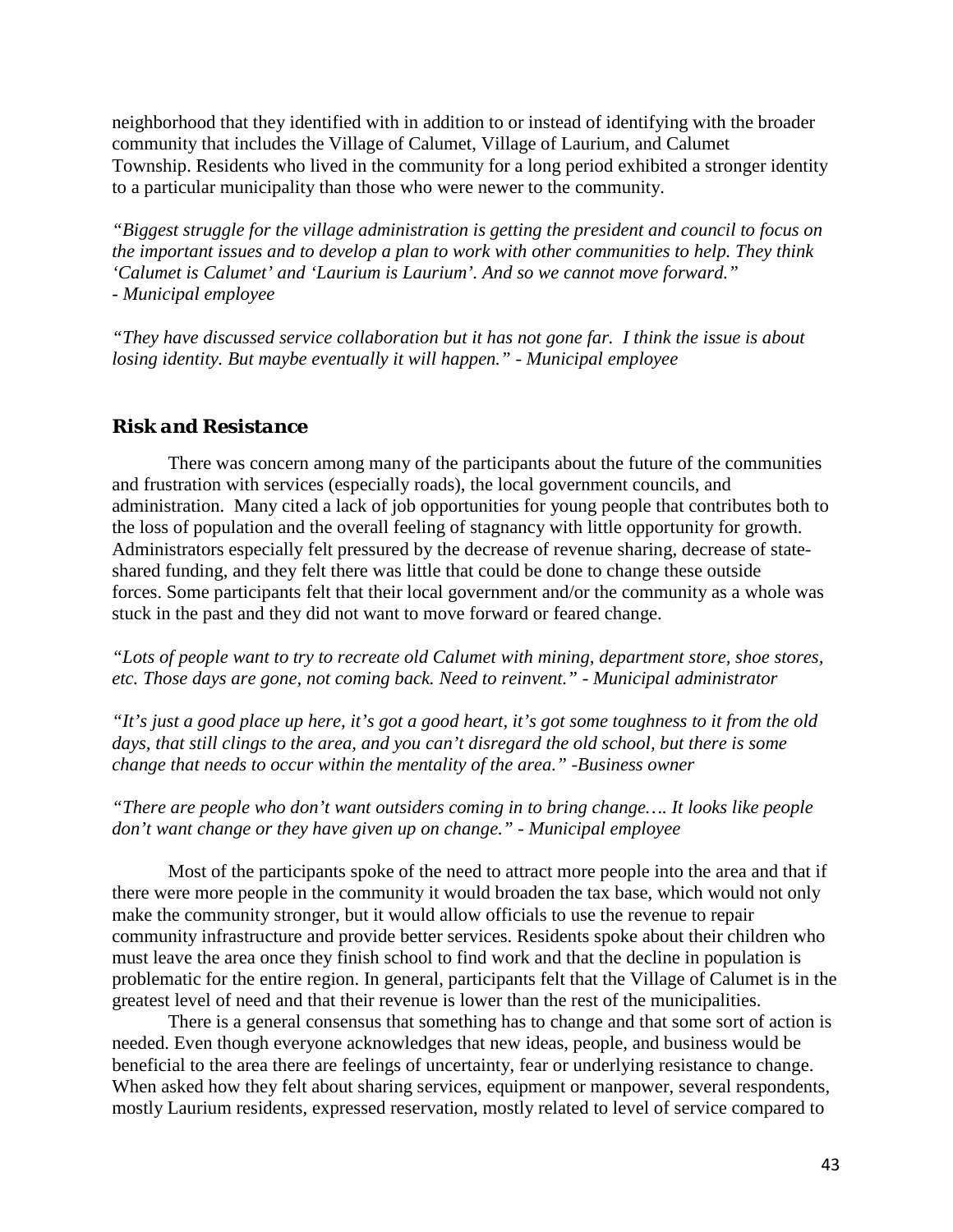the other municipalities. Laurium residents felt they had superior services to the surrounding communities, and were the most reluctant to share. Other respondents questioned the availability and timing of services, such as snow plowing and police patrol. Several had mixed feelings about cooperation and/or consolidation possibilities.

*"If there wasn't a Village of Laurium, a Village of Calumet...if it was all one? That scares the hell out of me! Yet, it excites me to some degree, but it scares me, because we are paying our taxes already, duplicate taxes already, we pay Laurium and we pay the Township." - Local resident*

## *Optimism*

In spite of the many challenges faced by the municipalities, one important theme identified in many of the interviews was a spirit of optimism for the future. When participants were asked what they felt the strengths of their community were many responded that it was a great place to be, it was the kind of place you could raise your kids, the walkability in the community was appreciated, and spoke of the area's architecture. It was mentioned that the natural environment is one of the area's biggest assets and has the potential to be used as an economic driver. Participants spoke about the potential for encouraging ecotourism and extreme sports, and that the lake is an important aspect of the region – one that provides both beauty and accessibility. Participants spoke of the size of the homes, their beauty, and affordability. A few residents stated that there was no way that they would be able to live in the home they have here compared to where they came from.

*"So, our house would be, like a half-a-million dollars in Ohio. You know what I mean?" - Local resident*

*"Property is really cheap compared to more popular places out west, like Colorado. Fixer upper houses for \$15,000-\$20,000. Great for young people." - Local resident*

Participants share a sense of place and have expressed that volunteers do what they can to make their community better. It was mentioned that flower boxes are placed along the main streets within the communities. Volunteers create decorative window displays in vacant buildings. Many talked of the community ambiance and that there were unique places to eat and socialize. Participants indicated that with a little creativity and an open mind there are potential opportunities.

*"So, I like the architecture, I like the brick road, I like the main drag, you know... it reminds me of a lot of the Colorado towns I grew up in, in the 70s, 80s, and 90s. I've watched them all transform like Aspen, Breckenridge, some of those areas. And, this has the potential to do so." - Business owner*

*"I want to welcome anyone, welcome with open arms, use available tools to welcome small businesses. Most first-time business owners fail. Want to make sure new businesses who move here succeed in the long run." - Municipal administrator*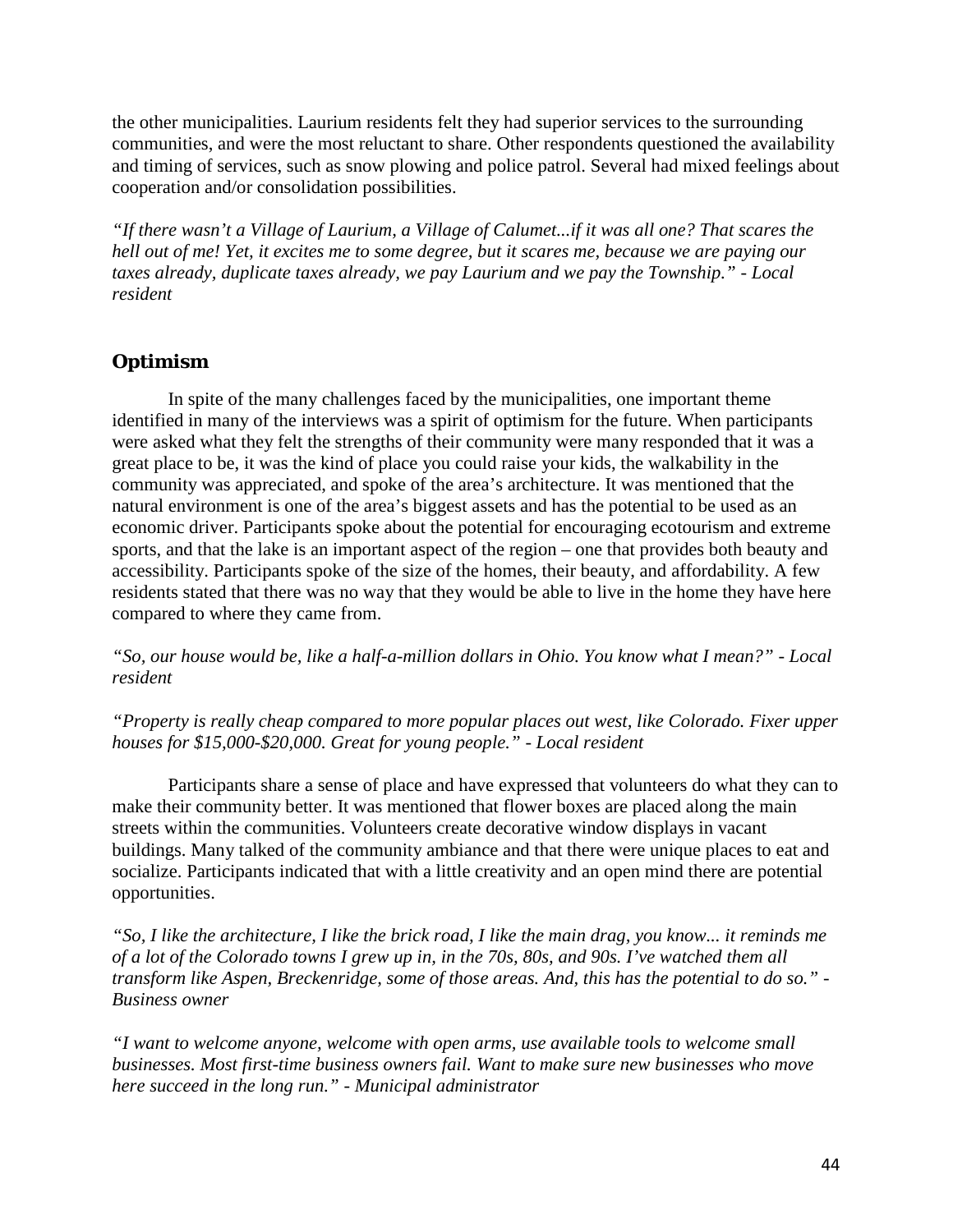# Evaluating Possibilities

How might Calumet area municipalities move forward? In considering next steps its important to consider how different collaborative arrangements could impact the residents and businesses in each municipality. The following discussion aims to explore a variety of possible options and what effect they may have on the villages and the township. These include: (1) maintaining the status quo and not making any substantial changes toward greater cooperation or consolidation, (2) creating intergovernmental agreements between units for shared services, (3) revenue sharing between units, (4) Village of Calumet dissolves into Calumet Charter Township, and (5) the Villages of Calumet and Laurium consolidate into an incorporated city separate from Calumet Charter Township.

For each, we summarize the process and examine potential advantages and disadvantages for residents of each municipality and for the region as a whole. Where relevant, we summarize key outcomes from other communities across Michigan that have undergone or attempted a similar process.

#### *Status Quo*

One likely scenario is that Calumet area municipalities will continue operating as they currently are with no move toward greater cooperation or consolidation. What might be expected under this scenario? There are several factors, none of which can be predicted with much certainty, that would influence the outcome including: State-shared revenue returns to municipalities, population change, unexpected expenses (break down of machinery, etc.), change in taxable values, and leadership. Here, we summarize what we believe to be to be most likely outcomes for Calumet area municipalities generally assuming that the patterns of the recent past will remain the same into the future.

#### Potential Advantages

The key advantage of making no real change is that there is no time invested in researching, advocating for, planning for, implementing, evaluating, or adjusting to changes. Also, each municipality would retain its own sense of identity and independence from one another. Concluding from the interviews we conducted maintaining these separate boundaries would be a positive for some people in the community, but others would rather see the region develop a more collective identity and believe that it already has.

#### Potential Disadvantages

Under this scenario, it is likely that the Village of Calumet and Village of Laurium will continue to see slightly declining or stable populations and little change in revenues generated from property taxes. Both villages are already taxing at the greatest millage rate allowable without going to a public referendum to increase the rate. This means that tax revenues are likely to be stagnant for the Villages during the next several years. State-shared revenue funds returned to municipalities have diminished during the past 10 years and the future of such returns is unpredictable. Returns from the state are based, in part, on population size. It is a relatively safe assumption that state-shared revenues will remain stable in the near future. The Michigan Municipal League has been organizing in an effort to argue for increased returns, but it is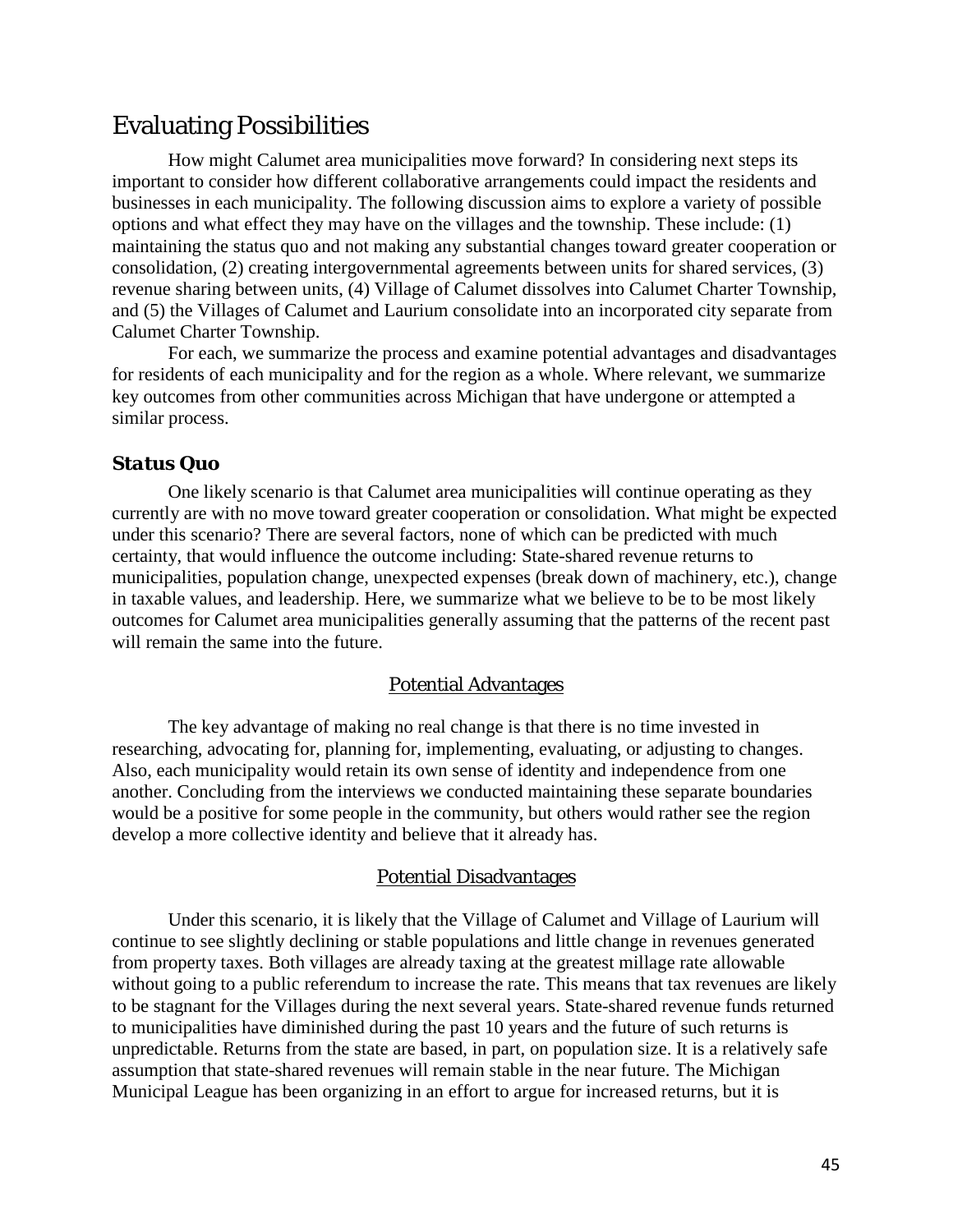uncertain how this will play out in political discussions in Lansing. Altogether, we might assume stagnant revenues for the Villages. At the same time, if the villages maintain existing levels of services expenses are likely to rise due to inflation and the costs of deferred maintenance on aging infrastructure to catch up to them.

This combination poses a serious potential for cutbacks in the level of service provided by the villages, including elimination of some services entirely. This is most particularly a risk in the Village of Calumet and is described more below. There is also potential for more people to move out of the villages into the township, which would further reduce revenues (but have little impact on expenses), and could lead to a downward spiral. If the villages reduce or cut services, residents may find the lower tax rates in the township more appealing, feeling they aren't getting their money's worth in services. Migration from villages to township has already been occurring. The township has lower taxes but, currently, offers fewer services. Under this scenario, the township would benefit from increased revenue in the short term, but if the village centers, especially the downtown Calumet historic district, decline to the point of losing appeal to area residents and tourists, the entire region could suffer from loss of businesses, out-migration and associated loss of tax base.

The concerns are most important in the Village of Calumet. Its current budget is as bare bones as possible while continuing to operate as an entity that provides any kind of services. Village assets and infrastructure are aging and in need of maintenance that has already been forgone to reduce costs. At some point, and likely soon, deferred maintenance will catch up and the Village will incur increased costs to purchase new equipment and/or to conduct major repairs to existing equipment and infrastructure (like the Village Hall). The Village has some ordinances in place, but it cannot pay a lawyer or enforcement team to enforce many of them. Calumet relies heavily already on operating and projects grants (almost half of revenue sources) and there are more state and federal grants available that could help with funding some infrastructure, etc., but these grants often require matching funds that the Village simply does not have and without being able to hire staff to do the work, the Village doesn't have the capacity to pursue as many grant opportunities (research opportunities, write funding proposals, monitor awards and handle the required reporting). All of this means that without increased revenue (unlikely in Village of Calumet), it is likely that one or more of the following will occur: (1) considerable reduction in snow removal services or charging for the service of snow removal, (2) continued deferred maintenance on roads and infrastructure, (3) difficulty hiring a qualified and committed Village administrator, (4) lack of ability to enforce ordinances, and (5) state-declared financial emergency (appointing an emergency manager) that could lead to state-led effort to village dissolution, service sharing with other municipalities, and/or municipal consolidation. On this last mark, the Village's budgets are well balanced and there is currently no emergency and frankly no real place for costs to be cut. But if the Village cannot maintain itself, it could result in a state-forced dissolution or consolidation.

Most importantly, fiscal or statuary failure in the Village of Calumet could have negative impacts on the region as a whole, and likewise, a healthy downtown Calumet is in the best interest of residents in Village of Laurium and Calumet Township as well. For instance, if snow isn't removed from downtown Calumet, it will reduce access to shops and cultural experiences for everyone and reduce the tourist draw. If buildings and homes in downtown Calumet continue to deteriorate it makes the entire region less attractive to residents and businesses.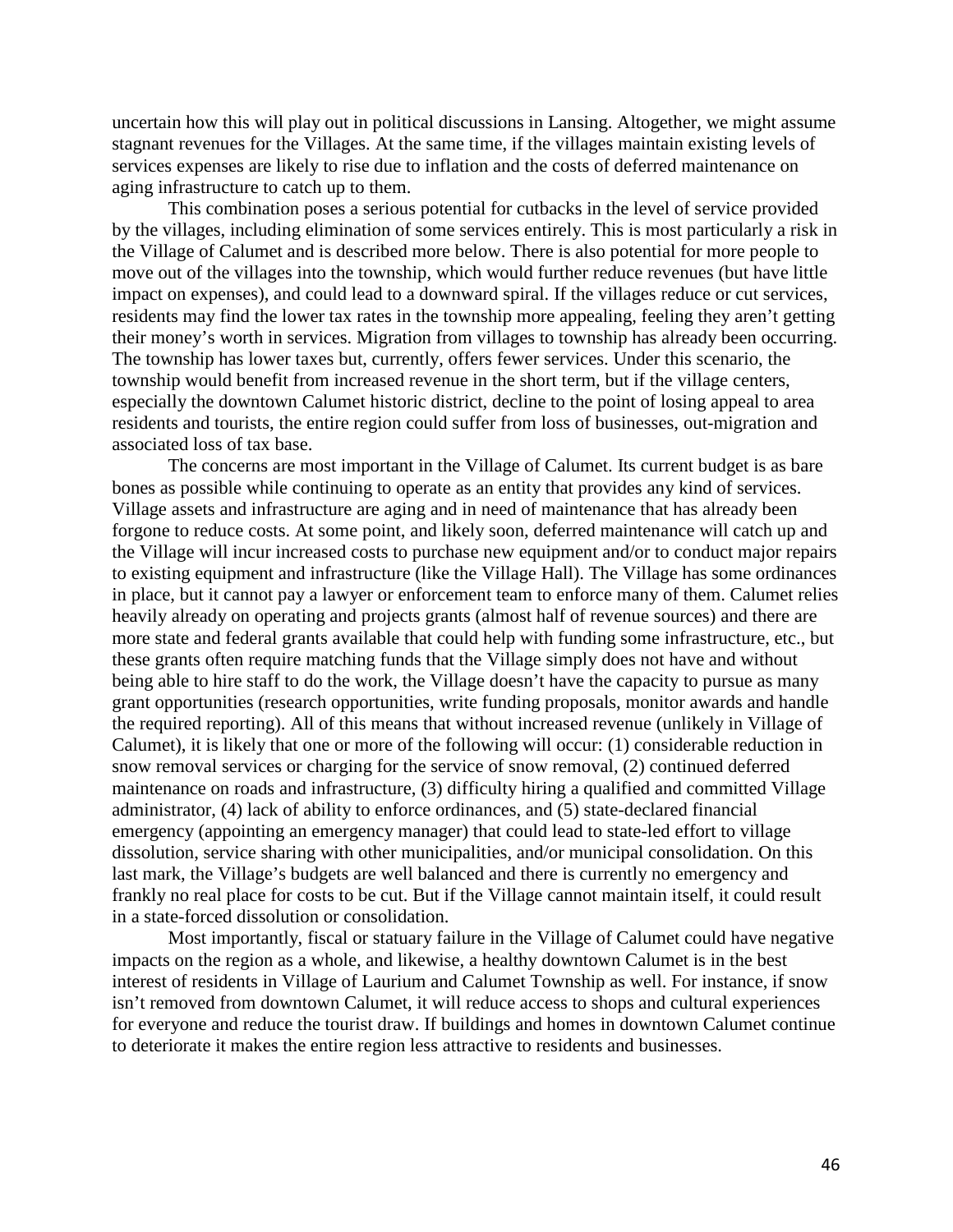#### *Intergovernmental Agreements for Shared Services*

Municipal governments frequently make intergovernmental agreements to take advantage of economies of scale that could reduce overall costs to residents while still providing highquality services. These are legal agreements between local governments where one unit agrees to provide a public service to the other government units' residents or whereby a special authority or district is created to provide a service. Consolidation of services (without changing municipal boundaries) has the potential to reduce costs and provide better, more comprehensive coverage to more people in the Calumet area. It could also reduce discrepancies in service levels between the different municipalities, which could be beneficial to all residents.

Some functions in the Calumet area are already fully consolidated. The C-L-K school district has served students from the Villages of Calumet and Laurium, Calumet Township, and nearby Villages of Allouez, Mohawk and Ahmeek for 60 years. The North Houghton County Water and Sewage Authority was created in 1983 and serves residents under an agreement between the three municipalities. According to discussions with several community members, these institutions not only provide more robust services, they also help foster and maintain a sense of community amongst area residents, whether it is high school hockey and football, or the ability of all communities to be represented in making important decisions about water infrastructure projects.

There are 77 Michigan statutes enabling governmental cooperation of some sort (McGee & Trebilcock, 2007), but key statutes are the Urban Cooperation Act of 1967, Intergovernmental Transfers of Functions and Responsibilities Act of 1967, and the 1988 Emergency Services to Municipalities Act. Such agreements and statutes provide one local government unit the right to shift their responsibility of a specific public service to another local government unit. These transfers of responsibility are legally binding for a set time-period or may be permanent depending on the agreement.

#### Fire Services

Intergovernmental agreements between fire departments, and even complete mergers, have become common in Michigan in recent years (MAFF, 2016). Calumet Township and the two villages each operate their own volunteer fire departments, each with rich histories of more than a century. The three fire halls are located within 1.5 miles of each other, with Calumet Township Fire and Rescue centrally located between the two villages, just off the 6th Street extension. Calumet Township has 15 firefighters and 5 firetrucks, and answers an average of 75- 80 calls per year with a budget of \$69,950. Calumet Village fire department has 12 volunteer firefighters and 2 firetrucks, and answers 20-50 calls per year, with a budget of \$21,000. The Laurium Village fire department has 15 volunteer firefighters, and answers 10 to 15 calls per year, with a budget of \$44,540. The township must cover a significantly larger area, of more than 30 square miles, compared to Calumet's 0.2 square miles and Laurium's 0.65 square miles. In any discussions of collaboration between departments, the primary motive should always be to provide the highest possible level of this critical service to residents by maintaining low response times, obtaining necessary life-saving equipment, and ensuring high level of training.

Several different options exist for collaborative agreements between the fire services. The three departments already have a mutual aid agreement for departments to respond outside their jurisdictions if necessary, but this agreement could potentially be strengthened and formalized. An agreement could also be developed to share certain resources, equipment, and manpower. For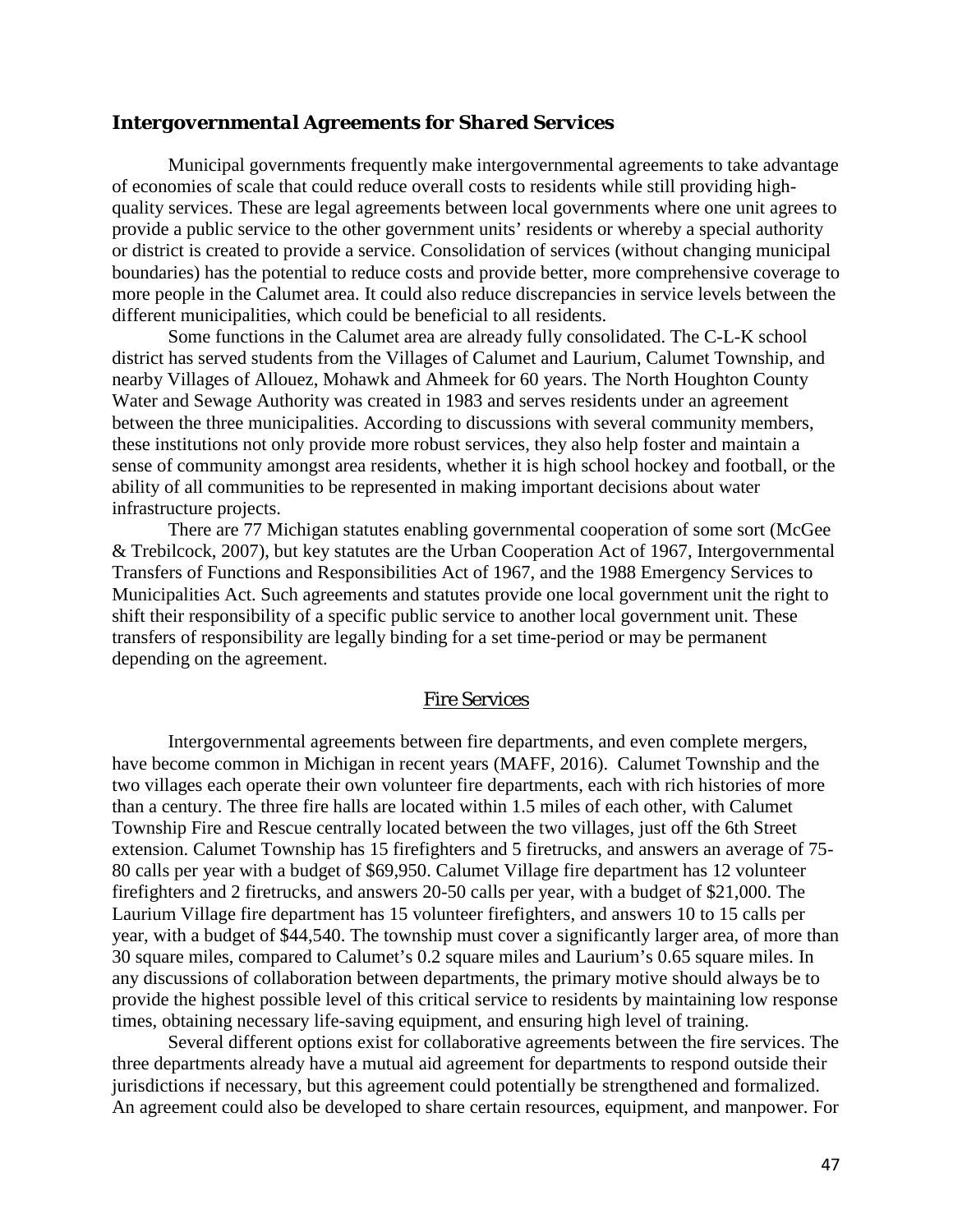example, the departments could share maintenance staff and allow mechanics to specialize, with one mechanic handling all vehicles, and another handling all other equipment. Administrative and logistical duties could also be shared. Departments could also maintain autonomy while sharing a single fire hall location to save on building upkeep cost (Fire Dept. & District Consolidation and Merger Issues, n.d.). These options would all require a legally binding intergovernmental agreement that would outline the shared responsibilities and duties of each department.

Another option would be a full merger of departments into one entity that would serve all residents. Potential advantages are cost savings and a more efficient allocation of resources that could allow faster response times and improved safety for residents. However, these three fire departments have long histories, and a merger could mean a loss of identity for some. One additional advantage to any additional collaboration between departments is that firefighters could gain more diverse experiences and broaden their skillsets.

#### Police Services

The Villages of Calumet and Laurium have their own police departments, while the Township relies on Houghton County and state police for its law enforcement. Calumet has a bare-bones department, employing just one full-time chief, which means only a few hours of patrols per week. Laurium employs a chief and three full-time officers, allowing for 20 hours a day of police protection. Calumet has higher, mostly nonviolent crime rates than Laurium which, combined with limited law enforcement capability, makes the community less safe. Since Laurium is located just a mile from Calumet, and many of its residents frequently visit and work in Calumet, increased law enforcement and police protection in Calumet would be beneficial to Laurium residents and Township residents as well.



*Figures 41 A-B: Crime rate comparison for the villages, 2015: Source: Author's calculations based on Michigan State Police Media Center Statistics and Reports Crime Data 2015 and U.S. Census Bureau, NHGIS database.*

The most realistic option for collaboration with law enforcement is to dissolve the Calumet police department and allow Laurium police to patrol Calumet Village or to create a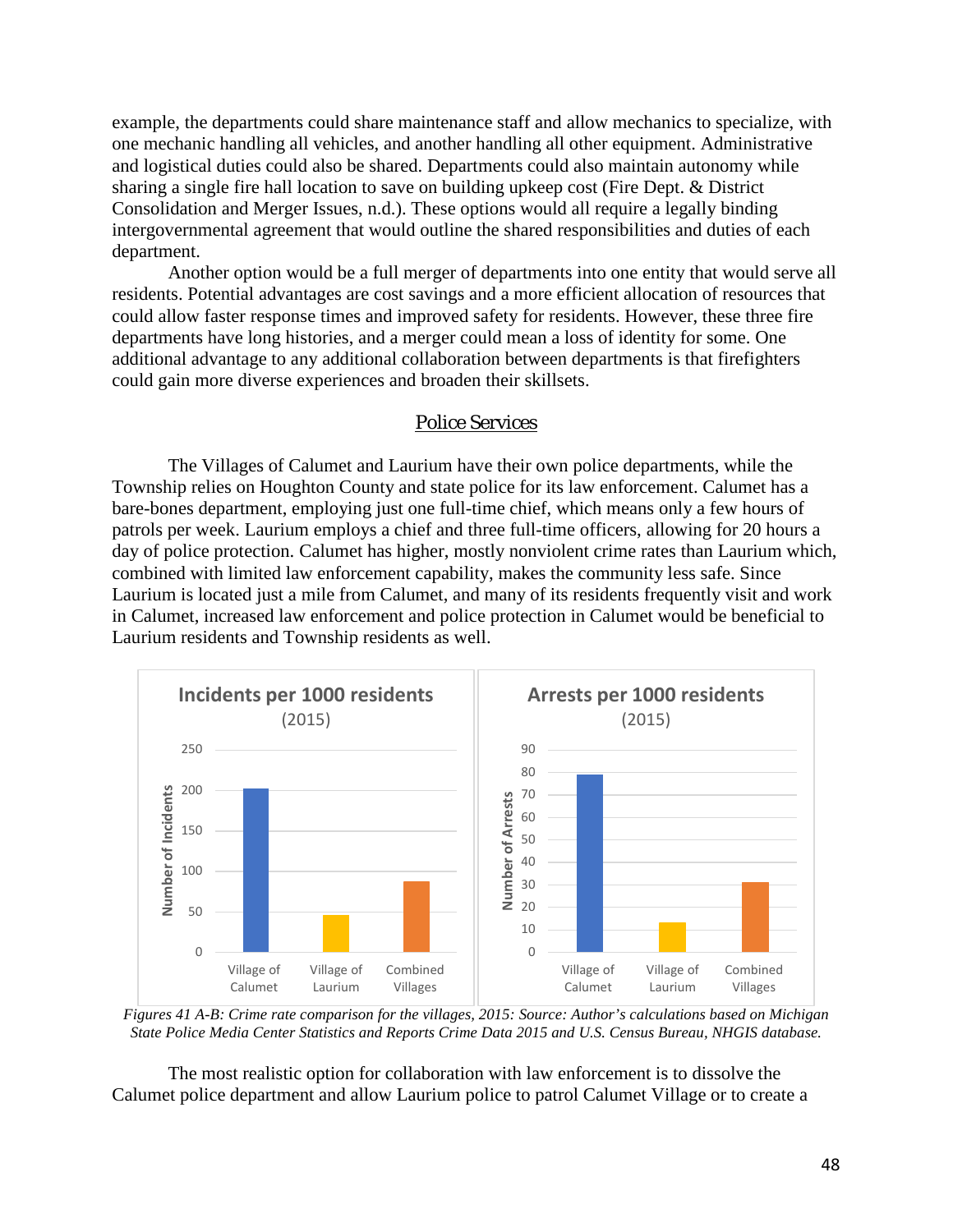consolidated Calumet-Laurium police service under an intergovernmental agreement. An agreement could presumably result in one chief, plus four additional full-time officers at no additional cost. Such an arrangement would make it possible to have one officer on duty twentyfour hours/day.

While this could greatly benefit the residents of Calumet by providing significantly more police coverage, there are fears that it could stretch the Laurium police department thin and reduce protection to its residents. We examined law enforcement costs using three metrics annual police budget per capita, per offense, and per arrest — for Calumet and Laurium separately, and then as a combined unit. By combining resources, the two villages would be able to achieve lower costs per offense and per arrest, an indication that pooling resources and expanding Laurium police's jurisdiction wouldn't necessarily stretch resources thin, without even considering possible savings from reduced administrative workload and costs. However, if Laurium wanted to keep arrests per officer from increasing, their department would have to expand from four to seven total officers. A force with 7 officers (including one chief) would make it possible to have two officers on duty together at least 20 hours/day. This would increase costs for the combined villages by about \$120,000/year. It is important to reiterate that any additional costs would benefit residents of both villages.



*Figure 42: Crime cost comparison for the village, 2015: Source: Author's calculations based on Michigan State Police Crime Data 2015 and U.S. Census Bureau, NHGIS database.*

#### Snow Removal

Both Calumet and Laurium Villages are responsible for snow plowing and snow removal within their boundaries, while the outlying township relies on Houghton County for plowing. In 2015 Calumet budgeted \$181,500 for snow removal, and Laurium budgeted \$352,900. Both municipalities rely heavily on state funding, including regular Act 51 road funds and an additional extra snowfall check. This service is essential to residents during Keweenaw winters, and the process is heavily reliant on functional machinery. Both Villages own road graders for plowing, and SnoGos and dump trucks for snow removal. Calumet recently replaced its antique front-end loader, and is currently paying off a loan for a grader.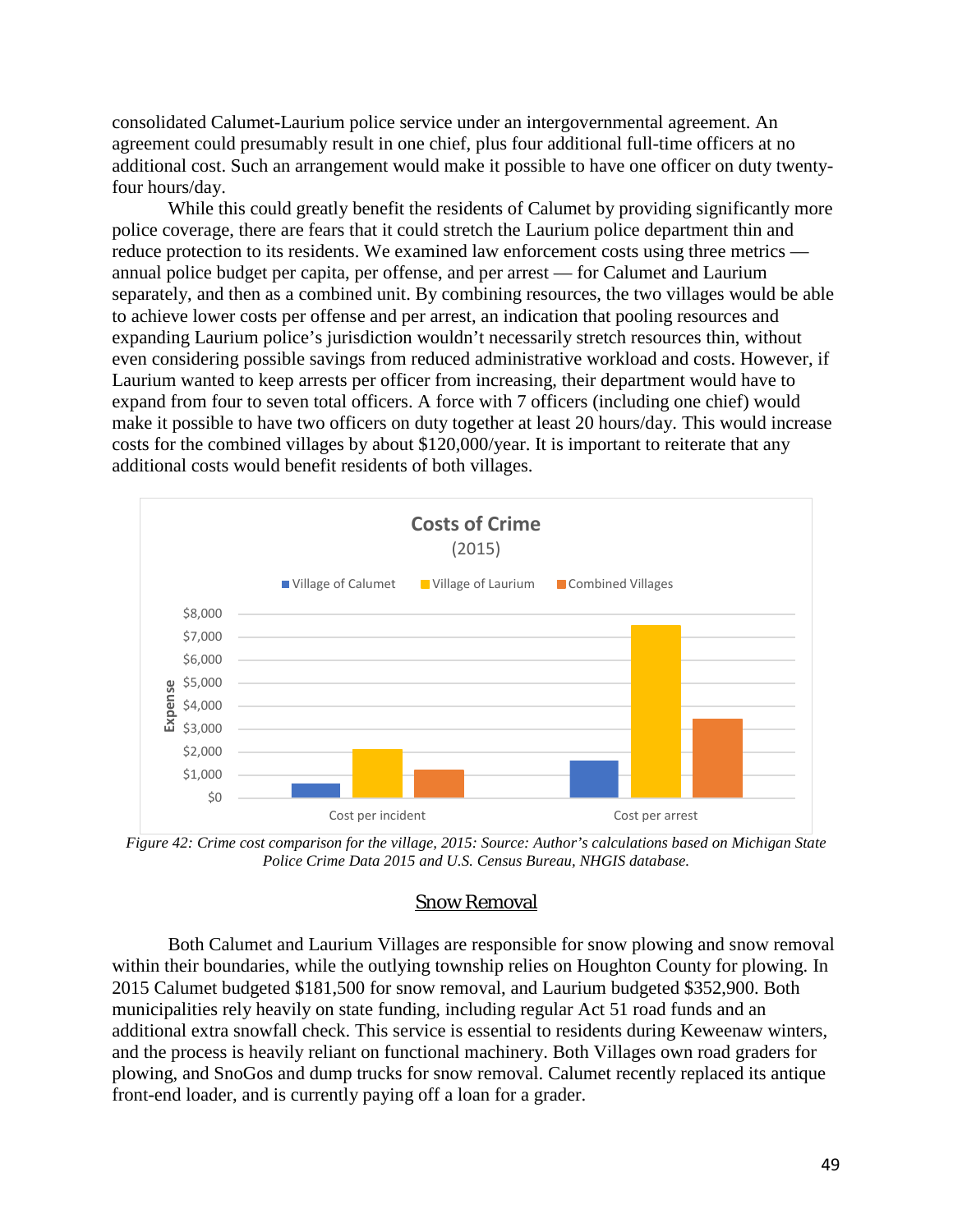An intergovernmental agreement could help alleviate budget crises and headaches when equipment unexpectedly needs to be repaired or replaced, or allow newer or more capable equipment to be purchased and shared between the villages. Unlike plowing, which must be completed immediately after a snowfall, and is a highly sensitive topic for residents, snow pickup could be completed on scheduled days of the week and equipment like loaders, dump trucks and SnoGos more easily shared between the two villages. It could be possible to purchase larger, more efficient equipment to share that would require less staff time to operate and faster service to residents and businesses.

Figure 43 shows the cost of snow removal per mile in Calumet, Laurium, and a combined scenario. Calumet spends more money to plow each mile of streets, probably because they plow nearly three times fewer road miles than Laurium but operate similar equipment. In the combined scenario, if there were no efficiencies saved (no ability to reduce duplications in equipment or staffing), per mile costs would increase 8% over Laurium's current cost. More likely would be some ability to increase efficiency through eliminating equipment, joint purchasing newer and more efficient equipment, and/or staff time reductions such that a combined scenario could improve service capacity without increasing costs.



*Figure 43: Snow removal expense per mile comparison for the villages, 2015. \*Village of Laurium total miles plowed did not include the M-26 highway. Source: Author's calculations based on villages' budgets.*

#### Garbage Collection

Laurium Village's Department of Public Works operates its own residential trash pickup service covering 730 customers with its one garbage truck. The Village of Calumet hires a private contractor to provide trash service for 120 customers. Laurium currently spends \$238 per customer, whereas Calumet charges \$273 per customer, according to 2015 budgets. In theory, since Laurium's truck is only in use twice per week on pickup days, it would be possible for this operation to cover both Villages more efficiently — possibly with minimal burden on Laurium. It might also be possible for the two communities to add a recycling program.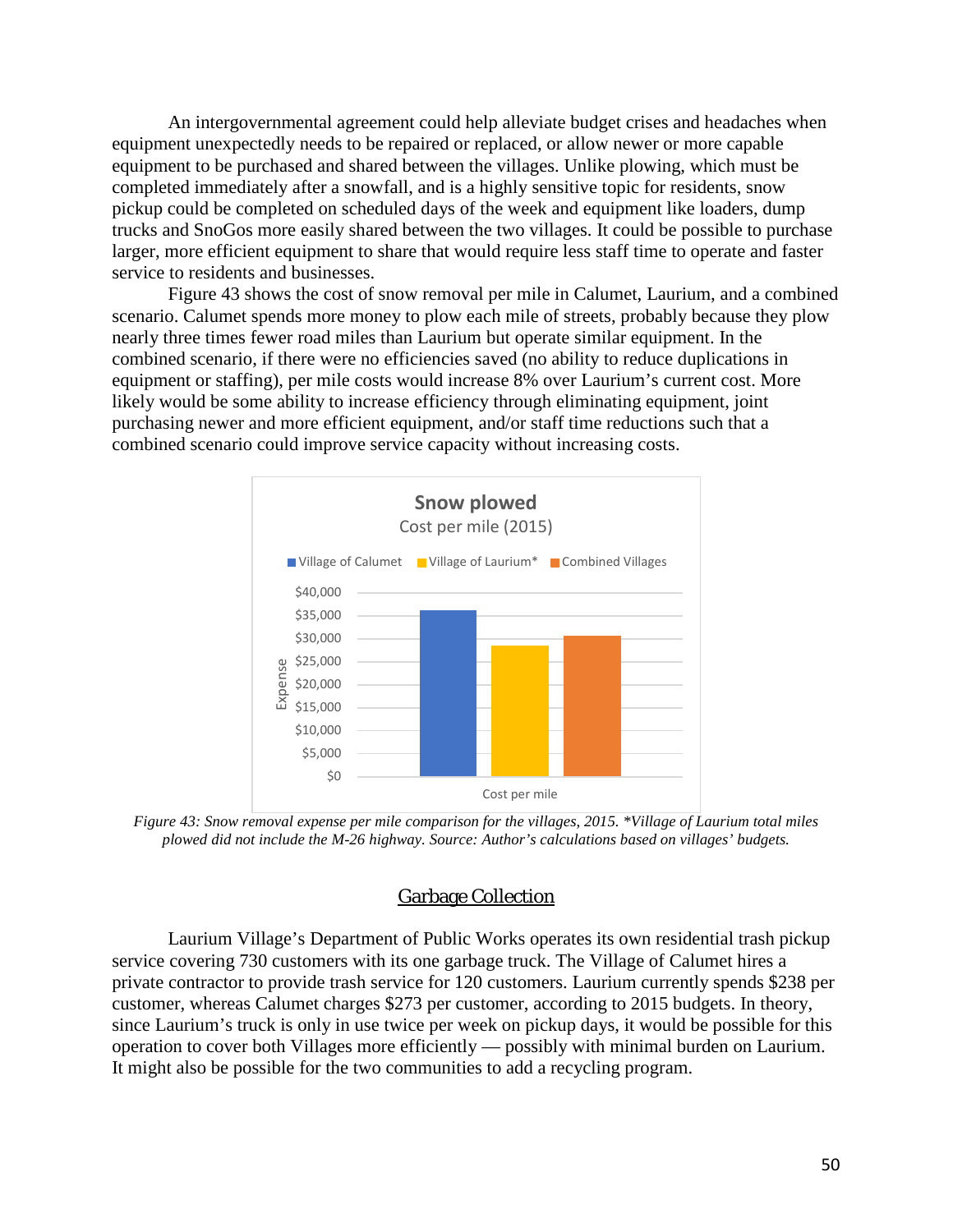

*Figure 44: Garbage collection expense per customer comparison for the villages, 2015. Source: Author's calculations based on villages' budgets.*

#### *Revenue Sharing*

One way to handle revenue disparities between local municipalities within a broader area/region is through revenue sharing whereby funds raised through taxes, or other sources, are shared. Typically, taxes raised in the higher value areas (usually outskirts or suburbs) are shared with governments of lower value areas (often downtowns/cities) under the recognition that all residents of the broader area use and benefit from the health of the downtown/city. This is a common strategy in metropolitan areas, but can be used anywhere. Revenue sharing can be decided through negotiations and contracts between interested parties. Funds can be raised to meet specific needs, such as street repairs, police, or plowing.

The Urban Cooperation Act of 1967 lays out the state's guidelines for revenue sharing. It reads that any agreement for revenue sharing must include four provisions covering the duration, method of rescission, description of property to be taxed, and include a formula for revenue sharing and a distribution schedule. Several factors should be considered: First, cooperating municipalities should establish the goals of the shared revenue fund and an agreement to what type of programs it will fund, such as infrastructure improvements and/or maintaining or developing cultural or historical assets. Second, cooperating municipalities should create a fund structure which may include raising or creating a local tax (sales, millage, etc.) or sharing property tax revenue increases in subsequent years. Finally, participating municipalities must formulate an equitable distribution amongst the municipalities that govern how funds should be allocated (Stansell, 2016).

There are several examples of successful programs of this sort across the United States, with the most famous ones implemented in metropolitan areas. In particular, the Twin Cities Fiscal Disparity Program in Minnesota (enacted in 1971) stands out as one of the most successful, and is one that has contributed to the development of one of the most successful (according to multiple social and economic measures) metropolitan areas in the United States.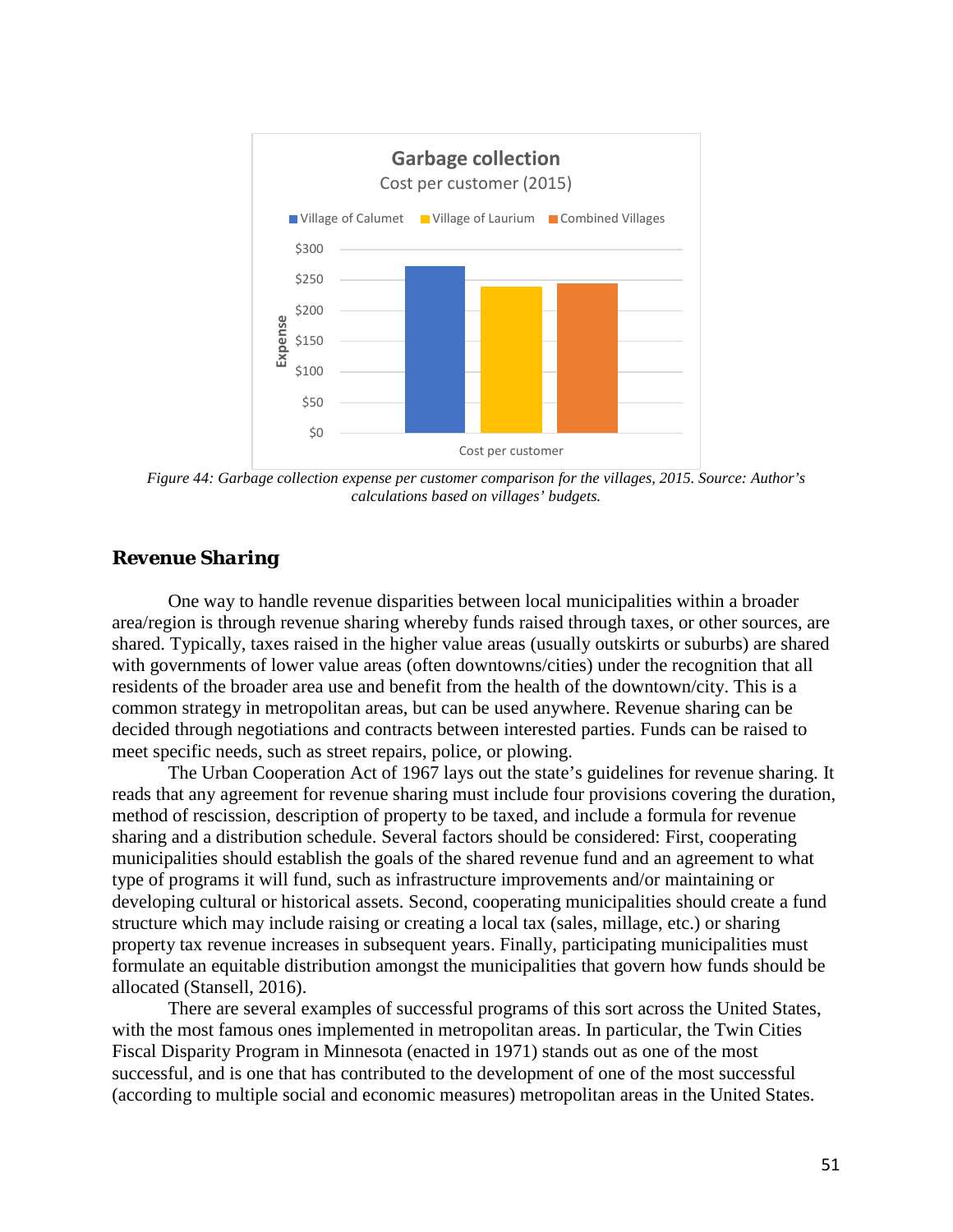The program requires all communities in the seven-county metropolitan region to contribute 40% of the growth in their commercial/industrial tax based (from 1971) to a regional pool (Stansell, 2016), with the goals of improving equity in the distribution of fiscal resources, reducing competition and increasing cooperation between municipalities for attracting businesses and regional growth, and making resources available to communities in earlier or more challenging stages of development.

A non-metropolitan example of revenue sharing is in the Iron Range Fiscal Disparities Program in Minnesota, which began in 1996. It closely mimics the Twin Cities program, except that there are no large cities involved and area industry (taconite mining) plays a big role. In this area, communities heavily impacted by taconite mining experience generally lower property values (the mines are an unappealing land use compared to forests and lakes of much of rest of the area). Taxes raised from the mines themselves are collected at the state level and don't directly improve the local municipalities where they are located. This program generally redistributes funds from higher value lake/forest areas to regions heavily impacted by mining.

#### *Potential Advantages*

*Improved Roads & Services in Villages*. There is potential to bring increased funds to the villages directed at improving roads, maintaining infrastructure, reducing blight, and/or providing policing services if additional funds were available through revenue sharing. Residents and businesses across the area would benefit from this kind of arrangement, as they all use, visit and work in downtown areas, and it could eventually increase property values in the villages as services improve.

*Encourage Regional Cooperation*. Sharing funds encourages municipalities to collaborate more and compete less. Instead of competing over attracting new businesses or residents, municipalities would have more incentive to work together to attract businesses and residents to the broader area. There would also be more incentive to work together on comprehensive planning for a shared future.

*Relatively Minor Investment*. This option does not require changing the municipalities legal structures, only fiscal agreements between governments.

#### *Potential Disadvantages*

*Increased Taxes or Reduced Funds in the Township*. The real point behind a revenue sharing agreement would be to redistribute funds from the township to one or both villages. This would mean that residents of the township would ultimately have to reduce funds used for other activities, increase taxes levied currently, or shared taxes raised from new construction and associated taxable valuation.

#### *Village of Calumet Dissolves into Township*

A fourth option is the possible merging of the Village of Calumet into the Calumet Charter Township. This would require the dissolution of the municipal charter and return the village territory to the township. Under this scenario, the special identity of the area now known as Village of Calumet would not necessarily be lost. The former village could become a special downtown or historic district within the township. With a special district, consideration for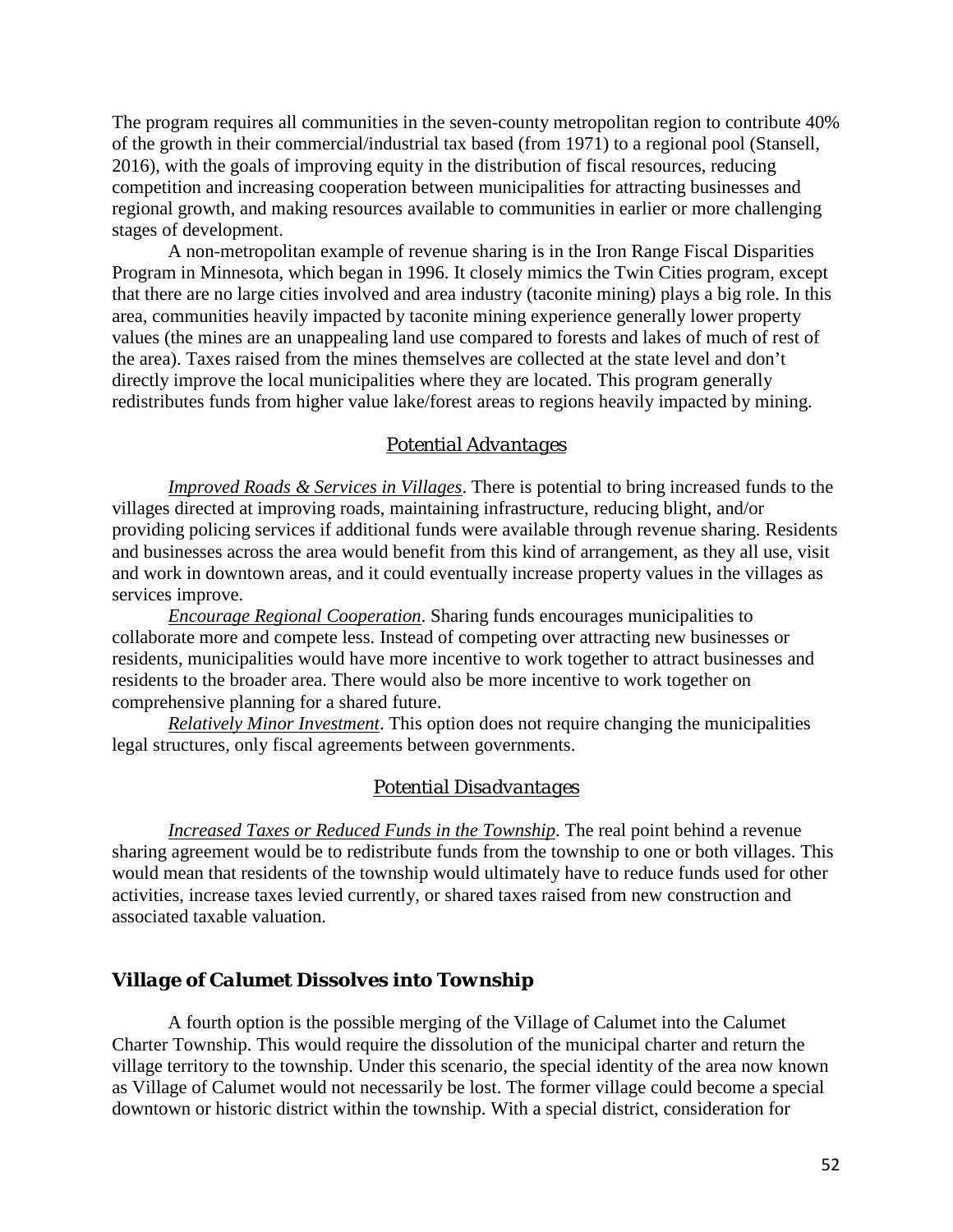services needed to maintain the quality and identity of the special downtown district must be made, as would development of any new regulations and ordinances to preserve this identity. The implications of a special district for real estate property, assets, economic development, and debt are many, depend upon the type of special district decided upon, and warrant further review.

Under MCL 74.18a, General Law, villages may be disincorporated by a petition and election. The petition must contain the signatures of 15 percent of village electors and must be filed with the township clerk. Once the clerk determines that the disincorporation petition has met the statutory requirements, the village council can choose one of two different procedures.

*Option one*: An immediate election may be held regarding the disincorporation proposal in the village and affected township combined, on approval of a two-thirds vote, the village may be disincorporated (MCL 74.18a(4)–(9)).

*Option two*: The village council appoints a disincorporation commission to draft a plan for village dissolution prior to a vote of the electorate. The disincorporation commission is comprised of three members from the village and three members from each township involved. The plan must include: n interim land use and zoning plan for property within the village, a plan for handling village debt, and a plan for what will be done with all assets, land, personal property, etc. Refer to Michigan Compiled Law MCL 74.23e for a complete list of what the disincorporation plan must include. Once the commission has met the requirements, it submits the plan to the township board and the village council for ratification. If either the township board or the village council fail to ratify the disincorporation plan, the village can still be dissolved if a two-thirds majority of the vote in an election in the township and the village combined support the dissolution. If the disincorporation plan was successfully ratified the dissolution would pass with a simple majority vote of the electors voting separately in the village and townships involved (MCL 74.23e).

As of December 2016 there have been no known successful dissolutions of a village in Michigan. In 2012, the Village and Township of Onekama, Michigan, sought dissolution of the village into the township, using the disincorporation plan option. The matter failed voter approval, despite the fact that the commission's plan would have reduced the tax levy by 5 mills. In a report by the Citizens Research Council of Michigan (2013), the primary reasons for failure were resident concerns regarding the maintenance of the former village's roads and maintenance of village assets. Residents wondered, could the County Road Commission maintain the roads in the manner of which the village had or better? Prompt snow removal was a key issue and one that village residents were willing to pay extra for rather than dissolve. Another concern was the Village's assets. Some residents viewed the assets as "personal property" and believed compensation was in order.

It is critical to have a clear plan for roads maintenance and snow removal in place before asking voters to approve dissolution.

#### *Potential Advantages*

*Tax Reduction*. Within the village, disincorporation would mean a considerable reduction in taxes. Residents would no longer have to pay both village and township taxes, but rather only township taxes. This would save village residents about 17 mills in tax rate, or about \$800/year for the average family with a house worth \$50,000 in taxable value. This savings is especially important for reducing tax burden on low-income residents and for promoting economic development in a downtown district with vacant buildings and need for increased investment.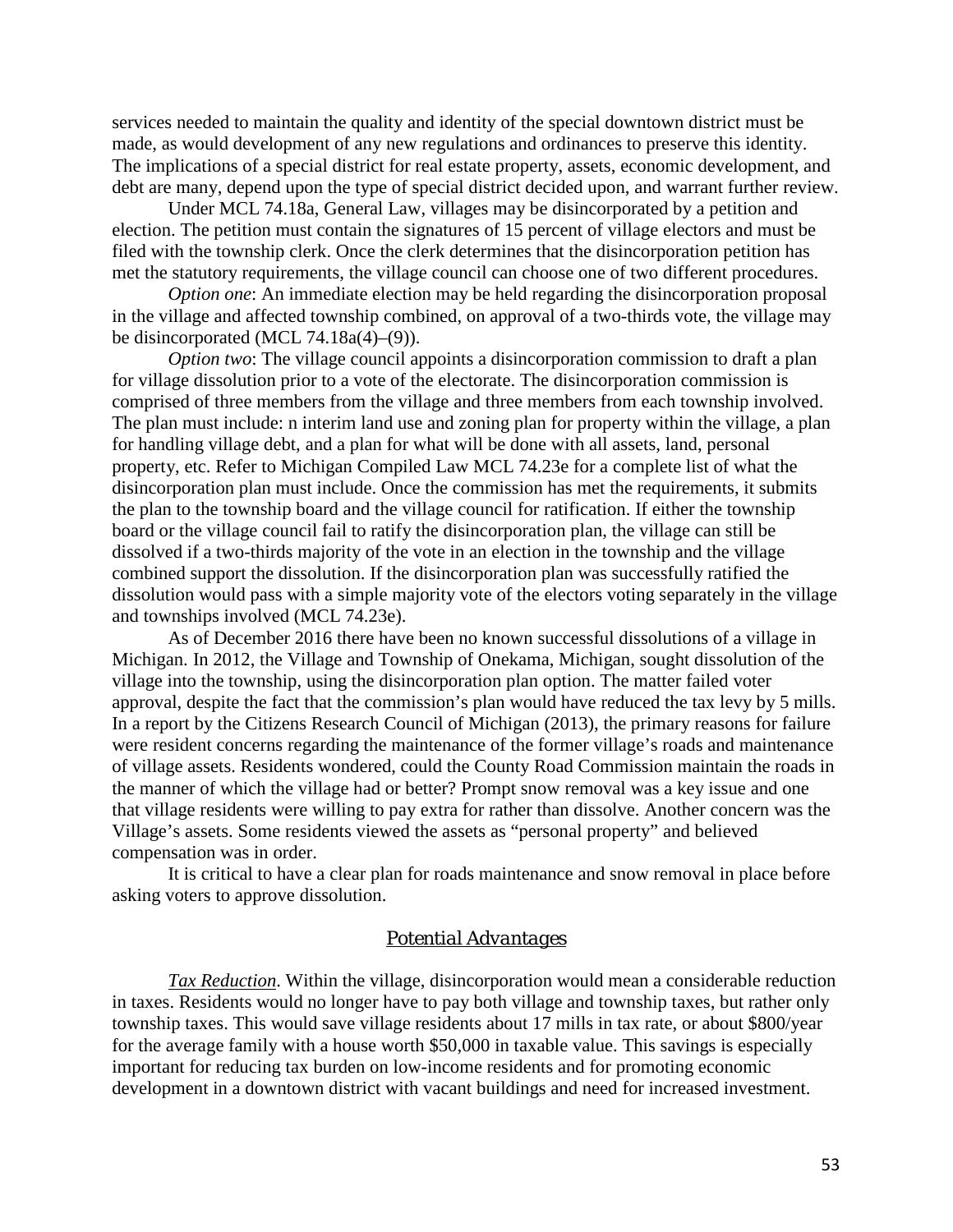*Increased Efficiency & Service Improvements*. If the village were to dissolve, there would no longer be a need for village employees nor for much of the village-owned personal property and equipment. Employees might be lost to attrition or retirement and need not be replaced. Others might be added to township or county payrolls. A rough estimate based on current expenditures is that this should save about \$100,000 annually.

There is also some potential that Houghton County would have more resources (equipment and capacity) to better take care of roads and snow, depending on how arrangements were made. Similarly, Calumet Charter Township could have more resources at its disposal to invest in downtown development and historic building preservation. The township and the village would no longer be competing with one another for new business development, but instead could work together to promote downtown development. Regarding waste management, either individually or collectively (through a special district), residents could contract directly with a private firm or potentially contract with village of Laurium, at a similar cost to what they currently pay in fees to Village of Calumet.

*Addressing Problems*. Many of issues raised when discussing disadvantages (below) could likely be addressed with a thoughtful disincorporation plan that raises mills (and funds) at the township level to pay for needs in downtown district, provide for a special downtown district, work with the county on a snow plowing/removal plan, and provide for explicit representation in township government from downtown district residents.

#### *Potential Disadvantages*

*Funds from the State.* Dissolution could mean that the local area would receive \$100,000 to \$150,000 less in funds redistributed from the State of Michigan.

If the Village of Calumet were to disincorporate, it would no longer be eligible for Act 51 monies to maintain roads. These funds would instead be designated to Houghton County and would likely be reduced. Loss of Act 51 monies could delete up to \$50,000 in state funds coming to the local area. It also creates the potential for changes (positive or negative) in current road services including maintenance, repair, new construction, and especially snow plowing and removal. On one hand, the county has equipment and capacity to handle roads effectively and could potentially address some of the deferred maintenance issues in the Village. On the other hand, the county has other territory to cover and might not prioritize downtown Calumet roads. However, the problem could be alleviated if a disincorporation committee (along with county representatives) created a special downtown district (or other mechanism) along with a specific plan for maintaining road services in the downtown Calumet area. State-shared revenues returned to the Calumet area would also be reduced. The Village of Calumet's portion is about \$100,000/year and these funds would be kept with the state should the village dissolve.

*Services*. Services (snow removal and plowing, police, fire, and waste management) in what is now Village of Calumet area would likely be reduced, depending on the disincorporation plan. But, the need for services in the downtown Calumet area would not disappear. In particular, the area would need police protection, which Calumet Charter Township does not currently provide. The Village of Calumet has a relatively high crime rate and hundreds of annual incidents reported. It would not be realistic to rely on the county sheriff. The Township would either need to adopt a police force for the entire township or for a special downtown district or contract with Village of Laurium for police services. Similarly, the Township's load of fire call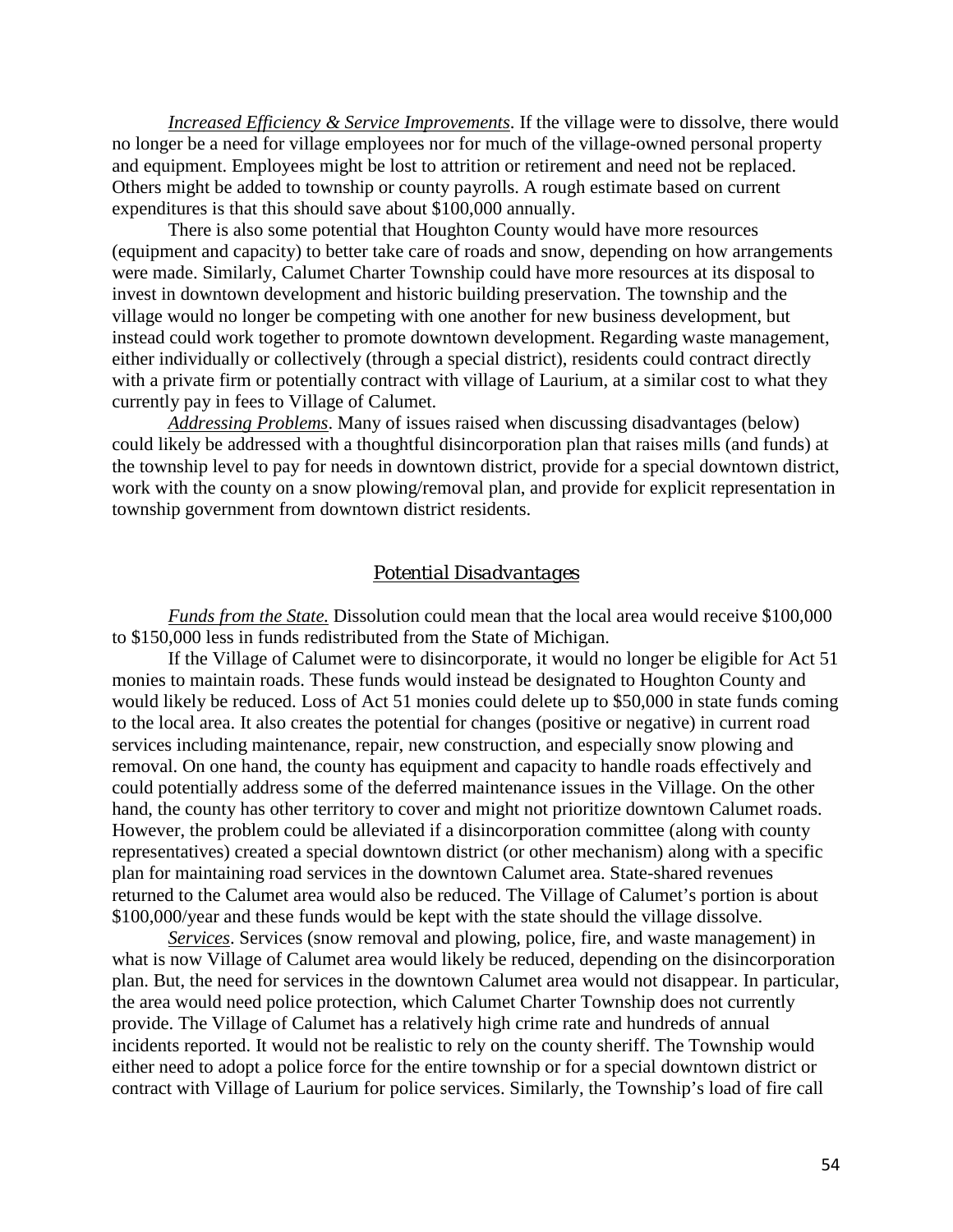responsibilities would increase without the Village force. And the property owned by the Village, especially historic properties such as Village Hall, would need to be maintained.

*Taxes*. All of this creates new demands on the township budget. To accommodate these increased needs, the Township would likely need to raise taxes to approximately 7 or 8 mills across the Township area. Calumet Charter Township may not wish to grow its government in these ways.

*Local Jobs*. This merger would also eliminate one or more employees (likely a village administrator and also potentially support and public works positions). Positions with the Village would be eliminated as it would no longer exist, but new positions may be available with the Township and/or County, depending again on how employees are handled in a disincorporation plan.

*Economic Development*. Its unclear how dissolution might impact economic development. On one hand, reduced taxes may encourage more business start-ups in downtown Calumet and/or hires among current businesses. On the other hand, downtown Calumet businesses depend greatly on sense of place and tourism. If these factors were negatively impacted by dissolution and loss of services, economic development could suffer.

*Identity and Representation*. Residents and business owners in the Village of Calumet may lose some of their sense of community and place identity. Moreover, residents in what is now the Village area would lose local political representation/control and instead be represented by Township. Through a disincorporation plan process, special representation could be created for one or more village residents on the Township board.

*Political Feasibility*. There is a cost to considering dissolution in time and resources that would need to be spent collecting signatures, filing a petition, working on a plan, and organizing voters for an election. It is difficult to pass village dissolution in a vote of the electorate, especially if two-thirds of voters in both the township and the village must approve (requirement without a disincorporation commission). This is part of the reason that there has yet to be a successful disincorporation in Michigan. Voters would be more likely to approve a plan that is very clearly laid out and one in which people have had an opportunity to engage in the planning process and have their voices heard.

#### *Summary*

Village dissolution is a serious option to consider. If residents pursue this path, the research team highly recommends (as does The Citizens Research Council of Michigan (2013)) that a disincorporation commission be established to formulate a plan before bringing a vote to the electorate. This would allow village and township parties to work together to create a mutually amenable process. We also recommend the commission consider creating a special downtown Calumet district that could receive increased snow plowing and removal services (at the very least) to keep downtown Calumet businesses viable in the winter seasons, which would benefit the entire area. An increased level of service in the downtown would also likely be necessary for police and fire as well as potentially different ordinances or waste management services, all of which could be addressed with a special district.

The greatest impacts (positive and negative) of dissolution would be felt by residents of the Village of Calumet. The area would lose about \$100,000-\$150,000 in state tax dollars, but could save about the same amount of money in eliminating village government administration and increasing efficiencies. If done smartly and cooperatively with careful consideration of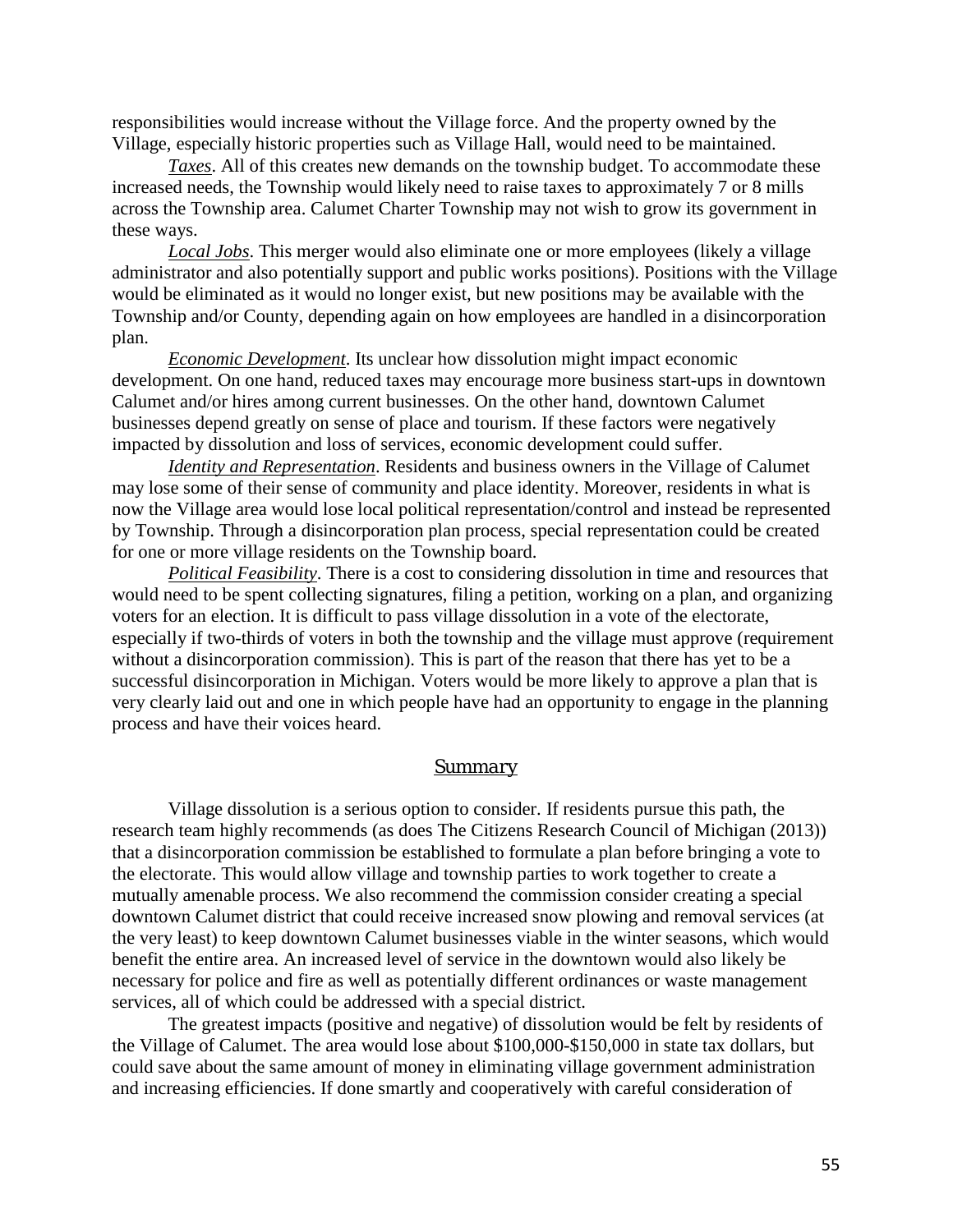continuing to provide some key services to downtown Calumet and promote downtown economic development, dissolution could prove generally advantageous for entire Calumet area. On the other hand, it could be disastrous if it resulted in diminished sense of place and quality of life in the downtown Calumet area.

#### *Villages Consolidate to a City*

Finally, the Villages of Calumet and Laurium could consolidate into a single city. First, the Village of Laurium would need to become an incorporated city and then consolidate with the Village of Calumet and annex a connecting portion of the Township in order to create a contiguous city boundary.

Throughout Michigan, communities struggle to meet the needs of their people within their available, and often declining, budgets. Governor Rick Snyder's 2011 "special message" letter to Legislature proposed financial incentives to those municipalities who merged services and or consolidated. Governor Snyder states that "shared services, consolidated schools, consolidating cities and townships will cut governmental costs and improve efficiency." In theory, municipal consolidations increase efficiency, resulting in cost savings and economic improvement, but in practice the evidence is mixed and depends upon the specific situation (Horner and Logie 2011). Municipal consolidation can result in financial savings if administrative and public safety staff for the combined entities are reduced.

#### *Legal Procedure*

The State Boundary Commission (SBC) and the Home Rule Village Act 278 of 1909 within Michigan Consolidated Laws prescribe the rules regarding powers and duties of incorporation, consolidation and annexation. The following is a brief summary of the procedural process and requirements for consolidation.

Michigan Compiled Laws (MCL) Act 191 of 1968 sets forth the rules and regulations of consolidation under which the State Boundaries Commission (SBC) operates. The first step in the process requires that an incorporated city submit a petition signed by no less than 5% of the population of the affected municipalities, which must be clearly named in the petition. Because there is currently no incorporated city in the Calumet area, the Village of Laurium would have to first become a city before any consolidation process with surrounding municipalities could be attempted. Cityhood requires a population total of at least 750 residents. With a population of about 1,941, the Village of Laurium would be eligible for fifth-class home city status. After becoming a city, Laurium can then merge with the Village of Calumet to form a new city.

Once Laurium is established as a city, it would then be able to petition the State Boundary Commission (SBC) for consolidation with the Village of Calumet along with annexing some Calumet Township territory that would geographically connect the boundaries of the current Village of Laurium area with the current Village of Calumet area (a "land bridge" between the two). The amount of land to be annexed could be as small or large as might be agreed upon between local municipalities and/or residents or businesses in the area under consideration, as long as it geographically connects the two entities. Once received, the SBC will review the targeted areas and consider the impact consolidation will have on these communities. The factors for consideration are: (1) population, (2) growth potential, (3) services both current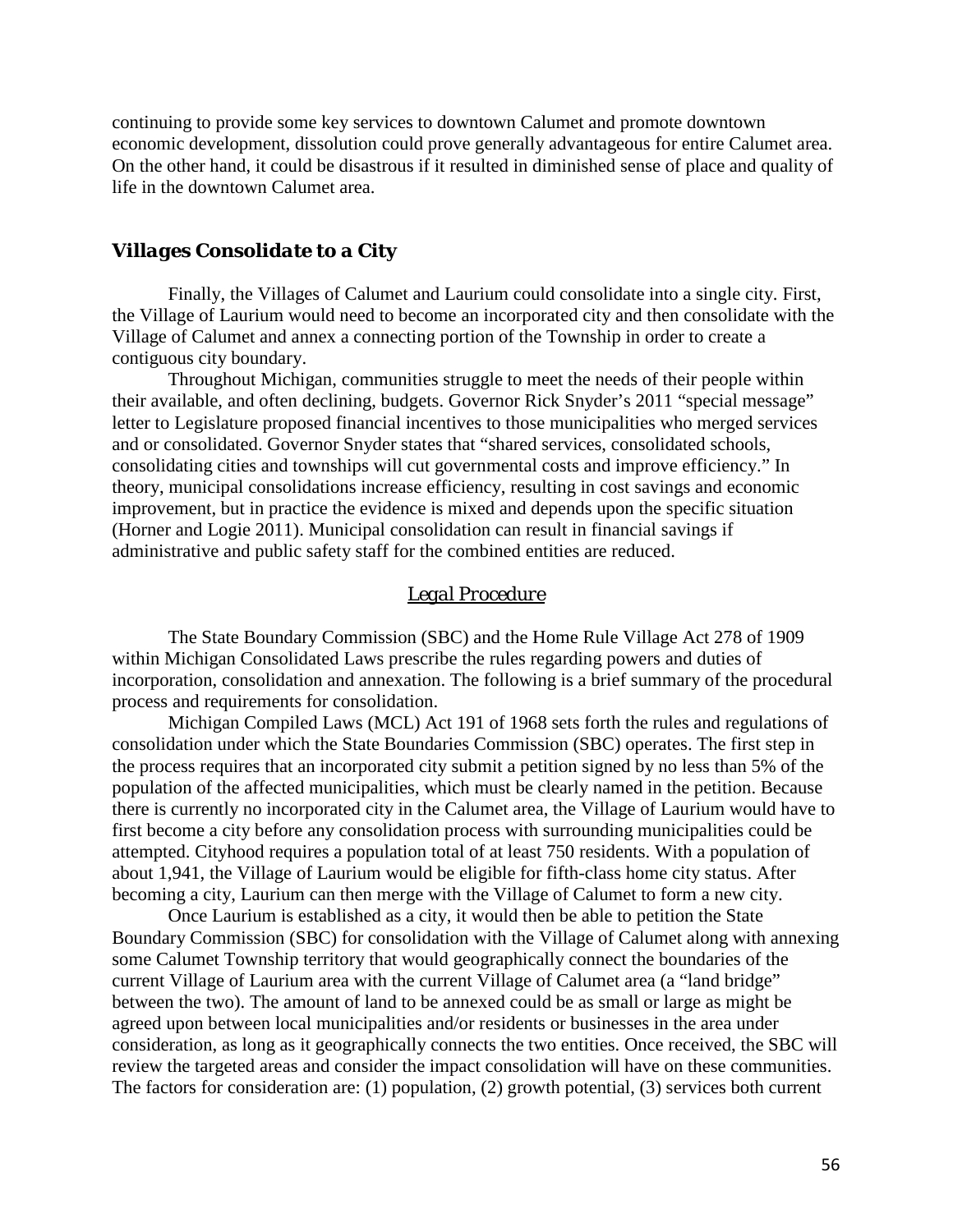and future of each municipality, and (4) alternative action. Upon approval by the SBC, the SBC orders a referendum election whereby the citizens of each of the affected municipalities must pass a majority vote calling for a consolidation. The SBC also appoints nine charter commissioners to draft a proposed charter for the new city. The draft must then be approved by the governor. Once the charter is accepted by the governor, another election involving the citizens of the affected municipalities will be held regarding the charter and the candidates for office. Consolidation fails if the majority vote in any of the municipalities rejects the charter.

#### Laurium Village Incorporates into a City

There are advantages of cityhood for Laurium, regardless of whether or not a merger with Calumet would occur. The key advantage is that a city would be eligible for increased returns in state-shared revenue, compared to a village. Also, residents of the new city would no longer be required to pay township taxes  $\left(\sim 2.3 \text{ mills}\right)$ . Under cityhood, the municipality would have more flexibility in how they spend taxes collected. Elections would be simplified with one voter registration system for all elections (under village administration village elections are separate from general elections and require a separate registration and system run by the village while general elections are handled by the township). Cities set their own ordinances (without confusion over whether a township's ordinances apply versus village ordinances) and have the opportunity to update charter, leadership structure, and ordinances to match modern conditions. One additional advantage is that the new city would have the distinction of being the northernmost city in the state of Michigan.

Drawbacks to becoming a city are that the city would be responsible for conducting general elections and for doing its own tax assessment and bearing the associated costs of those activities. Also, disadvantages of becoming a city includes losing township representation regarding township concerns, and losing the sense of closeness felt in the smaller village. See Jeffers (2003), Beavers (2011), and Beach (2011) in reference section below for more information on incorporation of a village to a city.

#### Municipal Consolidations in Michigan

Throughout Michigan, several other attempts to consolidate multiple municipalities into a merged city have been made over the last several years, but only Iron River has succeeded (see discussion below). Others fared similar to the city of Saugatuck and the village Douglas in the Lower Peninsula which attempted consolidation in 2013. Their proposed consolidation would have saved residents an estimated \$500,000. The communities already shared police, fire, water and sewer, and school services. However, voters turned the proposal down. Residents felt the savings gained by consolidation would not decrease taxes, but that the money would be used for other purposes, and loss of identity and potential loss in service quality and local customer service was not worth the potential savings (Sandoval, 2015).

The City of Iron River, on the other hand, is an example of a successful consolidation. In 2000, the cities of Iron River and Stambaugh merged with the Village of Mineral Hills to combine services and administrative duties, costs and benefits. All three municipalities were struggling financially, because of historic mine closures and dwindling population, coupled with the duplication in cost for services and administration. Consolidation provided a lifeline to these sinking communities. In a report by the Economic Vitality Incentive Program dated December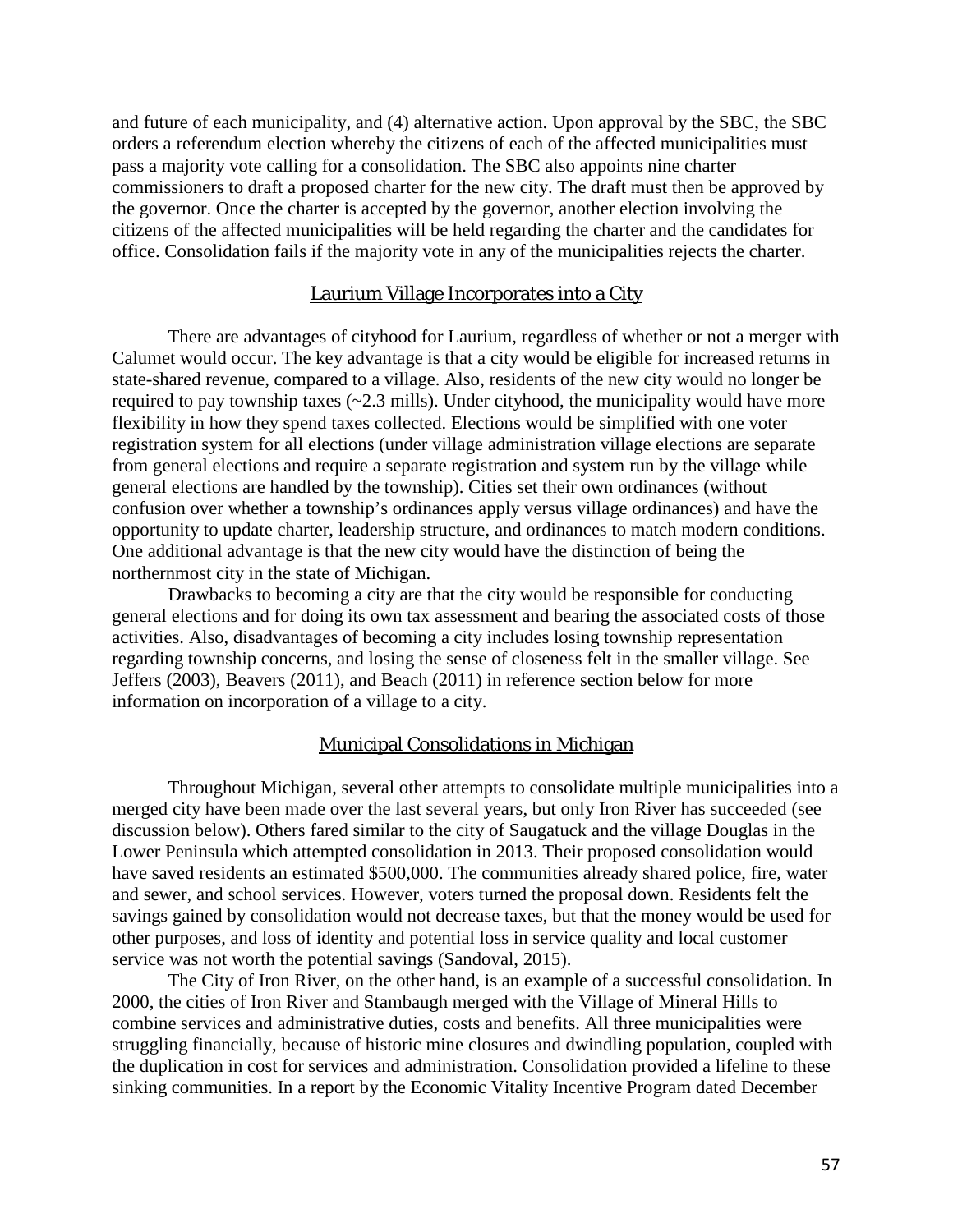2011, the consolidation has saved the city \$1,350,000 annually. This savings has built over a period of 10 years and reflects the cost of eliminating three administrative staff (by attrition), offices and equipment, contracted services such as fire and police protection, road maintenance, and garbage removal, etc. The consolidation did not eliminate services and in some cases it actually enhanced services previously contracted out such as police protection (Martin and Scorsone, 2011).

#### Analyzing a Calumet-Laurium Merger

To investigate how municipal consolidation might impact the Villages of Calumet and Laurium, our team compared per capita municipal general fund expenditures in the villages of Calumet and Laurium (added together) with peer cities (with one government) in Michigan. The idea is that is if the two separate cities spend more in sum than a similar, but single government city, it would suggest money could be saved by consolidating.

Using a method similar to what Martin and Scorsone (2011) did to study the impact of merger in Iron River, we selected two control groups of cities in Michigan based on their closeness in terms of population density, population, and location. The primary control group consists of five cities in the Upper Peninsula of Michigan while the secondary control group consists of another four cities in the Northern Lower Peninsula. We then compared the combined villages of Calumet and Laurium, and cities in the control groups by graphing data on per capita expenditures. Data on total General Fund expenditures was sourced from the Michigan Department of Treasury's Audit-Financial Reports, while population estimates were obtained from the U.S. Census Bureau's Annual Estimates of the Resident Population through American FactFinder for 2011, 2012, 2013, 2014 and 2015.



*Figure 45: Expenditure per capita as calculated for the Villages of Calumet and Laurium merging to a city. Source: Author's calculations are based on U.S. Census Bureau, NHGIS database and Michigan Department of Treasury.*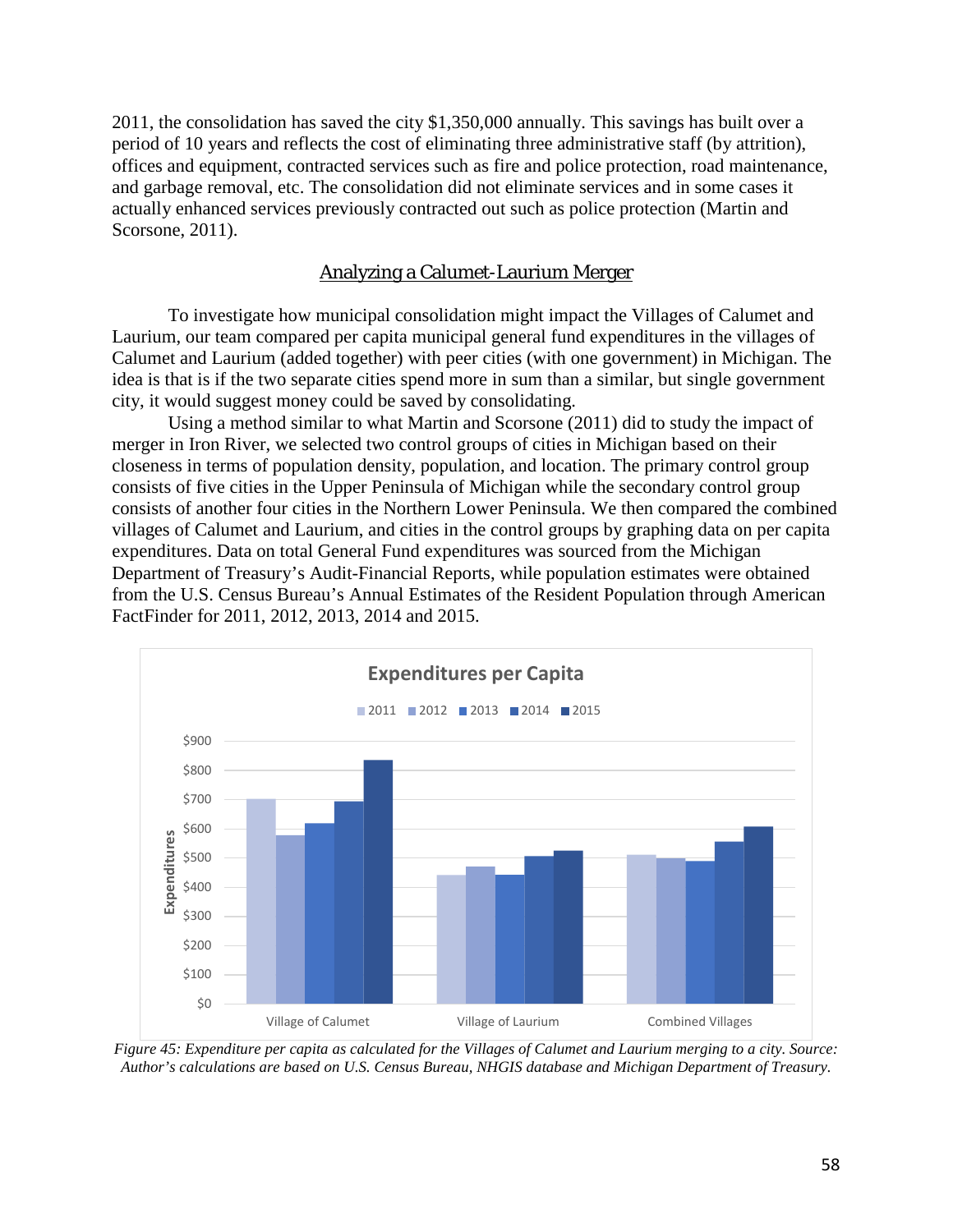The villages of Calumet and Laurium spent \$686 and \$477 per capita respectively each year on average, while the combined villages would have spent \$533 per capita in each year during 2011-2015.

Figure 46 shows how the combined villages compare to other cities in the control groups. Total per capita expenditures, on average, increased for most of the cities. Total expenditures for the combined villages are among the lowest of the communities studied, except for Hancock city. This simple comparison suggests that merging the villages would not necessarily reduce expenditures. These villages are already operating at a fairly bare bones (especially Calumet) level of expenses. Although there could be some duplication of services between the villages, merging to a city would not necessarily reduce expenses, but could provide an opportunity to increase capacity. The peer comparison cities all provide an increased level of services than what these two villages currently offer.



*Figure 46: Expenditure per capita as calculated the Villages of Calumet and Laurium merging to a city compared with other cities of similar population category in the Upper Peninsula. Source: Author's calculations are based on U.S. Census Bureau, NHGIS database and Michigan Department of Treasury.*

#### Potential Advantages

*Funds from the State.* Consolidation would increase state-shared revenues obtained from the state, as the new city would support a greater population and register as a different municipality class. The state sharing formula designates a greater tax revenue return for cities than villages, all else equal.

*Increased Efficiency & Service Improvements*. The new city would enjoy the benefit of a larger tax base, reaping the benefits of the economies of scale and size. The new consolidated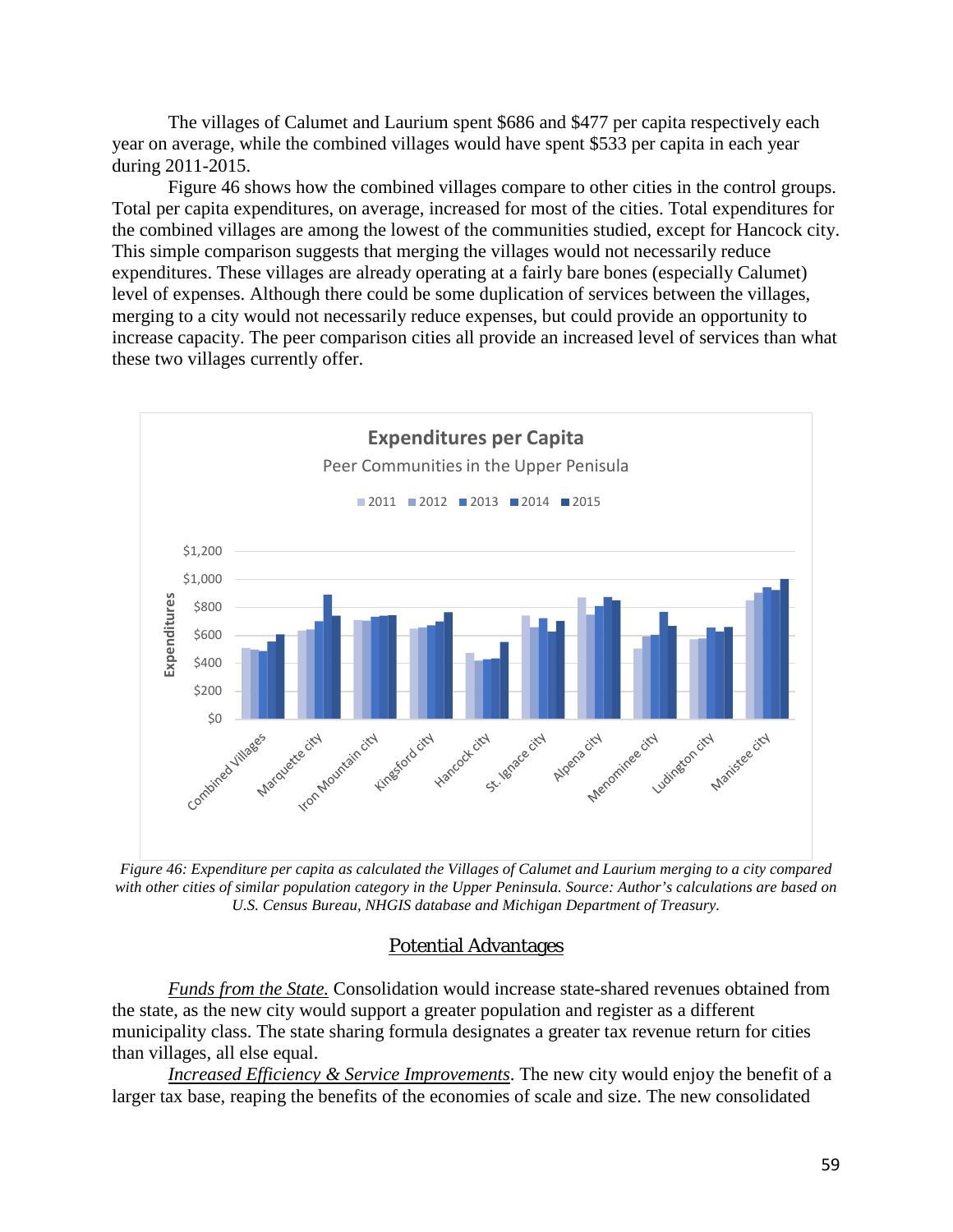government has the potential for improved services through consolidation of equipment, resources, and service revenue. In addition, a merger may potentially reduce future equipment expenses from duplicated equipment, while utilizing existing equipment to its full potential. This would allow the new government to take advantage of its larger size to be more efficient. The level and quality of services that would be provided by the new city would depend on how the new city organized. A merger could allow for increased governmental and service capacity as well as the possibility for greater division of labor and specialization of tasks, rather than having one village administrator who must serve as jack-of-all-trades, it could be possible to divide work for increased effciency. This could potentially facilitate grant writing and/or placemaking for the new city.

*Potential for Decreased Taxes*. With additional revenue were raised from state sharing along with potential for expenditure savings with increased efficiencies, there is potential that residents and businesses in what is now the village areas could see property tax savings. Cities in the Upper Peninsula typically levy about 15-17 mills, which would be less then the 19-22 mills villages residents currently pay.

*Economic Development*. Since the two villages would become one city, this would reduce competition between the two for attracting businesses and residents and increase their joint competitiveness within the broader Keweenaw area. Several of the interviewees spoke of the need to market the area as one community and to jointly plan for community and economic development. This could be realized with a merged city. Developing two unique and diversified downtown districts/neighborhoods would prevent competition and loss of an important community asset, while facilitating new points of interest for both merged villages.

*Identity & Planning for the Future*. A municipal merger could facilitate a regional identity, and support a cohesive community rather than splintered groups. The new city would become the northernmost city in Michigan, providing an addition point of interest for the Calumet area. Consolidation of schools and churches in the regions have shown to be successful, therefore there is social support for a cohesive community. The new city would support comprehensive regional planning and potentially reduced the villages' vulnerability to degradation and potential failure. Finally, the organization effort afforded to merging to a new city may generate increased collective action and community engagement, strengthening the existing Calumet area identity.

#### Potential Disadvantages

*Impact on Calumet Charter Township*. The township would lose millage from the villages as well as the community connection to the villages. Conversely, the township would also lessen its financial and government responsibility with hosting the villages.

*Political Feasibility*. There is a considerable cost to considering consolidation in time and resources for forming a new city. Municipal consolidation is a process that would take years of effort, research, and careful planning. In addition, the formation of a city could be difficult to garner support for in the public election. This is a key reason why many attempted mergers in Michigan fail. However, the votes in Iron River easily approved their merger after years of careful community-driven process and expert leadership from Michigan State University. Voters would be more likely to approve a plan that is clearly laid out and one in which people have had an opportunity to engage in the planning process and have their voices heard. However, going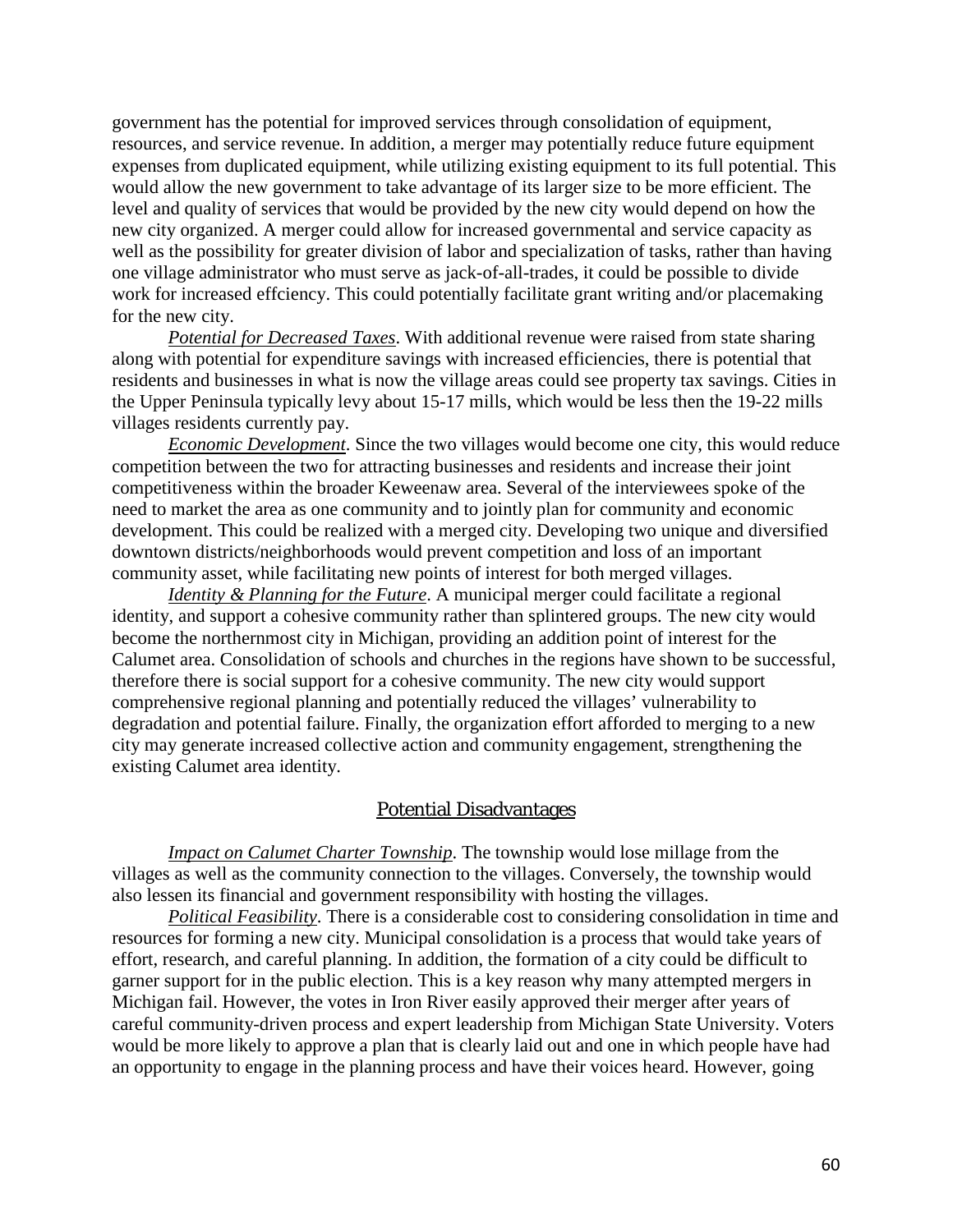through a consolidation effort could instigate controversy and division between factions- a failed consolidation effort, in particular, could be divisive.

*Identity and Representation*. In combining to a city, village residents and business owners may lose some of their sense of historic place identity. For example, some people might strongly identify with either Calumet or Laurium and there are some legitimate concern that competing dual downtown streets would result in loss of one due to focus on the other. Under a consolidated government, residents would lose the localized political representation and service control unique to their village. This effect could potentially be mitigated through the formation of wards representative of each village. Singular government representation would result in reduction of some administrative roles, which may or may not be as sensitive to local neighborhood concerns as the current village governments. Community efforts could be made to preserve the historical neighborhood identity and individualize representation. Additionally, diversification of the downtown business selection could successfully support two unique downtown areas/neighborhoods in the new city.

# Closing Remarks

The primary goals of this project were to start conversations about possibilities for cooperation among Calumet area municipalities and community members and to provide accessible information that would inform those conversations. Michigan Technological University students got involved in this effort after hearing from Calumet area community members of their interest in the topic. The research team gathered, analyzed, and interpreted a mass of demographic and fiscal information for area municipalities, reviewed similar cases from other communities and interviewed community residents, as described above. We were struck in the interviews we conducted by the general levels of positivity and optimism among the Calumet area residents we spoke with about their love for and attachment to the community, both regarding their own local municipalities but also feeling a common identity across the broader region. We were also surprised by a general open-mindedness and interest in learning more about and possibly pursuing opportunities for greater collaboration.

Ultimately, we found the collection of evidence to encourage further targeted research  $\&$ community-engaged discussions about possibilities for greater cooperation. After reviewing the information, the team feels that formal discussions and planning are warranted. Ultimately, the viability and the distribution of impacts with any plan for increased cooperation lie in the details of how thoughtfully the plan is laid out. With any of the options explored here, there is room for creativity in developing agreements that meet the unique needs and conditions in the Calumet area.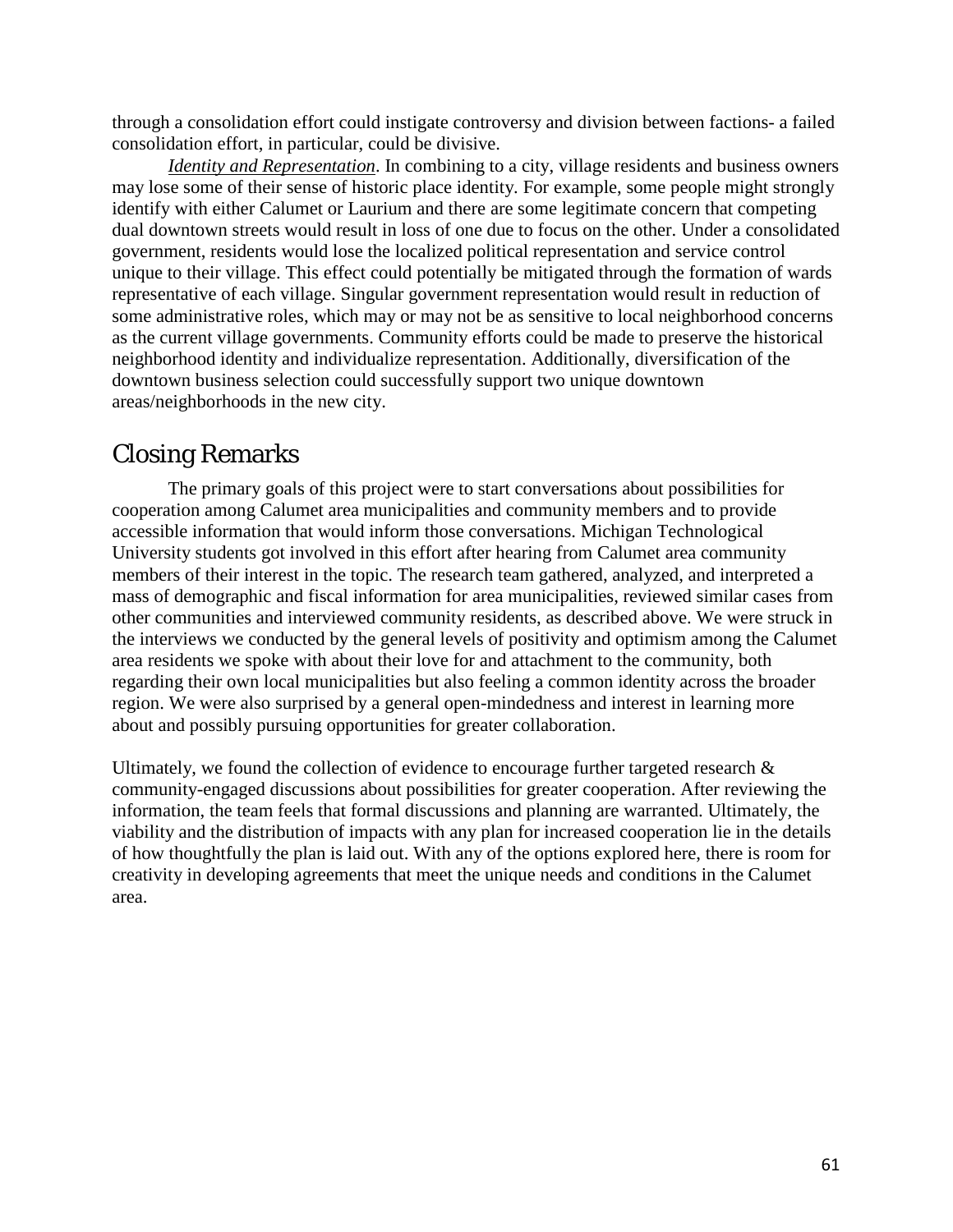# Data Sources

American FactFinder U.S. Census Bureau [Database]. Retrieved Fall, 2016, from <http://factfinder.census.gov/faces/nav/jsf/pages/index.xhtml>

Michigan Department of Treasury Local Audit and Finance Division [Database]. (2015). Retrieved Fall, 2016, from <https://treas-secure.state.mi.us/LAFDocSearch/>

Michigan State Police. (2016). MSP Media Center Statistics & Reports [Database]. Retrieved December 06, 2016, from [http://www.michigan.gov/msp/0,4643,7-123-1586\\_3501\\_4621-](http://www.michigan.gov/msp/0,4643,7-123-1586_3501_4621-387833--,00.html) [387833--,00.html](http://www.michigan.gov/msp/0,4643,7-123-1586_3501_4621-387833--,00.html)

Minnesota Population Center. National Historical Geographic Information System (NHGIS): Version 11.0 [Database]. Minneapolis: University of Minnesota. 2016[.](http://doi.org/10.18128/D050.V11.0) [http://doi.org/10.18128/D050.V11.0.](http://doi.org/10.18128/D050.V11.0)

US Census Bureau. (n.d.). American Community Survey (ACS) [Database]. Accessed Fall 2016. <http://www.census.gov/programs-surveys/acs/>

# References & Resources

Beavers, D. 2011. Transition to Cityhood. Accessed Fall 2016. https://www.mml.org/resources/information/pdf/village%20to%20city%20slideshow%20don%2 0beavers.pdf

BTP Intermodal Policy Division. 2000. Act 51 Made Simple. Summary Report. [http://www.michigan.gov/documents/act51simple\\_28749\\_7.pdf](http://www.michigan.gov/documents/act51simple_28749_7.pdf)

Citizens Research Council of Michigan. 2013. Lessons from the Proposed Merger of Onekama Village with Onekama Township. Report 381. January 2013.

Fire Department & District Consolidation and Merger Issues. Accessed Fall 2016 2016. https://legislature.mi.gov/documents/2009-2010/CommitteeDocuments/House/Intergovernmental and Regional Affairs/Testimony/Committee13-5-4-2009.pdf.

Horner, Tim and John Logie. 2011. Best Practices in Local Government Fiscal Management: Local Government Services and Consolidation Issues. Warner Norcross & Jedd LLP.

Jeffers, S.A. 2003. Impact of changing from a village to a city. Michigan Municipal Review. Assessed Fall 2016. https://www.mml.org/pdf/village\_to\_city.pdf

Great Lakes Economic Consulting. 2016. Michigan's Great Disinvestment. Accessed Fall 2016. www.westbranch.com/docs/60%20page%20GLEC%20report.pdf

Heffernan, J. 1997. Understanding Michigan Cities, Townships and Villages. Plante & Moran. Accessed Fall 2016.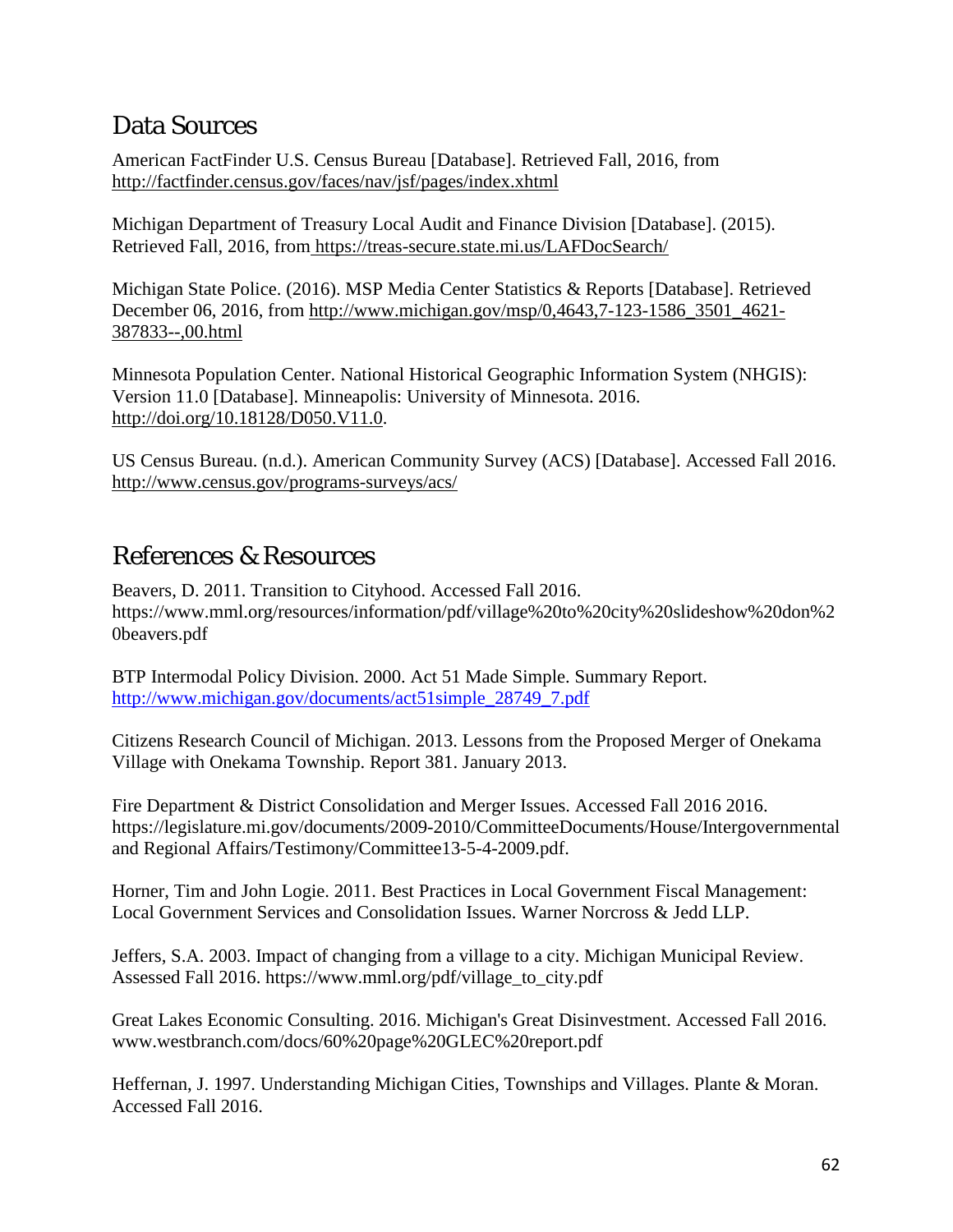http://www.cityofpleasantridge.net/documents/importantdocs/CAC/understanding%20MI%20citi es,%20townships,%20and%20villages.pdf

McGee, M.P. & Trebilcock, C.M. (2007). Intergovernmental Cooperation in Michigan: A Policy Dialogue White Paper B. Legal Barriers to Intergovernmental Cooperation Agreements in Michigan. MSU Land Policy Institute and State and Local Government Program. Accessed Fall 2016. [https://www.destinationmi.com/documents/MillerCanfieldIGC\\_Whitepaper.pdf](https://www.destinationmi.com/documents/MillerCanfieldIGC_Whitepaper.pdf)

Michigan Association of Fire Fighters. Consolidation Trend continues for Michigan Fire departments. In Consolidation of Fire Services. Accessed Fall 2016. http://www.maff.org/healtha-safety/178-consolidation-of-fire-services

OpenGov. Dependency Ratio Profile: Michigan. Accessed Fall 2016. [http://www.civicdashboards.com/state/michigan-04000US26/dependency\\_ratio](http://www.civicdashboards.com/state/michigan-04000US26/dependency_ratio)

Stansell, J. (2016, Sept.) *Budget Briefing State Revenue* Sharing (House Fiscal Agency). [http://www.house.mi.gov/hfa/PDF/Briefings/Revenue\\_Sharing\\_BudgetBriefing\\_fy16-17.pdf](http://www.house.mi.gov/hfa/PDF/Briefings/Revenue_Sharing_BudgetBriefing_fy16-17.pdf)

US Census Bureau Public Information Office. 2016. Income, Poverty and Health Insurance Coverage in the United States: 2010. Accessed Fall 2016. [https://www.census.gov/newsroom/releases/archives/income\\_wealth/cb11-157.html](https://www.census.gov/newsroom/releases/archives/income_wealth/cb11-157.html)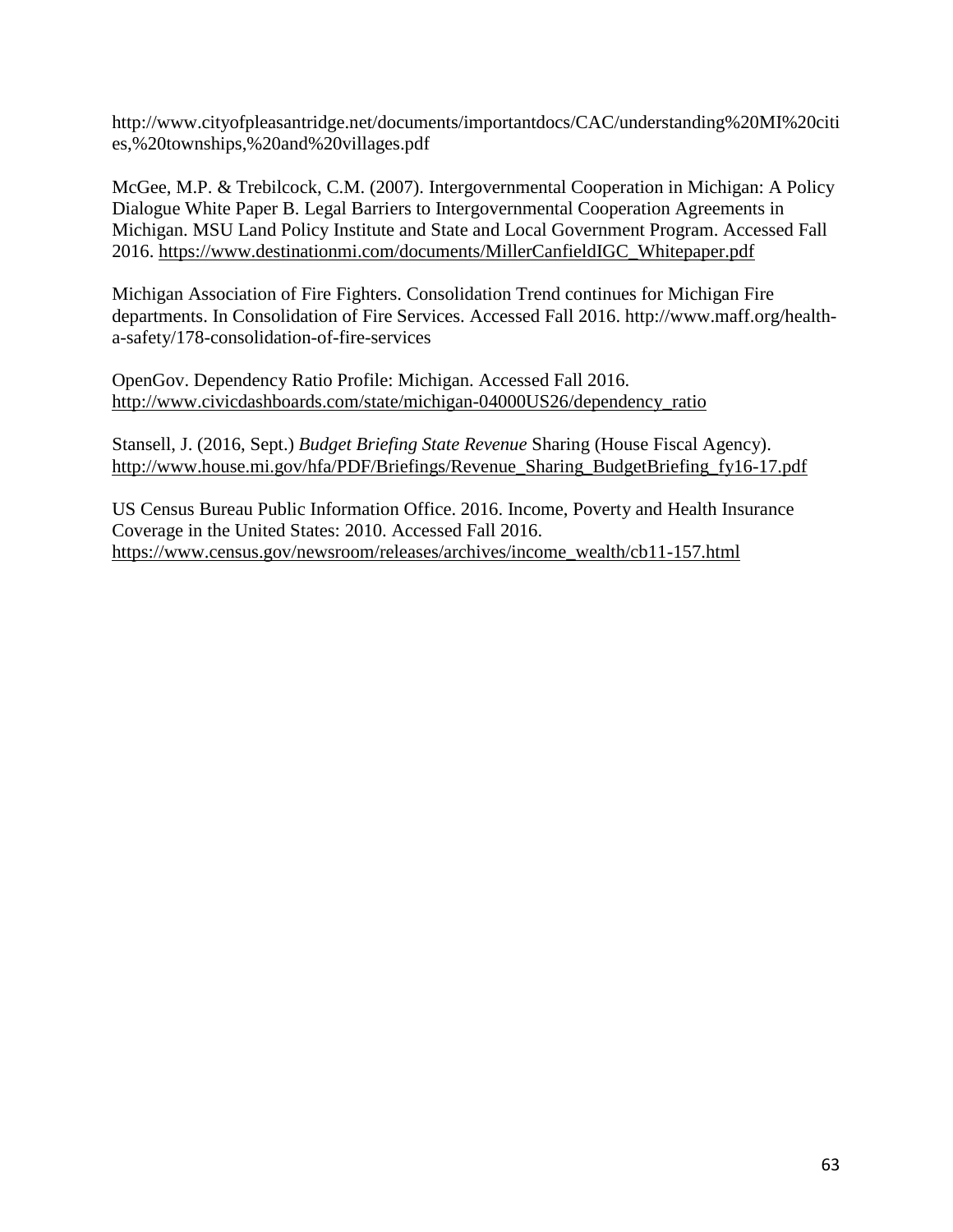# Appendices

Appendix A: Community Profiles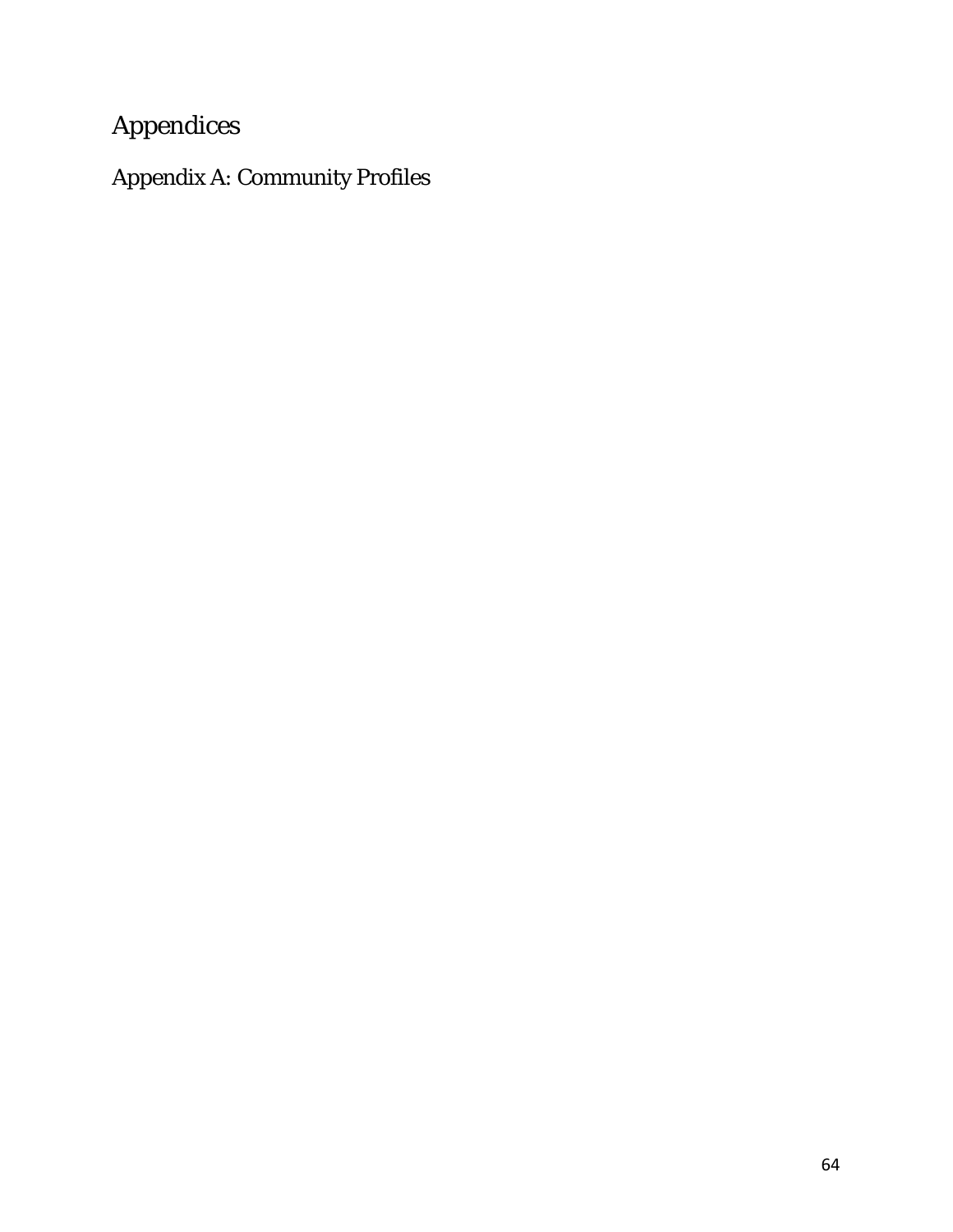## Appendix B: Michigan State Revenue Sharing

There are 280 cities, 253 villages, and 1,224 townships within the 83 counties in Michigan. Sixteen cities and 11 villages span across county lines (existing in more than one county). The Michigan State Constitution, Article IX, Section 30 requires that 48.97% of state spending from state sources be paid to local government units.

Traditionally state revenue sharing has been through two sources:

- Constitutional Revenue Sharing, which is distributed to cities, villages and townships on a per capita base. This type is set by Michigan's Constitution and cannot be changed without voter approval.
- Statutory Revenue sharing, which is distributed to cities, villages, townships and counties. However, during the past decade there have been various changes implemented that have reduced the number of eligible local units greatly.

Statutory Revenue Sharing funds are not constitutionally protected and can be raised or lowered accordingly.

Constitutional Revenue Sharing requires 15% of all sales tax collected at a rate of 4% be dispensed to cities, villages and townships on a per capita basis using the most recently completed census information.

The Department of Treasury issues the Constitutional Revenue Sharing payments at the end of months: October, December, February, April, June and August of each fiscal year based on actual sales tax collections of the prior two months.

|                                                | Final<br>FY 2014-2015 | Final<br>FY 2015-2016 | <b>Estimated</b><br>FY 2016-2017 |
|------------------------------------------------|-----------------------|-----------------------|----------------------------------|
| <b>Constitutional Revenue Sharing payments</b> | \$750.70              | \$750.00              | \$757.90                         |
| Cities $(280)$                                 | \$366.40              | \$366.00              | \$369.90                         |
| Villages $(253)$                               | \$20.30               | \$20.30               | \$20.50                          |
| <b>Townships</b>                               | \$364.40              | \$363.60              | \$397.50                         |
| FY-fiscal vear                                 |                       |                       |                                  |

#### **Constitutional Revenue Sharing Payments** (cities, villages, and townships)

*FY- fiscal year*

*\*Dollar amounts in millions and have been rounded.*

*\*estimates for FY 2017 are calculated using May 2016 sales tax projections*

*Table 10: Constitutional revenue sharing payments for cities, villages and townships. Source: 2016 Budget Briefing State Revenue Sharing. House Fiscal Agency.*

Statutory Revenue Sharing has changed throughout the years, as have the amounts given back to the cities, villages and townships. It gave way to the Economic Vitality and Incentive Program (EVIP) in fiscal year 2011-2012. These funds were conditional on specific requirements limiting the amounts received by the cities, villages, and townships in both monetary amounts and who was eligible. EVIP evolved into the CVT (cities, villages, townships) Revenue Sharing programs which provides \$2.65 per person, approved through fiscal year 2016-17.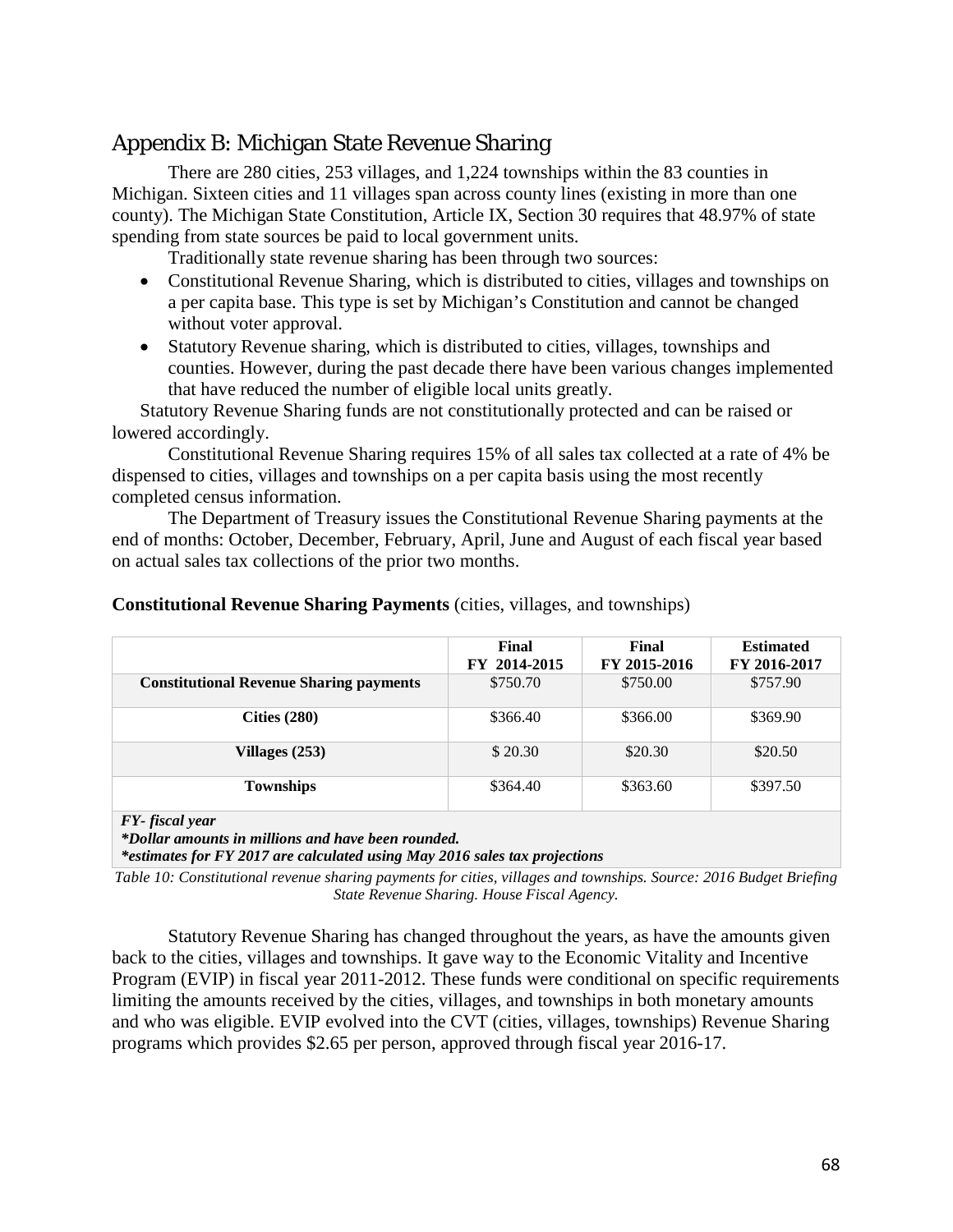# Appendix C: Interview Questions

# **Questions for Municipal Administrators**

*I want to start by learning more about the [specific municipality]and gain a better sense of what the community is like.*

1) What kind of place is the [specific municipality]? How would you describe it to someone like me who is not from around here and doesn't know much about this area?

2) What do you see as some of the key strengths of your community?

3) What are some of the weaknesses of your community?

4) Do you see opportunities that you hope your community can taken advantage of?

5) Are there any threats facing your community?

*Maybe we can shift now to talking more about the fiscal realities and the business of running the municipality.* 

6) I have [these] audit reports and information from Michigan Department of Treasury. But, I'm not sure I understand that [these] numbers mean. Can you help me with this?

7) If there are any years where the audit data look different or weird, or there is a trend of either more or less expenses, you might ask them to explain what is happening.

8) What services do you provide to residents? And how are they provided? Are there any that you see as really the most (or least) important? How do the services you provide compare to services that other local municipalities provide?

9) I understand that the state has not fully funded its shared revenue obligations for several years now, how has this impacted your municipality? Have you had to make specific cuts or increase millage? Other impacts?

10) Have you ever studied cooperation agreements with other municipalities or the possibility of consolidation? When? What did you learn? What do you think are the really key things to consider?

11) Do you see any potential opportunities for more collaboration or possibilities for consolidation between local municipalities? What would you like to see happen? Why or why not?

*Finally, I hope we could talk a little about the broader region (the Calumet/Laurium area if you will).*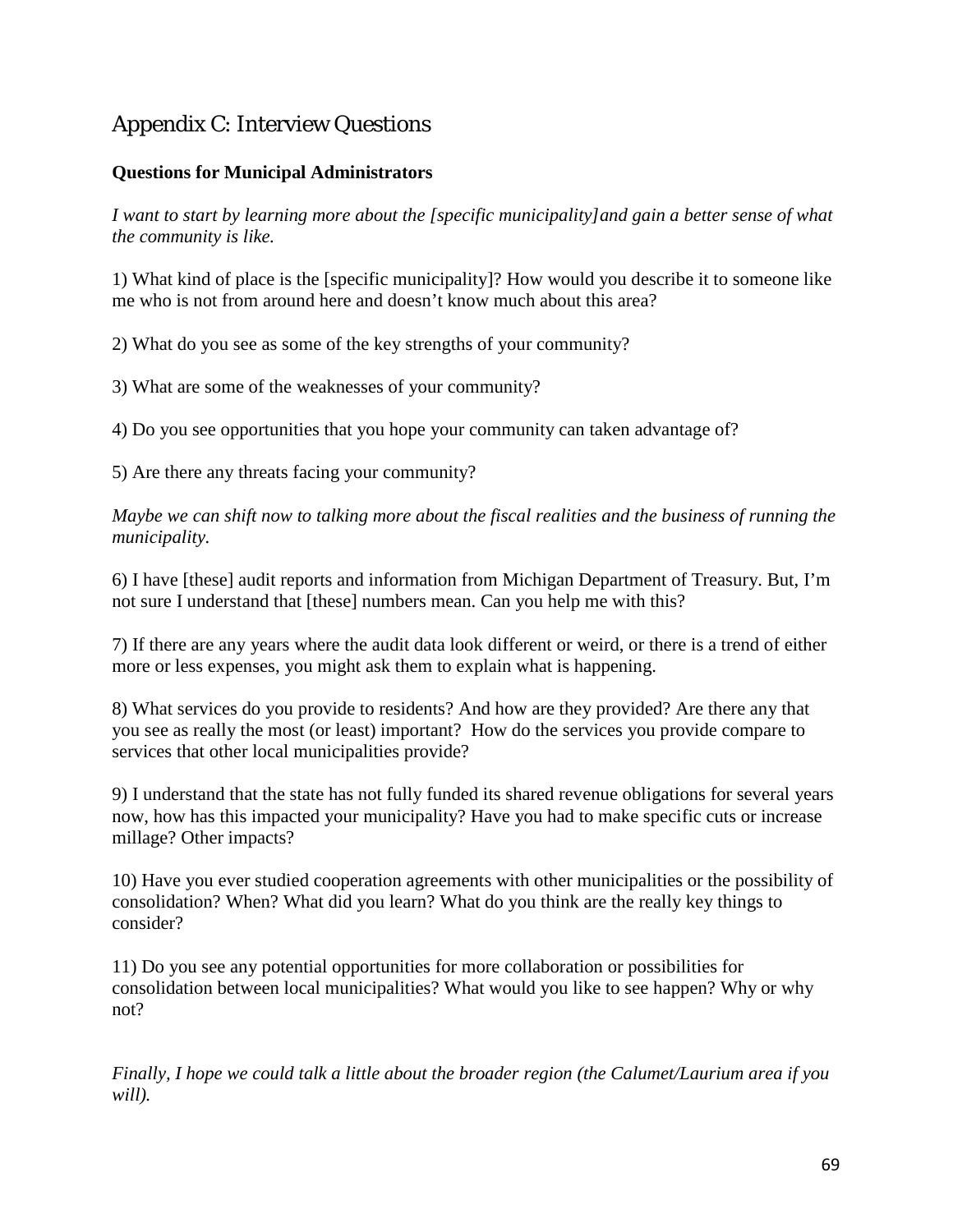12) What are the area's key strengths?

13) What weaknesses do you think are most evident across the area?

14) What do you see as regional opportunities?

15) What threats do you see to the area's wellbeing?

16) Is there anything else that you think that I should know or that you think that our team should investigate?

17) We're hoping to talk to several different people who might have different experiences and different opinions. Can you recommend someone else that you think that we should talk to?

### **Questions for Community Members**

1) We are interested in learning more about the different communities or neighborhoods in the Calumet area. I'm not from here and really don't know that much about the area. Can you tell me about the community where you live? What kind of place is it?

2) How long have you lived in the community? Do you have family ties here? [if moved their recently, ask why chose that place]?

3) Can you tell me about what you see as the strengths of your community or something you especially like about the community or place where you live?

4) What do you consider the biggest challenges or threats facing your neighborhood or community?

5) What changes would you like to see in your community that would make it a better place to live?

6) What is standing in the way of making this happen? or what do you think it will take to make it happen?

7) In thinking about *your* neighborhood or community of people, what area/people do you identify with most? How would you define the place/people that you identify with? How important to you is that identity?

8) Now, thinking about the services that [MUNICIPALITY they live in] provides, what services are provided (like snow removal, garbage pick-up, etc.)? Is there a service that you feel is missing or should be improved?

9) Do you feel the services you are getting are about right for the amount of taxes paid? How would you rate the services you are getting compared to the communities around you?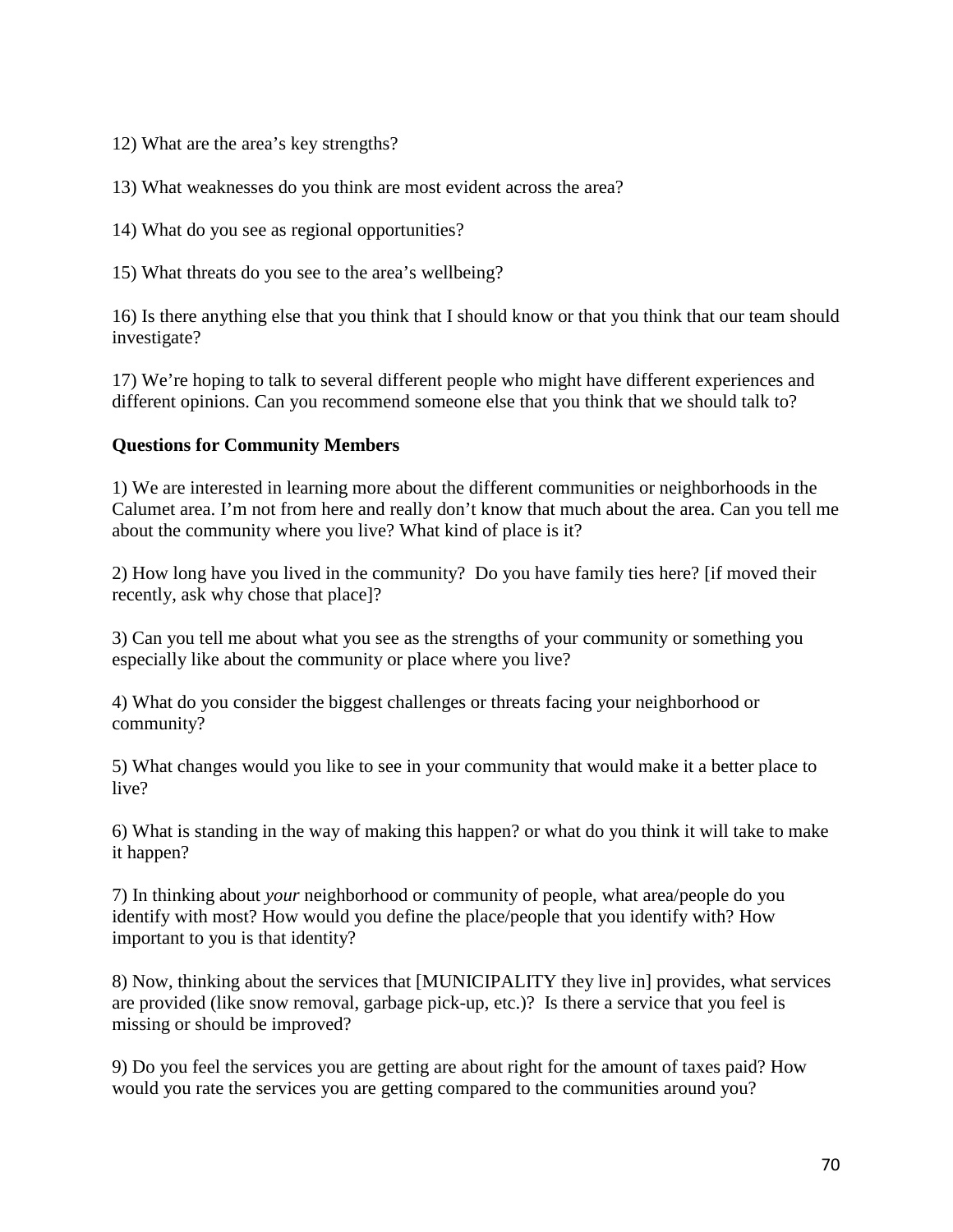10) What do you think are the biggest struggles that the Village/Township administrators and councils face in managing the community?

11) How well do you feel that your local government functions? Can you give a specific example?

12) Is there a service you think could/should be eliminated/reduced? Why or why not?

13) Do you feel that your local government represents you? Do you feel like there are any groups of people that are underserved?

14) How safe do you feel in your community? Compared to other communities around you? Can you give an example or explain better?

*I want to shift now to talking about the different municipalities that are located in the broader Calumet area — Villages of Laurium and Calumet and township area.* 

15) How would you describe the Villages of Calumet and Laurium in relation to one another? How are they similar and different? What about the Township?

16) Do you see any potential opportunities for more collaboration or even consolidation between the different municipalities in terms of the services they provide or with sharing revenues?

17) Would you like to see more collaboration? Or would you like to see the communities do a thorough study of potential consolidation? Why or why not?

18) If services were shared between the communities of Calumet, Laurium villages and Calumet Township, do you feel it would be a benefit or loss for your community?

19) Is there anything else that you think that I should know?

20) Our class would like to talk to several people in the Calumet/Laurium/Township area who have different views on community life. Can you recommend someone else that we might talk to that might have different views or experiences than what you've shared with me today?

21) Would you like me to send you a copy of the final report? [If so, ask for contact information.]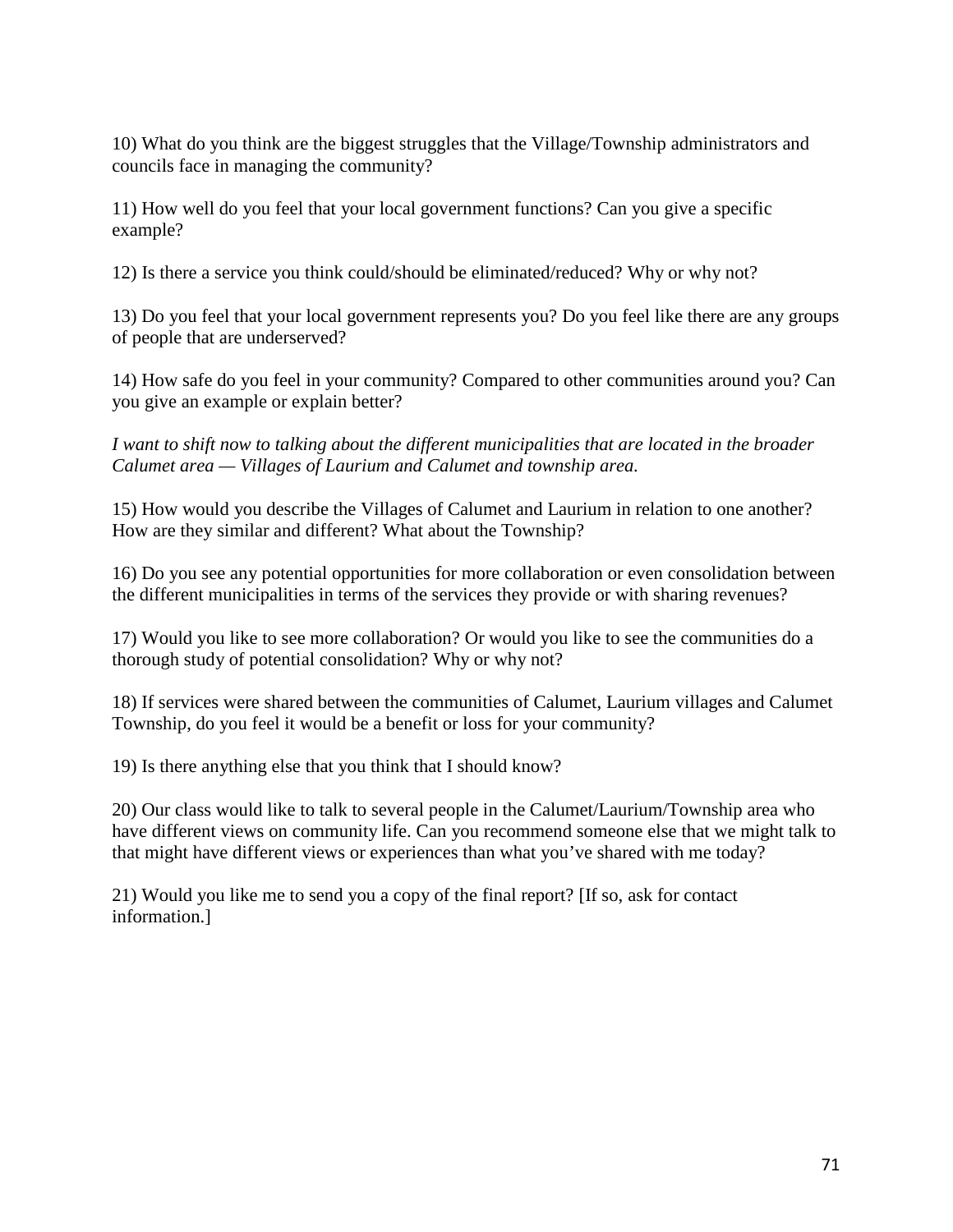# Appendix D: Code Book

The first phase in this process involved labelling sections of the interviews with codes. The research team transcribed audio recordings of the thirteen interviews and coded the transcripts to make sense of the data and begin to see important themes. The codes were defined to categorize each community's assets, and to recognize residents' perspectives on how and why they see their community culturally and historically. Categories and codes evolved as interviews commenced and data grew. The codes are listed and explained below. These codes were then combined into six key themes: cooperation, governance, poverty and blight, community identity, risk and resistance, and optimism.

Using an inductive approach during concept development based first on categories that continued to evolve throughout the interview process and associated research. The interpretation and the validity of statements were addressed by two members of the research team as assigned by the primary investigator. The findings from assigning codes were offered to the rest of the research team in which they were validated and the key themes were decided upon by the entire research team.

All participants remain anonymous (unless serving as an administrator or elected official) and offered to communicate freely and had the choice at any point within the interviews to stop participating. No participants asked to be released from their consent. All digital recordings were destroyed once the transcripts and summaries were created. The results of this research were presented to the community on December 12, 2016 at the Calumet Elementary School Commons in Calumet Township (CLK Commons). Each participant was invited to this presentation. To preserve the anonymity of the interviewees, they have been identified as either interested business owners, residents, municipal employee, or managers.

Ethical approval for this research was granted and the method of data gathering was considered low risk and obtained through Michigan Technological University's Institutional Review Board. All research team members attended a mandatory research ethics course before conducting interviews.

### *Community Services*

Municipal services refer to basic services that residents of a municipality (village, city, township, etc.) expect the local government to provide in exchange for the taxes which its citizens pay. Services may include Emergency Services: fire, police; Environmental: waste management and snow removal, Essential Utilities such as water and street lights, storm and sanitary sewers. Levels of service may differ in townships and villages. (Example, the Village of Calumet removes its snow from the downtown, outlying areas of the township are just plowed).

This category was for any raw data that relates to any statements, quotes, acknowledgement or concern for the value of the current or inherited amenities that may suggest the maintenance of the physical quality of the services, good or bad, that are found in either of the communities. Services that may impact or contribute to the community's quality of life, mobility, transportation, health, or sanitation.

### Code: **Community Services**

Code attributes or statements identified regarding:

• Emergency Services – Fire and police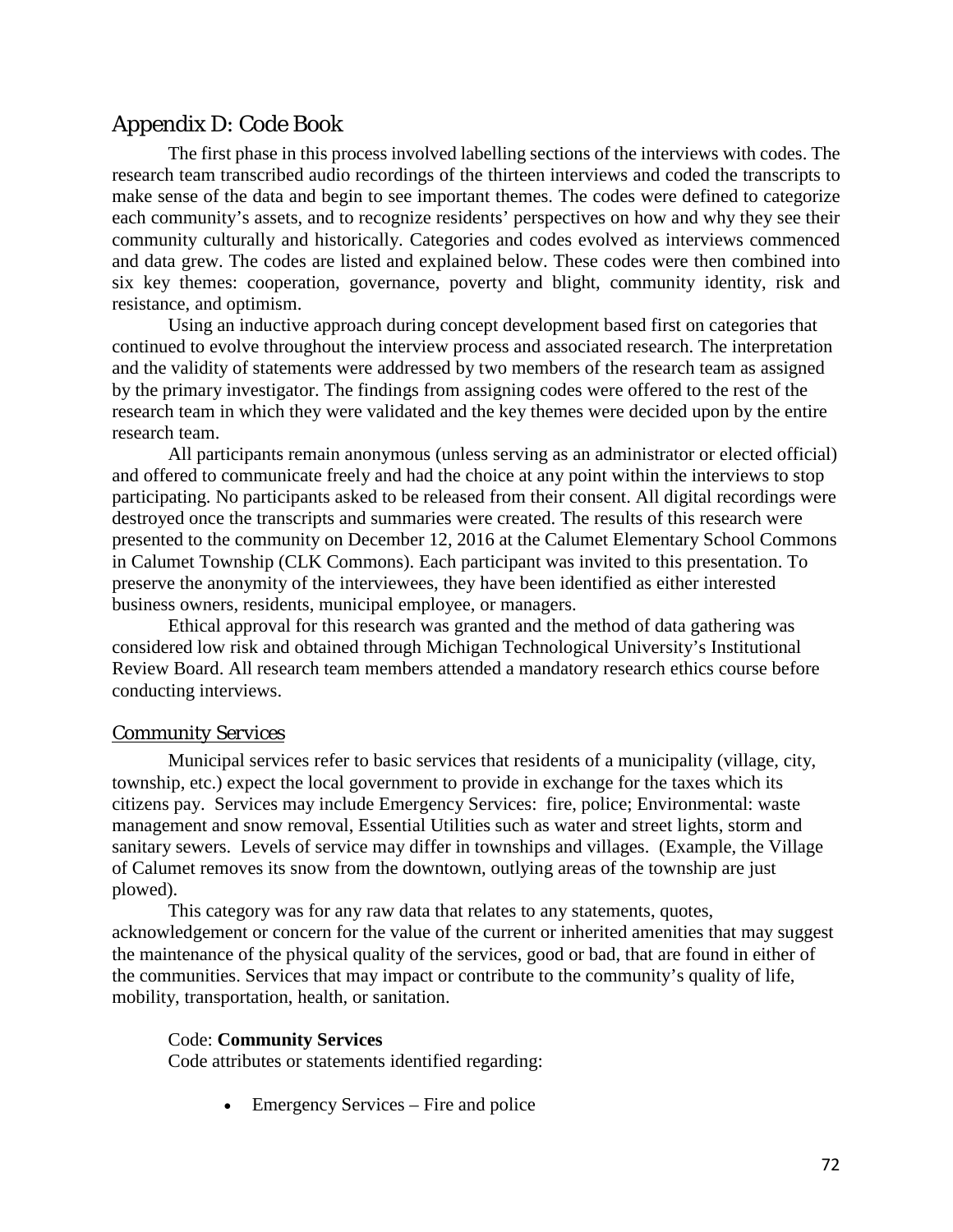- Environmental Waste management, snow removal and salting
- Essential utilities and water management
- Road maintenance
- Enhancement or the construction of local community services
- Budgetary changes,  $+/-$
- Number of service calls: fire vs. police
- Capital spent on services per capita

# *Legacy of Burden*

This code refers to an attitude towards the burden or pressures associated to the excess structures, features, or pressures caused by a swift change in use specific to each community after the mining companies left leaving the communities with all the pressures inherent to a built environment but with a smaller population, tax base, and state offered resources.

This category was reserved for data that refers to the positive or negative attributes in each community's landscape that is considered to have potential and has been saved as an aspect of one of these community's legacy.

### Code: **Legacy of Burden (hangover from the past)**

Code attributes or statements identified regarding:

- Maintenance of structures
- Attitude and perception of one specific community over another
- Gossip and the perpetuation of rumors
- Current place within the State and Nation
- Loss of capital, resources, population, and revenue
- Building load versus monetary resources
- Liability and debt
- Reality of the infrastructure, roads and service
- Same service, added pressures, and contractual obligations

# *Historic, Art, and Cultural Resources*

The reality of the resources found in the communities within the Township of Calumet, the Village of Calumet, and the Village of Laurium play a role in the kinds of services that these communities must employ. The built heritage and the shifts in the management of these structures directly impact the decisions regarding action within them. How they are seen, the reality of what exists, how they direct the overall view of the community, and how they contribute to the establishment of the area's business, outlook, and prosperity, whether they are positive or negative.

This category was for any raw data that has been identified through interviews that relates to any statements, quotes, acknowledgement or concern for the physical qualities or characteristics of the built environment that either contribute to the community's appreciation, aesthetic appeal, vision, and goals. Statements regarding the apprehension or loss of cultural identity, unity, or recreational attributes of the communities shared inherited resources.

### Code: **Historic and Cultural Resources**

Code attributes or statements identified regarding: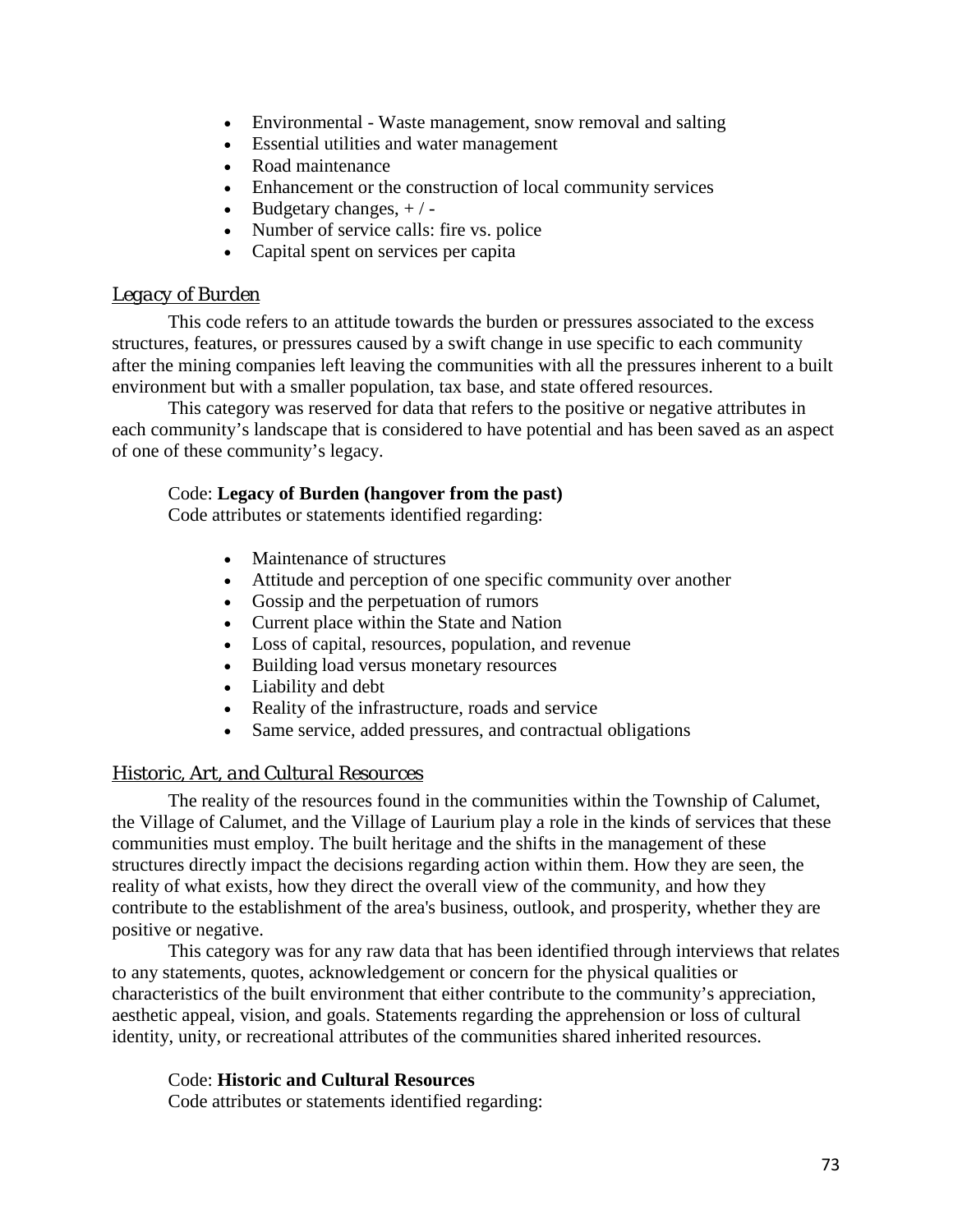- Site characteristics and ambiance
- Sense of place
- Actual role in the community
- Impact on businesses located in the district
- Issues surrounding the conservation of built landscape and infrastructure
- Changes to building inventories
- Stewardship
- Management
- Perception of role and governance in the community
- Access and tourism
- Sustainability and contribution
- The desire to rehabilitate or upgrade dilapidated or outdated structures based on overall goal of community's shared ideas regarding what historic period, aesthetic, and vision.
- Access to information, guidelines, building codes, or parameters for retrofitting structures, modifying or new development within the district.

# *Social and Human Resources*

This category was for any raw data that pertains to an awareness of, or impact to, the continuing, on-going, loss or the enhancement or loss to social services that provide positive livability and financial security within these communities, which in turn could lead to a more viable engaged community.

# Code: **Social and Human Resources**

Code attributes or statements identified regarding:

- Education (Diplomas, degrees, and opportunity for training or trades)
- Community spirit, fundraising, and support
- Community Health and Welfare
- Violence and crime
- Citizen support
- Senior assisted living issues
- Jobs and job security
- Poverty

# *Community Identity and Place Competition*

A community is commonly considered a group of people who share common norms, values, ethnic or cultural affiliations or identity and often a sense of place that is situated in a given geographical area (e.g. a village, town, or neighborhood). Social networks, professional ties, and cultural affiliations help create a community or regional identity, and connect people to their community.

This category was for any raw data that communicates feelings identifying a person's social network, professional ties, or attachment to cultural affiliations that foster a positive or negative community or regional identity. It also includes any data that communicates people's unwillingness to share, change, grow or adapt to new ideas, policy, procedures or sharing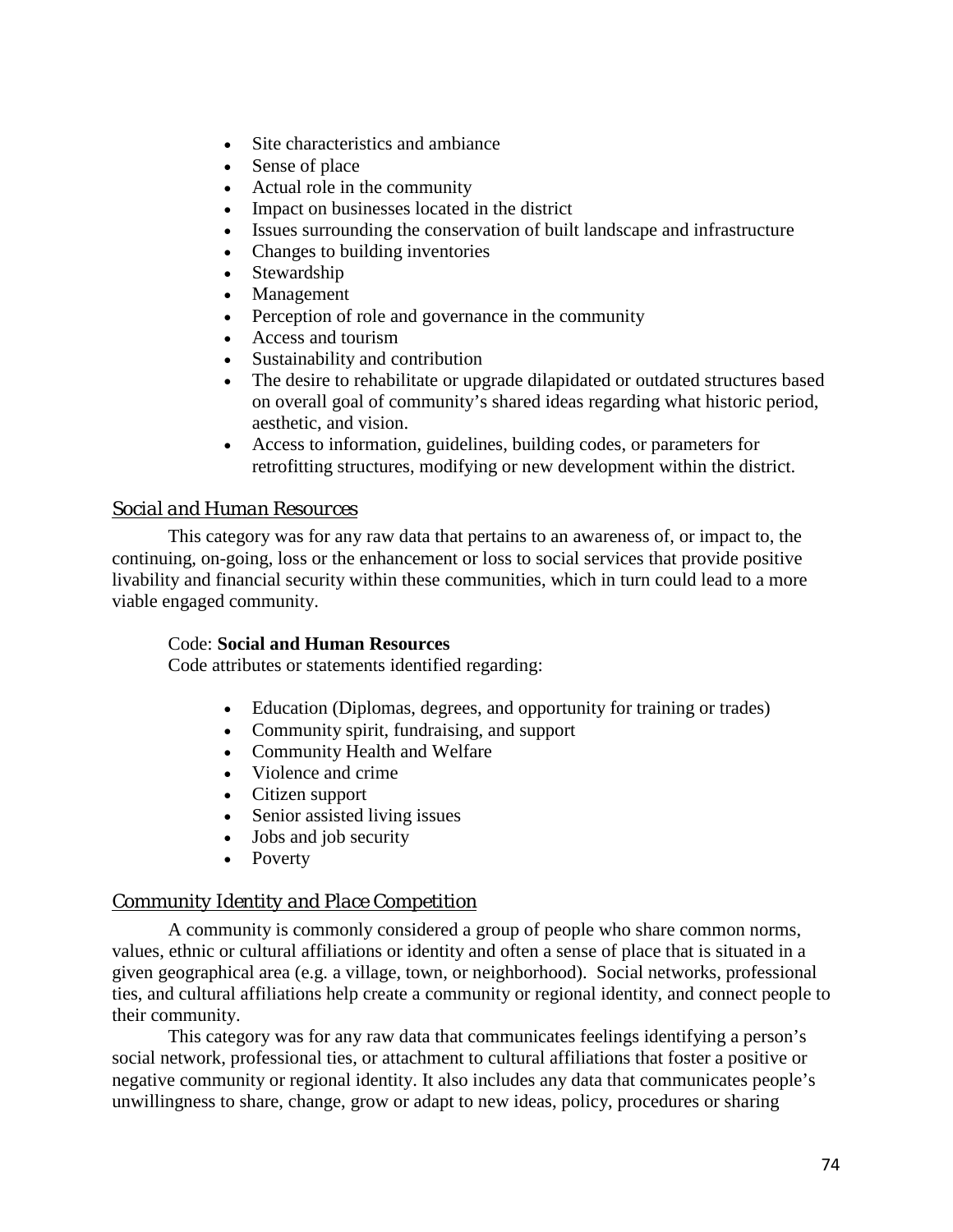resources outside their own community. For now, it will also hold statements that identify how people define their community identity as an opportunity, challenge, or a consequence of a negative association to something.

Neighborhoods and locations (E.g.: Red Jacket, Blue Jacket, Yellow Jacket, Swedetown, Albion, Florida, Tamarack, Raymbaultown, etc.

- Village of Calumet,
- Village of Laurium
- Calumet Township

Note: The general area called "Calumet" usually refers to the Village of Calumet, the Village of Laurium, Calumet Township and outlying areas such as Traprock, Sedar Bay, Centennial Heights, etc.

# Code: **Community Identity and Place Competition**

Code attributes or statements identified regarding:

- Lifestyle
- Identified place of origin
- Feelings of ownership vs. collaboration
- Choice
- Political push and pull
- Having to leave the community for opportunity, but still identifies it as home.
- Attitudes regarding self-identification "sometimes, it isn't about money"
- Quality of life
- Historic affiliations (ethnic, neighborhoods/locations)
- Commercial connections
- Social networks
- Networks
- Boundary changes

# *Personal Property, Investment, and Ownership*

This category was for any raw data that identifies concern for the impact that service sharing will have on individual autonomy over property and the direct impact changes could have on personal standards.

# Code: **Personal Property, Investment, and Ownership**

Code attributes or statements identified regarding:

- Primary homes, seasonal homes, and vacation property
- Commerciale industry and business
- Affordability
- Home ownership
- Cleanliness vs. uncleanliness
- Land use changes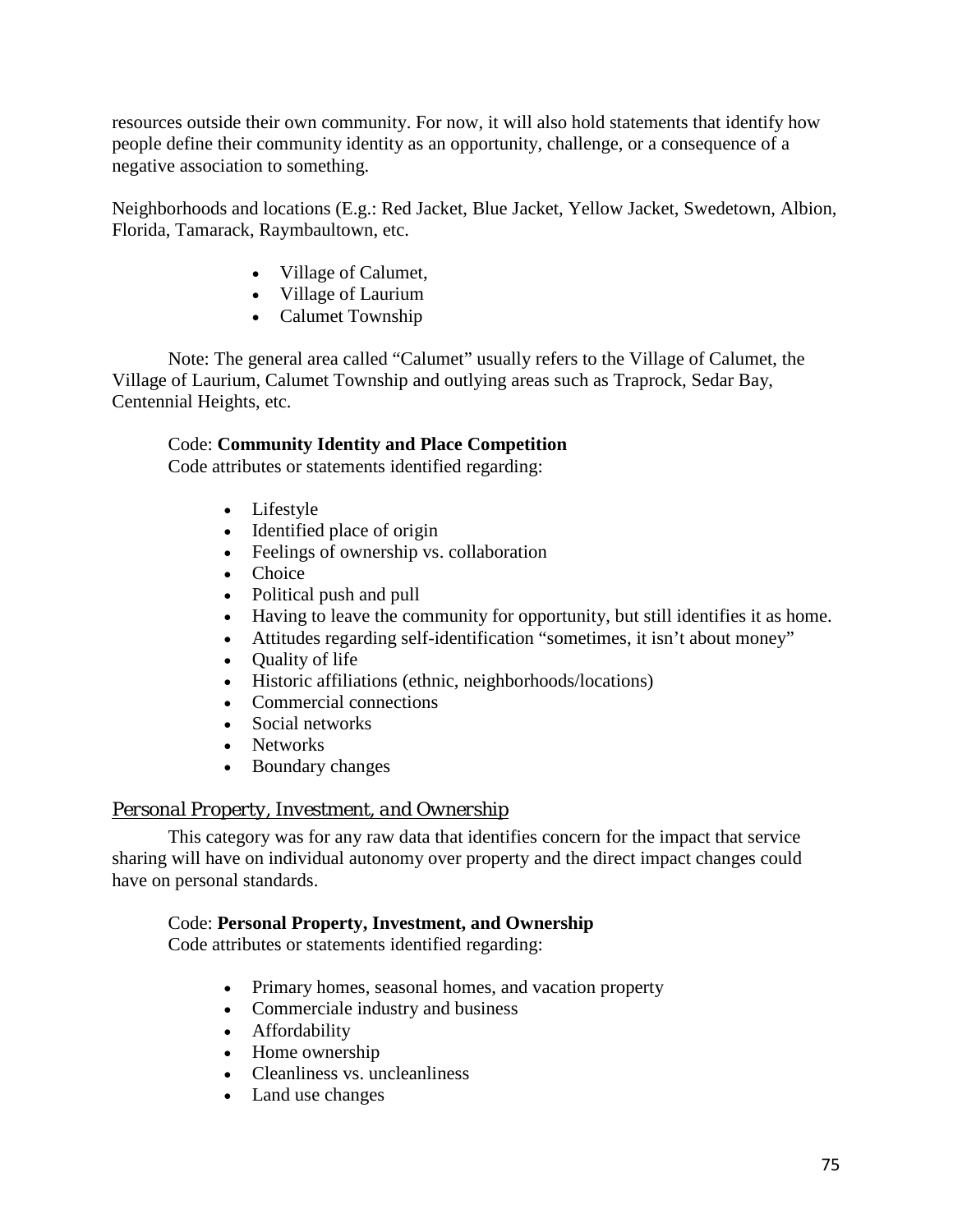- Property Value
- Public opinion

# *Financial Solvency/Efficiency*

Decisions made by each municipality may affect or impact services businesses in the surrounding communities (eg.: one community offering tax breaks or providing municipal services to attract a big box store may affect the business environment in the downtown area. Perceived or real cost savings, the loss or gain of capital, assets, resources, or public services as a result of consolidation.

This category was for any raw data that show concern over economic development, job creation, additional financial obligations, or statements identifying negative or positive effects or impacts on their business, commercial development, or how changes may affect their industries. Feelings identifying concern for the improvement of or loss to current financial benefits or obligations. Costs associated with added pressure, public services, or municipal demands. Because, debt limitations are based on municipal structures each community may have responsibilities that are specific to the type of community that it is associated with (e.g. Township vs. village).

### Code: **Financial Solvency/Efficiency**

Code attributes or statements identified regarding:

- Legal ramifications of consolidation
- Competition between communities vs. collaboration
- Management of investments
- Wealth distribution or revenue sharing
- Access to grants
- Stake share revenues
- Perceived risk, long-term liability, and debt load (such as financial load of pensions)
- Most for least dollars
- Prosperity versus poverty
- Taxable value per capita
- Expenses, tax base, and revenue (whether it increases or decreases)
- Financial obligations
- Roadway allowances \$ per mile ACT 51

# *Governance*

The way in which a city, village, township or body of government is controlled by the people who run it. This category considers ideas concerning individual governance and identifies feelings connected to municipal power, control, or interference related to regulations, local matters, practices, community laws, ordinances, and autonomy. Anti-Governmentalization of community autonomy and how each community advocates for the control of already established services or the adoption of new services, regulations, bylaws, building codes or taxes.

This category was for any raw data that communicates feelings regarding selfgovernance, autonomy and individual rights. Service sharing may be seen as a government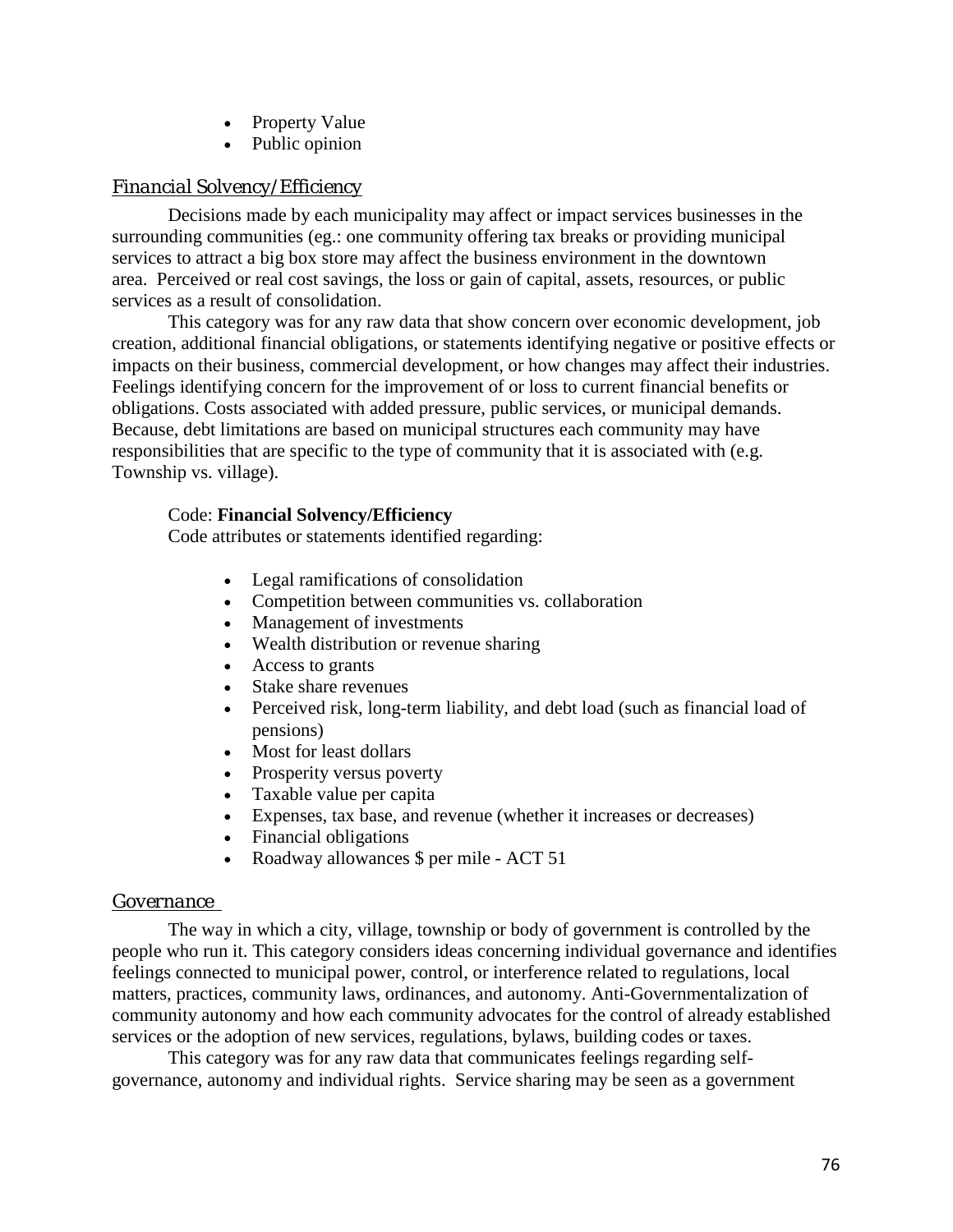problem. Feelings of anxiety or ownership over choice, goals, services, identity, and values, whether positive or negative, with concern towards how changes will be handled and by who.

### Code: **Governance**

Code attributes or statements identified regarding:

- Ordinances & Enforcement
- How will things change
- Development of Charter Commission
- Drafting and the adoption of a new charters
- Role in community
- Demands or expectations
- Accountability
- Managing change
- Sharing resources
- Union contracts
- Leadership
- Home rule
- political will
- power

# *Development and Land Use*

This category was for any raw data that identifies feelings, statements, concerns, or opinions that point towards the interests of the community and what the opportunities or challenges would be if consolidation did occur. How each community will be appropriately or reasonability integrated into a new plan.

### Code: **Development and Land Use**

Code attributes or statements identified regarding:

- Population growth or decline
- Annexation
- Rezoning and land bridges
- Increased pressures
- Bylaws, protection, and enforcement
- Allocation or protected areas
- Growth, fragmentation, and modification
- Development value
- Legal ramifications of consolidation or service sharing
- Long-term planning to enhance service sharing

# *Environment and Natural Amenity Landscape*

Perception or impact of the natural environment, seasonality, and use.

This category was for any raw data that communicates people's perception of how the environment could be impacted. How changes will or won't contribute to the quality, quantity,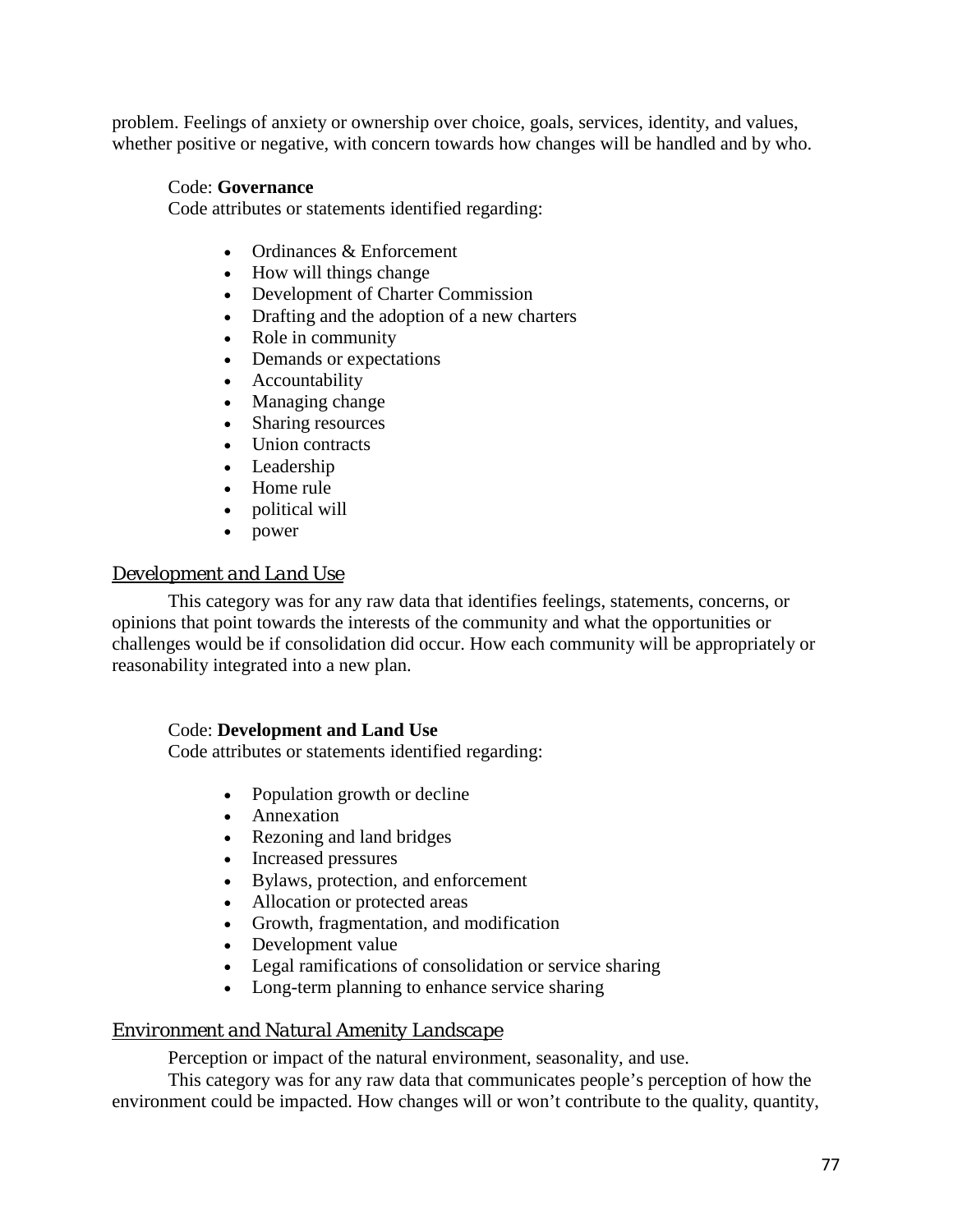consumption, and / or protection of each community's natural resources. How consolidation may create opportunities or challenges towards green spaces.

# Code: **Environment and Natural Amenity Landscape**

Code attributes or statements identified regarding:

- Environmental health (biodiversity and ecosystems)
- Parks and trails
- Dangerous use of lands
- Development value
- Forests
- Water
- Tourism and recreation

# *Resistant to Change, Fear, or Risk*

This category considers the actual or perceived ideas or feelings of risk, whether it identifies changes made a system that is considered working (snow plow's efficiency and consistency with service expectation) or how changes may change a system that a community is comfortable living within. This is being kept unidentified specifically towards any factors until observations, site visits, and interviews have conducted.

This category was for any raw data that communicates people's unwillingness to share, change, grow, or adapt to new habits, policy, procedures or spreading resources through a community. Negative impact that the idea that consolidation may create.

# Code: **Resistant to Change, Fear or Risk**

Code attributes or statements identified regarding:

- Service changes; e.g.: snow plow routes
- Increase in taxes
- Changes perceived in community health and safety
- How things will change
- Loss of expectations
- Actual loss of community
- New ideas or people coming into the community
- Loss of community services or identity
- Changes in expectations
- Loss of additional saved funds
- Trust and relationships with researchers and participants
- Loss of capital money
- A misunderstanding of the value of research gathered from this project
- Loss of already established collaborations

# *Legacy of Separation*

The effects or impacts on each community's ability to collaborate due to the historic separation of the communities by the mining companies—example—the Calumet Village commercial district was always separated (by design) from the industrial district by C &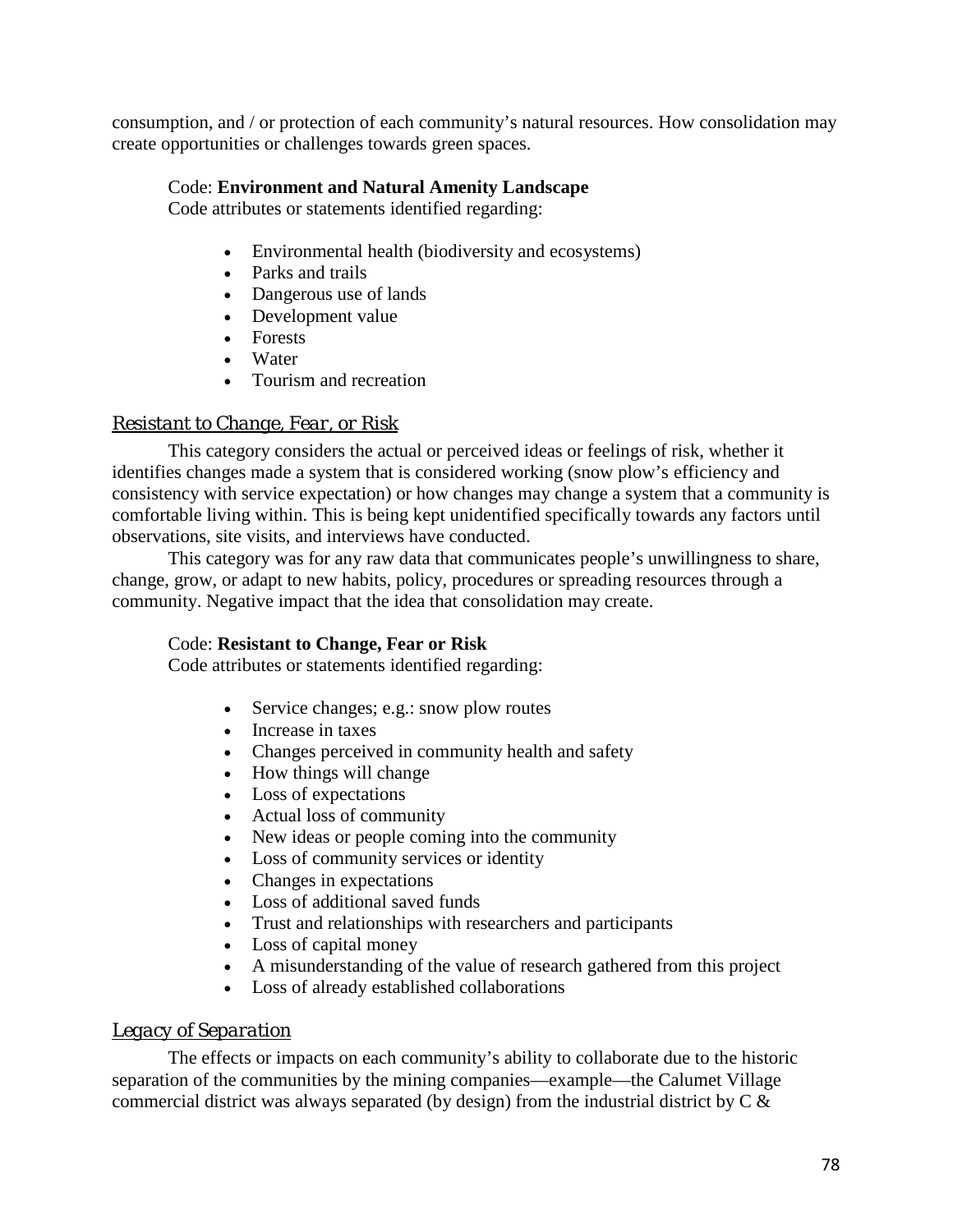H. Also, the separation of the Village of Calumet and the Village of Laurium by US 41 acts as a physical barrier between the two communities.

This category was for any raw data or statements that describe feelings that identifies to early ties to the mining industry or identity created through place competition.

# Code: **Legacy of Separation**

Code attributes or statements identified regarding:

- Rejection
- Fear
- Desire
- Ambition
- Complacency

# *Spirit of Enthusiasm, Cooperation, and Collaboration*

This category considers data that communicates a "glass half-full" attitude, feelings of trust towards decision makers, confidence in how collaboration could benefit the whole Township, and the willingness to make the changes necessary to move toward a common goal. Willingness to tackle risks for the betterment of the whole area.

### Code: **Spirit of Enthusiasm, Cooperation and Collaboration**

Code attributes or statements identified regarding:

- Willingness to help
- Willingness to stay and make a difference
- Need to return
- Volunteer
- Build business connections
- Stay to help community survive

# *Reluctance to Share and Conflict*

This category was for any raw data or statements that describe feelings or opinions regarding an inability or reluctance to sharing services, equipment, or manpower to any other community.

### Code: **Reluctant to Share**

Code attributes or statements identified regarding:

- Pressures and stressors on the current level of service
	- services
	- buildings
	- equipment
- Timing of services
- Availability of services
- Inclusion to community events, such as First Fridays
- Sharing of ideas regarding community goals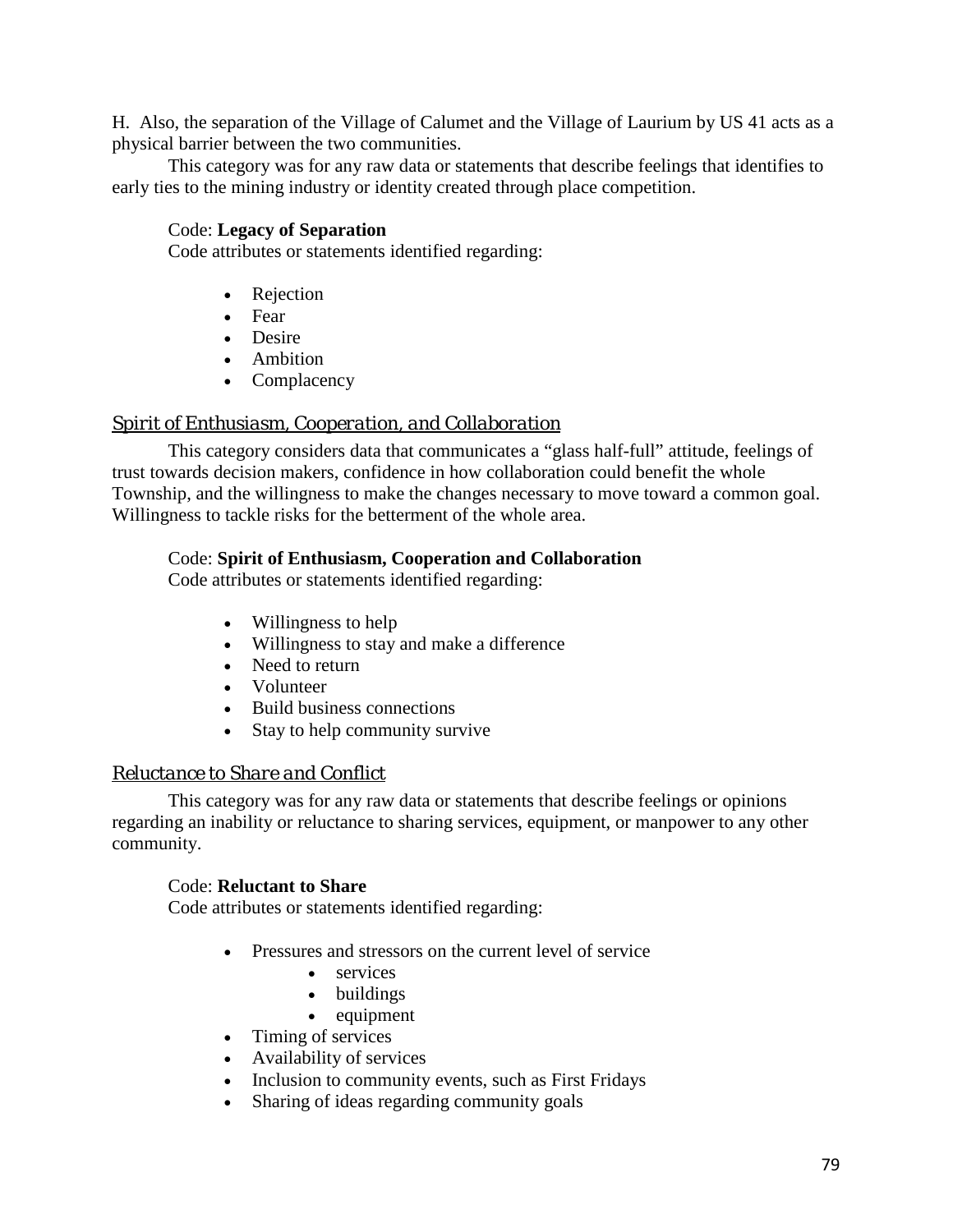# *Attitude of Pessimism*

This category was reserved for data that display or communicate feelings of pessimism, "glass half-empty" attitude, feelings of mistrust towards decision makers, a lack of confidence in collaboration and how it could negatively impact the whole Township. Feelings that are disconnected from positive thinking patterns, perpetuated feelings associated to long term frustration, complacency, and an unwillingness to participate in any ideas connected to consolidation of any services or the communities' themselves.

# Code: **Attitude of Pessimism**

Code attributes or statements identified regarding:

- Not want to move into the future
- People needing to leave to find work
- No jobs or opportunity
- Frustration with services
- Mistrust of council, administration, or local government and administrators
- Feelings of being stuck

### *Cost of Living in the Community*

This category was for any raw data or statements that describe the costs needed to sustain a certain average standard of living in one community or another (Village of Calumet, Village of Laurium, Calumet Charter Township).

# Code: **Cost of living**

Code attributes or statements identified regarding:

- taxes
- services
- utilities
- transportation
- food
- energy
- maintenance
- Prices of houses

# *Public Relations, Marketing, and Planning*

This category was reserved for data that display or communicate actions that could promote or create awareness regarding the benefits of service sharing, actual involvement of codes, bylaws, community programs and events. Marketing as a way to educate, promote, and attract people to invest in the community. Outreach and draw tourism in ways that it creates feelings of inclusion, which will lead to community cohesion.

# Code: **Public Relations, Marketing and Planning**

Code attributes or statements identified regarding:

• Tourism